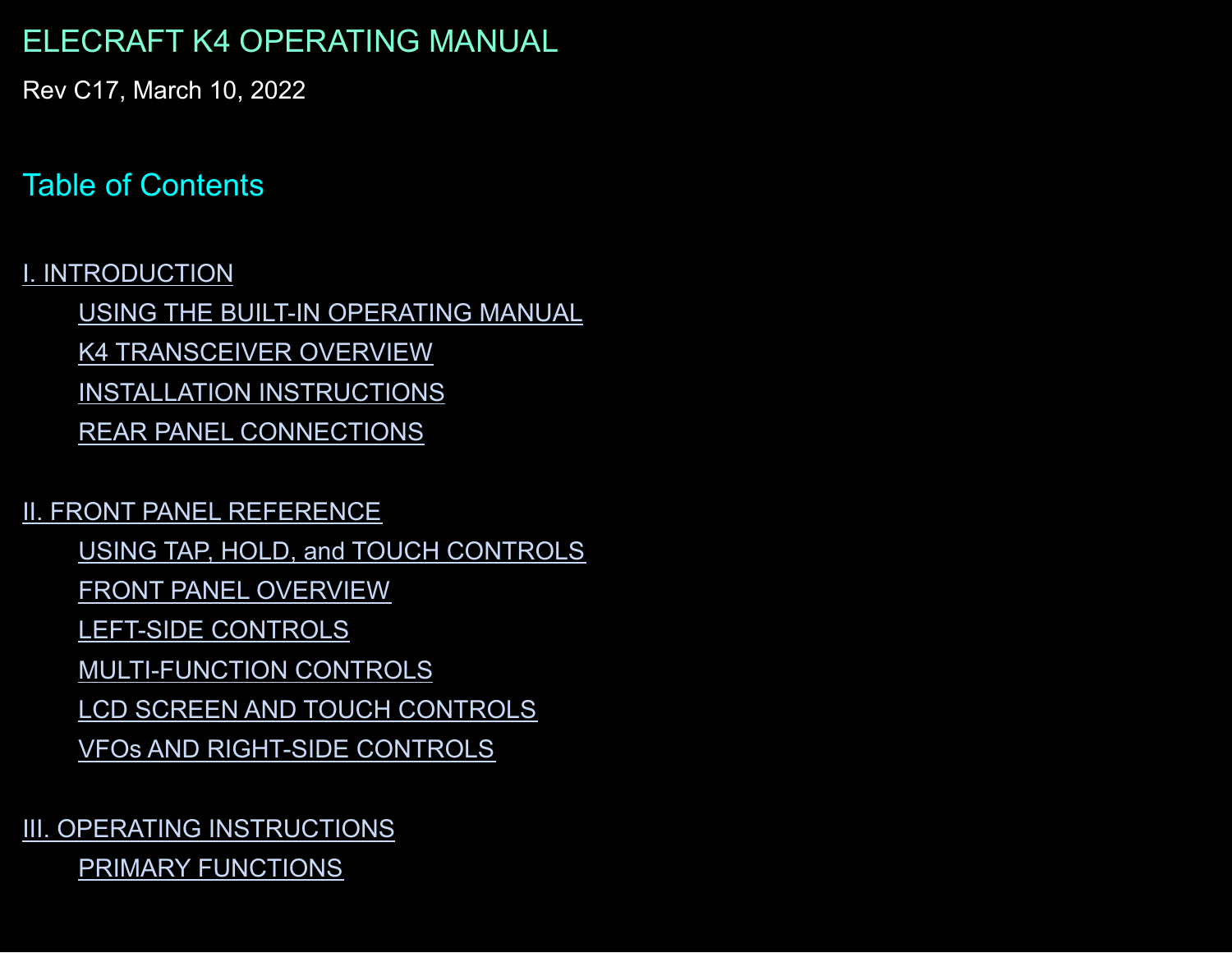BAND [SELECTION](#page-42-0)

ANTENNA [SELECTION](#page-43-0)

[OPERATING](#page-46-0) MODES

[RECEIVER](#page-56-0) SETTINGS

[TRANSMITTER](#page-61-0) SETTINGS

TX AND RX [METERING](#page-63-0)

[PANADAPTER](#page-64-0)

DUAL [RECEIVE](#page-69-0)

HDR [RECEIVE](#page-71-0) (K4HD)

AUDIO [EFFECTS](#page-71-1) (AFX)

DIGITAL VOICE [RECORDER](#page-72-0) (DVR)

USING THE STATUS [DISPLAY](#page-73-0)

[FREQUENCY](#page-74-0) MEMORIES

[USING](#page-75-0) SPLIT

INTERNAL & EXTERNAL [TRANSVERTERS](#page-76-0)

REMOTE [CONTROL](#page-77-0)

MACRO [PROGRAMMING](#page-78-0)

RTTY [CONFIGURATION](#page-79-0)

FT8 / JT / ETC. [CONFIGURATION](#page-79-1)

IV. MENU [LISTING](#page-79-2)

V. [TROUBLESHOOTING](#page-94-0)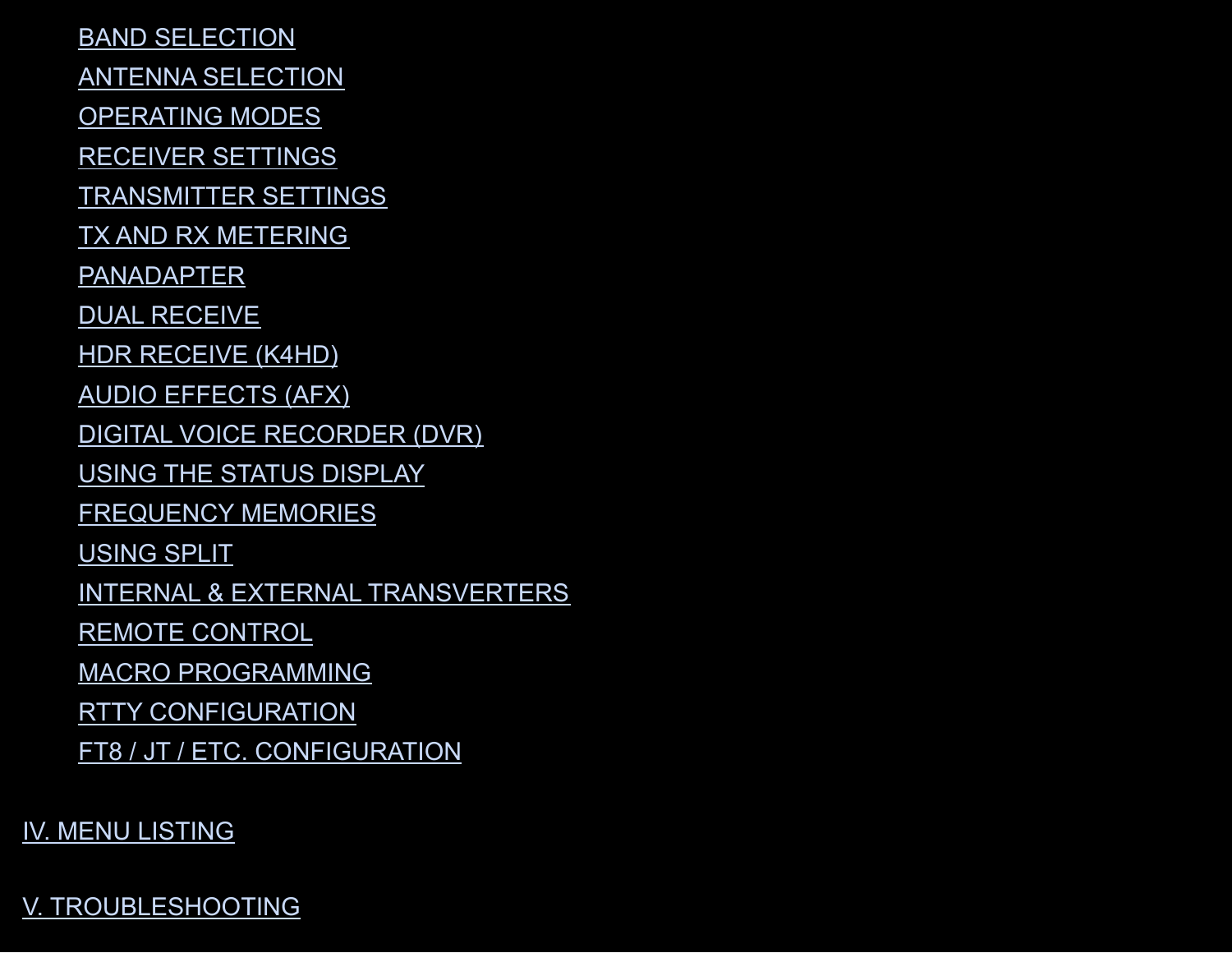# <span id="page-2-0"></span>**INTRODUCTION**

# <span id="page-2-1"></span>USING THE BUILT-IN OPERATING MANUAL

 $\mathcal{L}_\mathcal{L}$  , and the contribution of the contribution of  $\mathcal{L}_\mathcal{L}$ 

This operating manual is a compact reference to all K4 controls, connectors, display elements, and menu entries. It also provides context-sensitive help during operation.

Please read the fully illustrated short-form manual, *Introduction to the Elecraft K4,* to become familiar with control and connector locations.

To view the built-in operating manual, tap the button labeled "?" at the lower left-hand corner of the LCD screen:

For help with the most recent controls used, tap the LAST CTRL button one or more times.

To scroll through text, rotate the VFO A knob. Navigate by clicking on underlined links and using the forward/backwards buttons. Tap the table of contents button to return to the top.

To search by topic, tap the magnifying glass button. If there's more than one match, the up/down arrow buttons will navigate among them. Tap the magnifying glass button again to exit match navigation and return to scrolling.

For a full-screen version of the operating manual, tap the resize button.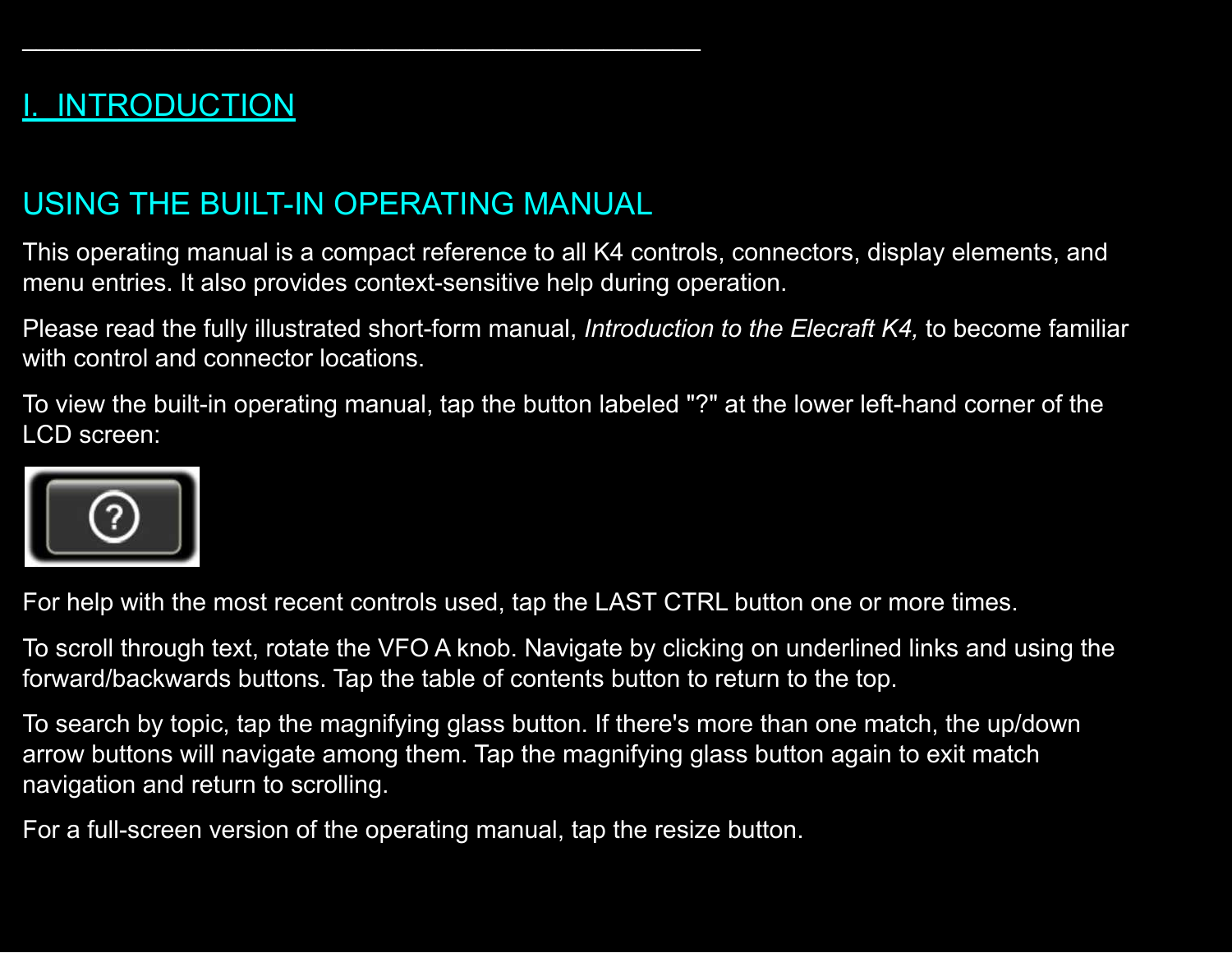# <span id="page-3-1"></span>Key to Text Styles

Important cautions are shown in red.

The following text conventions are used when referring to controls:

[Physical Switch] <Touch Control> {Knob}

Switch, touch, and knob controls are shown in **white for tap**, **yellow for hold,** as on the transceiver itself.

Many LCD labels, icons and graphics also function as touch controls. Those which appear in the form of labeled switches are referred to as 'buttons' to differentiate them from physical switches.

MENU ENTRIES are shown as MENU:Name, e.g. MENU:LCD Brightness. For a full list of menu entries, see IV. MENU [LISTING](#page-79-2).

\*\* Indicates a feature that is still in development.

# <span id="page-3-0"></span>K4 TRANSCEIVER OVERVIEW

The K4 is a high-performance, *direct-sampling* software-defined radio (SDR). It covers the 160 ~ 6 m bands, with continuous receive from 100 kHz ~ 54 MHz. 10 W and 100 W models are available. It can be used with internal or external transverters to cover bands from VHF up.

Among the K4's notable features: A large color touch screen, as well as support for an external monitor; extensive, easy to use controls; rich analog and digital connectivity; dual receive; built-in data modes, and wide range antenna tuner. In addition to its extensive front panel controls, the K4 has full mouse support, and can also be controlled by an Elecraft K-Pod.

The K4's compact size and weight, combined with 11-15 VDC operation and low current drain, make it suitable for field, travel, or home station use.

Since the K4 is an SDR, Elecraft can provide updates to its signal processing algorithms with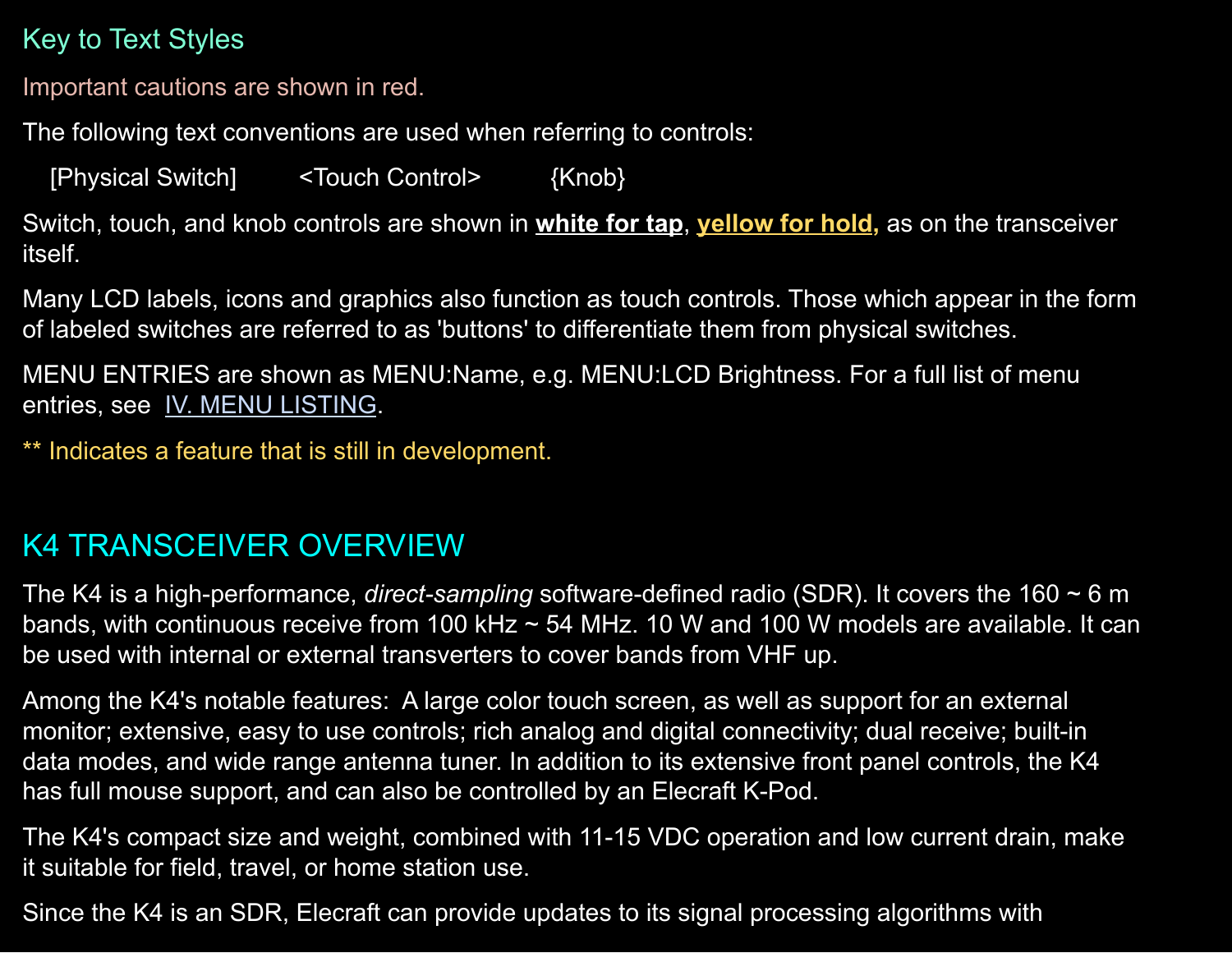software changes rather than by adding new hardware. This ensures that the K4 can take advantage of new modes, bands, or other features in the future. For example, a recent addition was advanced speech compression and CESSB (Controlled Envelope Single Sideband), a DSP feature that boosts average talk power by as much as 8 dB.

The K4 uses *direct sampling,* meaning that signals are digitized right at the receiver inputs, and the transmitter's amplifier chain is also driven by a digitized signal. Older SDR architectures digitized signals at a low intermediate frequency (IF), resulting in poor suppressions of down-conversion or up-conversion images.

There are three models: the basic K4, with one set of receive filters and one analog-to-digital converter (ADC); the K4D, with a second set of receive filters and a second ADC; and the K4HD, which adds a superheterodyne front end that can be enabled as needed to provide even greater dynamic range. The superhet module uses high-performance, narrow-band crystal filters such as those used in the Elecraft K3S.

Even the basic K4 provides simultaneous dual receive on the same or different bands/modes. However, the K4D and K4HD models include an additional receiver module (KRX4) with a second set of band-pass filters, improving signal handling during dual-receive operation on different bands. The second receiver also permits diversity reception, i.e., the use of different antennas for the two receivers to counteract fading (QSB).

A basic K4 can be upgraded to a K4D by installing the KRX4 option. Similarly, a K4D can be upgraded to a K4HD by installing a KHDR4 module. Other internal options and external accessories are applicable to all three models, including a wide-range ATU (KAT4), MH4 microphone, SP4 external speaker (1 or 2). For further information, visit www.elecraft.com.

# <span id="page-4-0"></span>INSTALLATION INSTRUCTIONS

**CAUTION:** Ground your K4 properly before operation using the provided wing nut ("GND"). For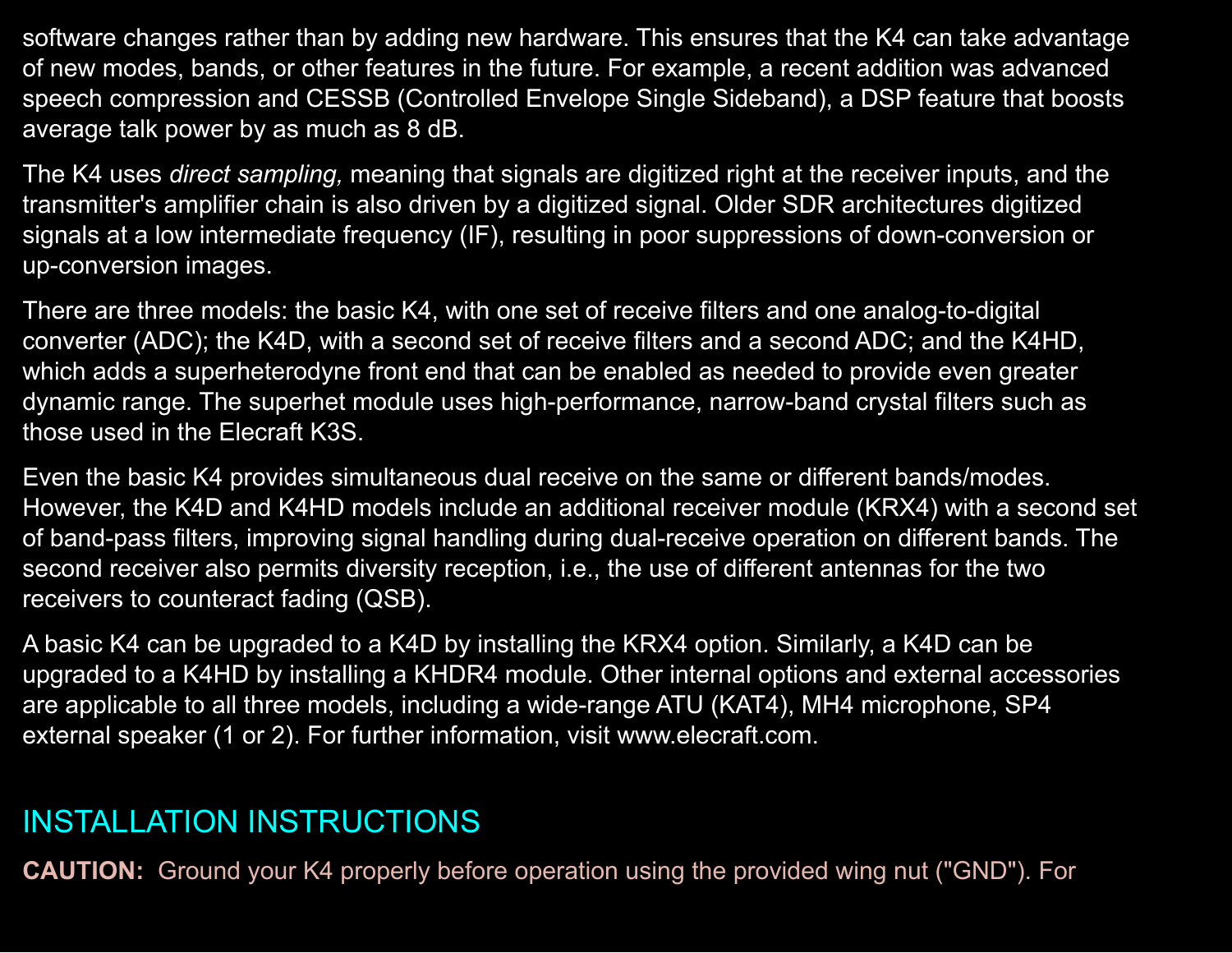suggestions, see www.arrl.org/grounding.

Even though the K4 has extensive internal protective circuitry, external protection against lightning strikes is strongly recommended, especially in lightning-prone areas.

During storms and when the station is not in use for an extended period, disconnect **ALL** equipment from the K4, including antennas, power supply, routers or hubs, and computers. Ethernet, USB, and RS232 cables are a frequent source of damaging surge voltages.

#### Orientation and Air Flow

Provide at least 1" of free space both above and behind the transceiver. Ventilation holes on the bottom and left sides must also not be blocked.

#### Using the Tilt Stand

If the K4 is placed on a desk or table, deployment of the tilt stand is strongly recommended to facilitate easier interaction with the touch screen. This will also improve display viewing angle.

#### Removing LCD Protective Film

Carefully peel the protective film off the LCD. There's a small plastic tab at the upper right corner for this purpose. If the film is left on, it will degrade the appearance of LCD graphics as well as touch screen performance.

#### Power Supply

Use the shortest practical length of power cable, with heavy wire gauge to minimize voltage drop. The supplied power cable includes fuses in both legs. The supplied cable is #12 AWG, and the fuses in each leg are rated at 25 amps.

A power supply voltage of 13.8 to 14.2 V is preferred. For 100 W use, a 30 amp supply is recommended. For 10 W use, a 5 amp supply will suffice. NOTE: If use of a switching supply results in low-pitched repetitive noise or other artifacts when monitoring your K4's signal in another receiver,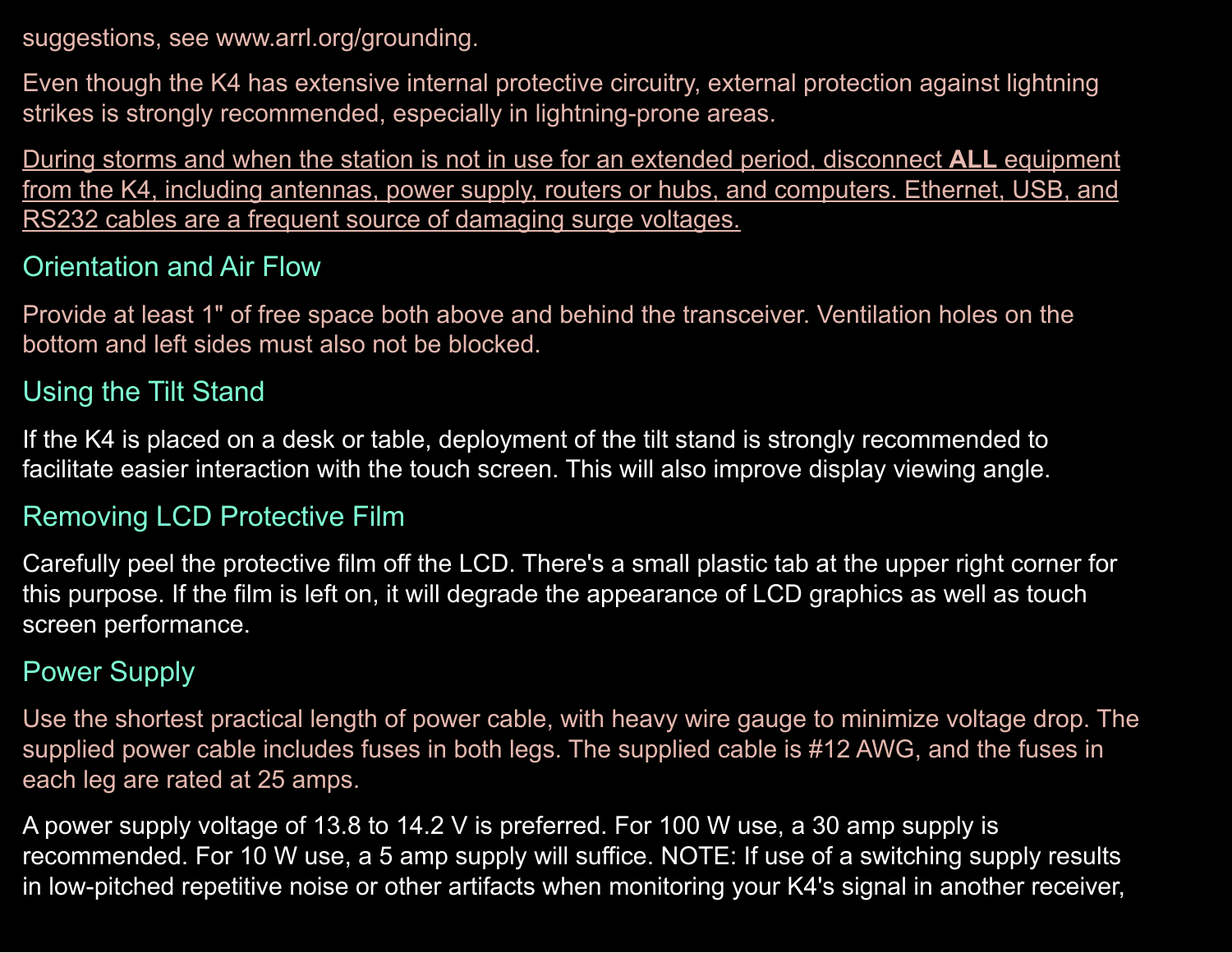consider using a well-regulated and filtered linear supply.

Minimum supply voltage is 11.0 V. The K4 will automatically reduce power output if the supply voltage is too low to maintain good IMD performance at the selected RF output level.

## Interfacing to Station Equipment

Refer to the REAR PANEL [CONNECTIONS](#page-6-0) section, below, for descriptions of all connectors and interfacing requirements. At minimum you'll need to connect a power supply, antenna, and station ground.

#### Getting Started

Once your K4 is installed and you're ready to operate, you can get started in one of two ways: (1) read the **FRONT PANEL [REFERENCE](#page-14-0)** section to learn about each of the controls, or (2) jump to the OPERATING [INSTRUCTIONS](#page-35-0) section, which is more procedural in nature.

#### Software Updates

An internet connection is the preferred way to do software updates. To initiate an update, tap primary function button <Fn>, then hold <UPDATE>. Once the software update screen is displayed, tap the <?> button for detailed instructions on how to update software and read release notes.

## <span id="page-6-0"></span>REAR PANEL CONNECTIONS

Rear panel connections are briefly described below, from left to right and top to bottom as viewed from the back. The information provided in this operating manual is limited; refer to *Introduction to the Elecraft K4* for more details.

#### ANT 1, ANT 2, ANT 3

These are the HF/6 m transmit-receive antenna jacks. If an ATU is not installed, only the ANT 1 jack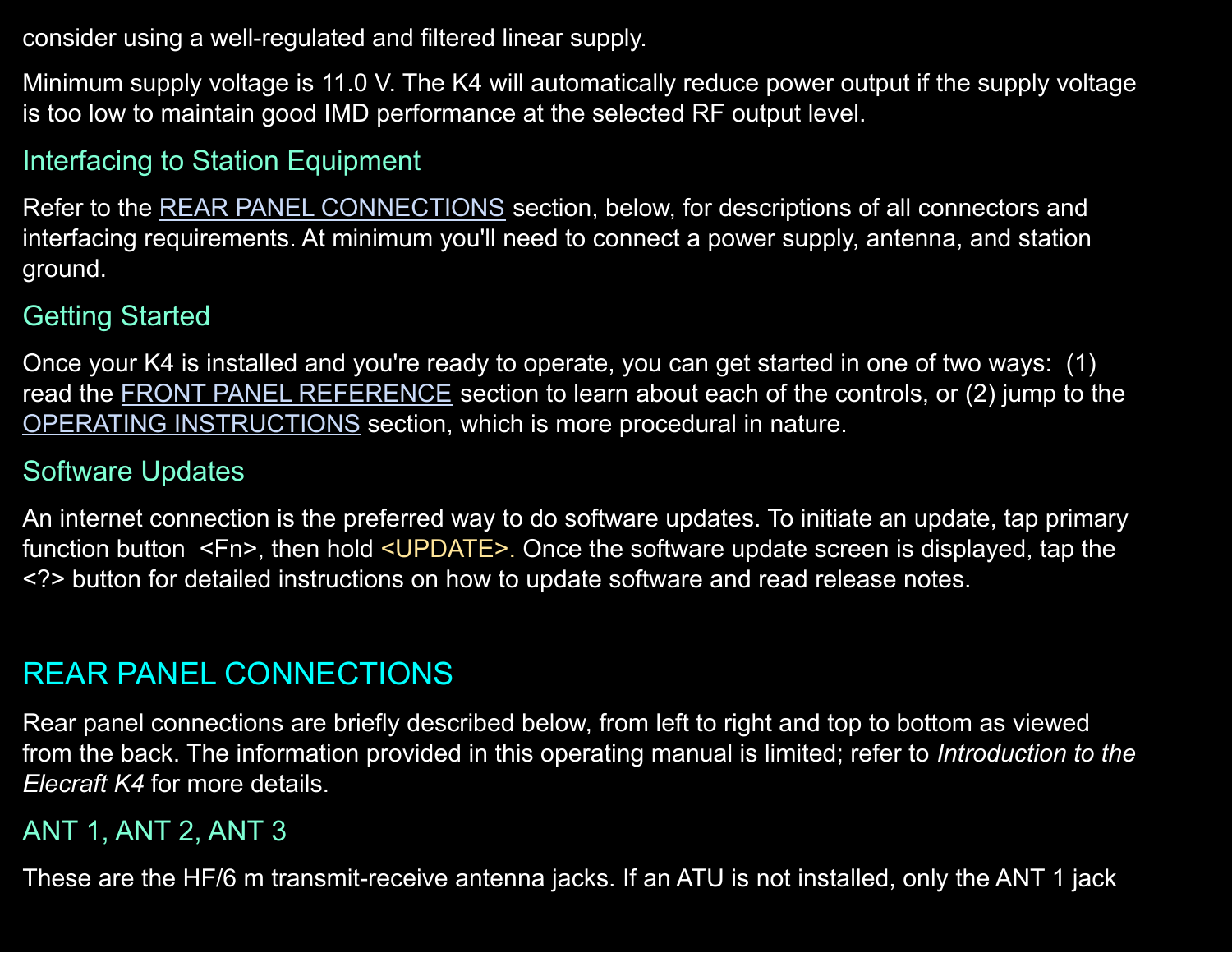will be present. Also see ANTENNA [SELECTION.](#page-43-0)

# ANT 4

Antenna jack for use with an internal transverter, if applicable. If no transverter is installed, the jack will not be present.

### 12 VDC IN

Anderson Power Pole (APP) connectors for 11-15 V DC supply. 30 amp supply recommended for 100 W use. See INSTALLATION [INSTRUCTIONS](#page-4-0) for cable and fusing requirements.

# 12 VDC OUT

12 V switched output for use with accessories, 1.5 amps max (protected by self-resetting fuse).

## GROUND (Wing Nut)

For attachment of station ground. See INSTALLATION [INSTRUCTIONS](#page-4-0).

### TX SMPL IN

If transmit IMD optimization\*\* is enabled for use with an external linear amplifier (such as the Elecraft KPA1500), connect its transmit output sample port to TX SMPL IN. Signal level and calibration details to be determined.

Transmit IMD optimization can also be enabled for use with the K4's internal amplifier stages.

## XVTR IF IN / RX ANT 2

This jack can be used as a general-purpose receive antenna, or for connection to an external transverter (in conjunction with XVTR IF OUT). See TX AND RX ANTENNA [SELECTION](#page-43-0).

## XVTR IF OUT

This can be used as the output drive signal for an external transverter.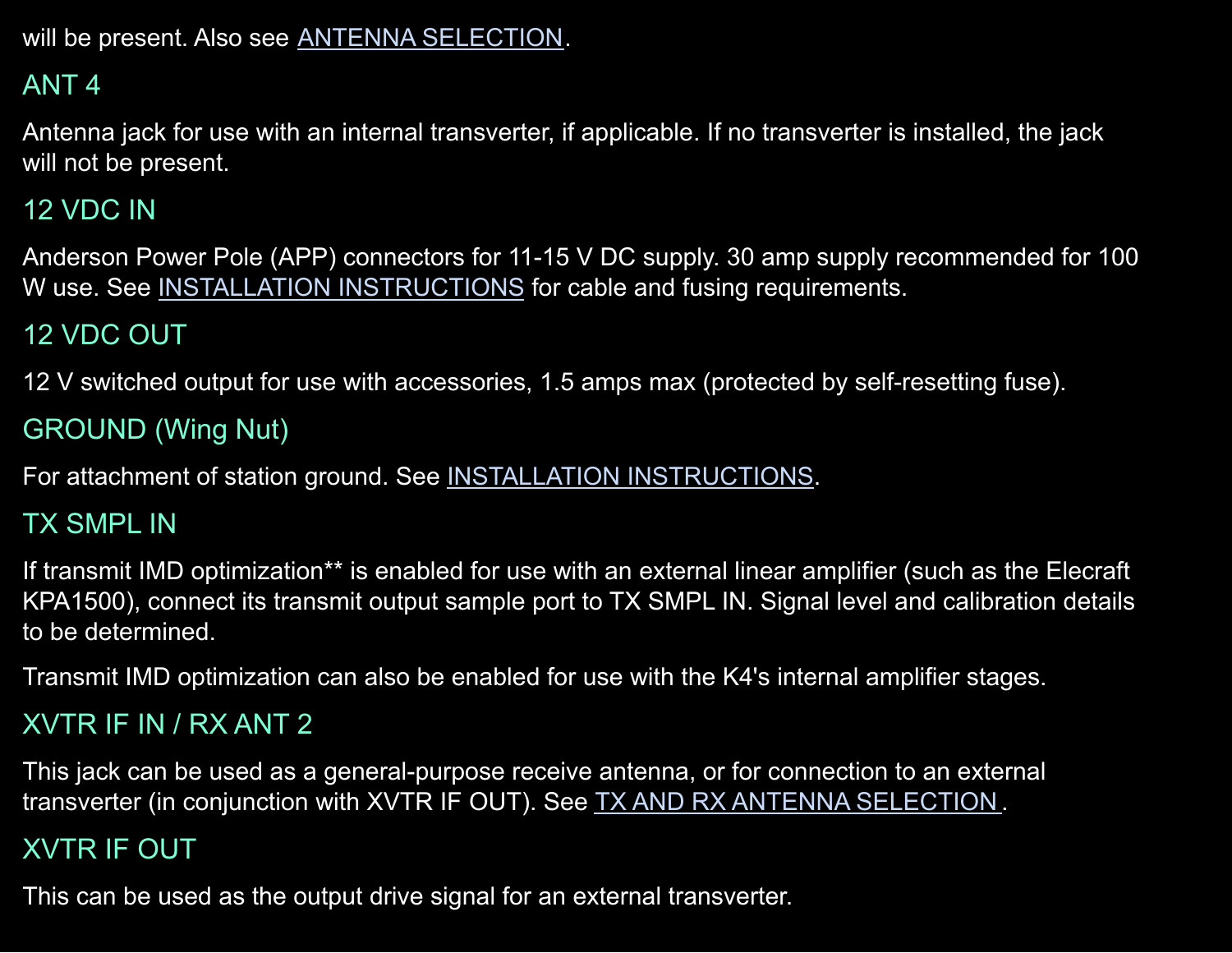# RX ANT 1 IN

General-purpose receive antenna input. See ANTENNA [SELECTION](#page-43-0).

# RX ANT OUT

When the RX ANT OUT jack is active, its signal can be used along with RX ANT 1 IN or XVTR IF IN/RX ANT 2 IN to provide a path through an external band-pass filter, splitter, etc. The RX ANT OUT signal is obtained from the transmit antenna path, so it passes through the ATU (if applicable) as well as the transmit low-pass filters and T/R switch.

RX ANT OUT is only active if the main and sub receivers are *both* configured to use receive-only antennas. See [Using](#page-45-0) RX ANT OUT.

### ETHERNET

Connect to station router or modem. Compatible with 10/100/1000 megabit rates. A high quality shielded cable is strongly recommended; refer to Elecraft web site for available cable(s).

Ethernet connectivity is preferred for software updates and remote control applications, such as our *Virtual K4* program (see REMOTE [CONTROL\)](#page-77-0).

Note: If you have any difficulty with software updates, tap the "?" button from within the UPDATE function. Also see [TROUBLESHOOTING.](#page-94-0)

## <span id="page-8-0"></span>USB

The rear panel has two type A USB jacks and one of type B, labeled "PC". There is an additional type A jack on the front panel. Any of the type A jacks may be used with a keyboard, mouse, memory device, or Elecraft K-Pod. Wireless adapters may be used. Each rear USB-A jack can provide up to 400 mA max to peripheral devices.

The type B USB jack provides two virtual COM ports, referred to in this manual as USB-PC1 and USB-PC2, that can be used for radio control and soundcard I/O (digital version of LINE IN / LINE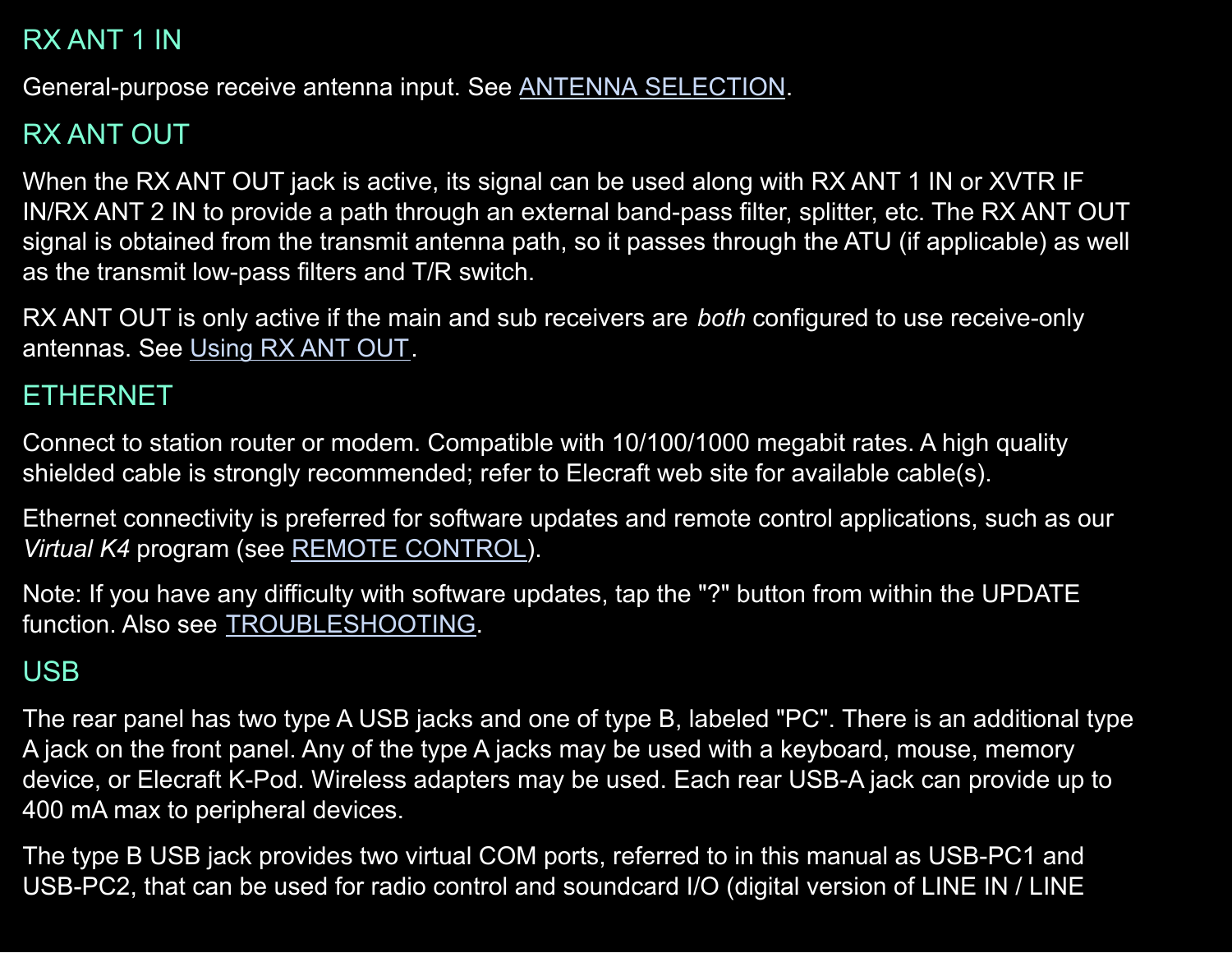OUT). LINE OUT is stereo; LINE IN is mono. Connect the cable to any USB-A jack on a host computer or hub.

To set the baud rates for these ports, use the Serial USB-PCn: Baud Rate menu entries. Refer to software application manuals for port setup instructions. (Plugging in new devices, including the K4, may alter COM port assignments.)

To use the RTS and DTR signals of the USB-PCn ports for transmit functions (PTT, KEY, or FSK select), or to configure them for Auto-Info frequency data output (AI), use the associated Serial USB-PCn menu entries.

To set up these ports for soundcard receive audio, first tap the <MAIN RX> function button, then tap <LINE OUT>. For soundcard transmit audio setup, tap <TX>, then <LINE IN>. Also see [TX](#page-40-0) button description.

A third COM port is also available for remote control/data; see [RS-232,](#page-11-0) below.

## VIDEO

Connection for an external monitor. The monitor can be configured to show only the panadapter, which may be configured differently from the panadapter shown on the LCD. See Ext. [Monitor](#page-82-0) [Function](#page-82-0) and LCD SCREEN AND TOUCH [CONTROLS.](#page-24-0)

# REF IN

A 10 MHz reference signal may be connected to this jack. The K4's internal reference oscillator will lock to this signal when present. Also see ER100 (Error [Messages\)](#page-100-0).

# LINE IN

This is an analog audio input (nominally 600 ohms) for connection to computers or other station equipment that *supply* transmit audio *to* the K4. An example of this is a software application that supplies data-mode audio signals, e.g. FT8, RTTY, or PSK31. In voice modes, LINE IN can be used in lieu of, or in conjunction with, microphone audio; see  $TX$  button description.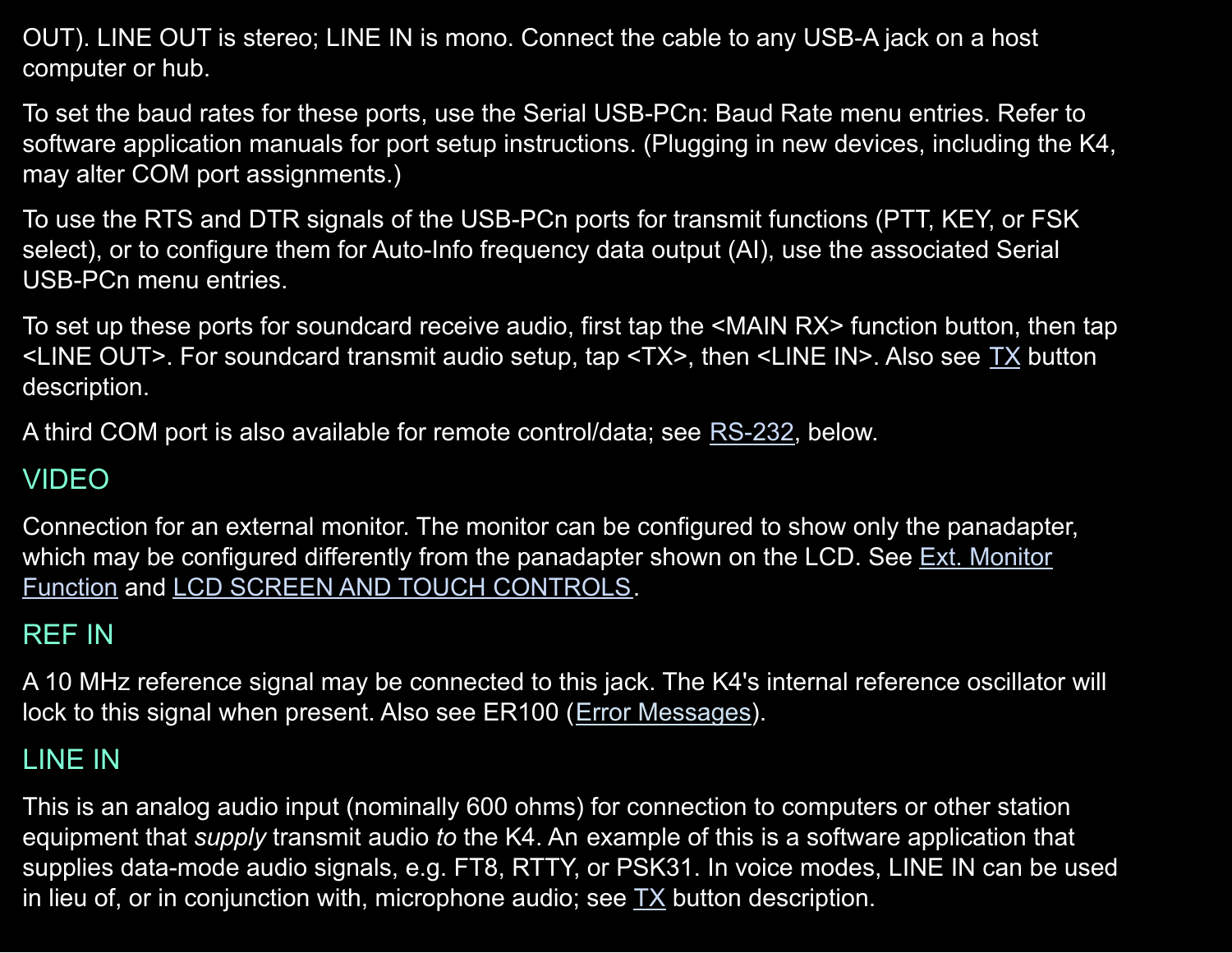Most computer software can alternatively provide LINE IN signals from a virtual COM port, eliminating the need for analog cabling and potentially reducing noise. See description of rear-panel [USB](#page-8-0) connector, above.

# LINE OUT

This is an analog audio output (stereo; nominally 600 ohms) for connection to computers or other station equipment that *obtain* receive audio *from* the K4. An example of this is a software application that demodulates data-mode audio signals such as FT8, RTTY, or PSK31, as well as CW signals.

Receive audio is always present at both the analog LINE OUT jack and the soundcard output (see USB). If the sub receiver is turned on, the right channel supplies sub-RX audio. If the sub RX is turned off, then right-channel audio is identical to left (main RX). Also see [MAIN](#page-38-0) RX button description.

Most computer software can alternatively accept LINE OUT signals from a virtual com port, eliminating the need for analog cabling and reducing noise. See description of rear-panel [USB](#page-8-0) connector, above.

Note: Windows Sound Control Panel does not accurately show sound input level. The correct levels are shown by WSJT, MMTTY, and other apps.

## **SPKRS**

Left and/or right speaker audio (nominally 4 to 16 ohms). 1 or 2 non-powered speakers such as the Elecraft SP3 or SP4 may be connected to this jack. Powered speakers may also be used, though attenuation may be needed between the speaker jack and the external speakers to prevent overdrive.

Plugging in external speaker(s) disconnects the internal speaker.

CAUTION: To avoid possible damage to the second speaker channel, always use a stereo plug, even when connecting only a single speaker.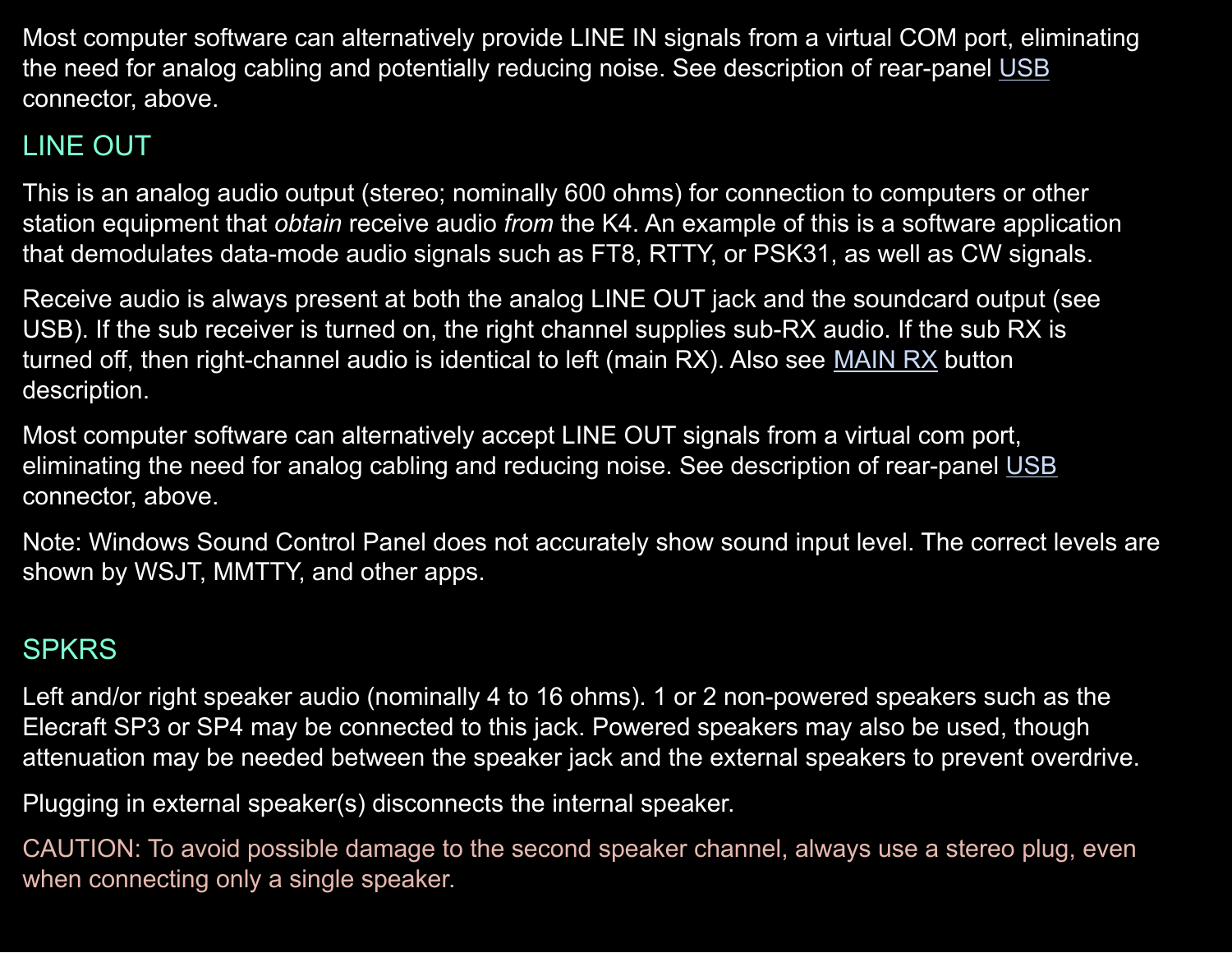If only one external speaker is connected, use the left channel output (tip), and set MENU:Speakers to 1. As with the internal speaker, a single external speaker will mix main and sub receiver audio.

If two speakers are connected, set MENU:Speakers to 2. Audio is then routed as follows:

• If the sub RX is turned ON, the left speaker output supplies main-RX audio, and the right speaker output supplies sub-RX audio. For balance control, see RF Gain, Squelch, and [Main/Sub](#page-57-0) Balance

• If the sub RX is turned OFF, the speaker outputs are identical, unless stereo effects are in use or left/right balance is changed. Also see AUDIO [EFFECTS](#page-71-1) (AFX).

## PHONES

Connection for rear-panel headphones, in parallel with the front-panel headphones. Requires a 1/8" (3.5 mm) plug, either mono or stereo. Plugging in headphones disconnects the speaker(s) unless the Speakers + Phones menu entry is set to Yes.

## MIC

Connection for rear-panel microphone. Bias and gain for the rear-panel mic can be set up independently from the front panel mic. Tap <TX> primary function button, then the <MIC INP> and <MIC CFG> secondary function buttons.

#### <span id="page-11-0"></span>RS-232

This DE9 connector provides a true-RS232 COM port that can be used for remote control of the K4. The K4 can also emit Auto-Info (AI) frequency data on this port for use with external devices such as antenna controllers.

To configure the data rate for this port, set up transmit functions for the RTS and DTR lines (PTT or KEY), or configure it for auto-info (AI), use the corresponding Serial RS232 menu entries.

#### PTT IN

RCA jack for use with external PTT controls, e.g. a foot switch or station controller. Pull this input to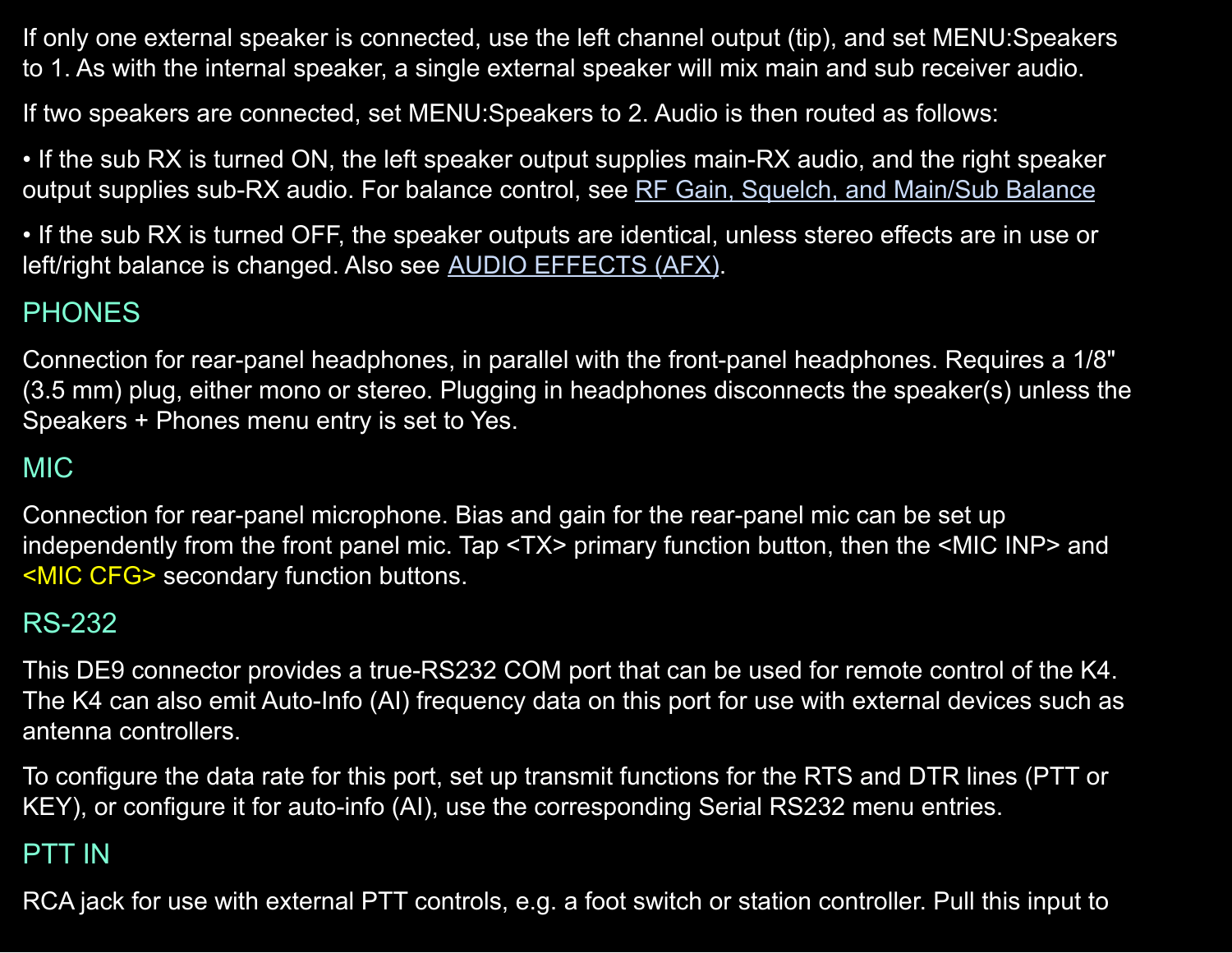ground (0V) to key the transmitter.

Additional PTT sources can be defined using MENU: Serial IO functions for USB-PC1, USB-PC2, and RS232. The DTR and/or RTS signals from any of these ports can be used in any combination.

# KEY OUT

RCA jack that provides a keying output signal for use in keying amplifiers or other station gear. The signal goes low (0V) when the K4 is keyed by any method.

To configure this output to match the requirements of external equipment, use menu entry TX [DLY,](#page-91-0) [KEY](#page-91-0) Out to RF Out.

Note: If you're controlling an Elecraft KPA500 or KPA1500 amplifier from the K4 via the 15-pin accessory cable, you normally won't need to use a separate KEY OUT cable. There are exceptions to this; refer to the key line interrupter information in your amplifier manual.

### PADDLE

1/4" (6.35 mm) keyer paddle input jack. The dot and dash inputs on this jack activate the K4's built-in CW keyer.

To set up Iambic keying mode, reverse the dot/dash paddles, or adjust keying weight, tap the <TX> function button, followed by the <PDL>, <IAMB>, or <WEIGHT> buttons. Applicable modes include CW, FSK, and PSK.

# **KEY**

1/4" (6.35 mm) keying input jack for use with a hand key, bug, electronic keyer, or other keying device.

Additional KEY input sources can be defined using MENU: Serial IO functions for USB-PC1, USB-PC2, and RS232. The DTR and/or RTS signals from any of these ports can be used in any combination.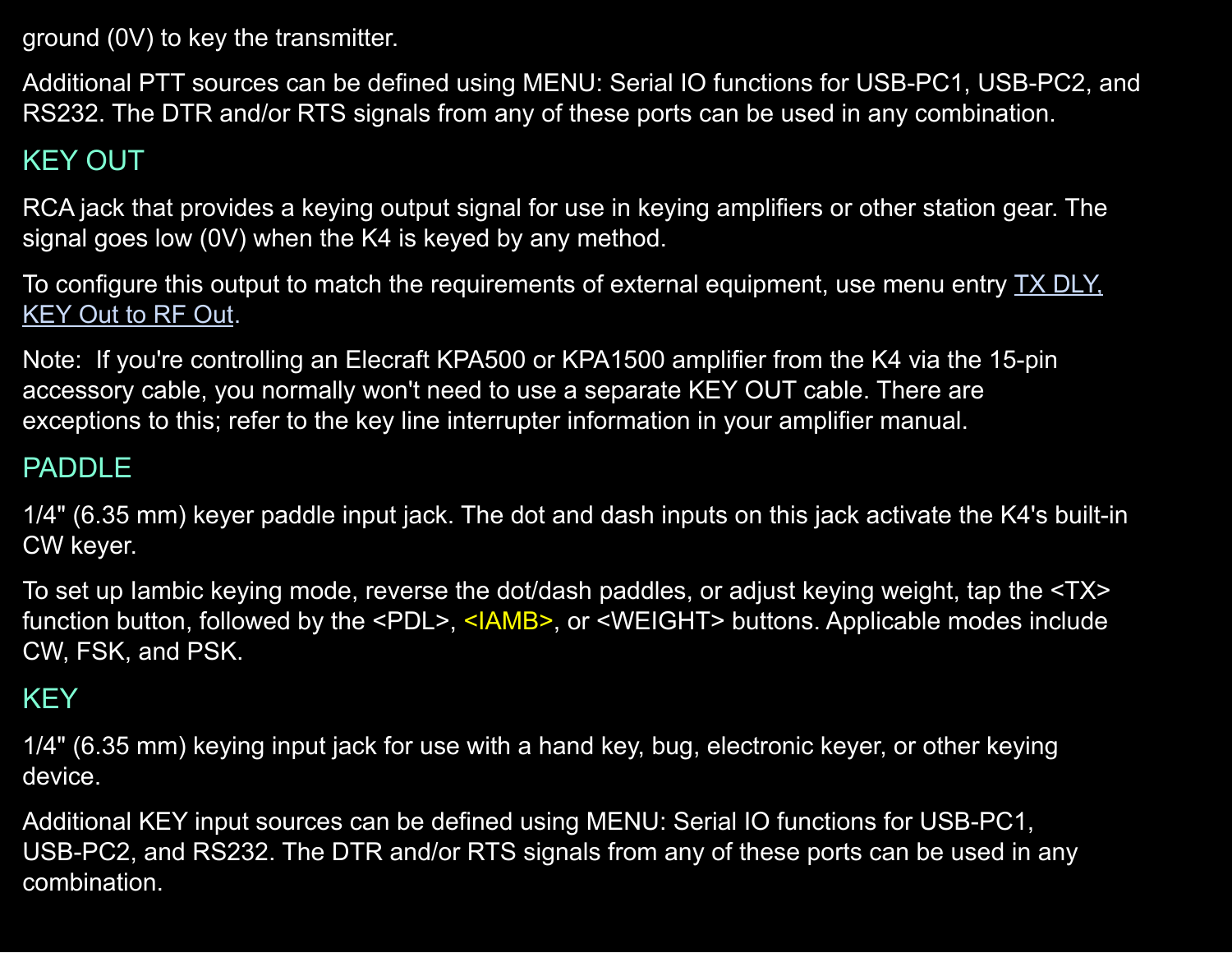## ACC

Accessory IO connector (DE15). This connector provides a number of input signals for use in controlling the K4, as well as outputs for controlling amplifiers, antenna switches, and other external equipment. The list below summarizes these functions; refer to the *Introduction to the Elecraft K4* manual for further details.

#### Pin Description

- FSK IN (active low); can be used in FSK mode (also see RS232 and USB ports)
- AUXBUS in/out; controls Elecraft amps, transverters, and the KRC2
- BAND1 OUT; BAND0-BAND3 outputs provide 4-bit parallel band indication
- PTT IN (in parallel with PTT jack as well as mic PTT)

#### Ground

- DIGOUT0; low-power external transverter select
- K4 "power on" signal or TX Inhibit input (see TX [Inhibit](#page-91-1) Mode)
- Power On; pull to ground (0 V) for 0.2 to 1.0 sec to turn K4 on, then release
- BAND2 OUT; BAND0-BAND3 outputs provide 4-bit parallel band indication
- KEY OUT LP; low-power keying output (10 mA max) (see note below)
- DIGOUT1; per-band/per-antenna output (see DIGOUT1 menu entry)
- Ground
- BAND0 OUT; BAND0-BAND3 outputs provide 4-bit parallel band indication
- BAND3 OUT; BAND0-BAND3 outputs provide 4-bit parallel band indication
- EXT ALC; negative-going ALC voltage from external amplifier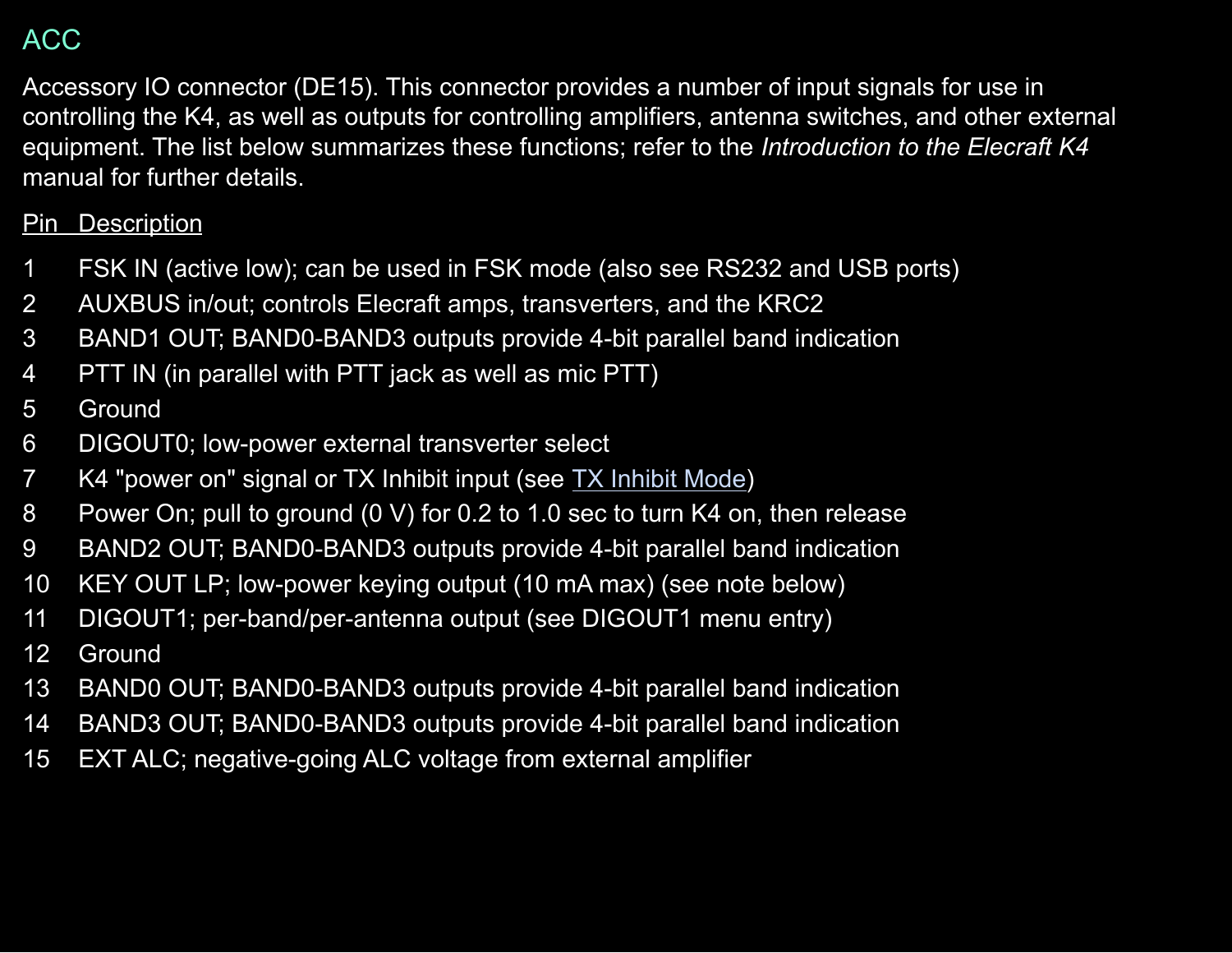Note: If you're controlling an Elecraft KPA500 or KPA1500 amplifier from the K4 via the accessory cable, you normally won't need to use a separate KEY OUT cable. There are exceptions to this; refer to the key line interrupter information in your amplifier manual.

# <span id="page-14-0"></span>II. FRONT PANEL REFERENCE

This section lists and describes all of the K4's controls and display elements, generally proceeding from left to right on the front panel.

\*\* Indicates a feature that is still in development.

# <span id="page-14-1"></span>USING TAP, HOLD, and TOUCH CONTROLS

 $\mathcal{L}_\mathcal{L}$  , and the contribution of the contribution of  $\mathcal{L}_\mathcal{L}$ 

The following text conventions are used when referring to controls:

[Physical Switch] <Touch Control> {Knob}

All physical and touch controls are described in the FRONT PANEL [OVERVIEW](#page-15-0) section, which follows.

#### Using Tap and Hold Switch Functions

Each of the K4's physical switches has both a *tap* function (white label) and a *hold* function (yellow label). A *tap* is a brief press, while a *hold* is any press longer than about 1/2 second. For example, [RATE] is a *tap* function, while [KHZ] is a *hold* function of the same physical switch.

#### Using Touch Controls

The K4's touch screen provides quick, convenient access to the rig's most-used features. Many of the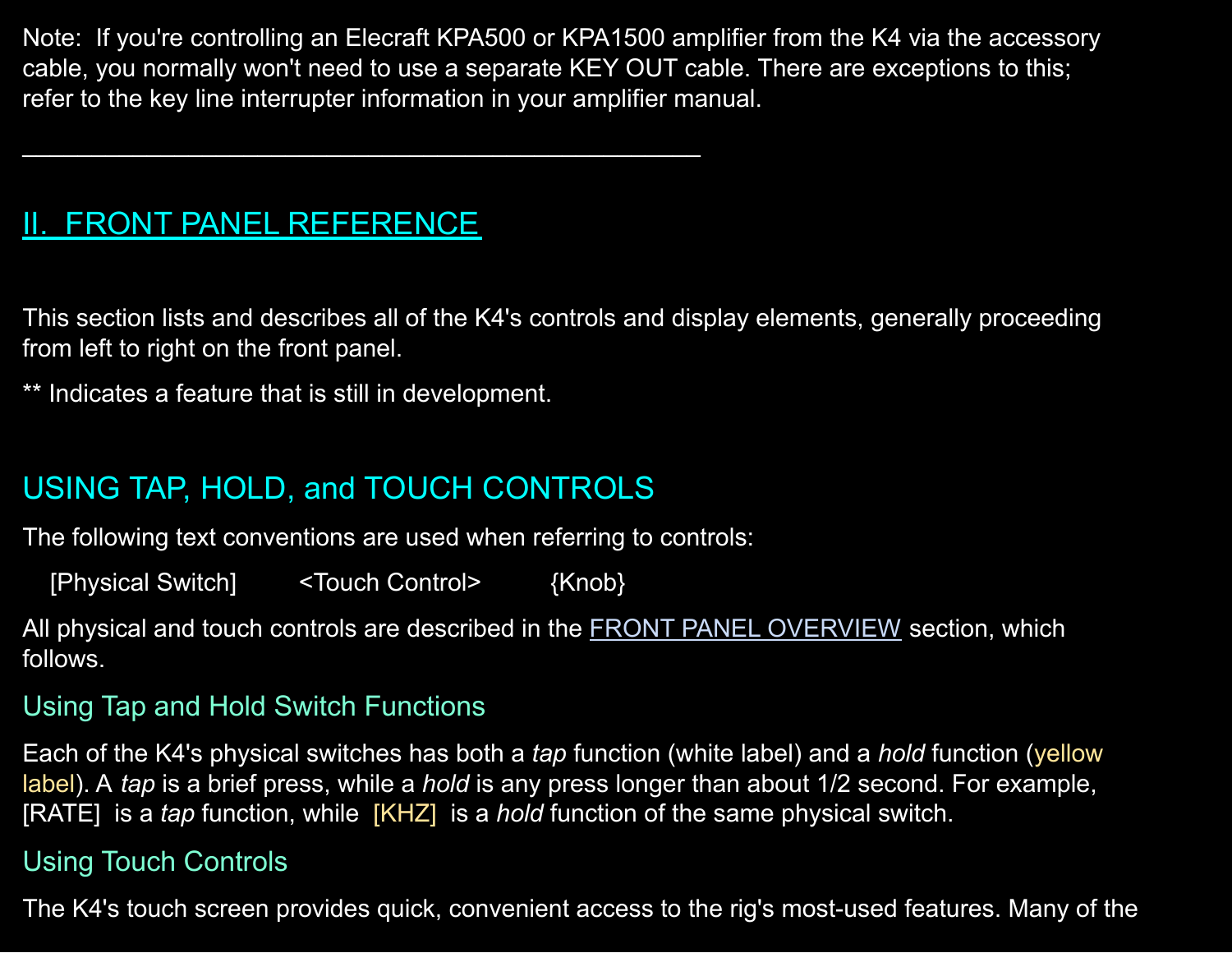icons and labels are also touch controls.

Examples:

• You can touch VFO digits to select a tuning rate as an alternative to using the [RATE] and [KHZ] switches.

• To bring up the mode-select button group, tap the mode identifiers near each VFO display, or tap the [MODE] physical switch above the VFO A knob.

• To select a receive antenna, tap the antenna name icons for each receiver or use [RX ANT] and [SUB ANT].

On-screen buttons can have one or two functions. For example, the <LAST CTRL> button in the operating manual screen has only a white label so it can only be tapped. A yellow label on a button indicates that a *hold* function is also available.

#### Multi-Function Knobs

The three multi-function knobs to the left of the LCD also have built-in pushbutton switches, giving them tap and hold functions. Tap a knob to select a function to adjust; hold to select an additional function labeled in yellow below the knob.

Each of the specially shaped LCD buttons associated with the multifunction knobs shows a primary function (upper label), and a secondary function in *yellow italics*, accessed by tapping the button a second time. A knob always controls the parameter associated with the upper label on the selected button.

# <span id="page-15-0"></span>FRONT PANEL OVERVIEW

A large (7" diagonal) color LCD forms the heart of the K4's user interface. Most of the screen is dedicated to either a single panadapter (associated with VFO A or VFO B), or split between dual panadapters (centered below the VFO A and VFO B displays, respectively). Between the VFOs and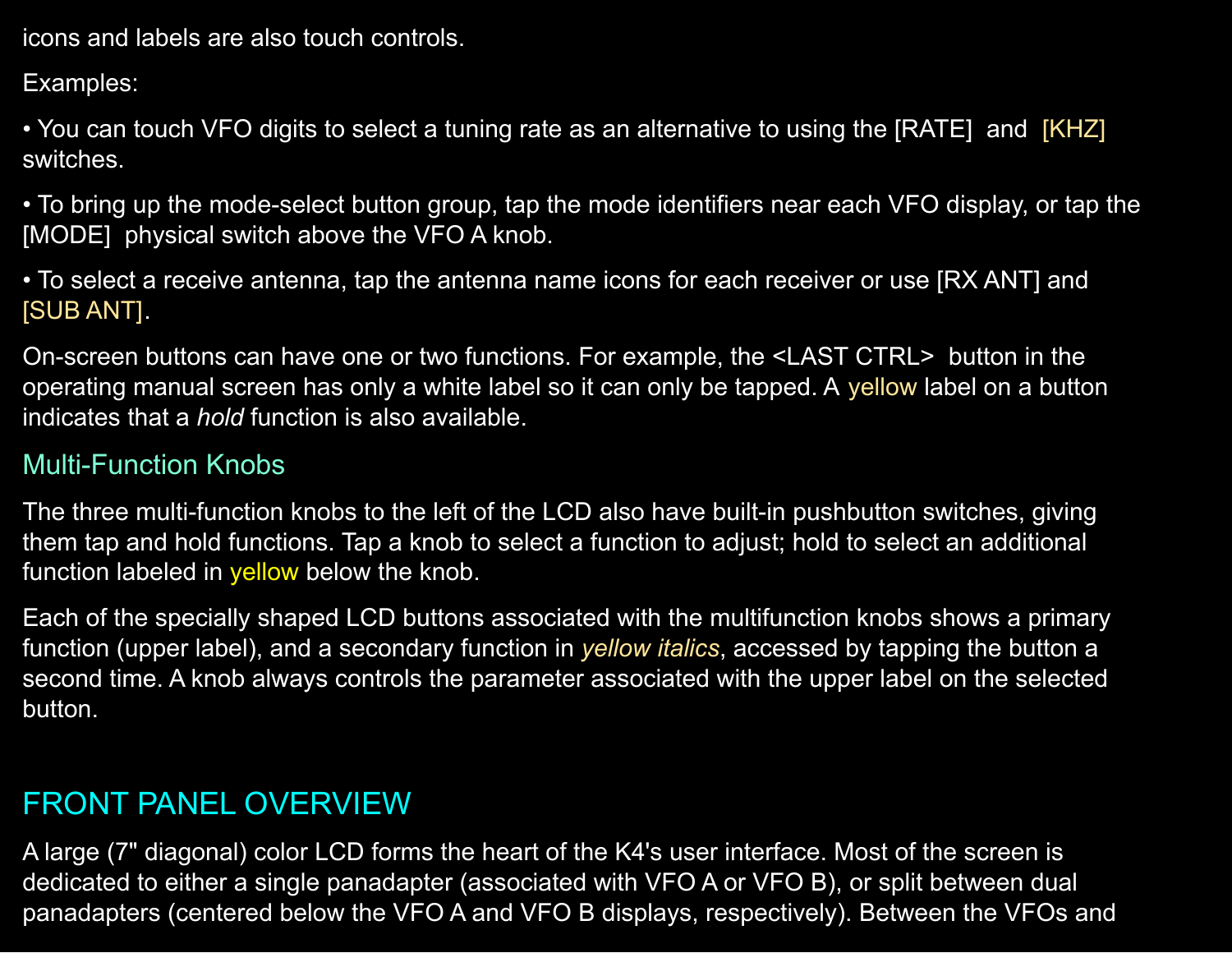panadapters are the bar graph meters and icons for transmit and receive. Along the bottom edge of the LCD are the Info button (<?>) and seven primary function buttons (see PRIMARY [FUNCTIONS.](#page-35-1))

Some LCD elements are color-coded, as follows: orange = TX, blue = main RX, green = sub RX. (Alternate color schemes may be provided in the future.)

The remaining controls are physical knobs and switches, arranged similarly to that of the Elecraft K3/K3S transceiver:

• FAR LEFT SIDE: Transmit and antenna-selection controls.

• TO THE LEFT OF THE LCD: Three multi-function knobs, each with two associated touch buttons. These provide quick access to parametric settings for the current operating mode. Below the multi-function knobs is a concentric knob controlling main/sub receiver AF gain.

#### • LCD AND TOUCH CONTROLS: See LCD SCREEN AND TOUCH [CONTROLS.](#page-24-0)

• TO THE RIGHT OF THE LCD: VFO A knob, LED status indicators, and numeric keypad. Keypad switches each have tap and hold functions. They are organized in three rows: message play (top), receive functions (middle), and VFO controls (bottom). Surrounding the VFO A knob are four additional VFO controls including the SUB/DIVERSITY switch.

• FAR RIGHT SIDE: Memory STORE/RCL switches, VFO B knob, and RIT/XIT offset controls. The latter double as programmable functions PF1-PF4.

#### Front-Panel Connectors

There are three connectors on the front panel:

### *MIC*

The front mic jack is an Elecraft standard 8-pin type. It is compatible with the Elecraft MH4 and other K3/K3S-compatible microphones. Bias, gain, and mic PTT/UP/DOWN controls are configured using <TX> <MIC INP> and <MIC CFG>. For pin connections, refer to *Introduction to the Elecraft K4*.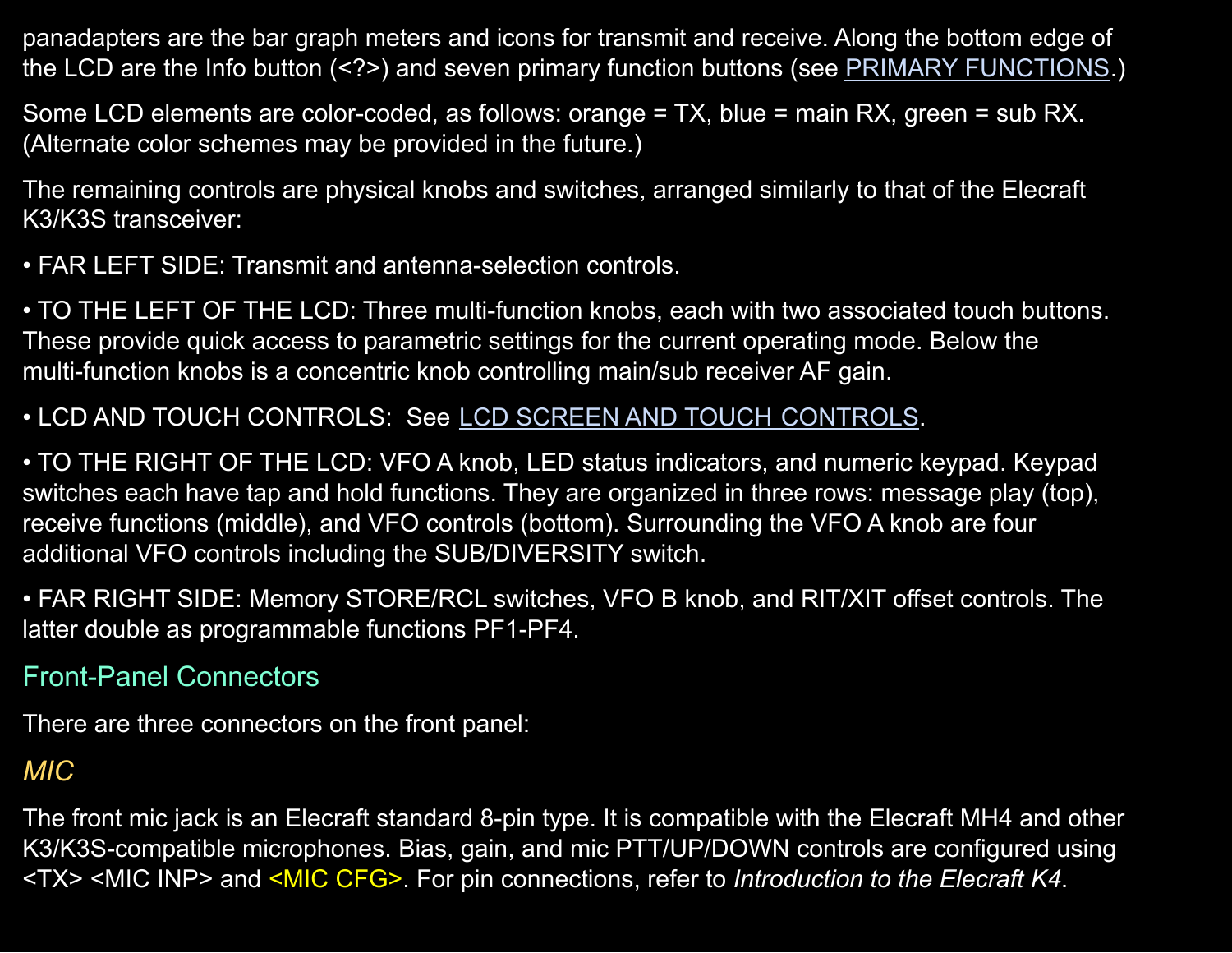MH4 Settings (recommended): Preamp=off, Bias=on, Buttons=PTT/UP/DN.

## *PHONES*

1/4" (6.53 mm) front phones jack. Can be used with mono or stereo plugs. Plugging in headphones disconnects the speaker(s) unless the Speakers + Phones menu entry is set to Yes. It may take up to 3 seconds to for front headphone plug insertion or removal to be detected.

NOTE: Some headphones (e.g. Bose QC35) or other audio devices have a capacitor in series with their plug. These will not work with the front phones jack unless a resistor (typically 15-51 ohms) is added in parallel. The front phones jack depends on the transducer providing a resistance path to ground when inserted.

### *USB*

This is a USB type A jack. Like the two type A jacks on the rear panel, it may be used with a keyboard, wireless keyboard, USB flash memory device, Elecraft K-Pod, mouse, or mouse transceiver module. The front USB jack can provide up to 900 mA max to peripheral devices (400 mA recommended).

# <span id="page-17-0"></span>LEFT-SIDE CONTROLS

The group of switches to the left of the LCD includes transmit and antenna functions and the power on/off switch.

### POWER

Tap [POWER] to turn the K4's power on or off.

NOTE: Always turn the K4 off using its power switch. If you need to turn off the power supply as well, wait until the K4 has completely powered down. (This may take several seconds. You'll hear a number of relays turning off.)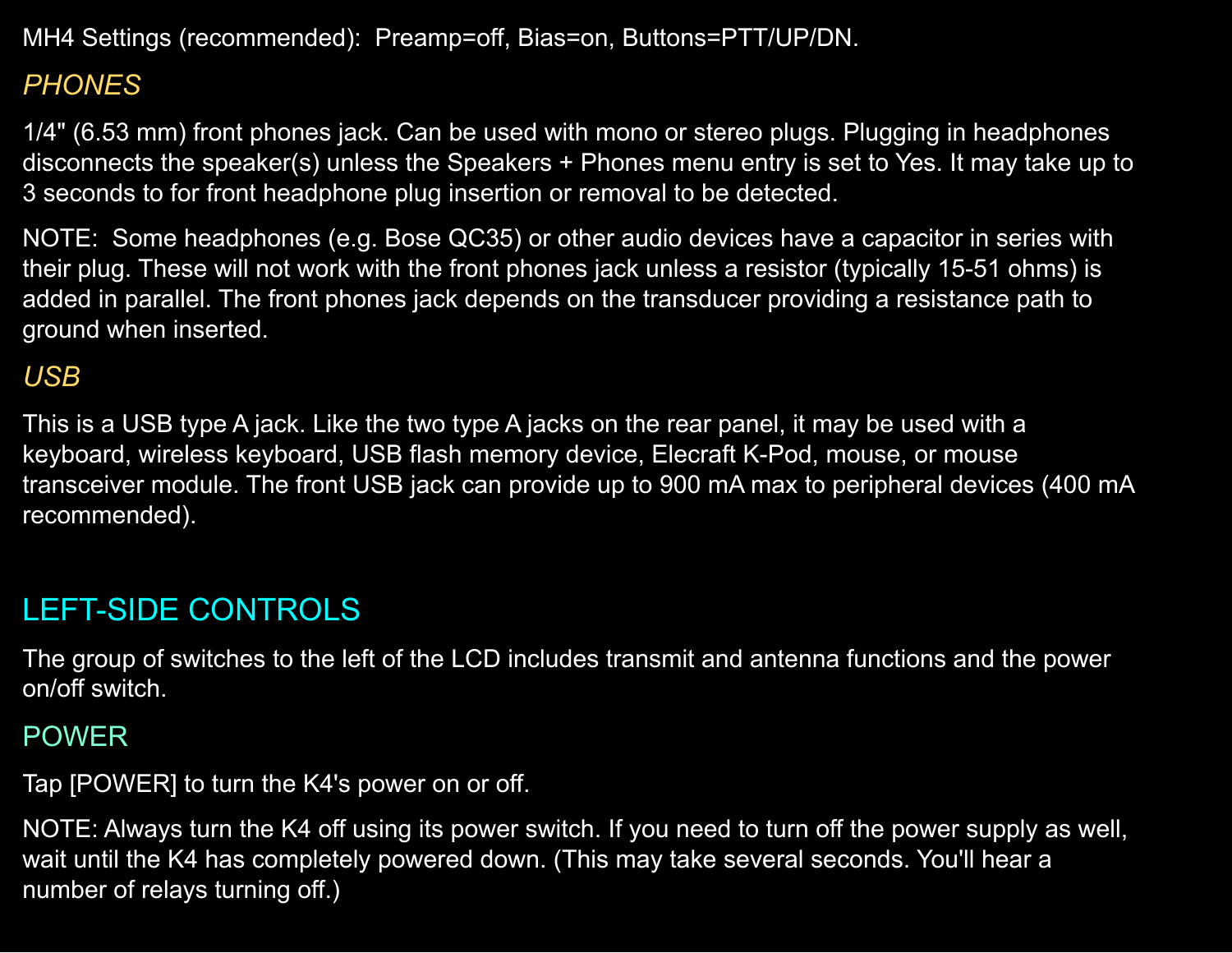## TUNE

Tap [TUNE] to enter tune mode at the power level set by the {XMTR} <PWR> knob function. This puts out a CW signal in any operating mode.

By default the same power output level is used on all bands. To save power level per-band, set MENU:Per Band Power to On. With this setting, a separate power output level for each band is also maintained for use with Elecraft KPA-series amplifiers.

# TUNE LP

Holding **[TUNE LP]** uses the power level specified by MENU:TUNE LP (Low power TUNE). This is intended for use with external amplifiers and antenna tuners that have specific drive power requirements.

#### XMIT

Tap [XMIT] to place the K4 in transmit mode. This is the equivalent of holding a mic PTT button or asserting any of the other PTT lines (e.g., at the PTT IN jack). Tap [XMIT] a second time to exit transmit mode.

In CW, FSK, and PSK modes, tapping [XMIT] "pre-arms" the transmitter for transmit, switching all downstream gear connected to KEY OUT. However, no signal will be transmitted until the radio is keyed by some method. Direct keying methods include a hand key or external keyer, keyer paddle, attached keyboard, or the M1..M4 message buttons. A computer can key the transmitter via the RTS and DTR pins on the three serial ports, as well as by using remote-control commands (e.g., "TX;").

Also see  $\underline{VOX}$ , which can be used for keying in all modes.

## **TEST**

Hold [TEST] to enter TX test mode. In this mode, you can still key the transmitter (and any gear keyed by the KEY OUT jack), but power output will be zero.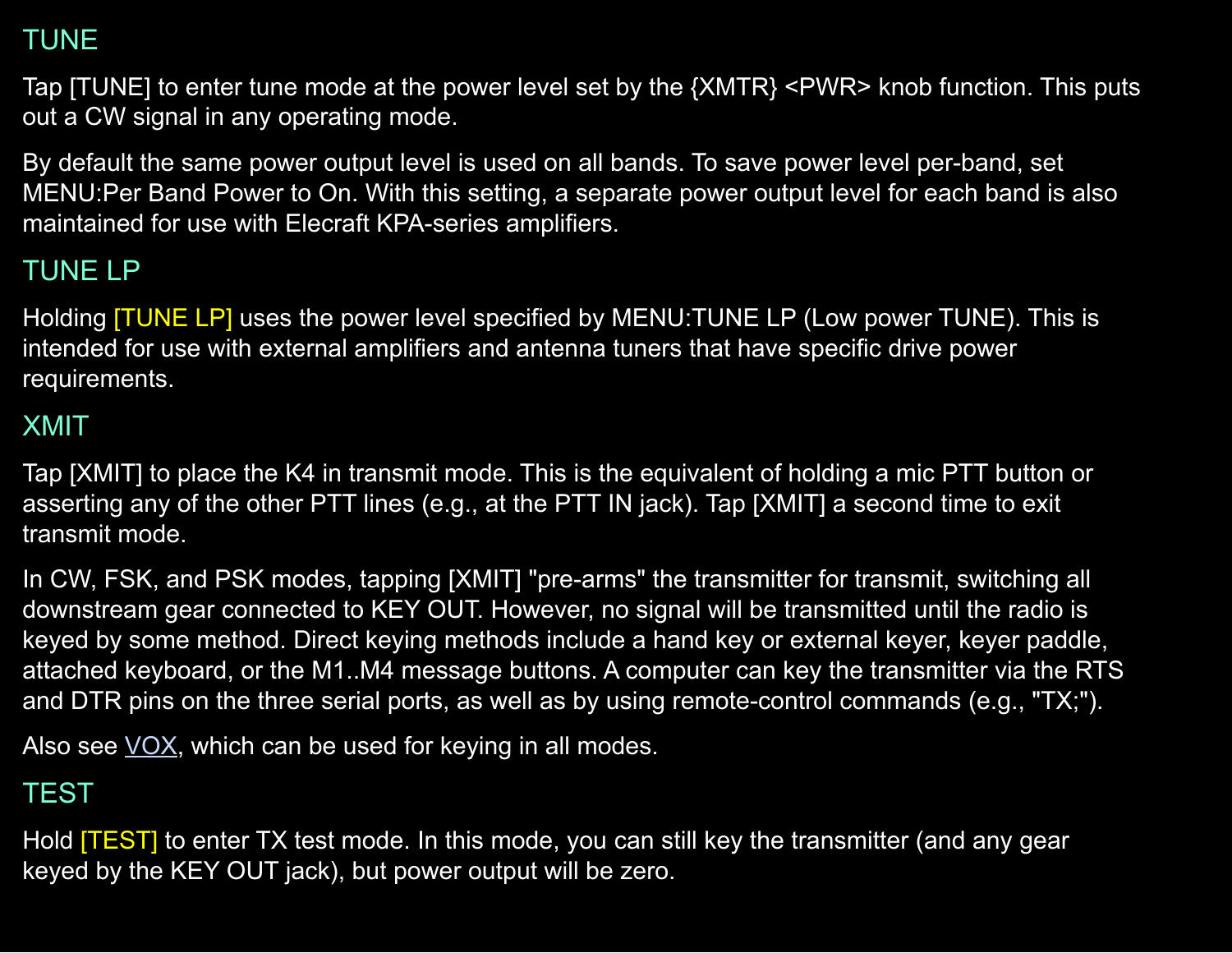The primary uses of **TEST** are:

• to pre-adjust mic or LINE IN gain prior to transmitting a signal (see {XMTR} knob functions <MIC> and <CMP>)

• to practice sending CW off-air

• to test T/R switching of downstream equipment

# ATU TUNE

If a KAT4 ATU is installed, tapping [ATU TUNE] will initiate antenna matching, using a power level of 5 to 10 watts. This will cause the relays on the ATU to cycle for typically 1 to 4 seconds. Matching terminates automatically, and the resulting LC network settings are saved per-band, per-antenna. Up to 32 LC data values are stored for each band/antenna combination, allowing the K4 to "learn" the right matches for your antenna system in the course of normal operation.

Usually a match will be found with an SWR of < 2.0:1. If not, try tapping [ATU TUNE] a second time within 5 seconds; this causes the ATU to try more relay combinations, useful for narrow-banded antennas. Extended matching can take up to 10 seconds. However, once all antennas have been matched at multiple points on each band, retuning will rarely be needed even for antennas that are narrowband.

Each time you transmit, the K4 makes sure that the stored LC settings closest to your operating frequency are used. For this reason, after you move the VFO and transmit, you may hear relays switching briefly (~10 ms).

Note: Any HF frequency that appears outside of the ATU's segment map can still use the ATU for matching purposes, but only one LC setting is saved per-band/per-antenna for this purpose. (Details on ATU band/frequency bins TBD. Most MARS frequencies fall within the ham-band segment map.)

For info on ATU antennas, see ANTENNA [SELECTION](#page-43-0).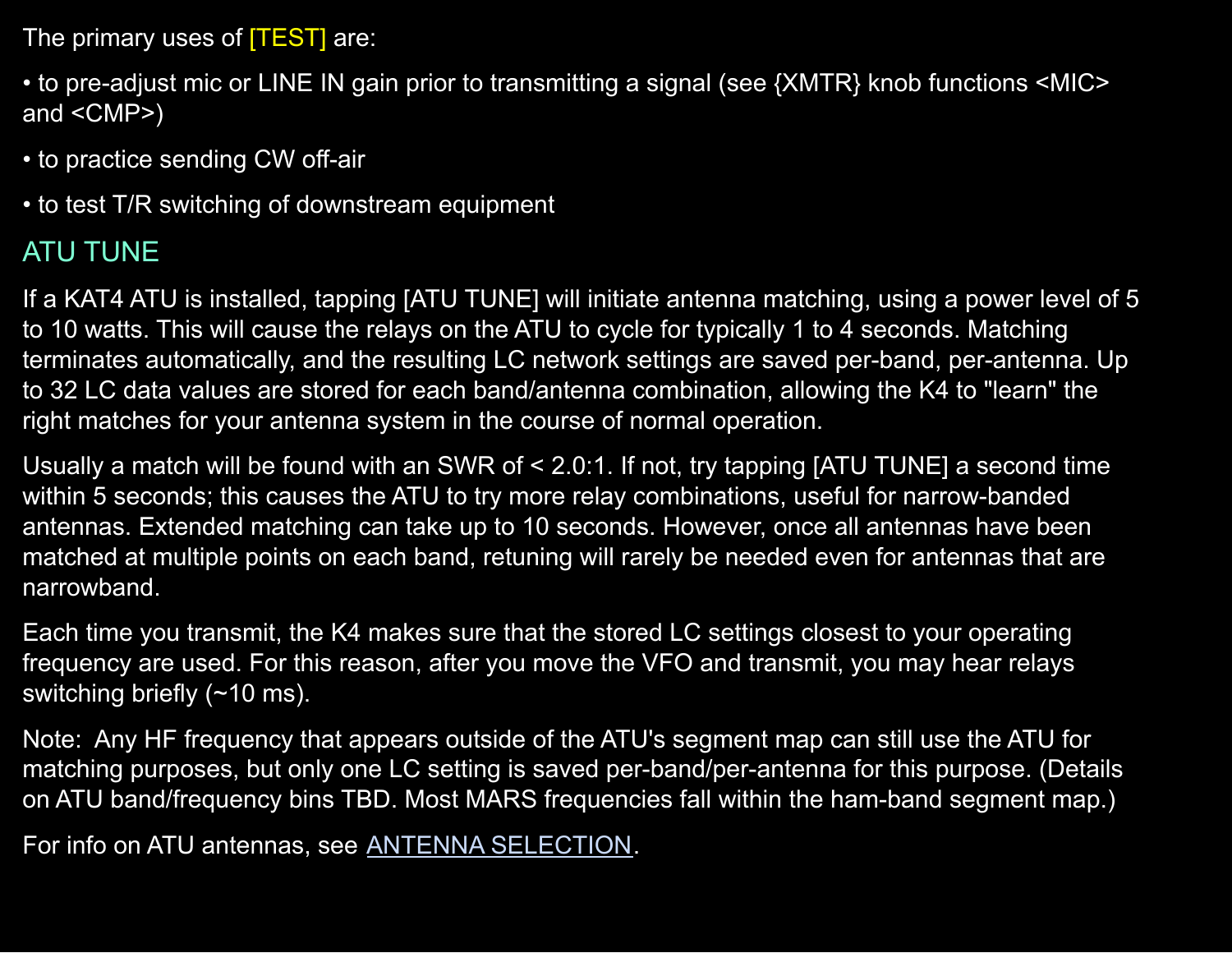## <span id="page-20-1"></span>ATU

Holding [ATU] alternates between ATU in and bypassed, as indicated by the orange ATU icon near the upper middle of the screen (TX icon area).

# <span id="page-20-0"></span>VOX

In speech or audio data modes, the [VOX] switch enables or disables voice-activated (or audio-activated) transmit. VOX sensitivity and anti-vox controls can be accessed by tapping <TX>, then <VOX GAIN> or <ANTIVOX>.

In CW, FSK, and PSK modes, turning VOX on allows "hit-the-key" transmit, eliminating the need to first tap XMIT or activate PTT. This is the default. When VOX is enabled you can also transmit immediately by tapping message play buttons [M1]-[M4], or, if text decode is turned on, by entering text using a keyboard.

When VOX is on, an associated orange icon appears in the TX icon area.

## <span id="page-20-2"></span>QSK

Hold [QSK] to turn QSK CW (and the associated orange icon) on/off.

"QSK" means "break-in keying." This is a type of CW operation where the operator can hear received signals between letters or even between dots and dashes. This in turn allows other stations to "break in" simply by transmitting. QSK is especially useful in contesting, DXing, and high-speed CW QSOs.

The K4 actually allows received signals to be heard in this way even with QSK turned off, as long as the radio is in [VOX] mode and the {XMTR} <DLY> value is set to a small value (default is 0.00 seconds). However, turning QSK on further optimizes CW T/R switching to allow the receiver to recover more quickly. This can easily be observed by setting {XMTR} <WPM> to 20 WPM or higher and sending a string of dots. (Please use TX TEST mode for this purpose so a signal is not actually transmitted.) Turning QSK on automatically uses the equivalent of DLY = 0.00, regardless of the user's DLY setting.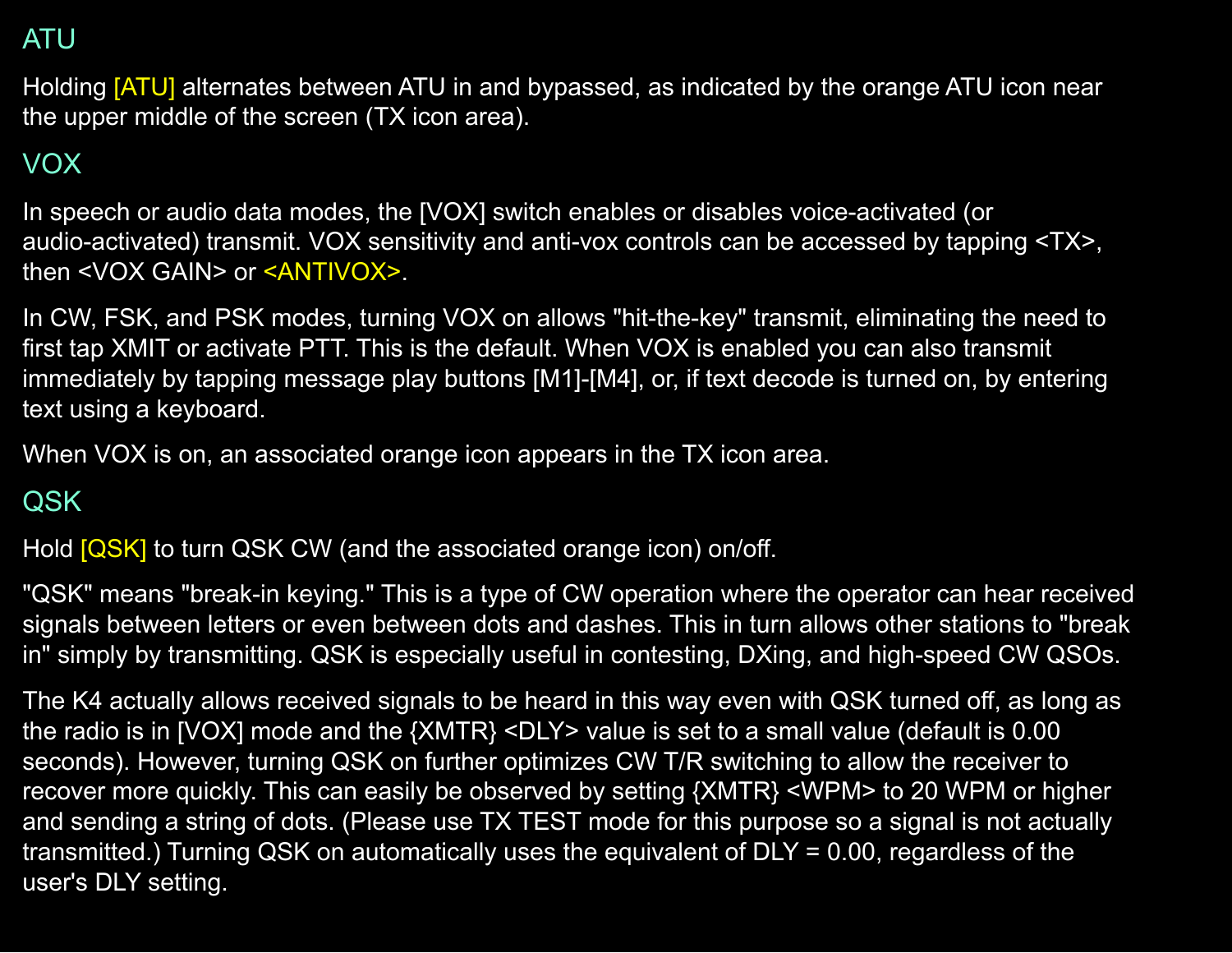Some operators prefer to leave QSK off to reduce the fatigue of listening to receive audio between CW elements. To further delay receive recovery, use larger values of {XMTR} <DLY>. This is useful with slower code speeds.

# ANT

Tapping [ANT] cycles through the available transmit antennas, as indicated by the orange ANT1-2-3 icon in the TX icon area of the display. Also see ANTENNA [SELECTION](#page-43-0).

### REM ANT

[REM ANT] will be used in a future software release to provide convenient access to remote antenna switches, rotator controllers, or related equipment.

#### RX ANT

Tap [RX ANT] to select one of the available antennas for use with the main receiver. See [ANTENNA](#page-43-0) [SELECTION](#page-43-0).

#### SUB ANT

Hold [SUB ANT] to select one of the available antennas for use with the sub receiver. See [ANTENNA](#page-43-0) [SELECTION](#page-43-0).

### <span id="page-21-0"></span>MULTI-FUNCTION CONTROLS

The K4 has three multi-function controls, each handling a group of related functions: XMTR, FILTER, and RF/SQL. The knobs incorporate push-button switches which are tapped or held to select among parameters to adjust.

Each knob is accompanied by two buttons on the LCD. These buttons each have two labels, one of which is currently available for adjustment. The button in each pair that is selected is highlighted by a colored rectangular indicator: orange for XMTR, blue or green for FILTER, blue or green for RF/SQL.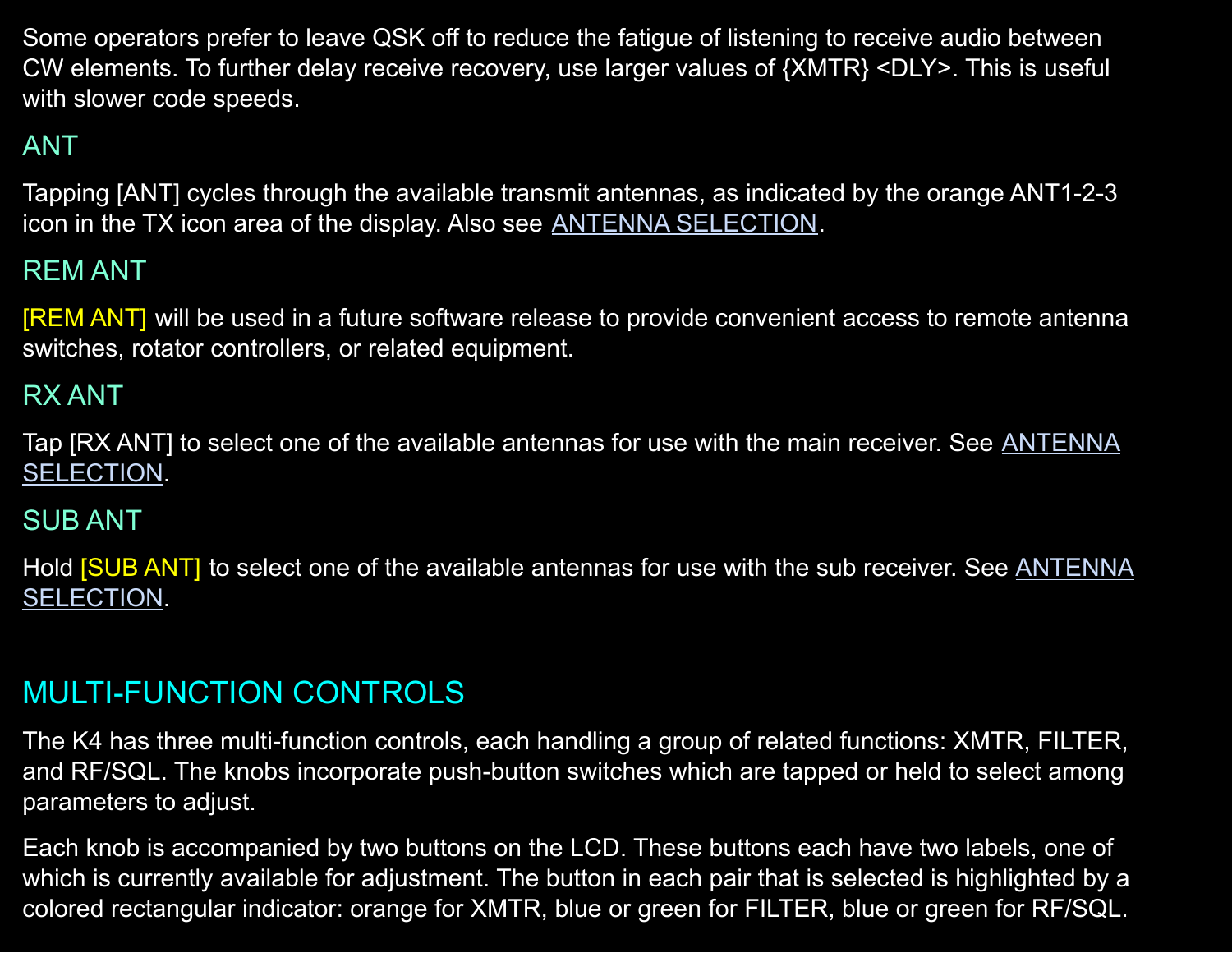(Blue pertains to VFO A/main RX and green to VFO B/sub RX).

Below the three multi-function controls is a concentric knob that controls main or sub AF gain.

These four controls are further described in the sections that follow.

# XMTR Knob



Rotate {XMTR} to adjust often-used transmit functions.

In all operating modes, tapping the lower LCD button adjacent to this knob selects <PWR> output or VOX <DLY> for adjustment. Tapping the upper LCD button selects either <MIC> and <CMP> (in speech modes) or <WPM> and <PITCH> (in CW, FSK, and PSK modes, which can all be used with a CW keyer paddle). Tap a button a second time to alternate between its two functions.

{XMTR} <PWR> normally sets the power in watts. If MENU:XVTR Out Test is in effect, or an external transverter band is in use, the value will be in milliwatts (mW).

Tapping the {XMTR} knob is an alternate way to change the LCD button selection. Holding the knob allows adjustment of [MON] (speech or sidetone monitor level). LINE OUT level for transmit monitoring is set independently using MENU:TX Monitor Level, Line Out.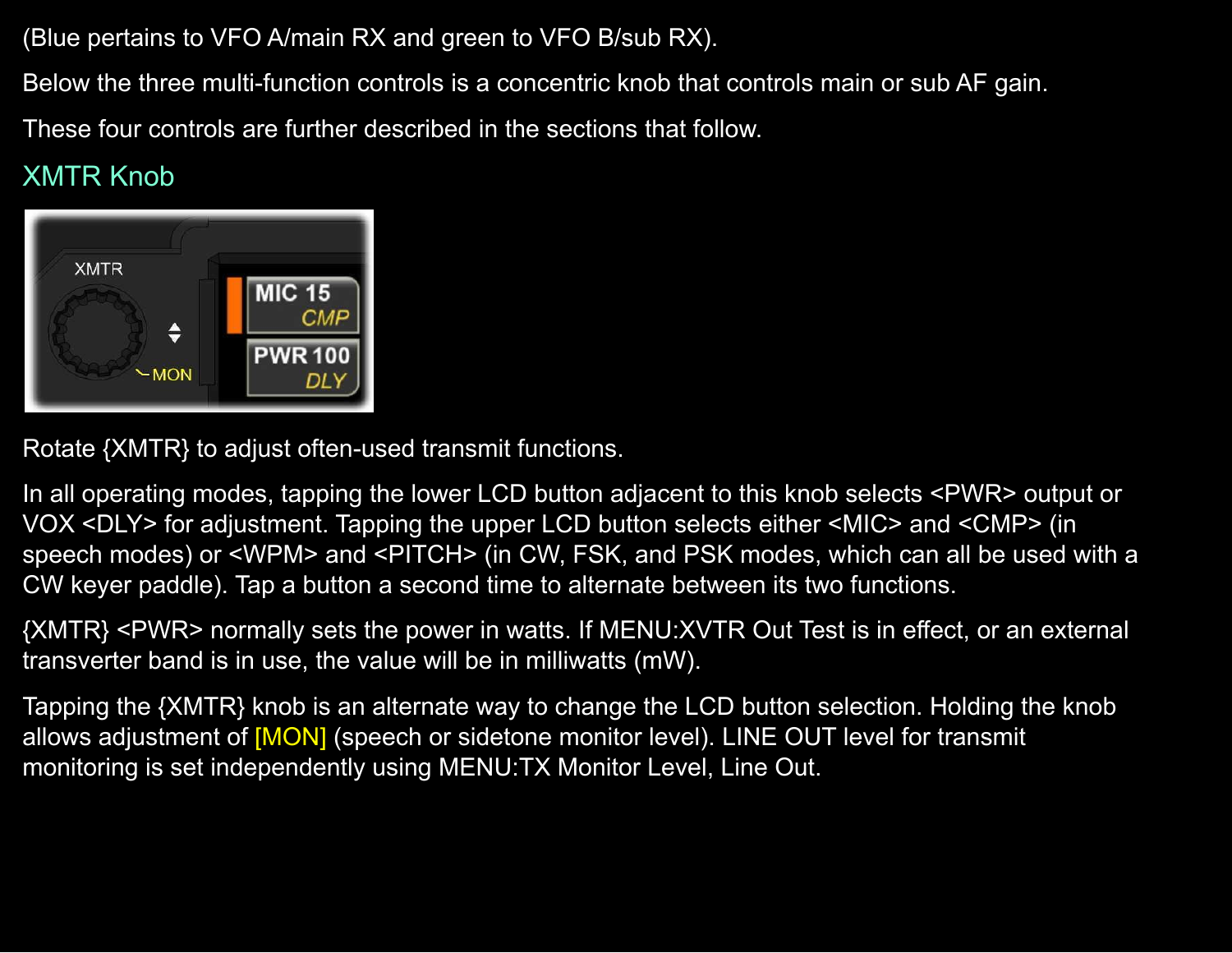## FILTER Knob



Rotate {FILTER} to adjust receiver filter bandwidth and shift, or hi-cut and lo-cut.

If the button selector color is blue, the main receiver's passband will be adjusted. If the selector is green, the sub receiver's passband will be adjusted. To select the sub RX for passband adjustment, either tap [B SET] (near the VFO B knob) or tap the <SUB RX> primary function button. Both illuminate the B SET icon.

Tapping the {FILTER} knob's lower LCD button selects either <SHFT> or <LO-CUT>, while the upper button selects <BW> (bandwidth) or <HI-CUT>. Tap a button a second time to alternate between its two functions.

Tapping the {FILTER} knob changes the LCD button selection. Holding the knob selects [NORM], a per-mode nominal passband.

## RF/SQL Knob



Rotate {RF/SQL} to adjust RF gain or squelch.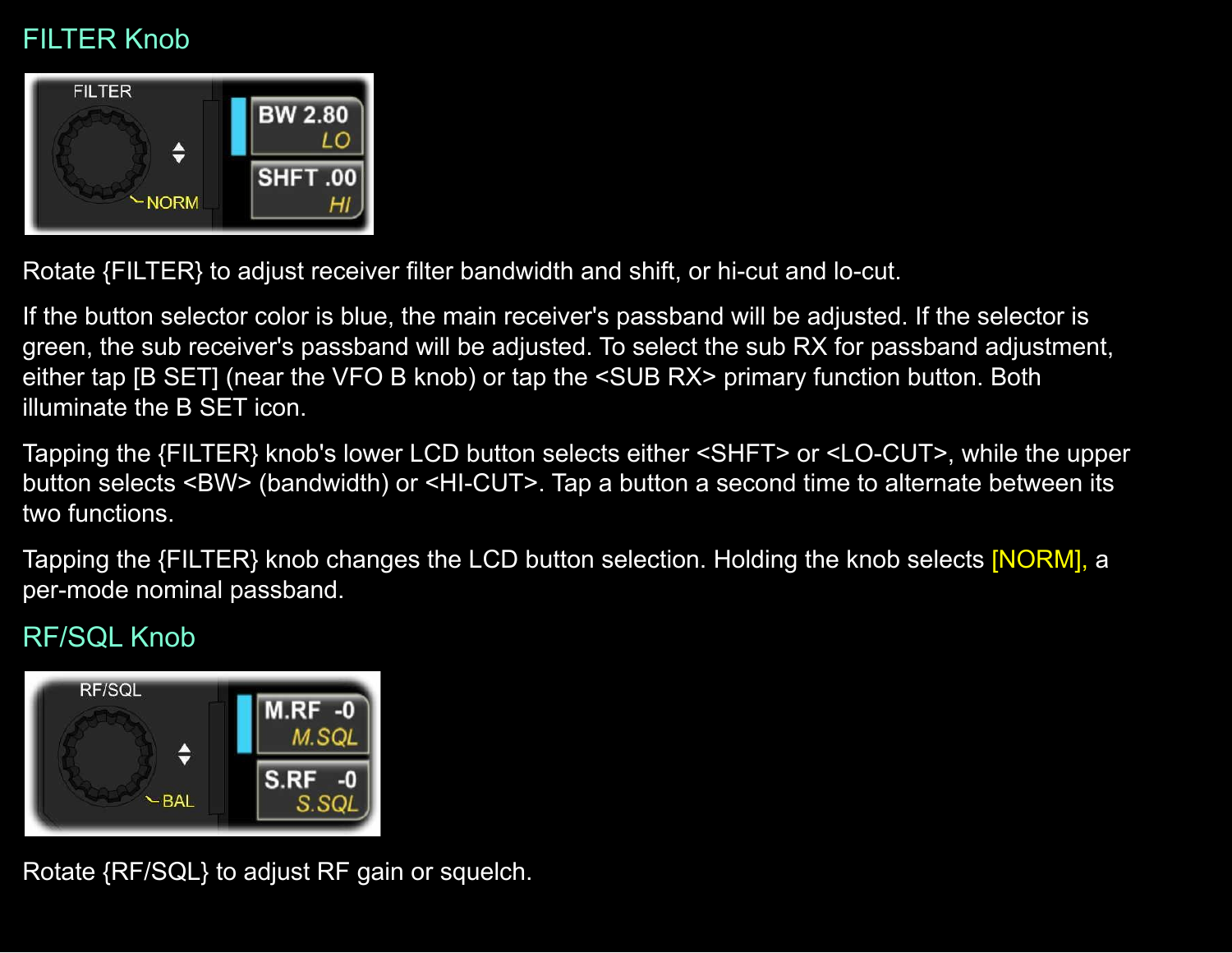Tap the upper LCD button to adjust main receiver RF gain or squelch (blue indicator). Tap the lower LCD button to adjust sub receiver RF gain or squelch (green indicator). Tap a button a second time to alternate between its two functions.

Tapping the {RF/SQL} knob changes the LCD button selection. Holding the knob turns on [BAL], allowing the SUB AF knob to set left/right balance (see AF Gain and [Balance\)](#page-56-1).

AF/SUB Knob (AF Gain)



The inner concentric knob, {AF}, sets main receiver AF gain. The outer concentric knob, {SUB}, normally sets sub receiver AF gain. It can also be configured to control left/right channel audio balance (see RF Gain, Squelch, and [Main/Sub](#page-57-0) Balance).

# <span id="page-24-0"></span>LCD AND ON-SCREEN CONTROLS

The LCD screen is divided into a number of elements as described below. Many of these elements show the current state of settings while also serving as touch controls.

Info Button ("?")

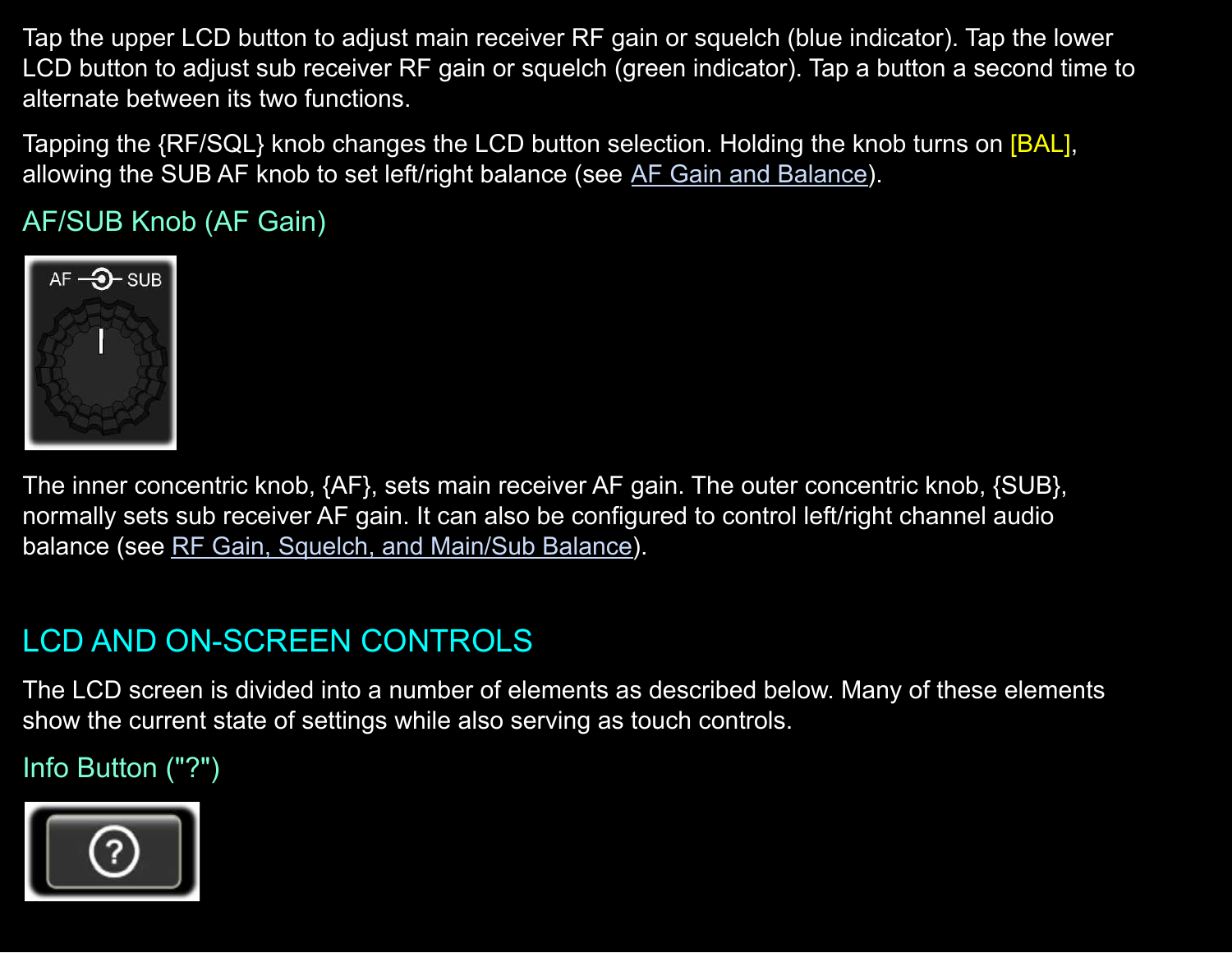Tap <?> (lower left-hand corner of the screen) to launch the built-in operating manual. You can then search for information on the current operation being performed by tapping <LAST CTRL>, or use the table of contents, or search by topic. For further details, see USING THE BUILT-IN [OPERATING](#page-2-1) [MANUAL](#page-2-1).

### Primary Function Buttons

Seven buttons along the lower edge of the display provide access to functions used frequently to configure and operate the K4: <MENU>, <Fn> (special functions), <DISPLAY>, <MAIN RX>, <SUB RX>, and <TX>. For a full description, see PRIMARY [FUNCTIONS](#page-35-1).

# VFO A and B Displays



Adjacent to each VFO's numeric display is its ID (A in blue, B in green) and operating mode. Mode icons or the [MODE] switch can be tapped to change modes. See [OPERATING](#page-46-0) MODES for per-mode operating instructions.

One digit in the frequency display is underlined, showing the present step size for VFO A or B knob rotation. You can tap digits in the numeric display to select a different step size. Alternatively, tap the [RATE] switch to alternate between 10 and 1 Hz, or hold [KHZ] to select a per-mode coarse tuning rate (as set by the VFO [Coarse](#page-92-0) Tuning menu entry). To adjust the number of counts per turn of the VFO knobs, use MENU:VFO Counts Per Turn.

Tapping either VFO's MHz digits brings up the memory store/recall controls (see [Frequency](#page-33-0) Memory [Controls\)](#page-33-0).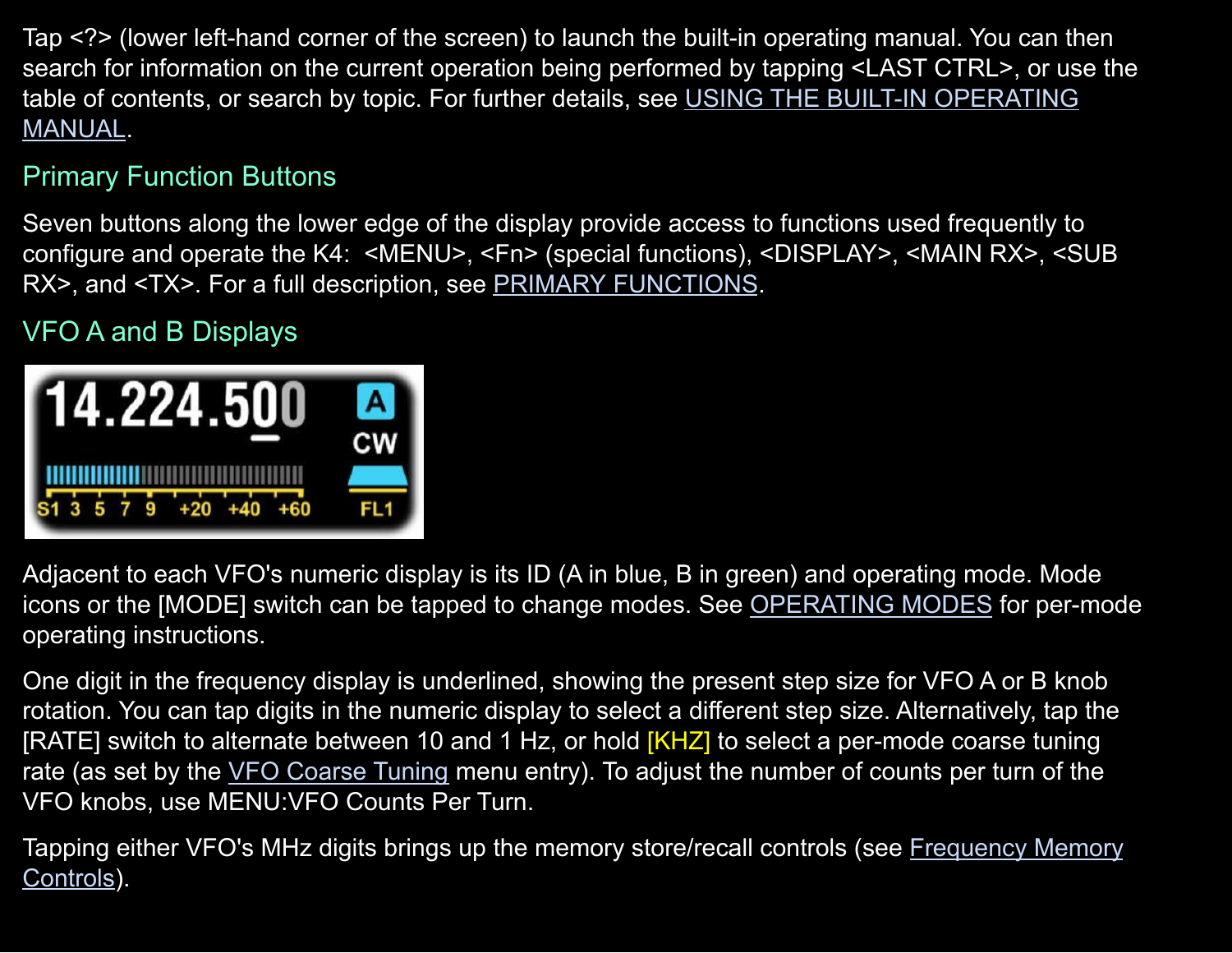### RIT and XIT Icons

RIT and XIT share the same offset value, displayed in a box between the two S-meters. Tapping the box turns RIT on or off as an alternative to tapping the [RIT] switch. You can also left-click a mouse on the RIT or XIT icons to turn them on/off; a right click turns XIT on/off. See [RIT/XIT](#page-34-0) and CLR for RIT/XIT usage information.

### S-Meters

Each VFO has its own S-meter. For details, see TX AND RX [METERING.](#page-63-0)

Tapping an S-meter switches to the min-pan for that receiver (see [Mini-Pan](#page-29-0)).

#### Transmit Bar Graphs

During transmit, the S-meter associated with the transmit VFO is replaced by transmit bar graphs for power, SWR, ALC, and speech compression (in SSB and ESSB modes). These bar graphs use orange segments to distinguish them from the S-meters.

Normally the K4 transmits on VFO A, so these bar graphs will appear on the left. In SPLIT mode, the K4 transmits on VFO B, so they appear on the right. This serves as a clear reminder to the operator about whether SPLIT is in effect or not. Also see [USING](#page-75-0) SPLIT.

#### Filter Graphic

Each receiver has its own filter bandwidth graphic, adjacent to its S-meter. This graphic shows the relative passband width and shift amount, which can vary per-mode. See [RECEIVER](#page-56-0) SETTINGS for more information on filter settings.

Beneath the filter graphic is the per-mode Filter Preset number (FLn). Tapping the graphic cycles through FL1/2/3, setting the passband to predefined values for each mode. An alternative is to tap the [FIL] switch above VFO A.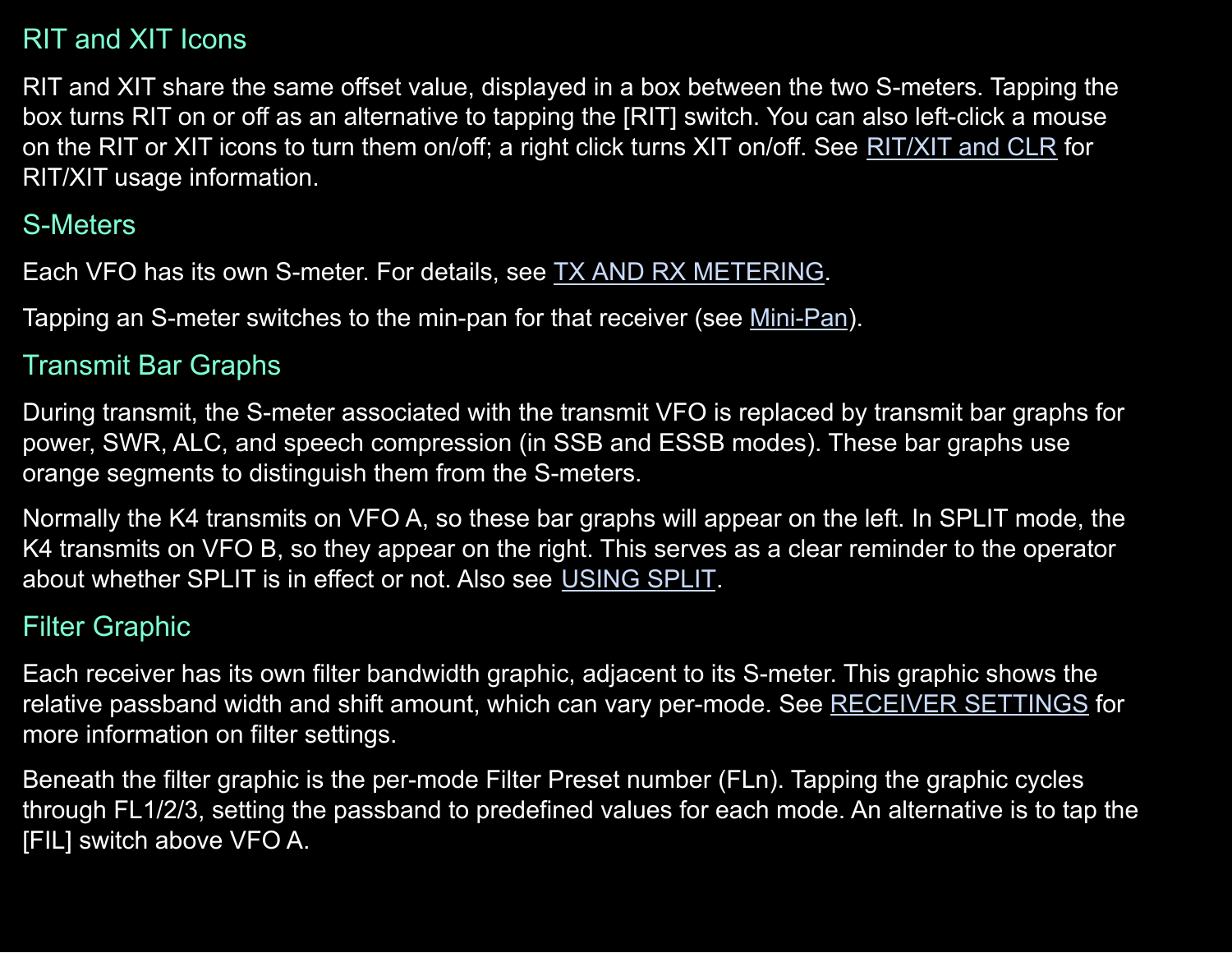### K4D Icon

The K4D model includes a fully independent second receiver module (KRX4), with its own set of band-pass filters, preamps, and attenuators. The K4 will use this module whenever possible to maximize receive performance. When the KRX4 module is in use, the K4D icon (to the right of the RIT/XIT box) will illuminate. This is shown below. In this example the DR+ icon is also illuminated, indicating that MENU:RX Dyn. Range Optimization is turned on.



For further details, see DUAL [RECEIVE](#page-69-0).

## <span id="page-27-0"></span>Status Area



The status area, just above the Info button (<?>) at the lower-left corner of the screen, normally shows UTC date and time. Tapping this text brings up the STATUS DISPLAY button group, allowing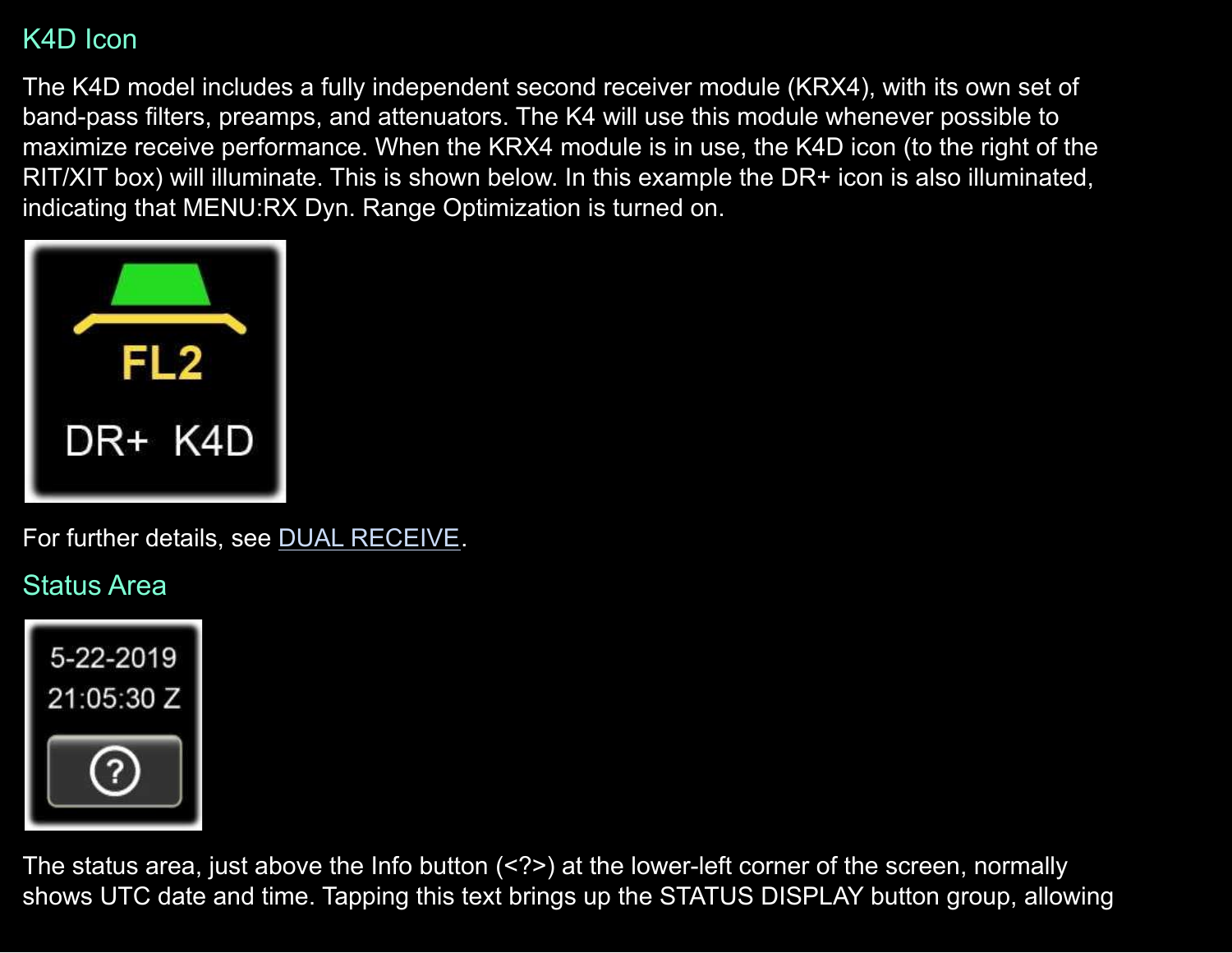you to select a different status display, such as your callsign and time, or supply voltage/current/power output/SWR, or main/sub signal levels in relative dB. See USING THE [STATUS](#page-73-0) [DISPLAY](#page-73-0) for full details.

## Transmit Icons

Icons associated with the transmitter are orange. As shown below, they are located above and below the RIT/XIT offset box.



"TX" and its arrows show which VFO is selected for transmit (see [USING](#page-75-0) SPLIT). The VOX icon shows that [VOX](#page-20-0) is on for the current mode (see VOX switch); ATU shows whether the ATU is in-line  $(ATU)$  $(ATU)$  $(ATU)$  switch); QSK shows whether QSK (fastest break-in CW) is in effect  $(QSK)$  $(QSK)$  switch).

The "MSG: I/II" icon, above the RIT/XIT box, shows which message bank has been selected for playback. When a message is playing back with auto-repeat, the icon changes to "MSG RPT" and flashes until repeat is cancelled.

The remaining transmit icon is the TX antenna indicator. It normally shows ANT 1/2/3, but it can also show a user-specified antenna name ("YAGI" in the example above, along with "2", the antenna number).

Also see ANTENNA [SELECTION](#page-43-0) and [TRANSMITTER](#page-61-0) SETTINGS.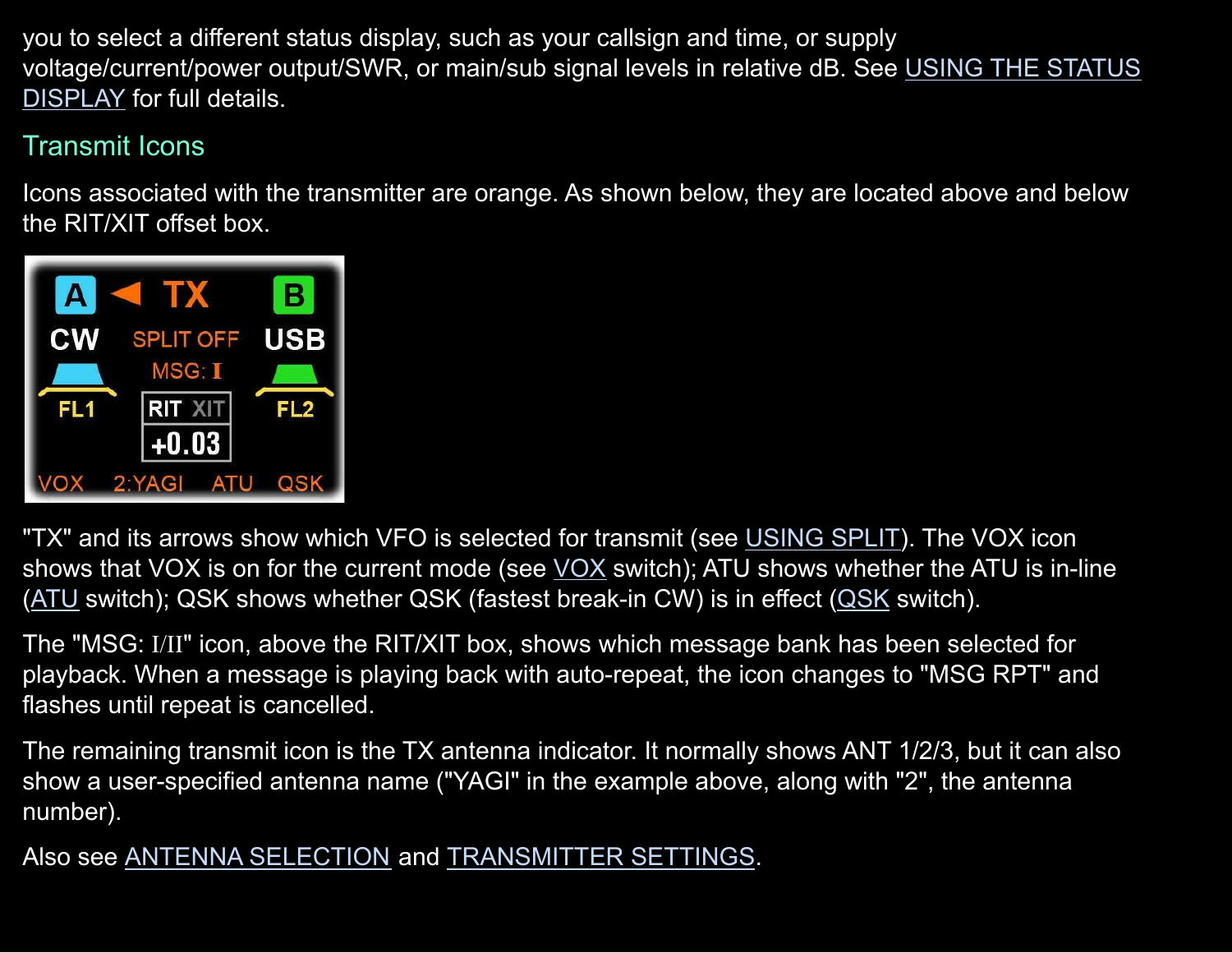#### Receive Icons

Below each S-meter is a collection of icons pertaining to that receiver's configuration. These indicate the current settings of the preamps (PRE), attenuators (ATTN), noise blanker (NB), noise reduction (NR), audio peaking filter (APF), manual or automatic filtering (NTCH), automatic gain control (AGC), and receive antenna (e.g., ANT1 or RXANT1).

For details see [RECEIVER](#page-56-0) SETTINGS and ANTENNA [SELECTION](#page-43-0).

### Panadapter

The panadapter shows both a spectral display and waterfall. Single (VFO A or B) or dual panadapters can be shown. To adjust the panadapter's reference level, span, averaging, or other parameters, tap the <DISPLAY> primary function button, followed by the secondary function button for the target parameter.

You may also need to specify whether the operation is targeting the LCD or external display or both, and in dual-pan mode, whether the target is VFO A, VFO B or both. These selections are made using the two buttons groups that appear to the left of the parameter adjustment control.

For details, refer to the [PANADAPTER](#page-64-0) section.

### <span id="page-29-0"></span>Mini-Pan

The mini-pan shows a narrow range of spectrum for fine-tuning of signals. (The data points are not simply magnified; they are resampled to ensure high resolution.) To display the mini-pan, tap the S-meter for either receiver.

In CW and PSK modes, AUTO-spot centers this signal by automatically adjusting the VFO frequency.

In FSK and AFSK modes, the mini-pan cursor identifies the *mark* tone, while a dotted line shows the *space* tone.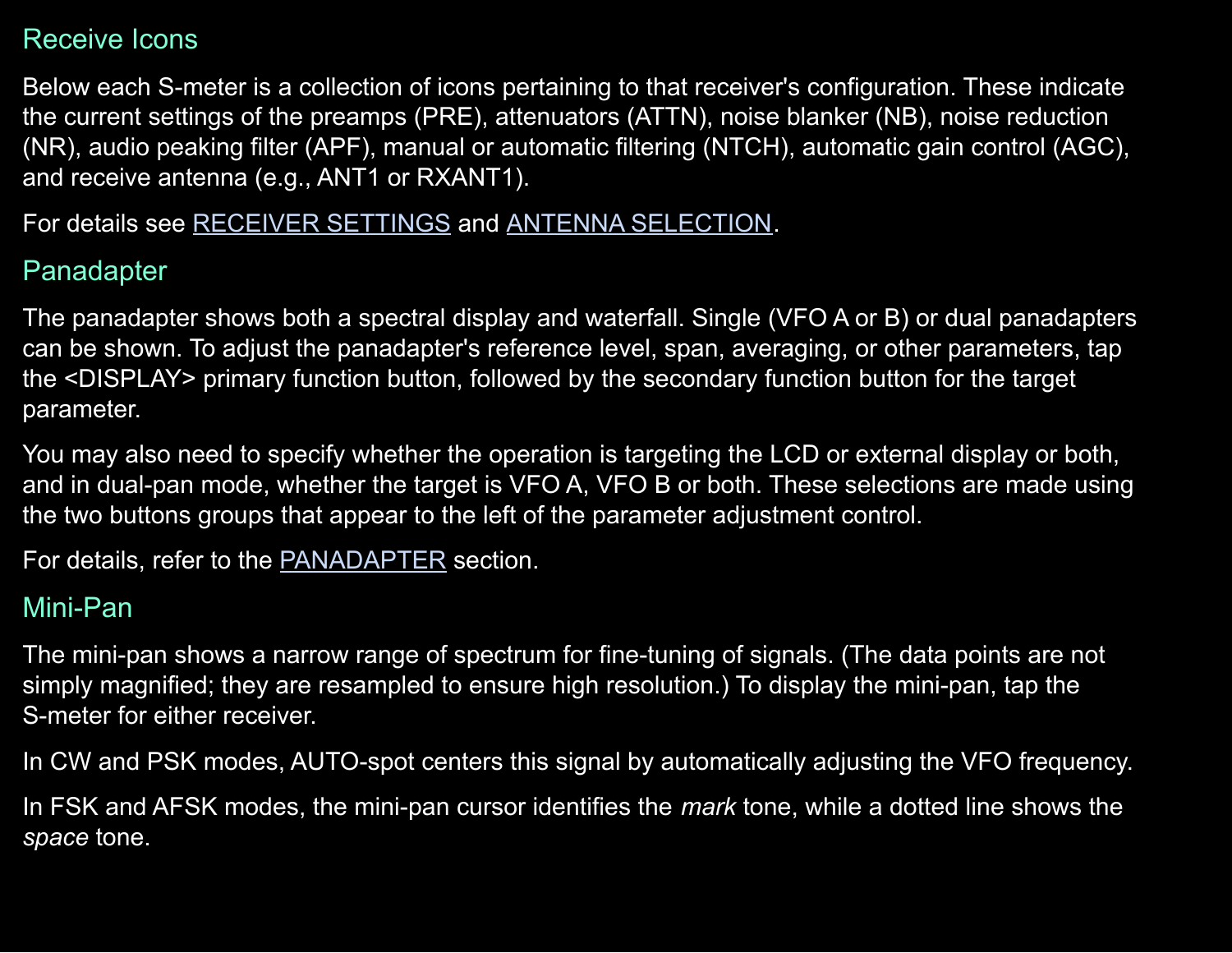#### Alphanumeric Keyboard

An alphanumeric keyboard is displayed when text entry is required, such as when entering your callsign (see [Status](#page-27-0) Area) or CW/FSK/PSK message text (CW [Messages\)](#page-48-0).

In all cases, you may also enter text using an attached keyboard.

# <span id="page-30-0"></span>VFOs AND RIGHT-SIDE CONTROLS

#### VFO A

VFO A controls the frequency of the main receiver. Tap [RATE] to alternate between 1 and 10 Hz tuning, or hold [KHZ] to select a per-mode coarse tuning rate. You can also tap the kHz or Hz digits to directly select a tuning rate, or tap the MHz digits to bring up the memory recall window. See [FREQUENCY](#page-74-0) MEMORIES.

To lock VFO A, tap [LOCK A]. To lock VFO B, hold [LOCK B]. When a VFO is locked, QSY via panadapter touch is also disabled.

Above the VFO A knob there are four LEDs:

- TX illuminates during transmit
- Delta-F (∆f) indicates that RIT, XIT or SPLIT is in effect
- SUB turns on if the sub receiver is in use (see DUAL [RECEIVE\)](#page-69-0)
- DIV turns on if diversity mode is in enabled (see [DIVERSITY](#page-70-0) MODE)

### <span id="page-30-1"></span>Numeric Keypad

Above VFO A is an array of 15 switches that comprise a numeric keypad (0-9, in orange labels). These can be used to enter frequencies and other numeric data when required. In addition to the decimal digits, there are three special functions: [X] (delete last-entered digit), [.] (decimal point), and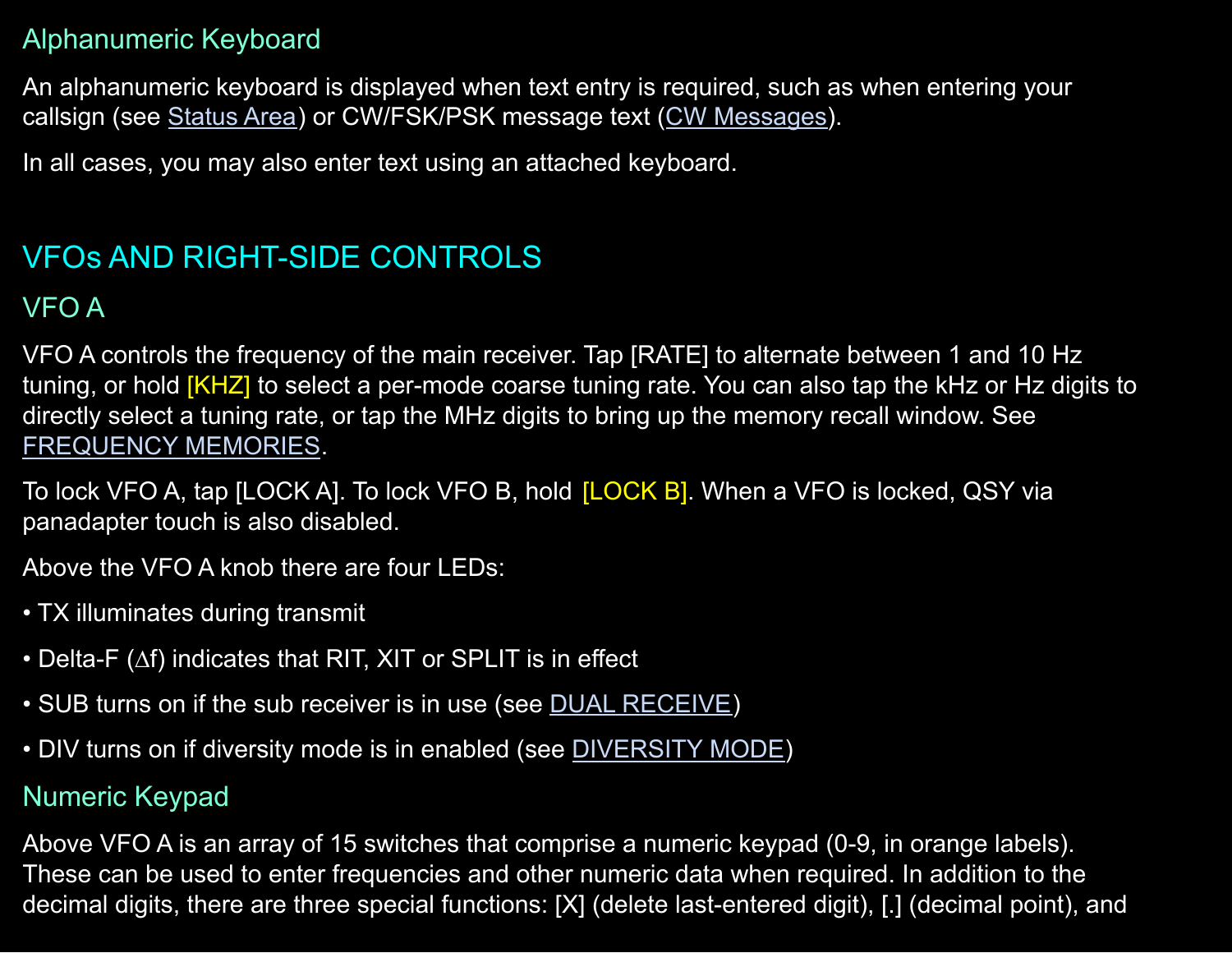$\left[\rightlt$ - $\left[\right]$  (enter).

The keypad can be used to enter data in some menu entries, such as XVTR Band <n>RF. In this case a small keypad icon will appear to the right of the parameter edit field.

Additional functions of the keypad switches are covered below.

## Spot and Auto-Spot

In CW and some data modes, tapping [SPOT] turns on a spotting tone at a per-mode pitch. The VFO can be adjusted until the signal pitch matches that of the spot tone. Use {XMTR} [MON] to adjust spot/sidetone volume. (To set LINE OUT sidetone level, use MENU:TX Monitor Level, Line Out.)

Auto-spot is also available. See Using SPOT and [AUTO-spot](#page-48-1).

#### Mode Selection

Tap [MODE] (or tap the VFO A or B ID icons) to bring up the mode button group.

Most mode buttons can be tapped a second time to select an alternate mode. For example, if LSB mode is in effect, tapping the LSB button will switch to USB. Tapping CW will switch to CW-R (CW reverse mode). Alternate modes can also be selected using [ALT], the hold function of [MODE].

See [OPERATING](#page-46-0) MODES for per-mode operating instructions.

### Frequency Entry and Scanning

Tap [FREQ ENT] to directly enter a desired VFO A frequency. To set the VFO B frequency, first tap [B SET], then [FREQ ENT].

Next, enter the desired frequency using the numeric keypad [\(Numeric](#page-30-1) Keypad). Entering 1 or 2 digits is interpreted as MHz; 3 or more digits as kHz. You can optionally include one or two decimal points during frequency entry (MHz and kHz).

To scan a selected range, you'll first need to create a frequency memory with VFO A and B as the start and end points. The stored value of VFO A's mode will be used. Next, hold **[SCAN]** to initiate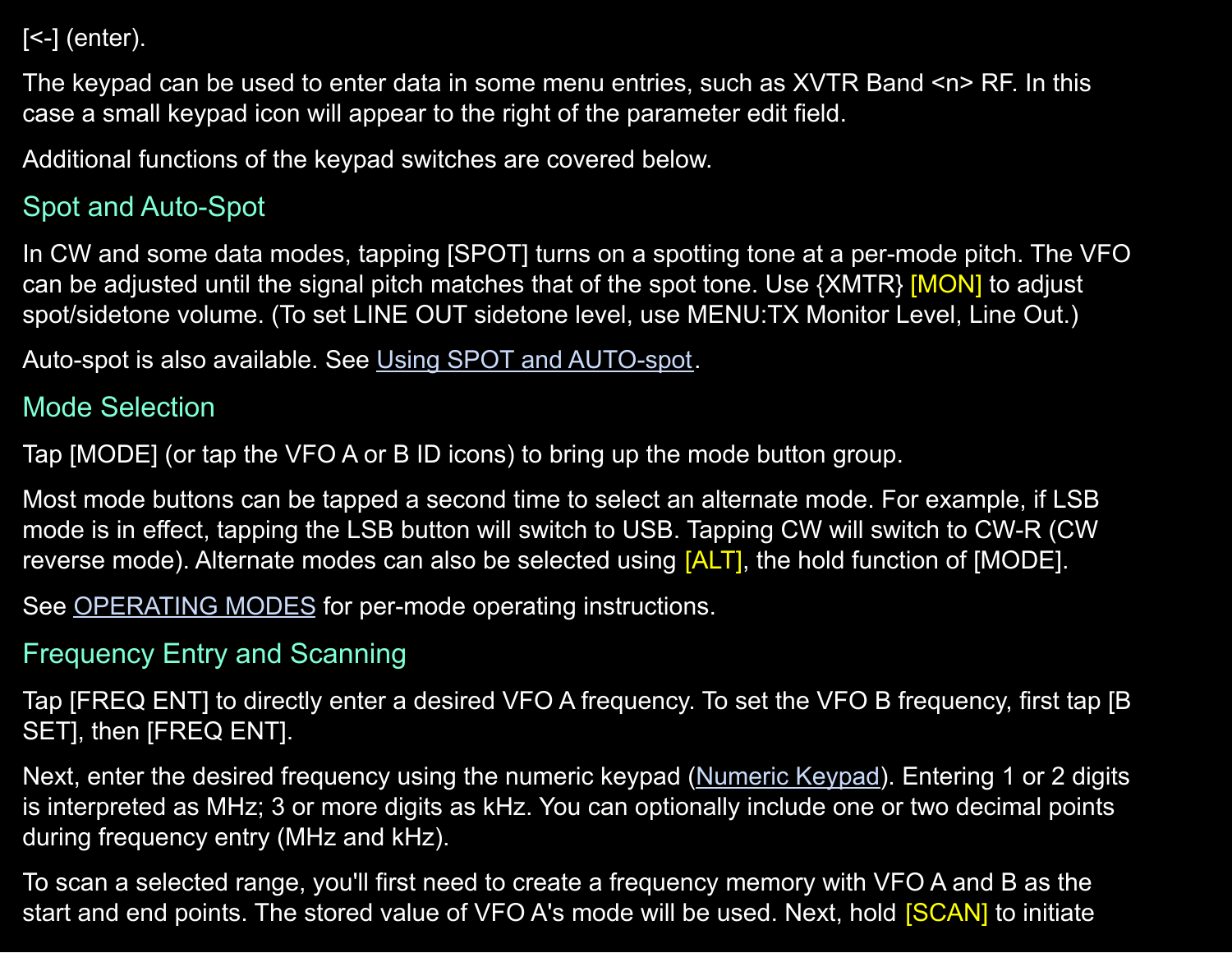scanning\*\*. This will mute the receiver. A long hold (~3 seconds) will unmute the receiver and proceed with "live" scanning, which is useful when listening for weak signals on a very quiet band.

Also see BAND [SELECTION.](#page-42-0)

# VFO Controls

Three switches above VFO A are used to control the VFOs:

- [A/B] swaps all of the settings of VFOs A and B
- **SPLIT** enters SPLIT mode (see [USING](#page-75-0) SPLIT)

• [REV] swaps VFO A and B settings until the switch is released. This is useful for checking your transmit frequency in SPLIT mode when the sub RX is turned off.

• [A>B] copies the VFO A frequency to VFO B. A second tap of [A>B] within two seconds copies all settings, including preamp, attenuator, etc. If VFO A is on a different band than VFO B, then the RX and TX antenna selections are also copied. (To enable independent band selection for VFO B, set MENU:VFO B Different Band to YES.)

• [B>A] copies the VFO B frequency to VFO A. A second hold of [B>A] within two seconds copies all settings, including preamp, attenuator, etc. If VFO B is on a different band than VFO A, then the RX and TX antenna selections are also copied.

### Sub Receiver and Diversity Mode

Tap [SUB] to turn on the sub receiver. When the sub is on, its frequency is controlled by VFO B, except in diversity mode, where both main and sub RX are placed on the frequency of VFO A (see [DIVERSITY](#page-70-0) MODE). Sub receiver AF gain is controlled by the outer concentric knob to the left of the LCD.

VFO B/sub can be set to a different band from VFO A/main (see DUAL [RECEIVE](#page-69-0)). In this case you may also wish to use dual panadapter mode (see **PANADAPTER**). To enable independent band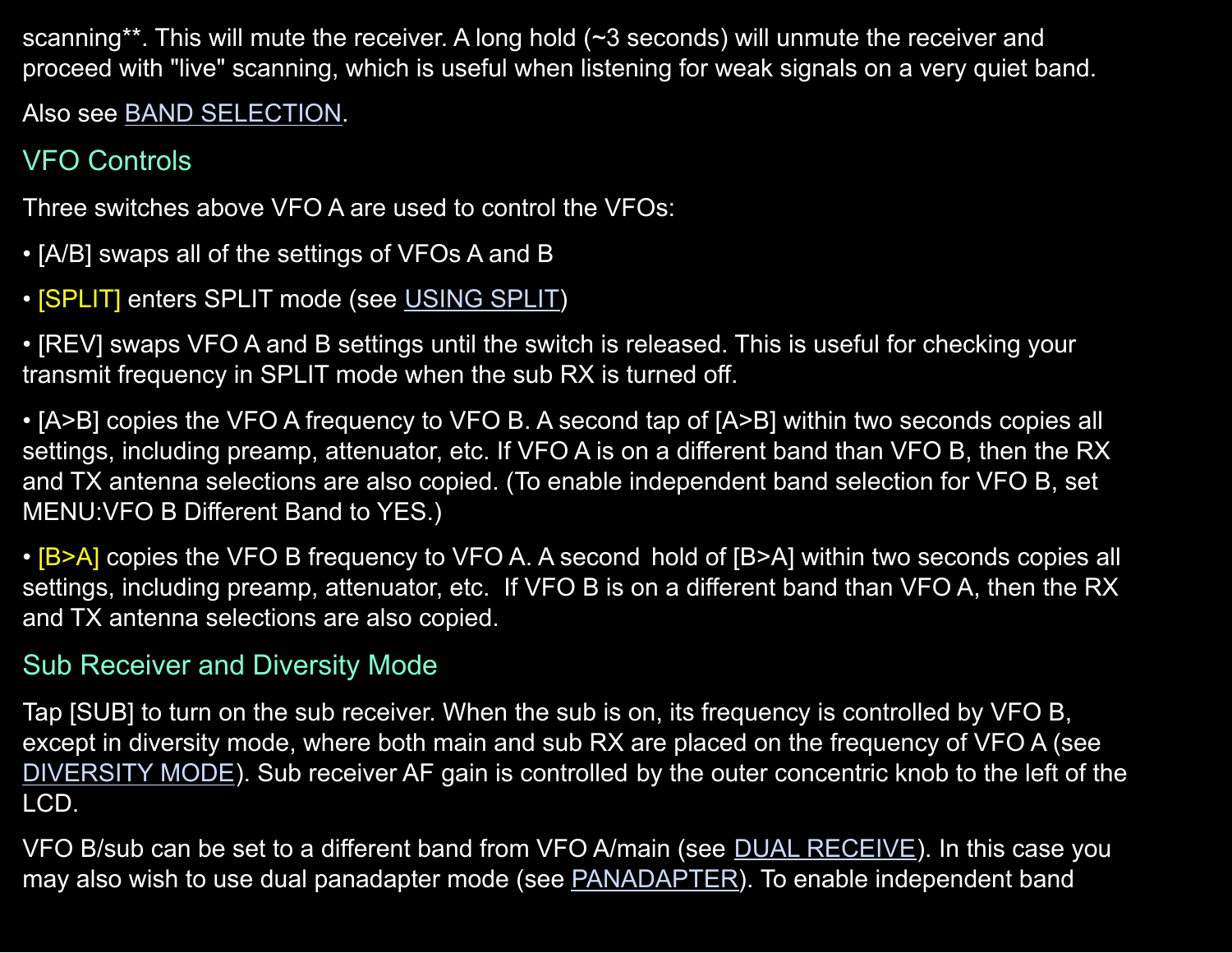selection for VFO B, set MENU:VFO B Different Band to YES.

The K4D model also allows the sub RX to use a different antenna from main; this is described in the ANTENNA [SELECTION](#page-43-0) section. Separate antennas are required for [DIVERSITY](#page-70-0) MODE, which is selected by holding [DIV]. This sets the sub receiver to the same band and frequency as VFO A, allowing the operator to hear the signal from the two antennas in left and right channel audio, often improving copy in fading conditions.

#### Receiver Controls

The middle row of switches above VFO A controls the most important receiver settings, including [PRE] (preamp), [ATTN] (attenuator), [NB] and [LEVEL] (noise blanker), [NR] and [ADJ] (noise reduction), [NTCH] and [MANUAL] (notch filter), [FIL] (filter preset), and [APF] (audio peaking filter). Tap [B SET] to set up the sub receiver.

For detailed information on these controls, see [RECEIVER](#page-56-0) SETTINGS.

#### Message Play/Record Controls

In CW, PSK, and FSK modes, tapping [M1]-[M4] plays recorded message text. Holding [M1]-[M4] does auto-repeat for both text and DVR messages. Tap [REC] to enter message text; this brings up the built-in alphanumeric keyboard. Also see CW [Messages.](#page-48-0)

In speech modes, the message play and record buttons activate the DVR (digital voice recorder). See DIGITAL VOICE [RECORDER](#page-72-0) (DVR).

#### <span id="page-33-0"></span>Frequency Memory Controls

Tapping [RCL] or [STORE] brings up the frequency memory selector, which provides 200 general-purpose memories. There are also 4 Quick Memories per band, accessed by tapping [M1]-[M4] after tapping [RCL] or [STORE].

Also see [FREQUENCY](#page-74-0) MEMORIES.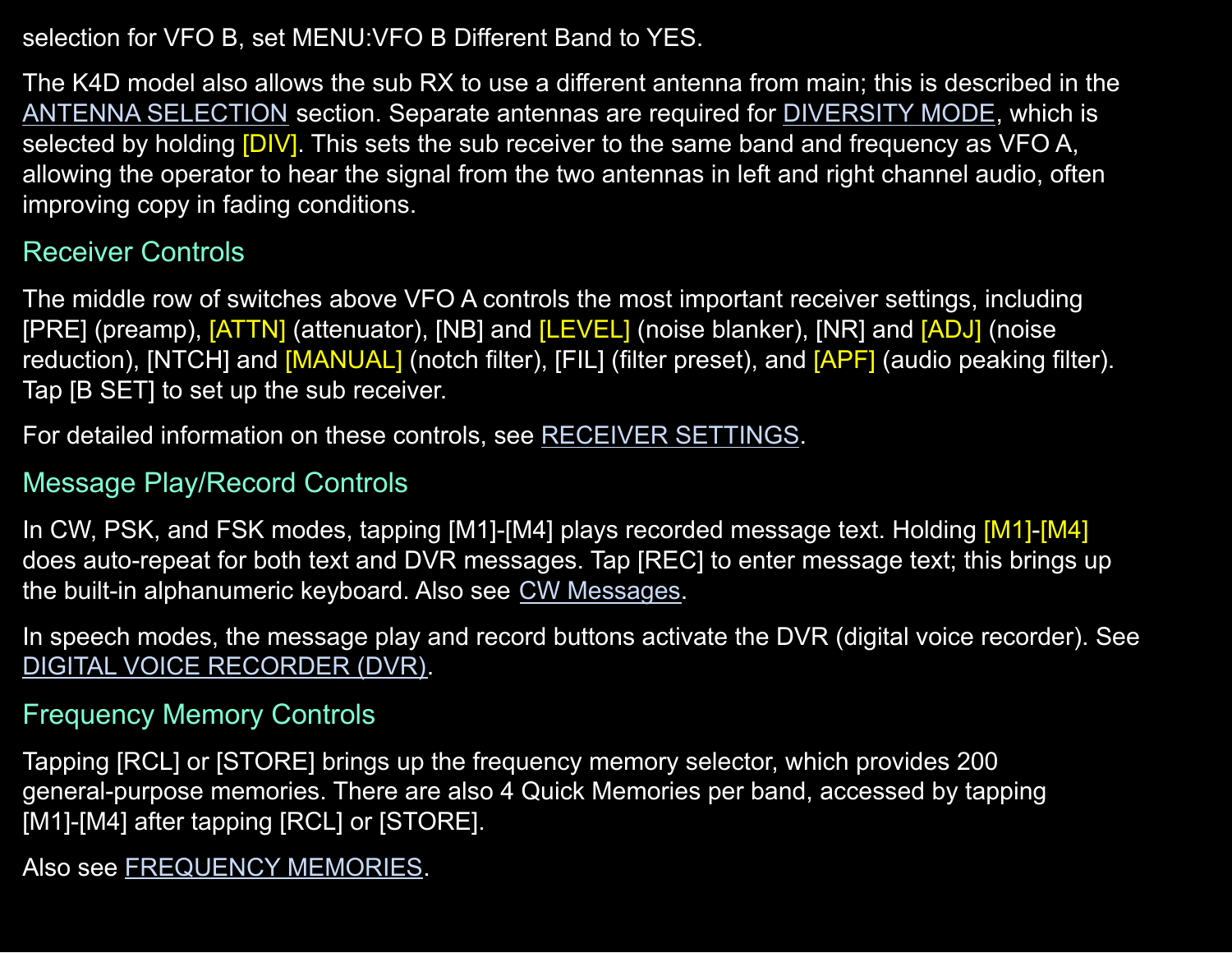#### Receive Audio Record/Playback

The K4 can record and play received audio. Both main and sub audio are recorded and played if the sub receiver was on during record. To bring up receive audio record/play controls, hold [AF REC] or [AF PLAY]. See [Recording](#page-72-1) and Playing Receive Audio.

## VFO B and B SET

The VFO B knob (upper right-hand corner of the front panel) sets the frequency of VFO B.

Just below the VFO B knob is [B SET], the VFO B SET switch. When [B SET] is tapped, the B SET icon turns on, just above the RIT/XIT box at the upper middle of the LCD. B SET allows you to directly set up VFO B and the sub receiver. (Tap [B SET] or the icon again to exit.)

For example, the tuning rate for VFO B can be set by tapping [B SET], then tapping [RATE] or holding [KHZ]. VFO B's frequency can be directly set by tapping [B SET], then [FREQ ENT]. B SET can also be used to set up the preamp, attenuator, filter bandwidths, and other VFO B/sub settings.

Also see [RECEIVER](#page-56-0) SETTINGS, BAND [SELECTION,](#page-42-0) and DUAL [RECEIVE](#page-69-0).

#### <span id="page-34-0"></span>RIT/XIT and CLR

Tap [RIT] to turn on Receive Incremental Tuning, then rotate the OFS (offset) knob below the switch to tune in a signal. RIT offsets only your receive frequency, not transmit. It is especially helpful when CW stations call you off-frequency.

Similarly, [XIT] can be turned on to adjust only your transmit frequency. One use for XIT is to quickly move the VFO off-frequency for doing ATU tuning. This avoids causing QRM (interference) to other stations.

Tap [CLR] to set the RIT/XIT offset frequency to zero.

You can also left-click a mouse on the RIT or XIT icons to turn them on/off; a right click turns XIT on/off.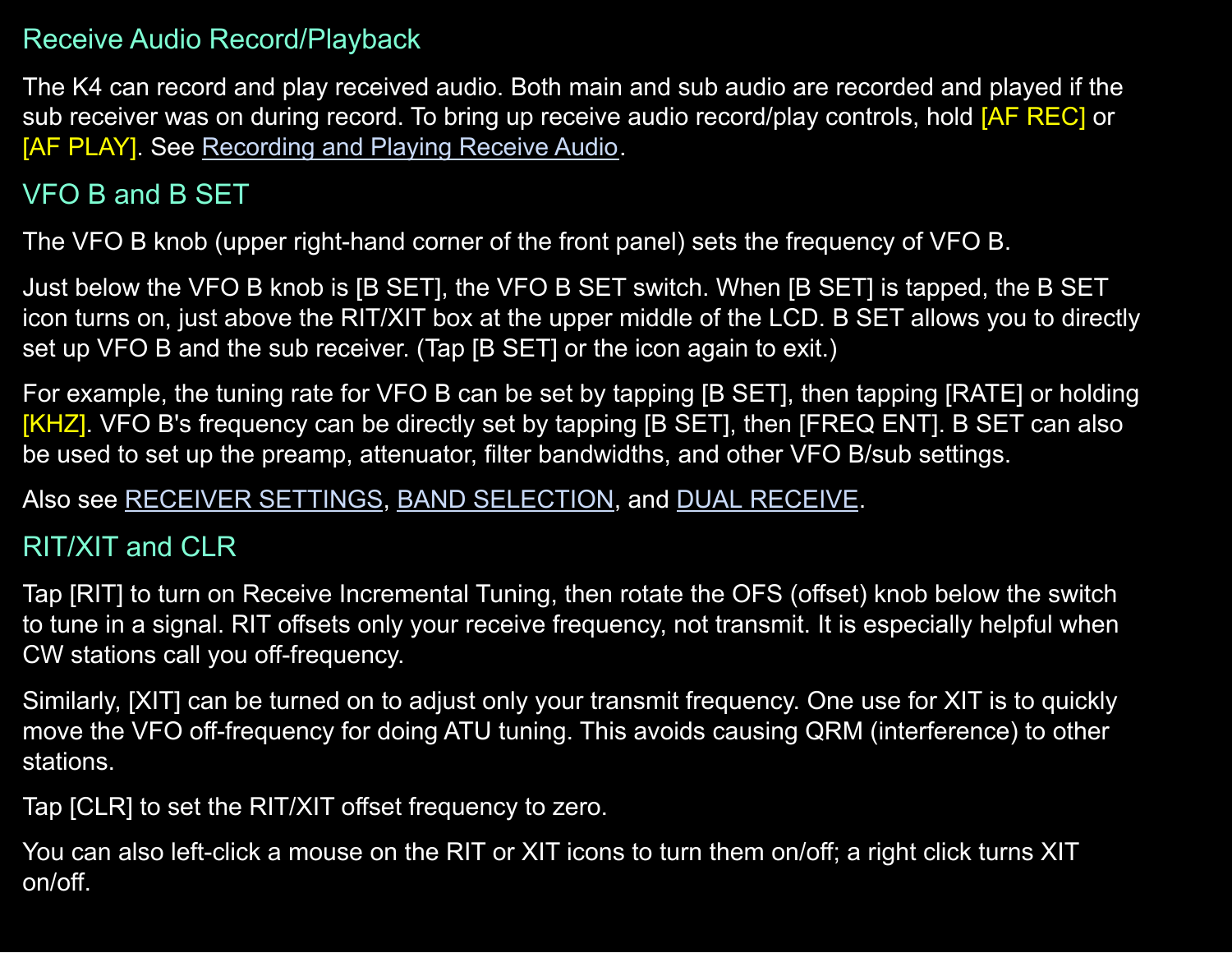Also see RIT Knob Alt. [Function](#page-86-0) and RIT CLR 2nd Tap [Restore.](#page-85-0)

 $\mathcal{L}_\mathcal{L}$  , and the contribution of the contribution of  $\mathcal{L}_\mathcal{L}$ 

## PF1-PF4

[PF1]-[PF4] are user-programmable function switches, primarily used to quickly access often-used menu entries. For example, by default holding [PF1] takes you directly to MENU:LCD Brightness. PF1-PF4 menu assignments can be changed by locating a menu entry of interest, then hold the desired PFn switch.

If the menu parameter assigned to a switch is binary (i.e., has only two settings), then holding the PFn switch will not bring up the menu. Instead, it will select the alternate value, then flash a brief message to display it.

Each of these switches can, alternatively, perform nearly any combination of radio functions. See MACRO [PROGRAMMING.](#page-78-0)

# <span id="page-35-0"></span>III. OPERATING INSTRUCTIONS

This section emphasizes setup and operating procedures. You may wish to review the Key to [Text](#page-3-1) [Styles.](#page-3-1)

\*\* Indicates a feature that is still in development.

# <span id="page-35-1"></span>PRIMARY FUNCTIONS

Before putting your K4 on the air, you should become familiar with the primary function buttons located at the lower edge of the LCD screen. These functions, used for basic setup of transmit,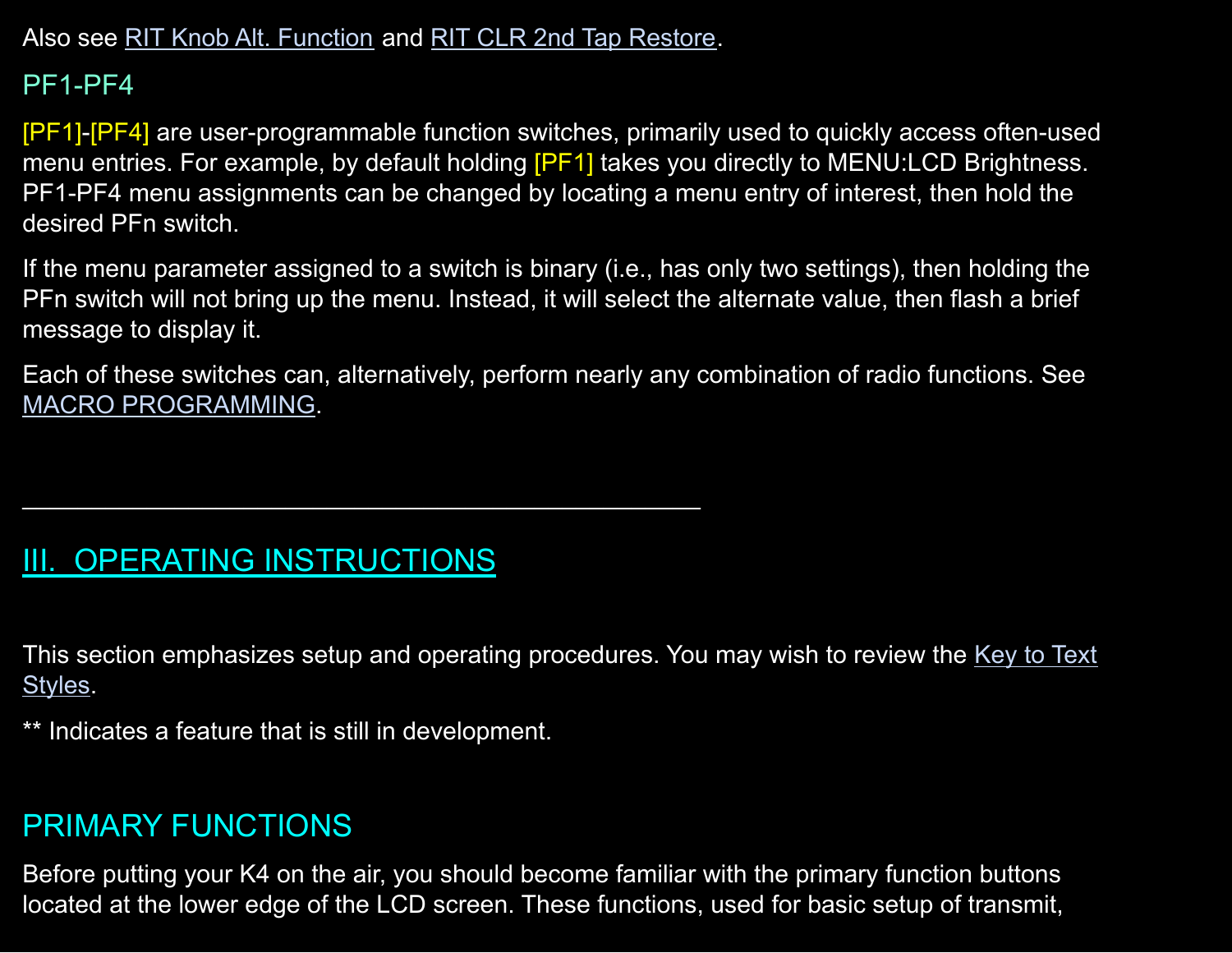receive, and panadapter operation, are described below.

New HF operators will find the defaults to be satisfactory in most cases.

Also see *Introduction to the Elecraft K4*.

# MENU

Tapping <MENU> brings up a list of settings that are infrequently changed. The entries are in alphanumeric order.

Using VFO A or the up/down arrows, scroll to highlight the desired menu entry. Tap the lock symbol (if present) to unlock it, then tap the parameter field. Use VFO A or the up/down arrow buttons to adjust the value. In some cases a small keypad icon will appear, indicating that the numeric keypad switches above the VFO may be used to enter the highlighted parameter.

Tap <NORM> to use the default value. For a full list of menu entries, see IV. MENU [LISTING.](#page-79-0)

Programmable function switches [PF1]-[PF4] can be assigned to often-used menu entries. See [PF1-PF4](#page-35-0).

# <span id="page-36-0"></span>Fn

The <Fn> switch provides access to up to 14 special functions, some of which are pre-defined, such as <DX LIST>. F1 through F8 can execute user-defined command sequences or *macros*; see MACRO [PROGRAMMING.](#page-78-0)

The following special functions are available. Other special functions will be added as they become available.

# *SCRN CAP (F9)*

Tap <Fn>, then <SCRN CAP> to capture the content of both the LCD and external monitor into two separate files. You'll need to have a USB flash drive installed in one of the three USB A jacks. Also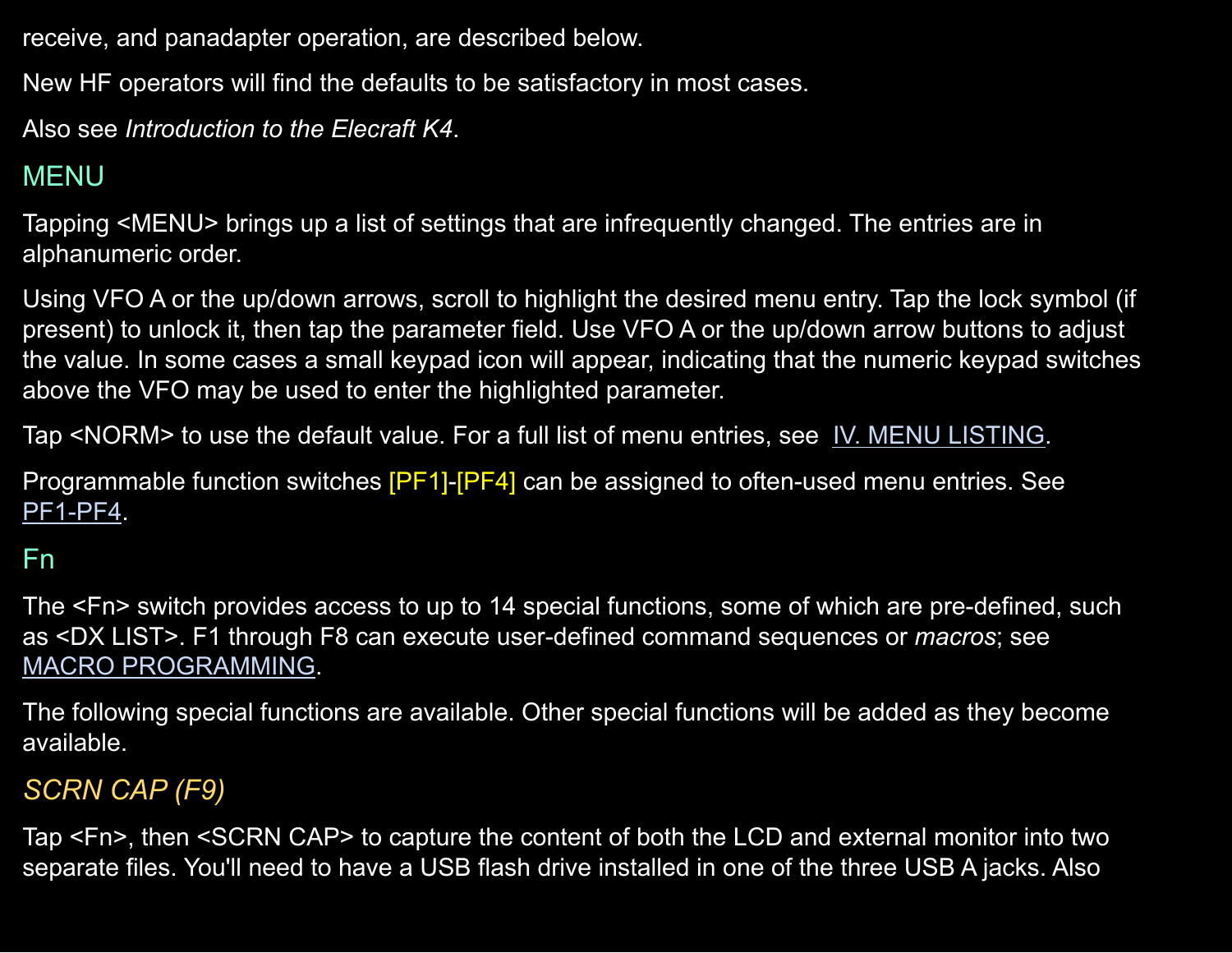see MENU:Screen Cap File. Note: There is no "eject" control for the flash drive, as required on some computers. The K4 mounts/unmounts the flash drive (from a software perspective) as needed.

# *MACROS (F10)*

Tap <Fn>, then <MACROS> to enter the macro editor. This can be used to create user-defined macros for Fn > F1 through F8. Also see MACRO [PROGRAMMING.](#page-78-0)

# *SW LIST (F11)*

Tap <Fn>, then <SW LIST> to see a list of all software components and their currently installed revisions. At the top of the screen, in parentheses, is the overall release number (e.g., R22).

# *UPDATE (F12)*

Tap <Fn>, then hold <UPDATE> to go to the K4 software update screen. Tap the <?> button for detailed instructions on how to update software or restore an earlier version. An ethernet connection is generally required for this purpose, though it's also possible to load from a USB flash memory device. In the latter case, the flash memory device must be pre-loaded with the intended software release.

# *DX LIST (F13)*

Tap <Fn>, then <DX LIST> to bring up a complete list of countries and prefixes. Scroll the list using VFO A or the up/down arrow buttons. (The list is updated periodically in conjunction with software updates.)

To search for a country or prefix, tap the magnifying glass button. This will bring up the built-in alphanumeric keyboard. Enter text to search for, then tap ENTER. If there are multiple hits, the magnifying glass and up/down buttons will remain illuminated, indicating match navigation mode is in effect. Tap the up/down buttons to search through matches. Tap the magnifying glass button to exit match navigation.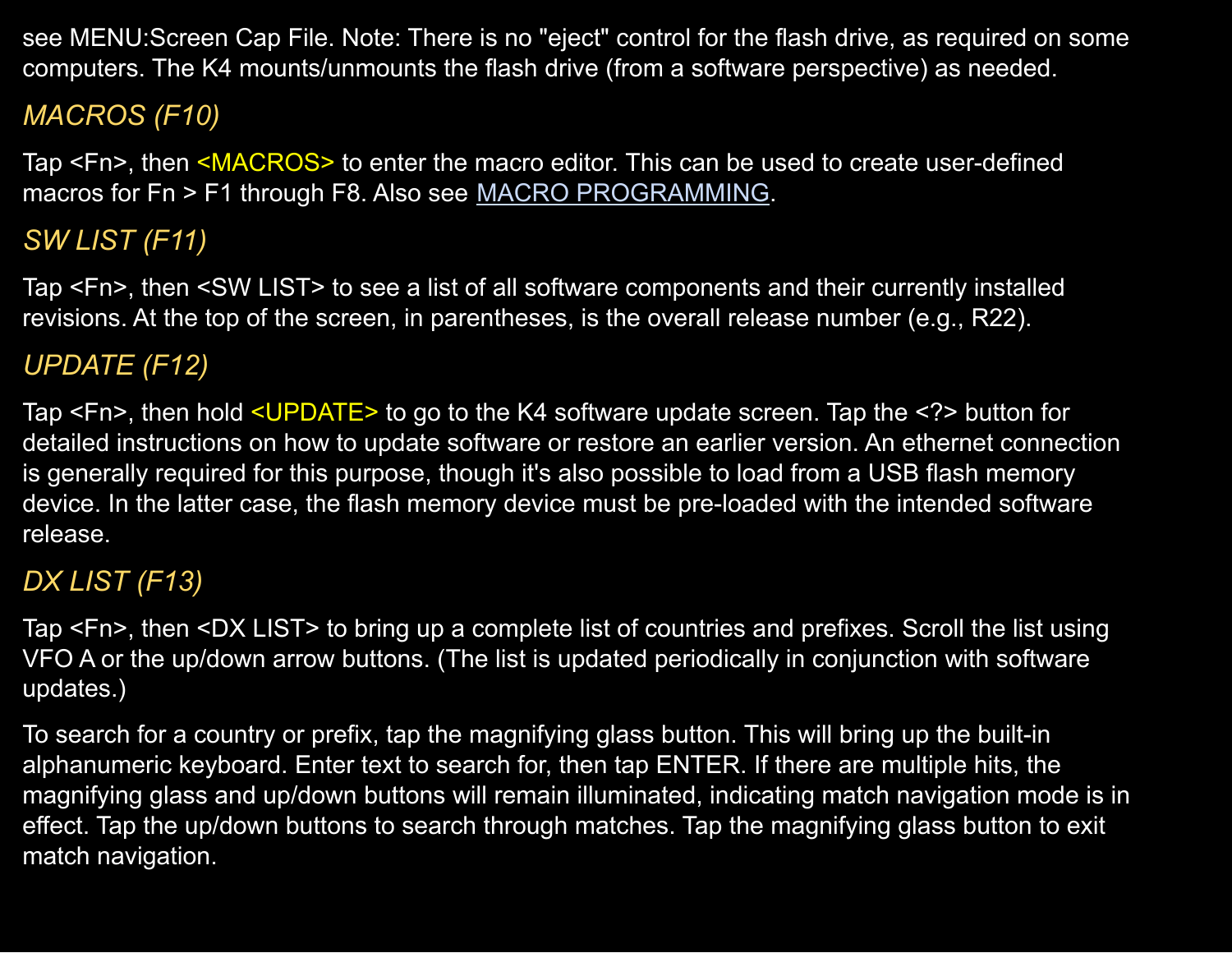# *BACKUP (F14)*

Tap <Fn>, then hold <BACKUP> to use the configuration backup utility. A USB flash memory device must be plugged into one of the USB-A jacks.

You can select whether to backup or restore six categories of data, including General Configuration, Frequency Memories, PF Key and K-Pod Macros, CW/PSK/FSK messages, DVR messages, and Diagnostic Logs.

For further instructions or troubleshooting of this function, tap the "?" button.

#### DISPLAY

Tap <DISPLAY> to set up the panadapter. This will bring up two rows of controls. The lower row is comprised of various DISPLAY functions, such as REF LVL, SPAN, etc. The upper row has three controls: (1) LCD/EXT display target selector; (2) A/B panadapter target selector; and (3) parameter adjustment.

In the simplest case, with only a VFO A panadapter in use and no external display, the LCD/EXT target can be set to LCD, and the A/B target can be set to (A). You can then adjust the selected secondary parameter.

For a description of all panadapter functions, see [PANADAPTER,](#page-64-0) below.

# BAND

Tap <BAND> to choose 160-6 m, GEN (SWL band), MEM (recent frequency memories used), or XVTR (one or more transverter bands). For complete details on band and frequency selection methods, see BAND [SELECTION](#page-42-0).

### <span id="page-38-0"></span>MAIN RX

To configure the main receiver, tap <MAIN RX>, then tap the desired secondary function. Most of these functions are common to all operating modes; exceptions are noted below.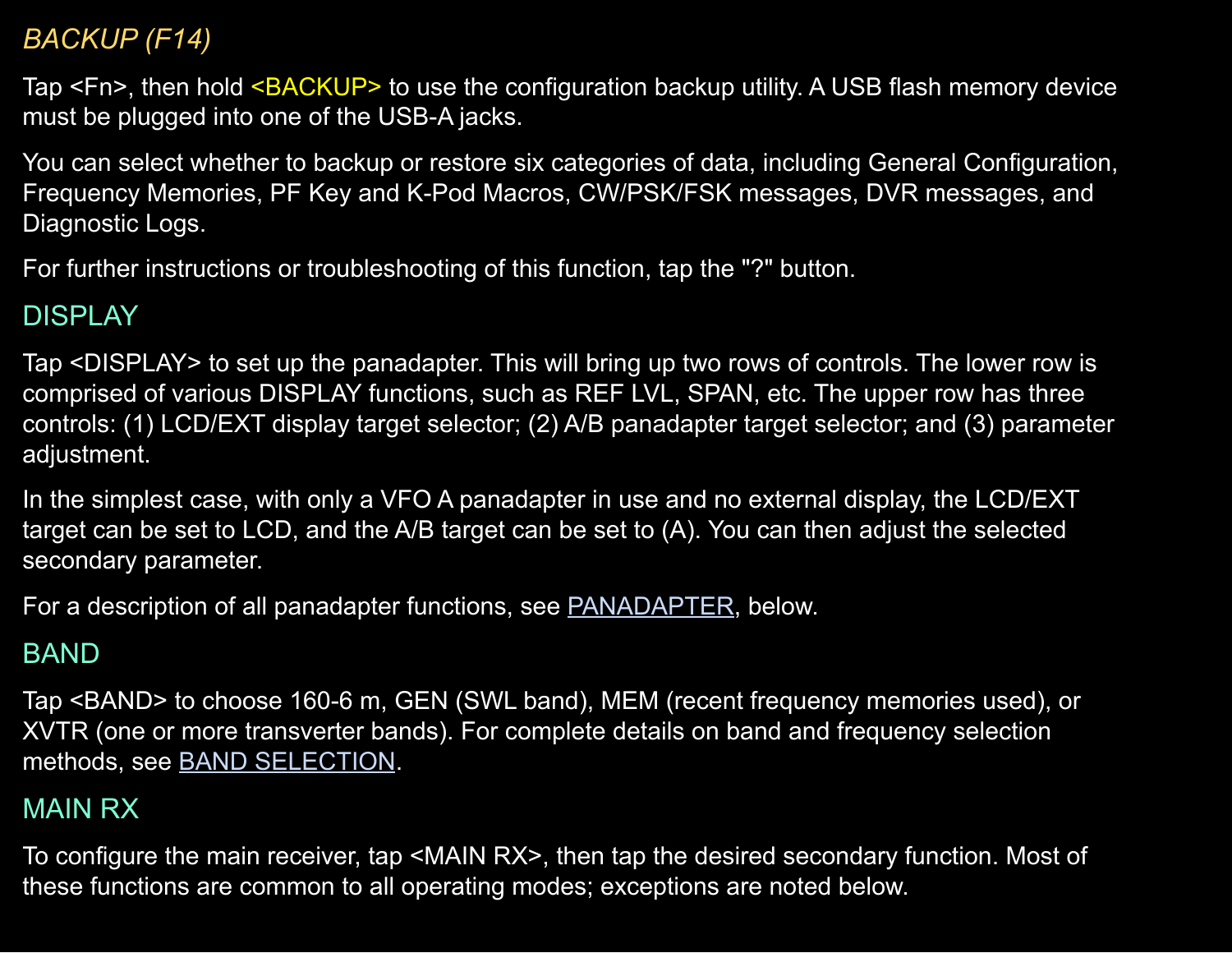<ANT CFG>: Specifies behavior of the RX ANT switch. See ANTENNA [SELECTION](#page-43-0).

<RX EQ>: Receiver 8-band graphic equalizer.

<LINE OUT>: Sets up LINE OUT audio levels. Left and right-channel output can be set independently, or you can tap <LEFT=RIGHT> to set both to the value of the left channel.

Note: Windows Sound Control Panel does not accurately show sound input level. The correct levels are shown by WSJT, MMTTY, and other apps.

<VFO LNK>: Turns VFO B to VFO A linking on/off. The link icon is to the right of the VFO B ID icon. VFO B is set to the same frequency as VFO A, normally, but you can also offset VFO B by any desired amount, which will be preserved as VFO A is tuned.

<AFX>: Turns audio effects on or off. Holding this button selects the AFX mode: DELAY (simulated stereo) or PITCH (low-to-high audio pitch mapping from left to right when used with stereo headphones or dual external speakers).

<AGC>: Selects AGC slow (AGC-S) or fast (AGC-F) for the current operating mode. Holding this button turns AGC on or off (AGC-). Also see [MENU:AGC](#page-80-0) Decay, Fast and [MENU:AGC](#page-80-1) Decay, Slow.

Note: When AGC is off, protection from excessive audio levels is provided by an audio limiter ([AF](#page-80-2) [Limiter](#page-80-2)).

The remaining <MAIN RX> secondary functions are defined for some operating modes, as described below.

#### *CW*

<APF BW>: Sets the bandwidth of the audio peaking filter to 30 or 50 Hz. 30 Hz provides greater noise rejection, while 50 Hz allows for faster code speeds.

<TEXT DECODE>: Tap this button to turn text decode on/off and set the number of receive text lines. Threshold defaults to AUTO, but you can select a fixed value threshold value to minimize decoding of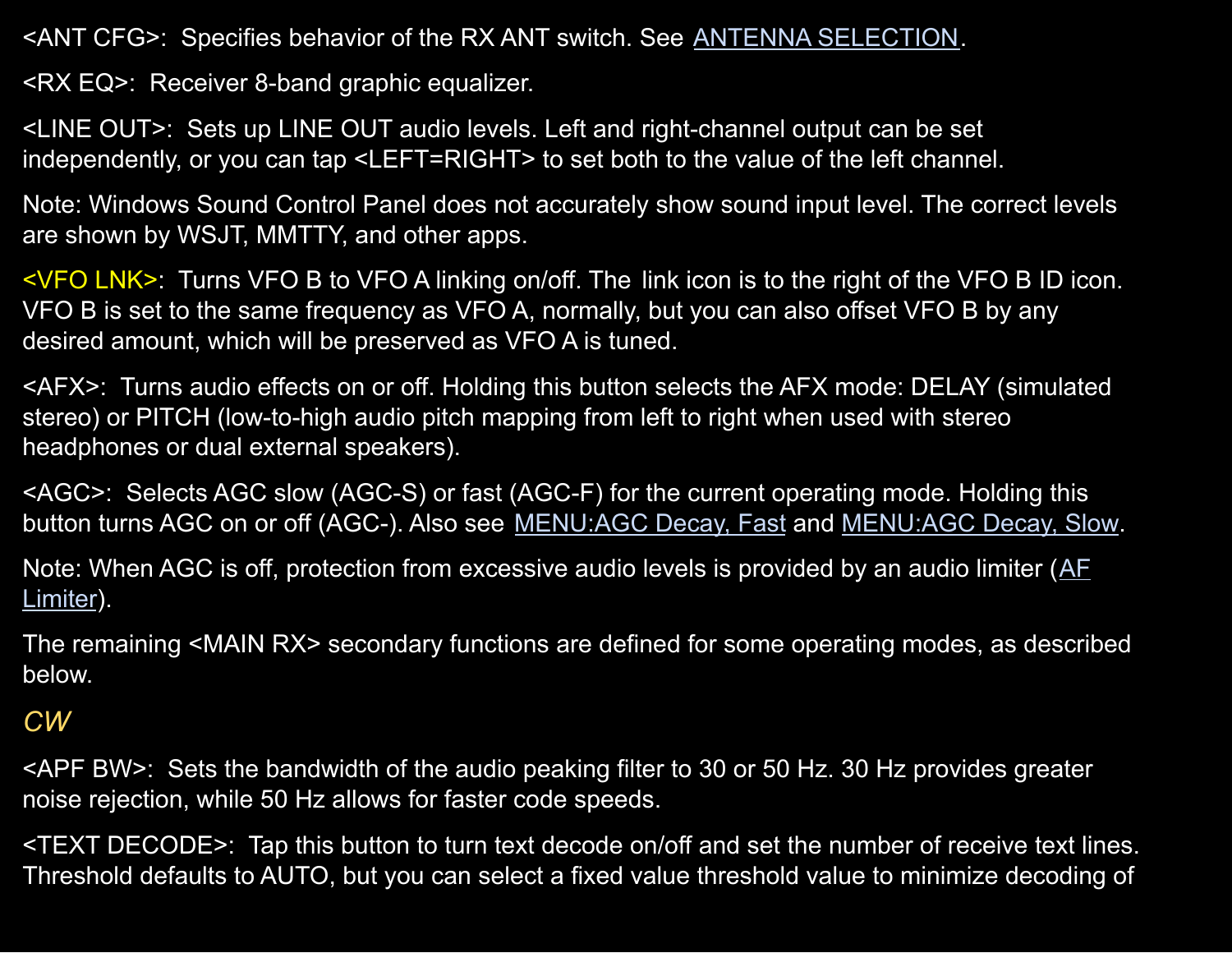noise as characters. Also see CW Text [Decode](#page-49-0) and Built-In Data Modes.

*PSK, FSK, AFSK*

<TEXT DECODE>: Same as CW text decode, but without variable threshold.

# <span id="page-40-1"></span>SUB RX

The <SUB RX> button group provides access to the same secondary functions as <MAIN RX>, except that the operating mode of VFO B/sub RX applies.

You can also tap <SUB RX> as an alternative to tapping the [B SET] switch. Both enter B SET mode, switching the multifunction knobs and other per-VFO controls to target VFO B/sub RX. Tap [B SET] or <SUB RX> again to exit B SET mode.

# <span id="page-40-0"></span>TX

To configure the transmitter, tap <TX>, then tap the desired secondary function. Most of these functions are common to all operating modes; exceptions are noted below.

<ANT CFG>: Specifies behavior of the ANT switch (transmit antenna). See ANTENNA [SELECTION.](#page-43-0)

<TX EQ>: Transmit 8-band graphic equalizer. TX EQ only applies in voice and CW modes.

<LINE IN>: Sets up LINE IN sources and audio levels. You can select SOUNDCARD (digital audio via the USB type B jack) or LINE IN (analog audio jack). Each can have a different level.

<MIC INP>: Tap this button to select the microphone audio source (front mic, rear mic, LINE IN, or a combination of these).

<MIC CFG>: Sets up front/rear mic gain and bias. For the front mic only, configures buttons (NONE or UP/DN). For an Elecraft MH4 mic, turn bias on, set preamp gain to 0, and enable all buttons. Mics with low-output elements may require higher preamp gain settings.

<VOX GAIN>: Sets audio-operated transmit sensitivity. This only applies in voice modes or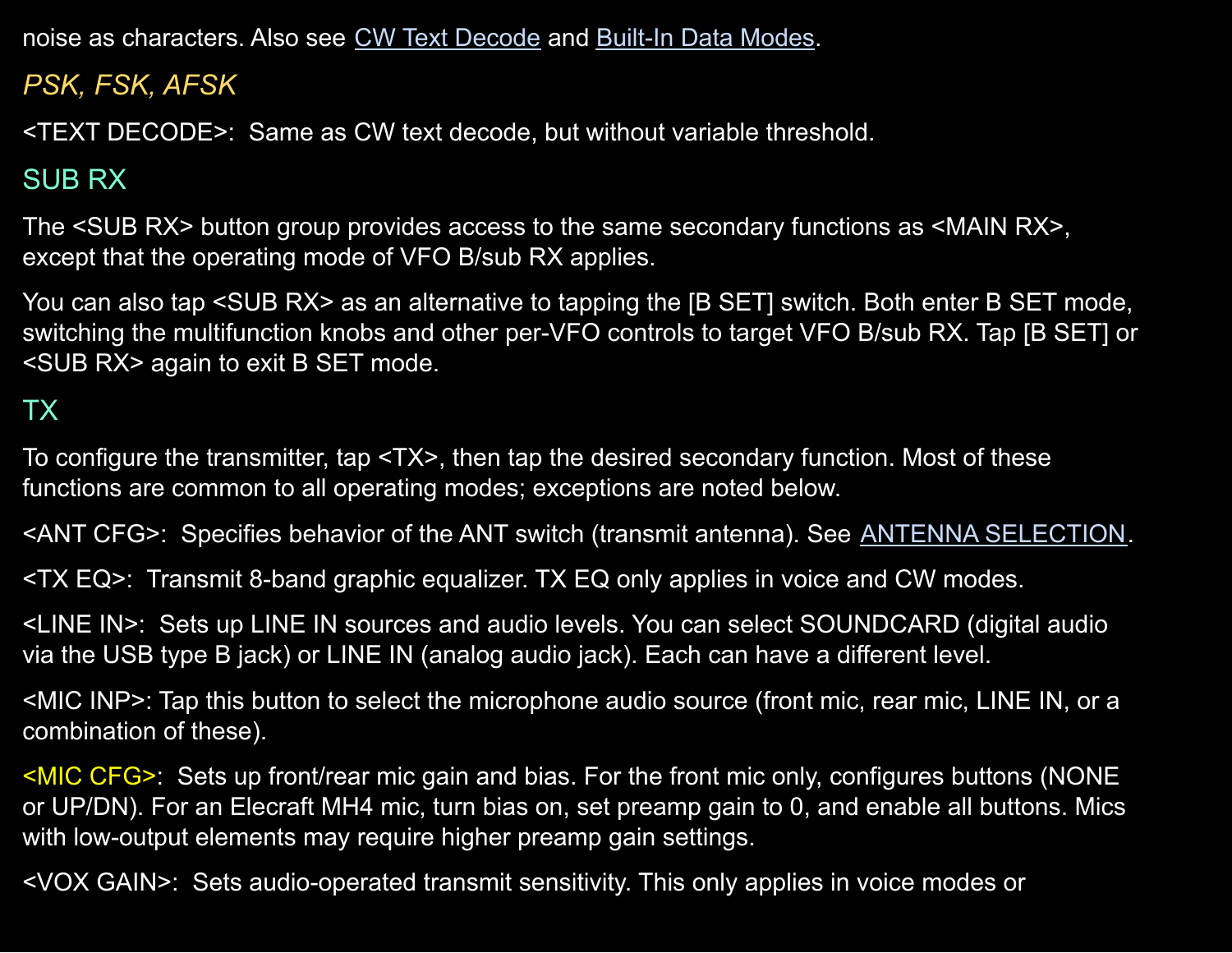applicable data modes (DATA, AFSK), with [VOX] turned on.

<ANTIVOX>: Sets anti-VOX level. The higher the level, the less likely that audio from the K4's speaker(s) will trigger voice transmit.

The remaining <TX> secondary functions are defined for some operating modes, as described below.

# *CW, PSK, FSK*

The following settings apply to the internal keyer. They apply to FSK and PSK modes as well when used conversationally with the internal keyer and message memories.

<PDL>: Selects keyer paddle normal (jack tip = DOT) or reverse (tip = DASH).

 $\leq$ IAMB>: Selects the desired lambic keying mode. The default is mode A (IAMB A), which is generally considered easier by many CW users. Mode B (IAMB B) may be preferred by operators who learned to do "squeeze-keying" with another keyer having this or a similar mode. Both modes provide dot and dash memories--enabling fast code speeds--but with slightly different "element-insert" timing.

<WEIGHT>: Sets the dot/space ratio. For most users, a value of 1.15 to 1.20 is ideal.

Note: Low values of weight may result in a dot/space ratio that sounds too "staccato" on the air. Do not use a lower value of weight, then try to compensate by setting MENU:TX DLY Key Out to RF Out to a high value. TX DLY is intended for use with external amplifiers, not as a means of adjusting keyer timing.

#### *SSB*

<SSB BW>: Sets SSB transmit bandwidth. A narrower bandwidth will reduce fidelity but reduce QRM to other stations in crowded conditions. The default is 2.9 kHz. Note: When ESSB is on (see below), the SSB BW button label changes to ESSB BW.

<ESSB>: Turns ESSB mode on/off (Extended Single Sideband) and allows you to set the ESSB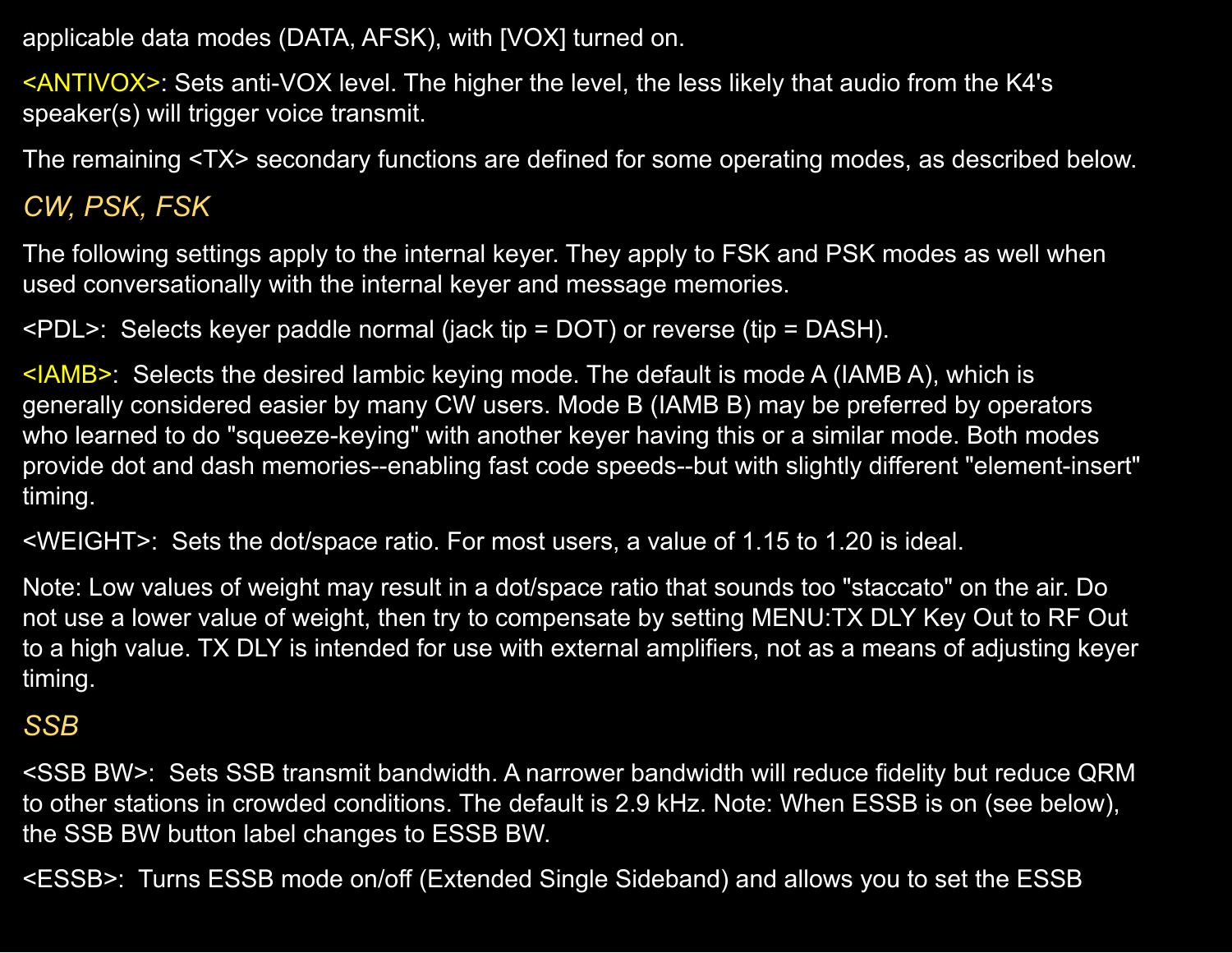bandwidth. This value is independent of the normal SSB bandwidth. The default is 4.0 kHz.

# *AM*

<AM BW>: Sets the transmit bandwidth for AM mode.

### *FM*

<RPT>: Selects simplex or +/- offset for repeater use.

<RPT OFS>: Used to specify a per-band offset for use with repeaters.

<PL TONE>: Used to set up PL tone encode for use with repeaters.

<DTMF>: Brings up a DTMF keypad and a set of 6 programmable tone commands. To create a tone command, hold the desired CMD button, then enter the DTMF sequence. To play a tone command, or to use the DTMF keypad directly on-air, you must first enter transmit mode via either PTT or the XMIT switch. Also see FM [Operation](#page-52-0).

#### *DATA, AFSK*

<DATA BW>: Sets the transmit bandwidth for DATA mode. This mode is used for FT8 and most other audio-based data modes. Also see DATA [MODES.](#page-53-0)

# <span id="page-42-0"></span>BAND SELECTION

The K4 provides several ways to select the band and operating frequency:

• Tap <BAND>, then tap the button corresponding to the desired band. Tapping a given band button more than once cycles through three band-stacking registers, recalling recently used frequencies and modes. Tapping the <GEN> band button returns to the most recently used SWL or general-coverage frequency, typically outside any ham band. Tapping <MEM> is a shortcut to the most recently used frequency memories. <XVTR> takes brings up the array of 12 transverter band buttons.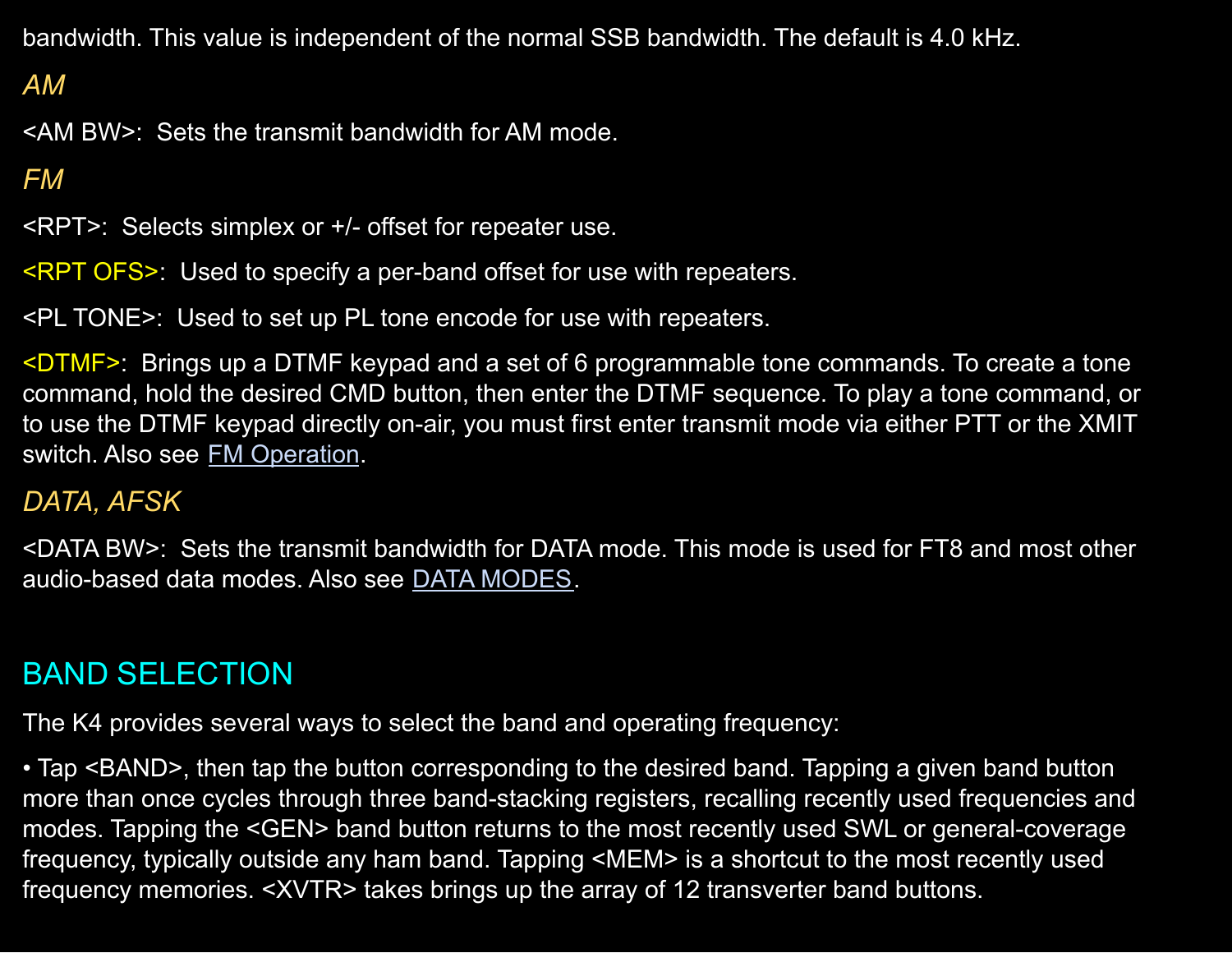• Tap [FREQ ENT] and directly enter the desired numeric frequency. (Examples TBD.) When you're on a transverter band, values with three digits and higher are interpreted as MHz. On HF-6 meters, they are interpreted as kHz. If [B SET] is tapped first, the entered frequency will be used to set up VFO B.

• Tap [RCL] to bring up the frequency memory selection window. You can either scroll to a desired memory and tap the <RCL> touch button, or tap one of [M1]-[M4] to recall a quick memory. (Additional text TBD: memory save, etc.).

• Tapping the MHz digits of either VFO also brings up the memory recall window.

# <span id="page-43-0"></span>ANTENNA SELECTION

### TX Antenna

To select a transmit antenna, tap [ANT]. An orange text icon near the upper middle of the LCD shows this selection. Both receivers default to this antenna as well, as indicated by their separate antenna icons under the main and sub S-meters.

If there's no KAT4 ATU installed, only ANT 1 will be available for HF-6 meter use. With a KAT4 installed, ANT 1, 2, and 3 are available. If you have only two antennas rather than three, you can constrain the ANT switch to alternate between them. To make these selections, tap <TX>, followed by <ANT CFG>.

When using external transverters, IF drive is provided at the XVTR OUT jack. Internal transverters use ANT4.

Also see ATU [TUNE.](#page-19-0)

### <span id="page-43-1"></span>RX Antennas

By default, the transmit antenna is also used for the main and sub receivers. The receivers can be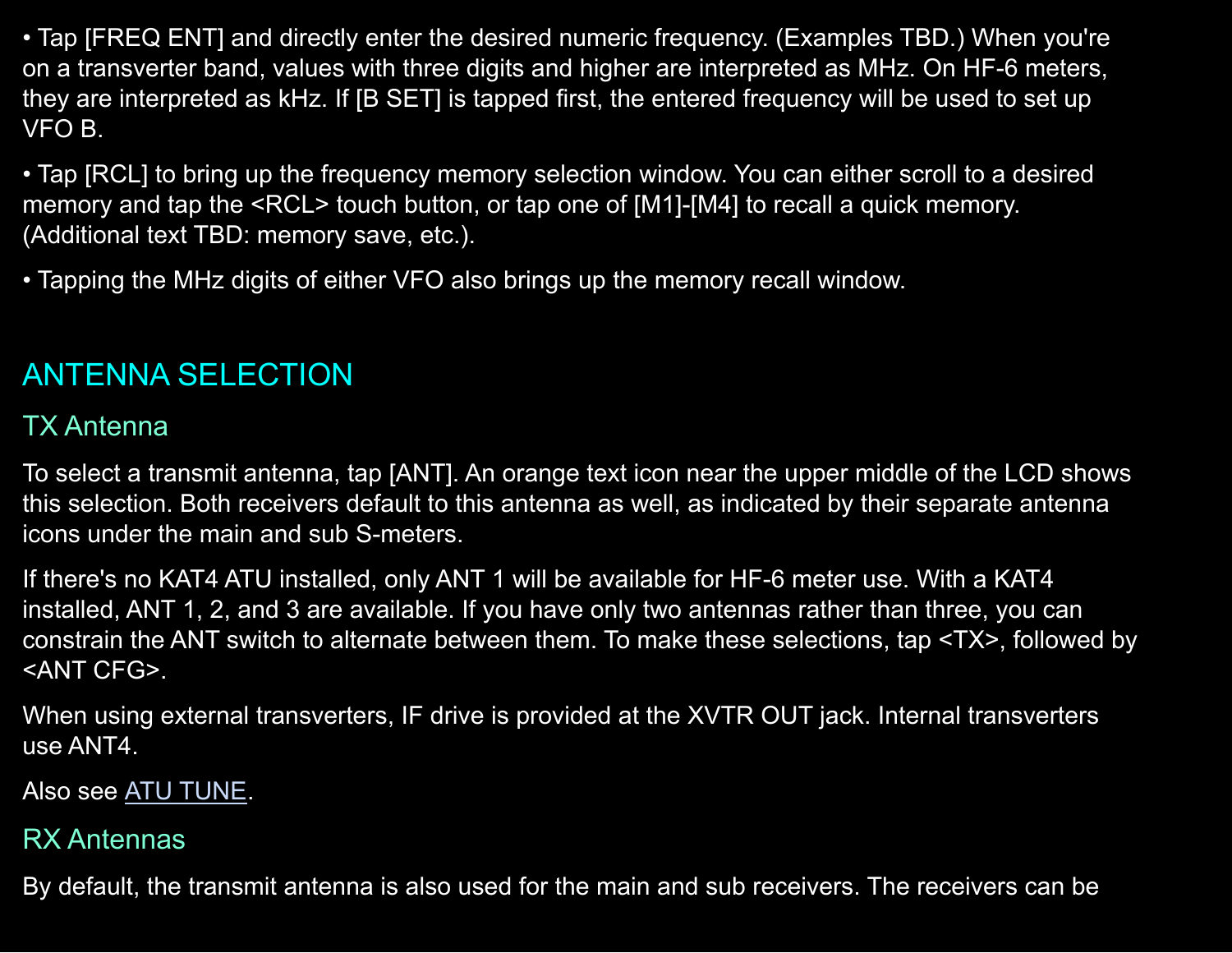switched to receive-only antennas by tapping [RX ANT] (for main) or holding [SUB ANT] (for sub). This brings up the RX antenna button group, which includes various selections (per-receiver):

- ANT1, ANT2, and ANT3 (if an ATU is installed)
- RX ANT 1 and XVTR IN/RX ANT 2 (dedicated receive antennas)
- "=TX", which causes a receiver to always use the transmit antenna

• "=OPP TX ANT", which causes a receiver to use the opposite of the transmit antenna if the transmit antenna has been constrained to a subset. (To set up the latter, tap <TX>, then <ANT CFG>.) This mode is useful for diversity operation where both antennas used for diversity are connected to ANT 1/2/3.

There are two considerations to keep in mind when using the ANT 1, 2, and 3 selections for receive purposes:

• The current TX antenna is identified by an orange dot on the associated ANT button in the RX antenna button group. Selecting this antenna for receive is equivalent to using the =TX selection, i.e. the signal passes through the ATU's L-network. But if you later switch to a different transmit antenna, this will no longer be the case. The orange dot moves to another button, and the ATU will now treat the selected RX antenna as receive-only. The receive signal will no longer pass through the L-network.

• Only one of the three ATU antennas can be used as a receive-only antenna at a given time. For example, you cannot select ANT1 for TX, ANT2 for main RX, and ANT3 for sub RX. If both receivers are set up to use ATU antennas for receive, the *most-recent* ANT1/2/3 receive-antenna selection will be applied to *both* receivers. This will be reflected in their associated antenna icons.

*Alternative ways to put the two receivers on different antennas:* (1) Use the RX ANT IN 1 or 2 inputs instead of ATU antennas for one or both receivers. (2) Set one of the receivers to =TX ANT. This will allow the other to use either of the non-transmit ATU antennas for receive. (3) Set one receiver to =TX ANT and the other to =OPP TX ANT. This requires that a two-antenna subset be specified for the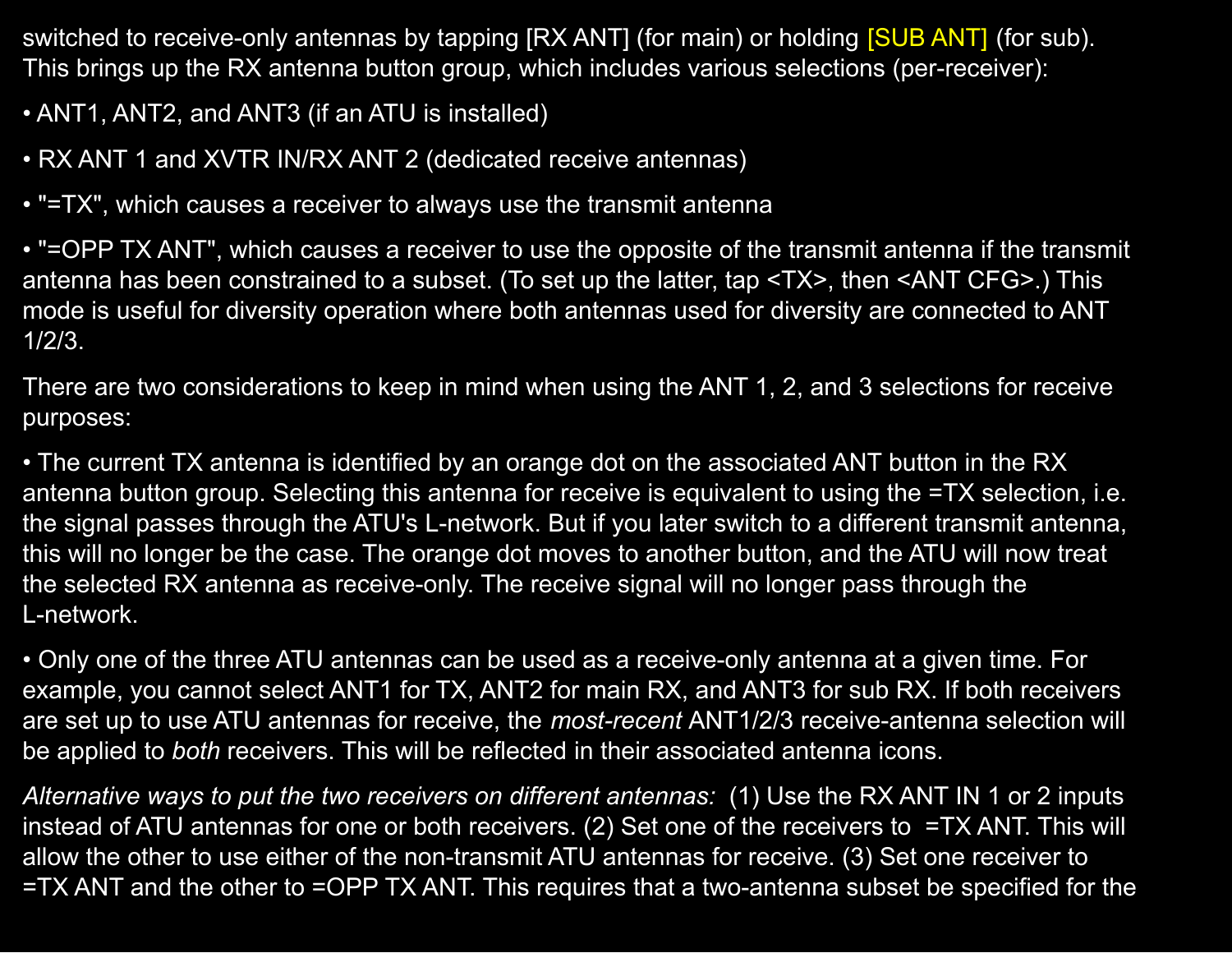transmitter using the <TX> <ANT CFG> function.

Note: On a basic K4, both receivers will always share the same antenna. The K4D adds a second band-pass filter unit and a second A-to-D converter, allowing the sub receiver to use a different antenna from main. These modules can be installed in a basic K4 at any time, converting it to a K4D.

#### Antenna Names

Both the ATU antennas and receive antenna jacks can be given names by the user, e.g. "Yagi," "Dipole," etc. These names will then appear as the TX and RX antenna icons in lieu of the default names (ANT1, 2, 3 and RX ANT 1, 2).

To assign a name to an antenna, tap the [RX ANT] switch, then hold one of the antenna select buttons to bring up the [Alphanumeric Keyboard.](#page-30-0)

# Using RX ANT OUT

RX ANT OUT provides a way to insert an external band-pass filter, preamp, attenuator, or antenna splitter into the receive path of the main and sub receivers. Another possible use is to feed a signal to an adjunct receiver/panadapter. The signal that appears on RX ANT OUT is obtained from the transmit antenna path, meaning it passes through the ATU and TX low-pass filters. Since it also passes through the T/R switch, it is inherently protected from the K4's own transmit signal.

In order for RX ANT OUT to be active, both receivers must be configured to use receive-only antennas (RX ANT IN 1 or XVTR IN/RX ANT IN 2). This disconnects the T/R switch's receive path from both receivers so that it may be routed to RX ANT OUT instead.

Example: If you wanted to insert a narrowband filter for 20 meters into the path of the main and sub receivers, you could connect its input to RX ANT OUT and its output to RX ANT 1 IN. To enable the RX ANT OUT signal, set up the main and sub receivers to use RX ANT 1.

Additional examples TBD.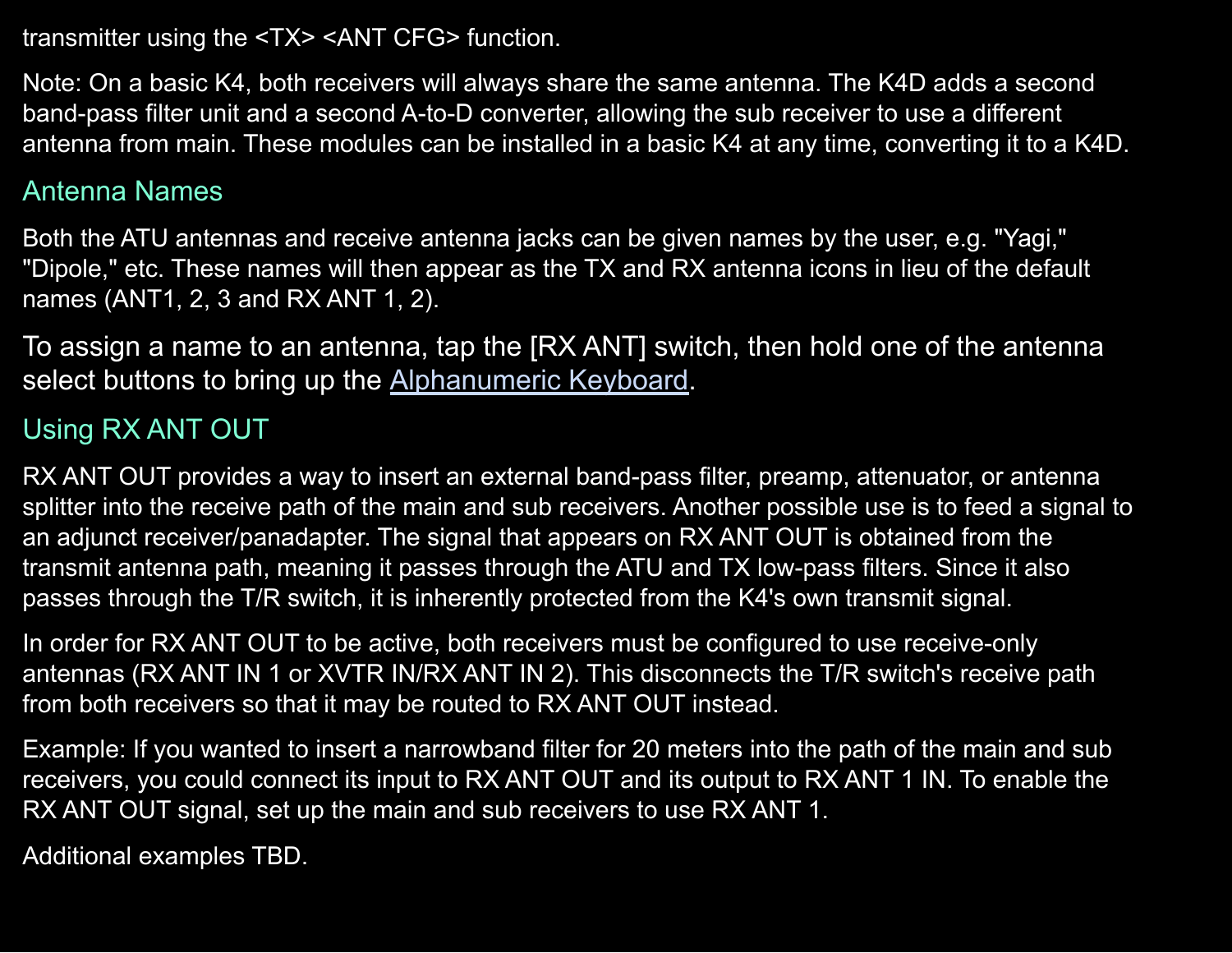#### Listening to Signals Below 1 MHz

Signals below about 1 MHz will be attenuated when the receiver is using the transmit antenna path (i.e., when the RX antenna is set to the "=TX" setting, or to an ATU antenna also being used by the transmitter). This is due to the high-pass filter incorporated in the T/R switch, which protects the PIN diodes. To listen to signals below 1 MHz without attenuation, use a separate receive antenna connected to RX ANT 1 IN or XVTR IN/RX ANT 2 IN, or select an ATU antenna that is not in use by the transmitter. (The current transmit antenna is indicated by its icon, as well as an orange dot in the RX antenna button group.)

# <span id="page-46-0"></span>OPERATING MODES

This section discusses basic setup procedures for each of the operating modes.

The {XMTR} and {FILTER} multi-function knobs are used to adjust frequently changed parameters such as mic gain or CW code speed, while the <MAIN RX>, <SUB RX>, and <TX> primary function buttons on the LCD are used to do per-mode configuration.

You can select the desired mode for a given VFO in one of two ways:

• tap the mode icon adjacent to its numeric display

• tap the [MODE] switch (above the VFO A knob). This normally selects the mode for VFO A; tap [B SET] first to select the mode for VFO B.

Either method brings up the mode button group.

Most modes also have an alternate setting, selected by tapping the target mode's button a second time. For example, tapping <CW> a second time switches to <CW-R> (CW reverse). Tapping <LSB> switches to <USB> and vice-versa. Alternate modes can also be selected using [ALT], the hold function of [MODE].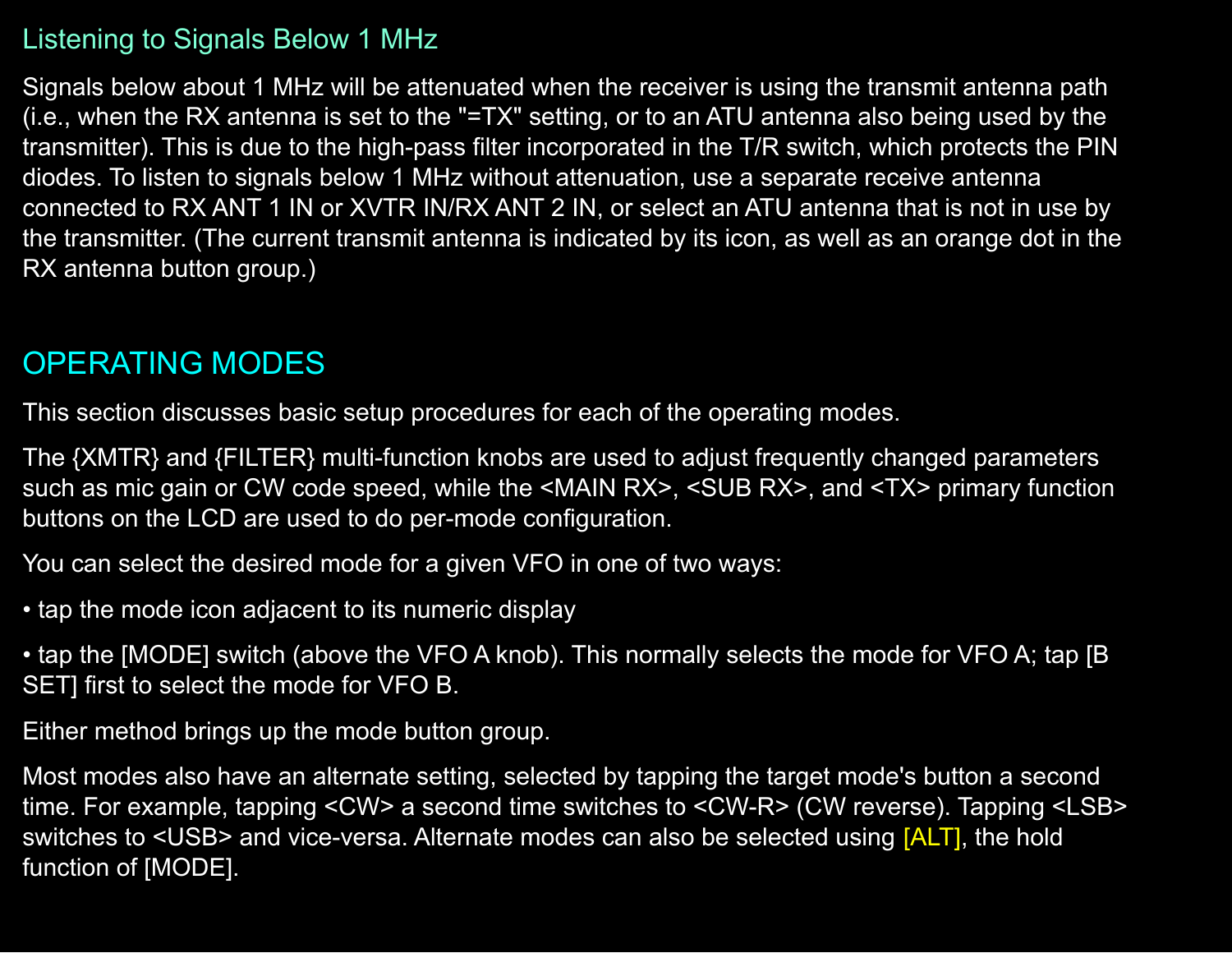## CW MODE

A key, keyer, or other keying device must be connected to the KEY input on the rear panel. To set up keying via a computer, see [USB](#page-8-0) and [RS-232.](#page-11-0)

A paddle directly connected to the PADDLE input takes advantage of the K4's built-in keyer function, eliminating the need for an external keyer. This also allows your own CW to be displayed in the text-decode window. You can use the paddle to transmit in FSK and PSK modes, as well, by sending CW characters.

# *CW Mode Basics*

• Keyer speed is set using {XMTR} <WPM>.

• To set the desired sidetone pitch, use {XMTR} <PTCH>. Note: Sidetone pitch is adjustable in 10 Hz steps. However, selecting a pitch that's a multiple of 50 Hz will provide better passband alignment when IIR filters are enabled. See MENU: RX CW IIR Filters (50-200 Hz).

• Sidetone volume is adjusted by holding the {XMTR} knob to select its [MON] function (monitor). To set the LINE OUT sidetone level, use MENU:TX Monitor Level, Line Out.

• To practice sending CW without putting out any power, hold [TEST] to enter TX test mode. The **TX** icon will change to **TX Test**.

• To use hit-the-key transmit, [VOX] must be turned on. If VOX is off, you'll need to tap XMIT to enter transmit mode, or use a foot switch or other device connected to the PTT IN jack.

• For fastest break-in, turn on  $[QSK]$ . For more casual QSOs, you may wish to leave QSK off, resulting in slightly slower receive recovery between elements, thus a less "busy" sound during keying. When QSK is off, {XMTR} <DLY> sets the receive recovery delay in .01-second steps.

• Other CW settings (paddle normal/reverse, iambic mode, and keying weight) can be accessed by tapping  $(TX)$  $(TX)$  $(TX)$ . See  $TX$  primary function control, above.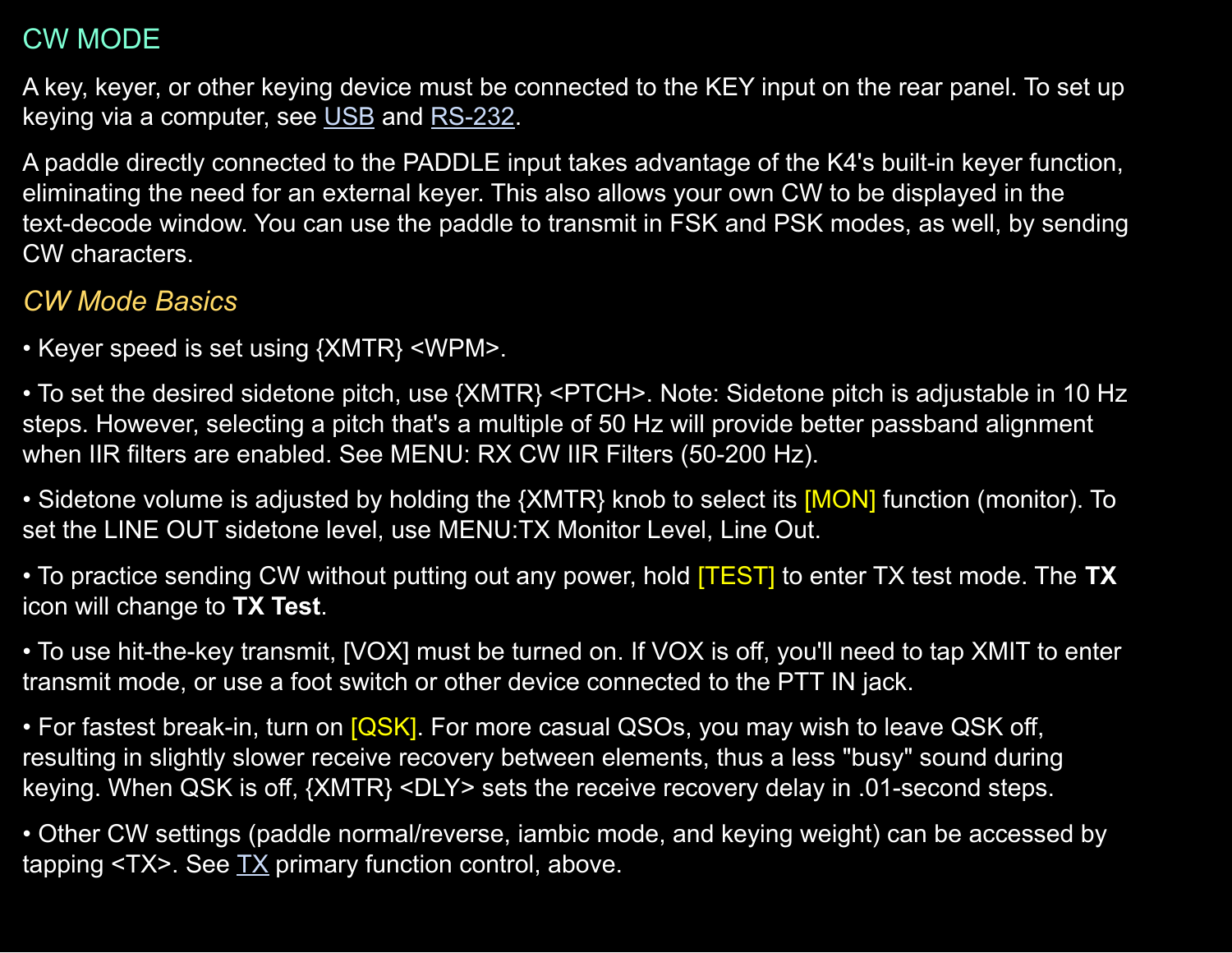#### *Using SPOT and AUTO-spot*

The K4 provides both manual and automatic signal spotting in CW mode, allowing you to match the pitch of stations you call.

In CW, FSK, and PSK modes, tapping [SPOT] turns on a spotting tone at a per-mode pitch. The VFO can be adjusted until the signal pitch matches that of the spot tone. Use {XMTR} [MON] to adjust spot/sidetone volume.

Auto-spot is also available. Using [AUTO] while a signal is in the passband will cause the VFO to move toward the signal. (Auto-spot can correct a tuning offset of up to about +/- 100 Hz.) If the mini-pan is displayed (by tapping the S-meter), you should see the signal line up with the mini-pan's center tuning line.

### <span id="page-48-0"></span>*CW Messages*

The K4 provides 2 banks of 4 message buffers each for use in CW, PSK, and FSK modes. These messages can be backed up using Fn > BACKUP.

To use CW message buffers:

• Tap [REC] to enter message text; this brings up the built-in alphanumeric keyboard. You'll be prompted to tap M1..M4 before entering your text. Further information about the keyboard appears below.

• To select the second set of 4 messages, hold [BANK]. The bank number (I or II) will appear in the keyboard prompt during message record.

• Tapping [M1]-[M4] plays recorded message text; tapping a message switch while another message is playing "chains" the new message onto the present one. Holding [M1]-[M4] does auto-repeat. The auto-repeat interval is set using MENU: Message Repeat Interval.

• To cancel message play, tap [REC], [XMIT], [TUNE], or the keyer paddle.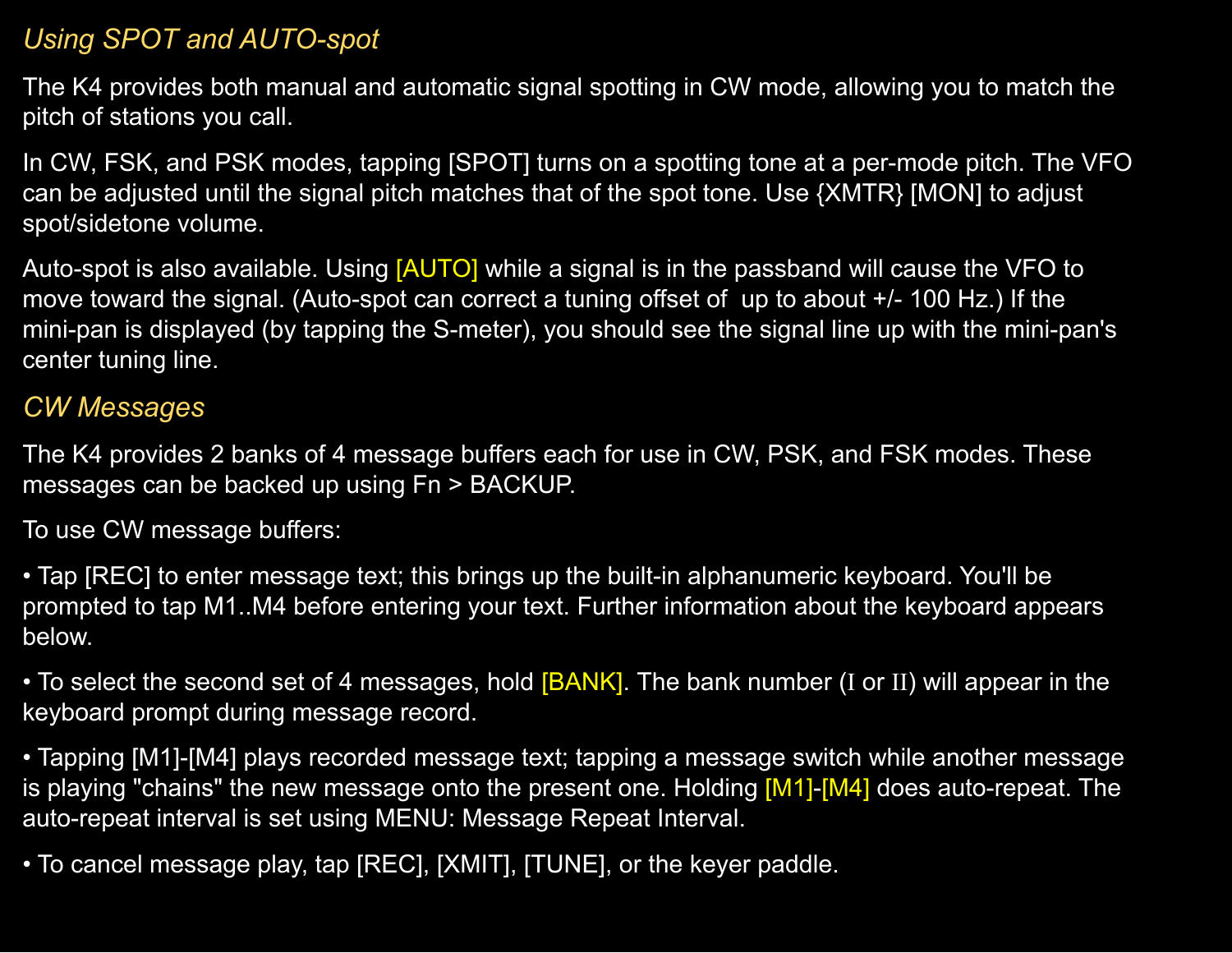- During auto-repeat, the message bank icon changes to "MSG RPT" and flashes as a reminder.
- *Prosigns* can be entered into CW/data messages using the following punctuation marks:

 $($  "KN"  $+$  "AR" = "BT" % "AS" \* "SK" ! "VE"

• The built-in keyboard includes two special characters for use in FSK and PSK modes: EOL and EOT. EOL inserts a CR/LF sequence, allowing messages with formatted lines. EOT can be placed at the end of the message to terminate the usual 4 seconds of nul characters or "diddles." (EOT actually inserts a '|' character; this can be entered when using an attached keyboard to send text.) EOL and EOT characters appearing in messages have no effect in CW mode.

### <span id="page-49-0"></span>*CW Text Decode*

The K4 can decode transmitted and received CW signals, displaying the text in multiple lines below the panadapter. This can be useful for learning CW, for copying higher code speeds, or even for the benefit of a non-CW-operator looking over your shoulder.

To enable this feature:

- tap <MAIN RX> or <SUB RX>, then tap <TEXT DECODE>
- select 1 or 3 lines of receive text
- the recommended threshold setting is AUTO, though in some band conditions there may be an advantage in selecting one of the fixed thresholds (1-9)

The K4 will decode CW from both receivers simultaneously, using separate windows, if both are configured for text decode (you can also decode CW from one receiver while decoding PSK or FSK on from the other).

Characters sent with the keyer paddle or an attached keyboard will appear on the text decoder's TX line.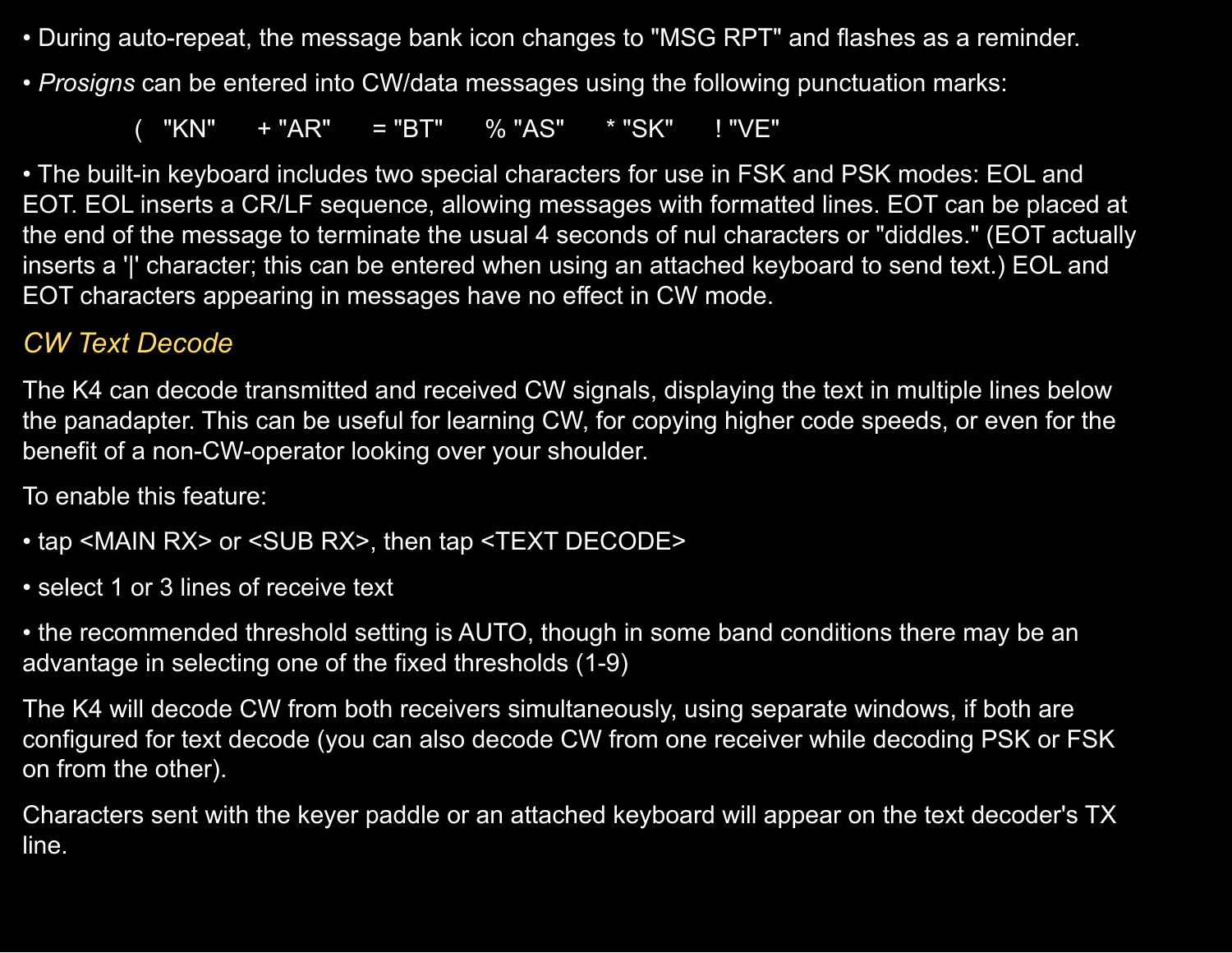# VOICE MODES

The K4 can obtain voice audio from the front mic, rear mic, or LINE IN (analog or digital), or a combination of these. These selections are made by tapping <TX>, then <MIC INP>. Some operators prefer to use a rear-panel mic to eliminate clutter at the front panel.

For a complete list of mic and line settings, refer to the  $TX$  function section.

Transmit is normally initiated by the mic PTT (push-to-talk) switch, [XMIT] switch, or [VOX] (voice-operated relay). You can also use a foot switch, computer or other device to engage PTT. See descriptions of the [PTT](#page-11-1) IN, [USB](#page-8-0), [RS-232](#page-11-0), and [ACC](#page-13-0) jacks.

Before transmitting in voice modes, you'll need to properly set up voice monitoring, mic gain, compression, and power level. These are covered in the following sections. For this purpose, VOX should be turned off.

# *Voice Monitoring*

Voice monitoring allows you to hear the way you'll sound on the air with your selected mic gain, compression, and TX EQ settings. To set up voice monitoring:

• Hold [TEST] to put the K4 in TX TEST mode, so you won't be transmitting. The **TX** icon will change to **TX Test**.

• Set {XMTR} <MIC> high enough to hear your voice (typically 10-20).

• Press your mic's PTT switch or tap [XMIT].

• Hold the {XMTR} knob to enable [MON] adjustment. While speaking into the mic, set the desired level. Tap {XMTR} again to exit the [MON] function.

- To set the LINE OUT voice monitor level, use MENU:TX Monitor Line Out.
- Exit transmit (release PTT, or tap XMIT again).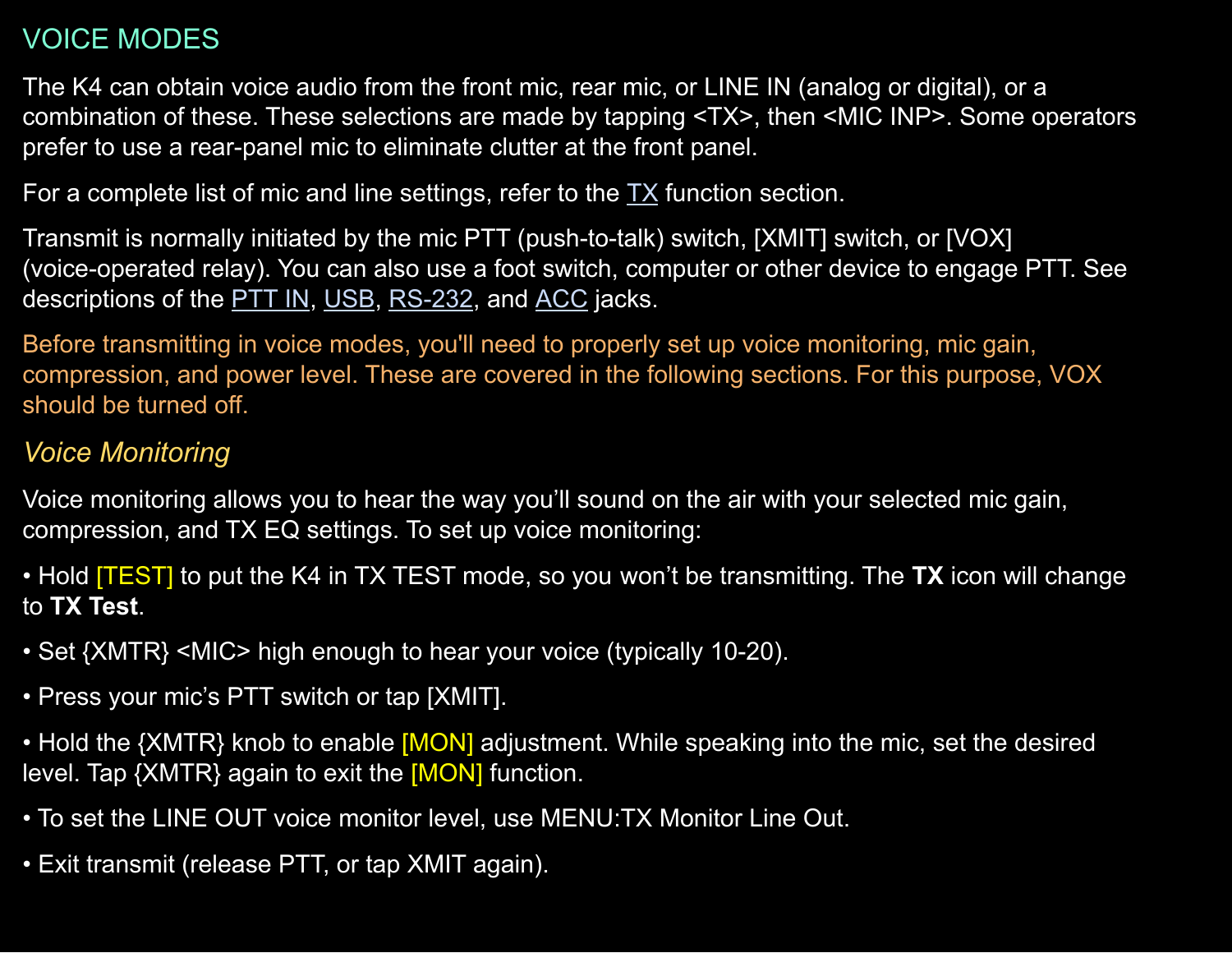#### *Mic Gain and Compression Settings*

To set up mic gain and compression, follow the instructions below. Note: Speech compression only applies to SSB and ESSB modes.

• Adjust the monitor level if necessary (see previous section).

TX TEST mode is recommended during the following adjustments so a signal is not transmitted. This will not affect your CMP/ALC bar graph readings. To enter TX TEST mode, hold [TEST]. The **TX** icon will change to **TX Test**.

• Set {XMTR} <CMP> to 0. This turns compression off for mic gain adjustment.

• While speaking into the microphone in a normal voice, adjust {XMTR} <MIC> for a peak ALC meter indication between "5" and "7".

• Adjust {XMTR} < CMP > for the desired speech compression level while speaking. When you speak, the CMP bar graph shows approximate compression amount. Typically, a CMP value of 0 to 10 is used for casual QSOs, while higher compression is used if band conditions require extra "punch."

IMPORTANT NOTE REGARDING EXTERNAL AMPLIFIERS: The K4 uses an advanced speech compression algorithm, plus Controlled Envelope Single Sideband (CESSB). CESSB is turned on with any non-zero setting of CMP. When CMP is set to maximum (30), average talk power will be increased by as much as 8 dB. This increase will also apply to any external amplifier, potentially increasing its average power dissipation, current drain, and temperature. Be sure to observe all manufacturer limits when using maximum CMP values along with maximum amplifier power output.

• If you were in TX TEST mode, return to normal operation by holding [TEST].

• If you had PWR set to 0, set it for the desired level. Key the rig again and verify that you have about the right power output level.

#### *Voice Mode VOX Setup*

In speech and audio data modes, the [VOX] switch enables or disables voice-activated (or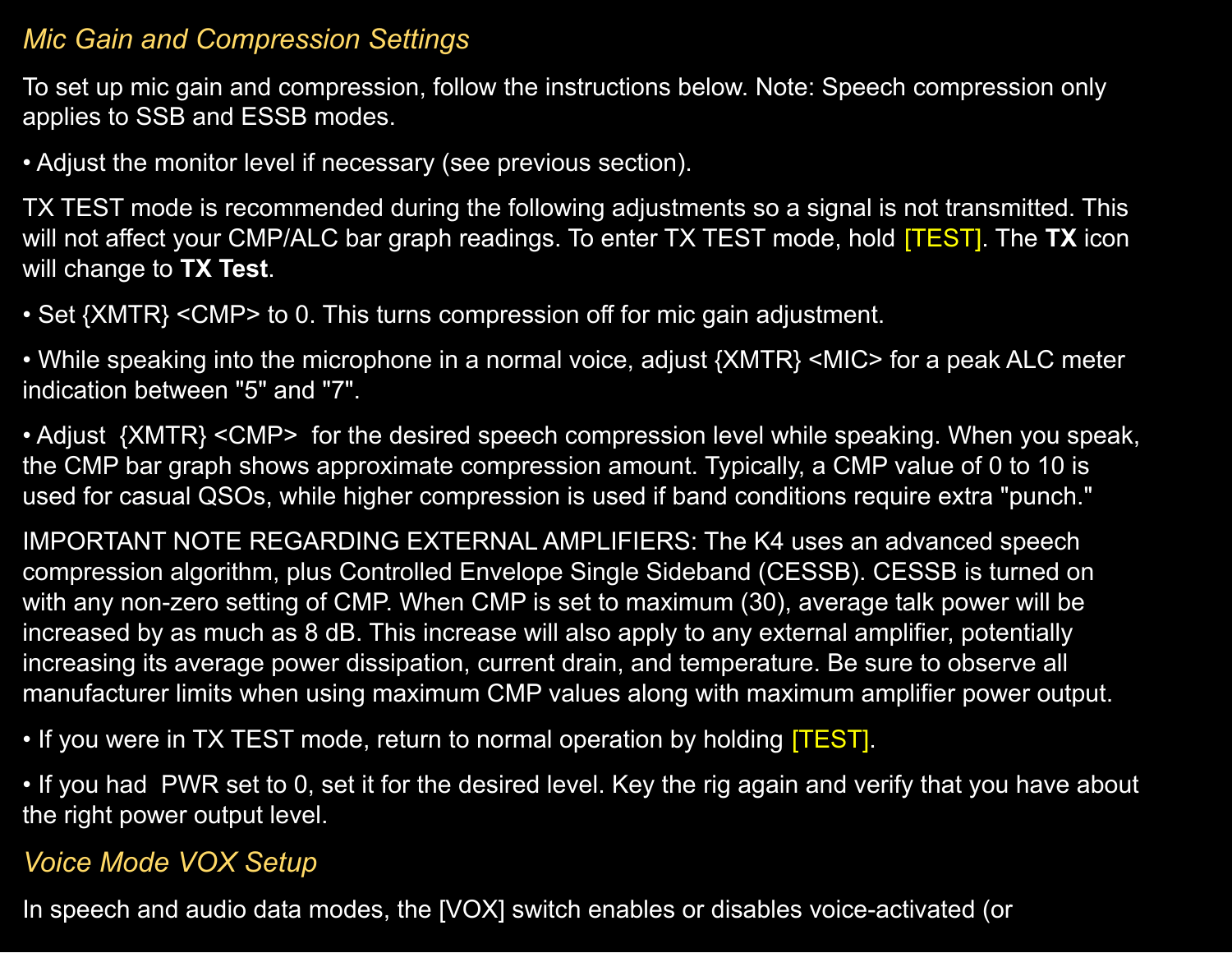audio-activated) transmit. VOX sensitivity and anti-vox controls can be accessed by tapping <TX>, then <VOX GAIN> and <ANTIVOX>.

To set up VOX:

• VOX gain should be set to trigger at normal speech levels, but not in response to incidental noise. Start with low settings (5-10).

• ANTIVOX sets VOX immunity to receiver audio coming from the speaker(s). With the mic closer to the speaker than normal, increase ANTIVOX until the K4 doesn't switch to TX mode when listening to a strong signal.

• Adjust the VOX delay using {XMTR} <DLY>. A longer value will keep the K4 in transmit mode for a longer period of time, allowing for pauses in speech.

### *Transmit Noise Gate*

The noise gate function mutes mic audio below a selected threshold; this may be useful in noisy environments. See MENU:TX Noise Gate Threshold.

### <span id="page-52-0"></span>*FM Operation*

To setup for repeater use:

• Hold [ALT] switch to select simplex, TX up (FM+), or TX down (FM-). You can also change this setting using <TX> <RPT mode>.

- Set up repeater offsets using <TX> <RPT OFS>.
- Set up VFO coarse-tuning step size using the VFO [Coarse](#page-92-0) Tuning menu entry.
- Set up PL tone encode pitch and on/off using <TX> <PL TONE>.
- To set up voice and PL tone deviation, use FM [Deviation,](#page-82-1) Voice and FM Deviation, Tone.
- DTMF tones (dual-tone, multi-frequency) can be transmitted in FM mode. Use <TX> <DTMF> to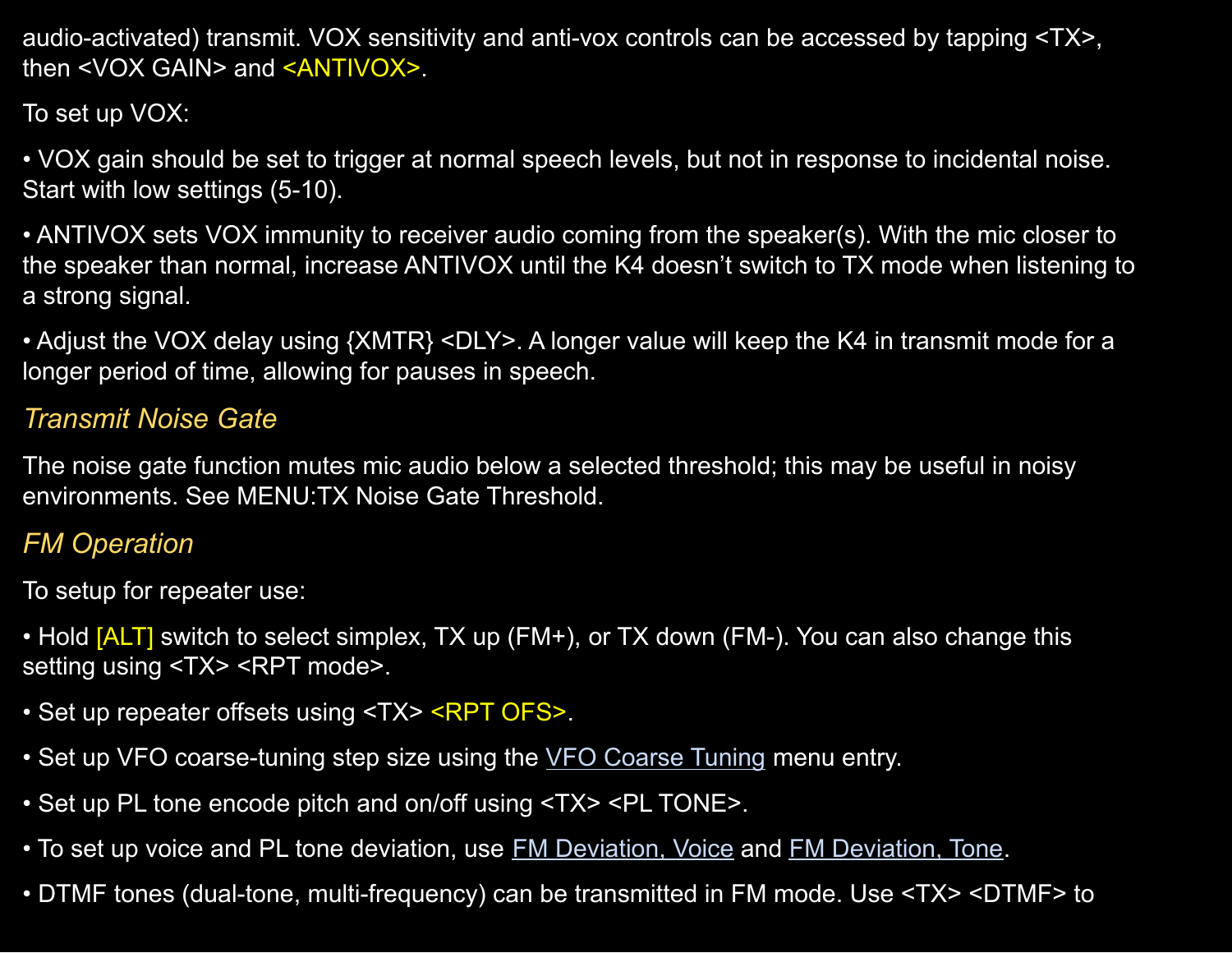bring up the DTMF window. Hold PTT, tap digits or symbols on the provided keypad, then release PTT. You can also create stored DTMF commands. Hold <CMD1> - <CMD6> to enter a sequence. Tap the return arrow to complete entry. The CMD button can then be tapped to play the sequence back (while PTT is asserted).

## <span id="page-53-0"></span>DATA MODES

The K4 has four data modes: DATA, AFSK, FSK, and PSK. These are further described below.

There are also manual sections dedicated to setup requirements for RTTY (RTTY [CONFIGURATION](#page-79-1)) and FT8/JT/etc. (FT8 / JT / ETC. [CONFIGURATION\)](#page-79-2).

### *Built-In Data Modes*

The K4's built-in data modes include FSK (RTTY) and PSK (PSK31 or PSK63). In these modes, you can turn on text decode to have demodulated characters appear on the display. You can also transmit in data modes using your keyer paddle or with a keyboard connected to any of the USB type A jacks.

To enable text decode and paddle/keyboard transmit:

- select PSK (PSK31/PSK63) or FSK (RTTY) mode on either the main or sub receiver (or both)
- tap <MAIN RX> or <SUB RX>, then tap <TEXT DECODE>
- select 1 or 3 lines of receive text

The K4 will decode PSK or FSK from both receivers simultaneously, using separate windows, if both are configured for text decode. You can also decode CW from one receiver while decoding PSK or FSK on from the other.

Characters sent with the keyer paddle or an attached keyboard will appear on the text decoder's TX line. You can also use the CW message memories, [M1]-[M4], to send text.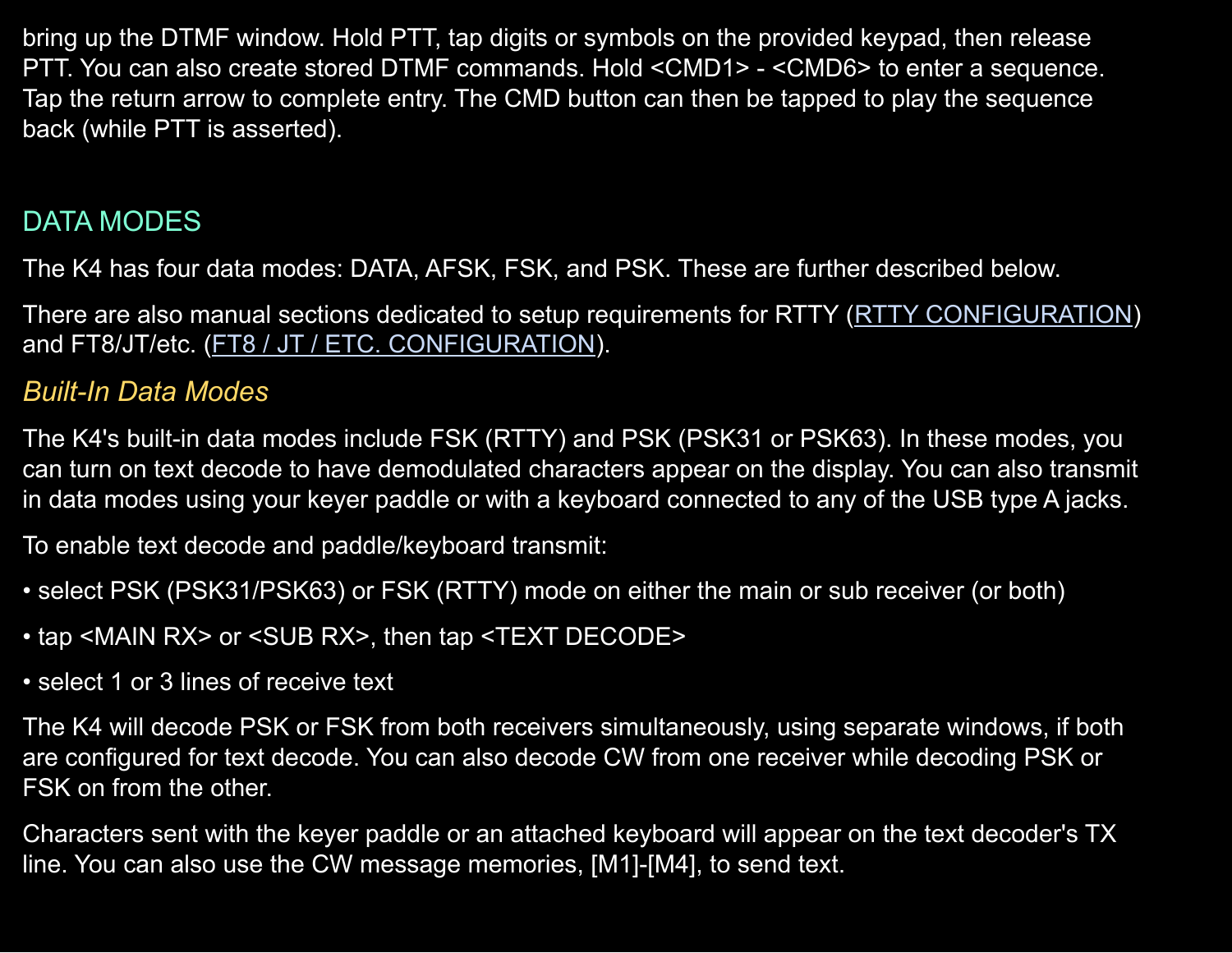#### *Data Mode Connections*

The K4 provides a rich set of I/O connections for use with computer-based data modes, including analog [LINE](#page-10-0) IN/LINE OUT (LINE IN and LINE OUT jacks) and remote control/digital data interfaces ([USB,](#page-8-0) [RS-232,](#page-11-0) and [ACC\)](#page-13-0).

For general information on setting up these ports for data input/output, see  $TX$  and [MAIN](#page-38-0) RX primary functions.

### *Selecting a Data Mode*

Audio-based data communications (via LINE IN/LINE OUT or USB soundcard) can be done using LSB or USB mode. However, DATA and AFSK modes offer several benefits not available in SSB modes (see below).

Note: If you prefer to use LSB or USB for audio data, you'll need to manually set CMP to 0 to prevent data signal distortion. Refer to your data communications software manual to determine how to set up the VFO and computer for accurate frequency display.

To select a data mode, tap [MODE] or the mode icons adjacent to each VFO to bring up the mode button group.

The following modes are available:

• DATA (generic) can be used for all audio-based data modes, including FT8, JT modes, PSK31/PSK63, MFSK, AFSK, etc. The VFO displays the suppressed-carrier frequency, just as when SSB modes are used for data. USB is "normal" for DATA A. Compression is internally set to 0. For detailed FT8/JT/etc. setup instructions, see FT8 / JT / ETC. [CONFIGURATION.](#page-79-2)

• Like DATA mode, AFSK is also audio-based, but optimized for RTTY. The VFO displays the RTTY mark frequency, and LSB is "normal". The built-in text decoder can be used in this mode. Compression is internally set to 0.

• FSK is identical to AFSK, except that direct modulation is used, via an FSK data input pin, an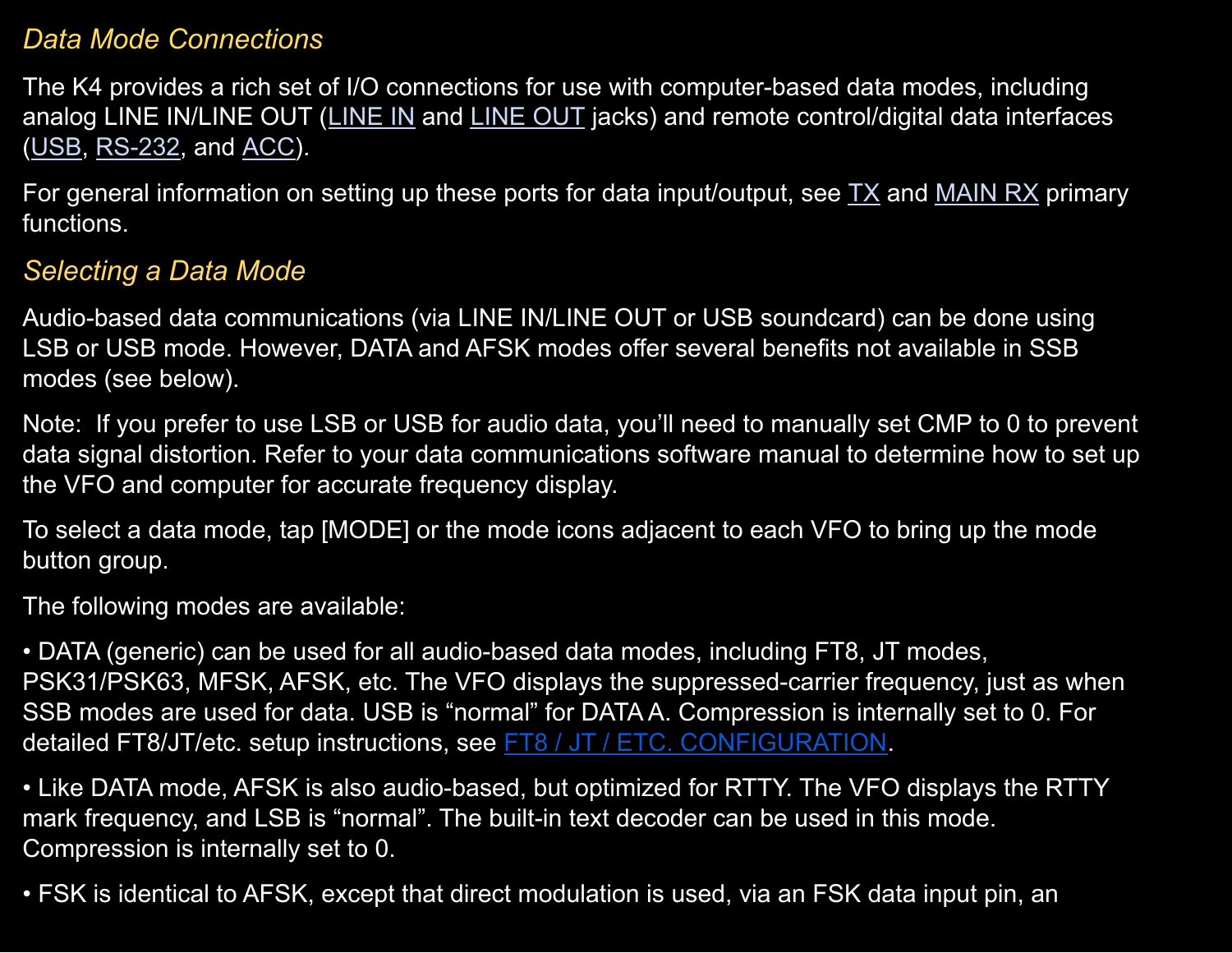attached keyboard, or the keyer paddle (see **Built-In Data Modes)**. The text decoder can be used in this mode. For detailed FSK/RTTY setup instructions, see RTTY [CONFIGURATION.](#page-79-1)

• PSK is a direct-transmit mode for PSK31 and PSK63. Like FSK mode, it can be used with the text decoder as well as a keyboard or keyer paddle. You can also use auto-spot with PSK mode.

In AFSK, FSK, and PSK modes, multiple data speeds are available. For PSK: PSK31 and PSK63. For AFSK and FSK: 45 and 75 baud.

### *Data Mode LINE IN Gain, ALC, and Monitor Level*

If you're using an audio-based data mode (LSB, USB, DATA, or AFSK), you'll need to set the transmit audio input level while watching the ALC meter. You can use the same procedure outlined for voice modes, above, except that speech compression should be set to 0 if you're using an SSB mode. ALC deflection should be kept to just below the "5" level on the ALC meter in modes where low IMD is critical, such as FT8.

(Note to those who have used a K3: The K4's bar graphs have twice as many bars as the K3's for a given activation level. The K3 manual suggested "4 bars" as the right level for data modes, which would translate to 8 bars on the K4. But it's easier to simply stay just below the "5" mark on the K4's ALC meter.)

In all cases (SSB modes as well as DATA), you can optionally use the transmit monitor to listen to your data signals. The procedure given for voice modes can be used. Monitor levels for voice and DATA modes are independent.

To set LINE OUT transmit monitor level, see MENU:TX Monitor, Line Out.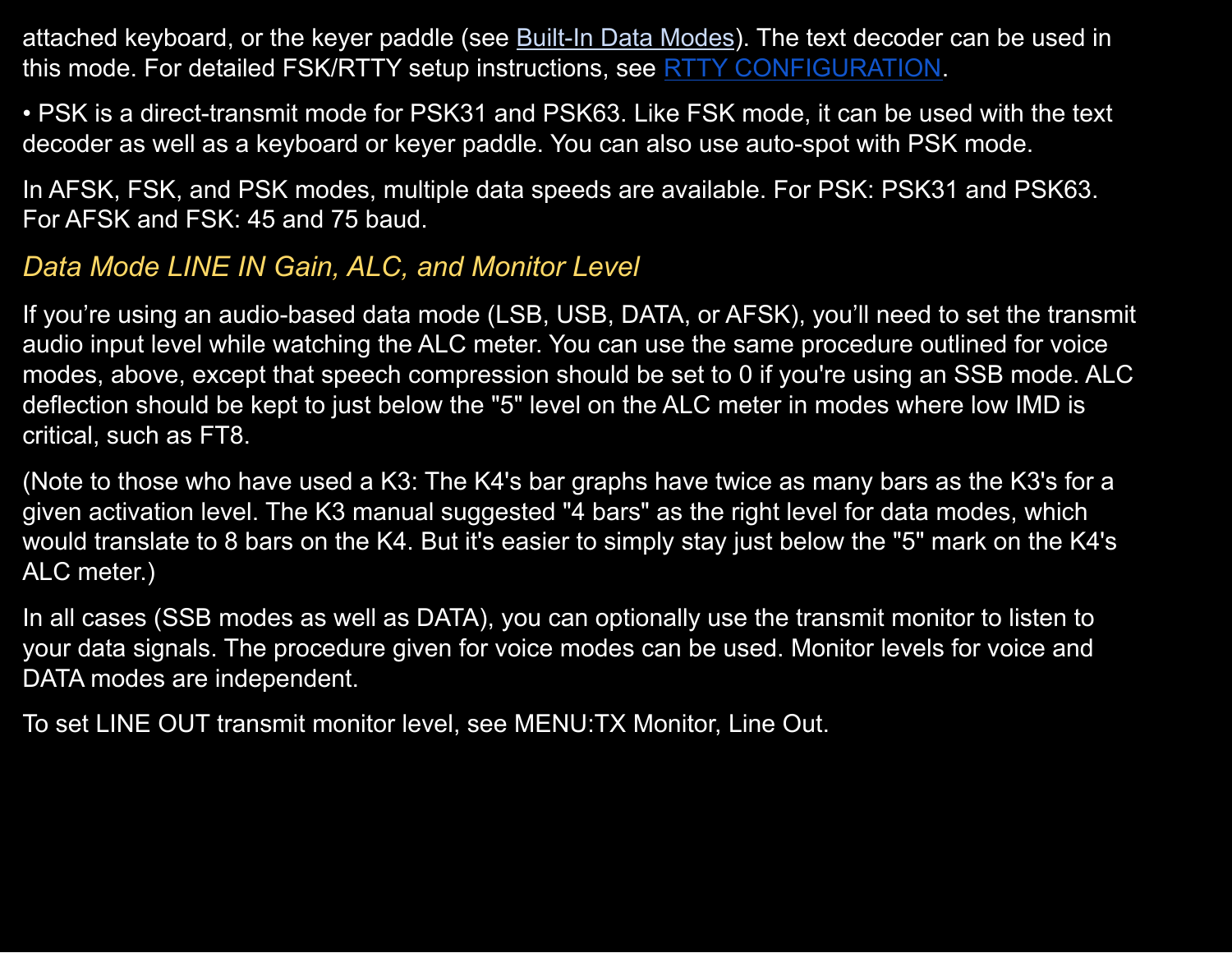# RECEIVER SETTINGS

# Receiver Configuration

Prior to using the receiver, you should familiarize yourself with the receive configuration functions ([MAIN](#page-38-0) RX and [SUB](#page-40-1) RX). These are used to configure RX EQ, LINE OUT, audio effects, text decode, and various per-mode settings.

## Receiver Controls

The following controls are used during normal operation to optimize receiver performance under different conditions.

You may wish to review how the FILTER and RF/SQL multifunction knobs are used; see [MULTI-FUNCTION](#page-21-0) CONTROLS.

# *Front-End Gain Controls*

The preamp and attenuator controls establish the gain or loss ahead of the receiver circuitry, namely the A-to-D converter(s). Higher gain will generally improve receiver sensitivity, within the limits of your station's noise floor. Lower gain or added attenuation will reduce the possibility of receiver overload in the presence of extremely strong signals.

• Preamp (PRE): Tap [PRE] to cycle through preamp OFF, PRE1, and PRE2. PRE2 provides the highest gain and lowest noise figure on a given band. On 12, 10, and 6 meters, there's an optional PRE3 setting that provides an even lower noise figure for extreme weak-signal work. To enable PRE3, use MENU:Preamp 3 (12/10/6).

• Attenuator (ATTN): Hold [ATTN] to bring up the attenuator controls (on/off and level). Attenuation varies from 0 to 21 dB in 3 dB steps.

# *AF Gain*

AF gain is set using {AF/SUB}, a dual-concentric control to the right of the mic jack.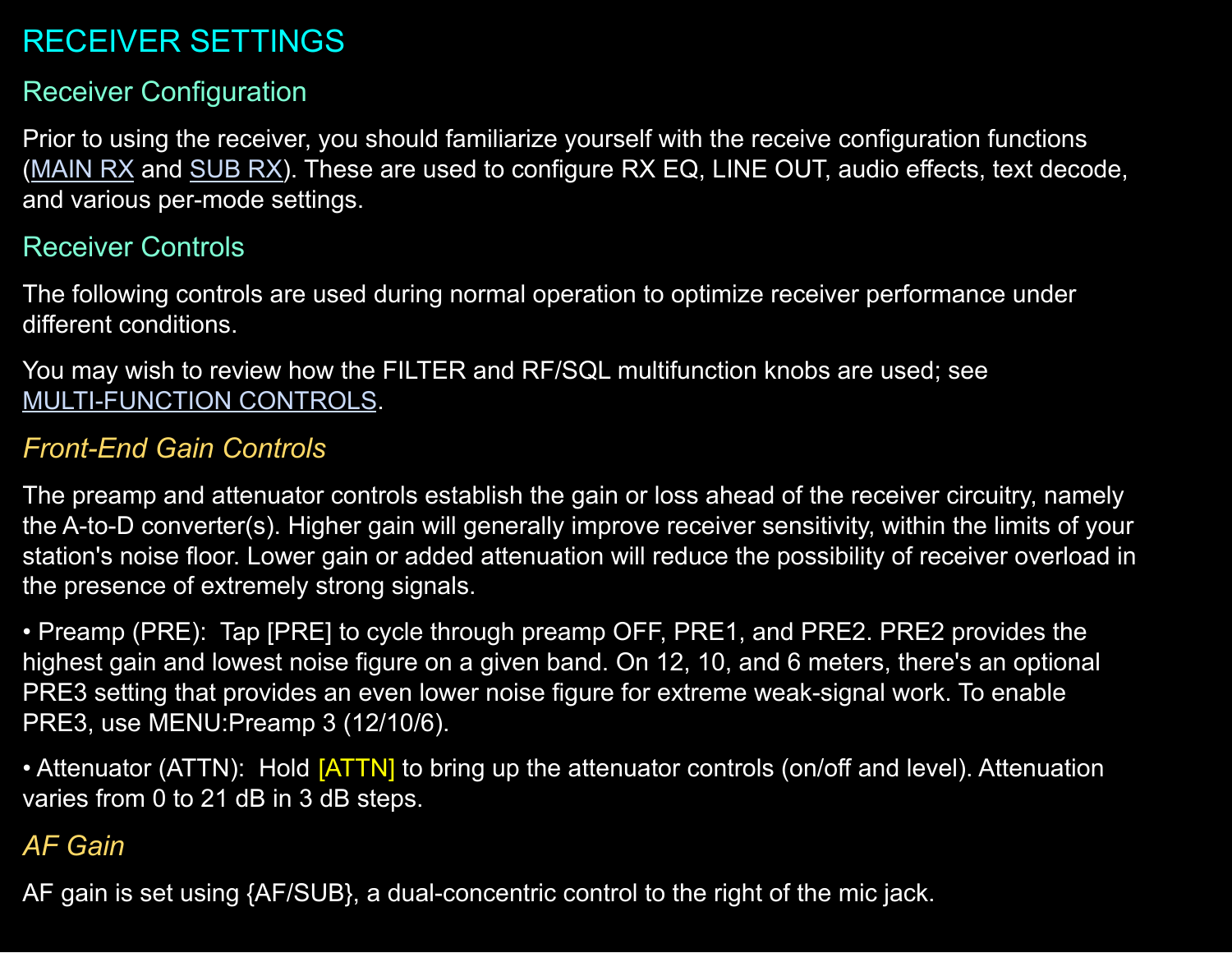

- Rotate the small inner concentric knob to adjust main receiver AF gain.
- Rotate the large outer concentric knob to adjust sub receiver AF gain.

*RF Gain, Squelch, and Main/Sub Balance*

These settings are adjusted using the {RF/SQL} knob.



The default value for the RF gain controls is 0 (no reduction in RF gain). Counter-clockwise rotation of the knob increases attenuation (reduces gain) from 0 to -60 dB.

Some operators prefer to control receiver gain using the RF gain control rather than AF gain control, in order to keep signals from activating AGC. AGC can even be turned completely off, in which case manual RF gain reduction becomes mandatory. (To turn AGC off, tap <MAIN RX> or <SUB RX>, then hold <AGC>. When AGC is off, the MENU:AF Limiter setting applies. Adjust to the desired signal clipping threshold.)

• To adjust main receiver RF gain, use {RF/SQL} <M.RF>.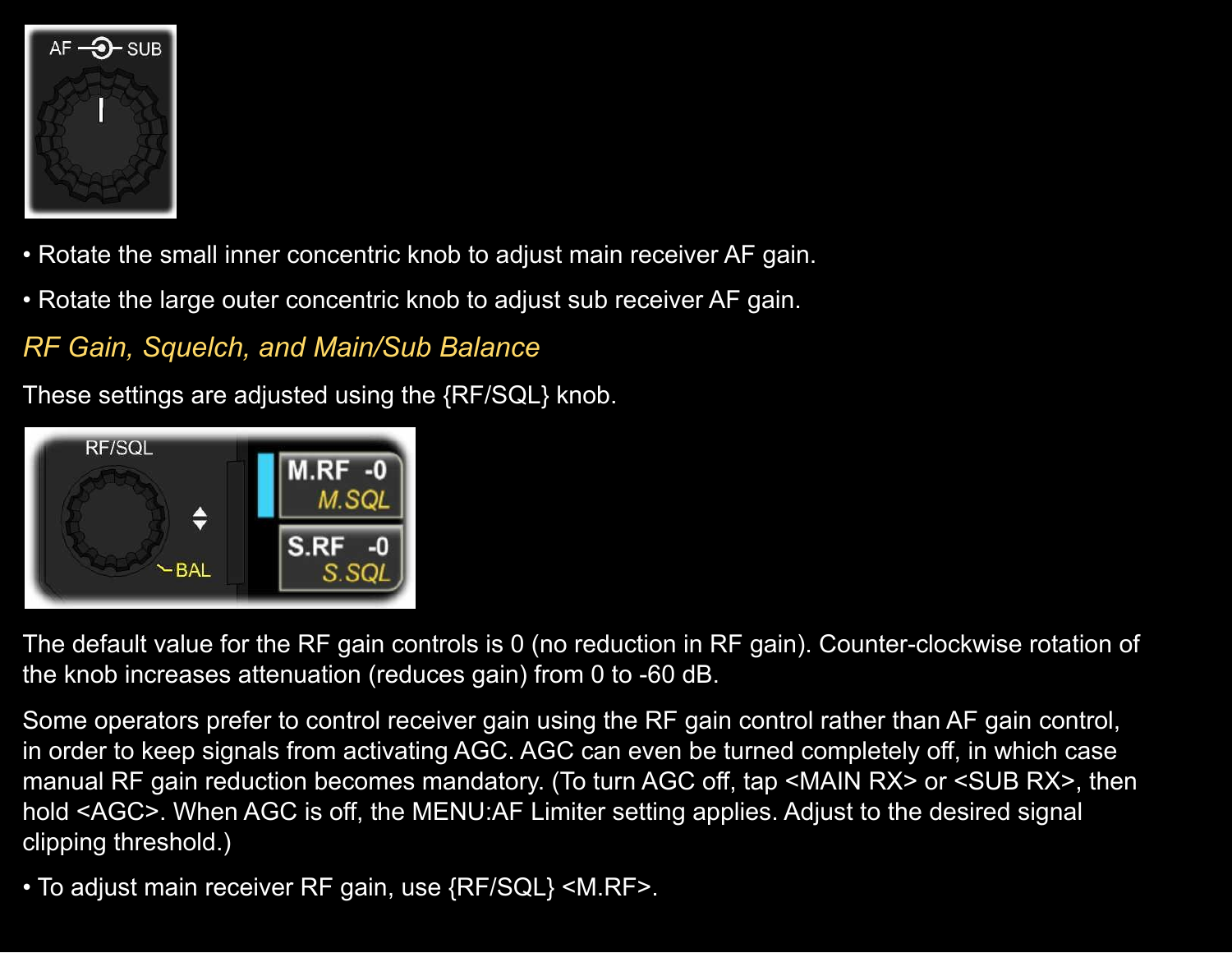• To adjust sub receiver RF gain, use {RF/SQL} <S.RF>.

The default value for the squelch controls is 0 (squelch completely open). Squelch is usable in all modes.

- To adjust main receiver squelch, use {RF/SQL} <M.SQ>.
- To adjust sub receiver squelch, use {RF/SQL} <S.SQ>.

Hold the {RF/SQL} knob to turn on [BAL] (balance mode). This assigns the SUB AF knob to left/right audio balance control; the MAIN AF knob then sets overall gain for both receivers. When balance mode is off, the SUB knob assumes its normal function, control of sub receiver audio level.

### *Filter Passband Controls*

The filter passband is shown visually by graphics adjacent to each S-meter. The {FILTER} multifunction knob is used to set passband width and shift (or hi-cut/lo-cut) on a per-mode basis.



Tap the knob to alternate between <BW> (or <HI> cut) and <SHFT> (or <LO> cut). Hold the knob to select the [NORM] (normalized) passband for each mode. When the passband is normalized, two "wings" appear on each side of the filter graphic as shown below: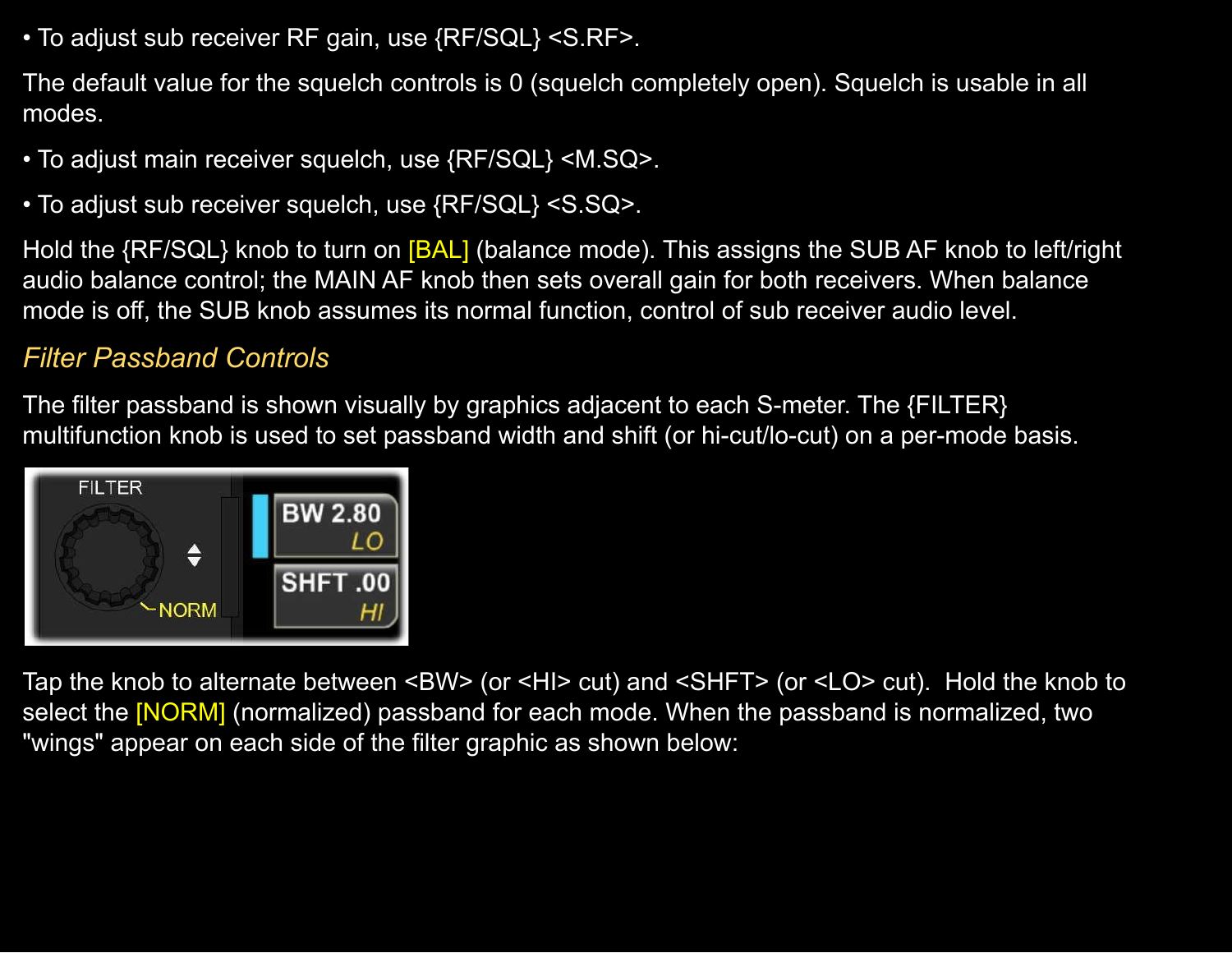| <b>FL2</b> |  |
|------------|--|
| DR+        |  |

Additional information on filter controls:

• {FILTER} controls normally apply to the main receiver. To target the sub receiver directly, tap [B SET] or <SUB RX> first.

• Filter Preset (FIL): Tap [FIL] to cycle through presets 3/2/1 (wide, medium, narrow). You can also select presets by tapping the filter bandwidth graphic adjacent to each S-meter.

• Audio Peaking Filter (APF): Hold [APF] to turn the CW audio peaking filter on/off. To choose narrow (30 Hz) or wide (50 Hz) APF bandwidth, tap <MAIN RX> or <SUB RX>, then tap <APF BW>.

### *Noise Reduction Controls*

The following three controls can be used to reduce noise and interference.

Note: Since the K4 is an SDR (software-defined radio), new noise remediation algorithms can be added as they become available.

• Noise Blanker (NB): Tap [NB] to turn the noise blanker on/off, or hold [LEVEL] to bring up the noise blanker controls (on/off, filtering mode, and level). As with all noise blankers, you should use the lowest effective setting to minimize any audible artifacts. If you hear audio artifacts such as "pumping" or modulation when the NB is turned on, try changing the NB filter mode from "NONE" to "NARROW" or "WIDE". This will remove QRM ahead of the noise blanker. The optimal level setting may be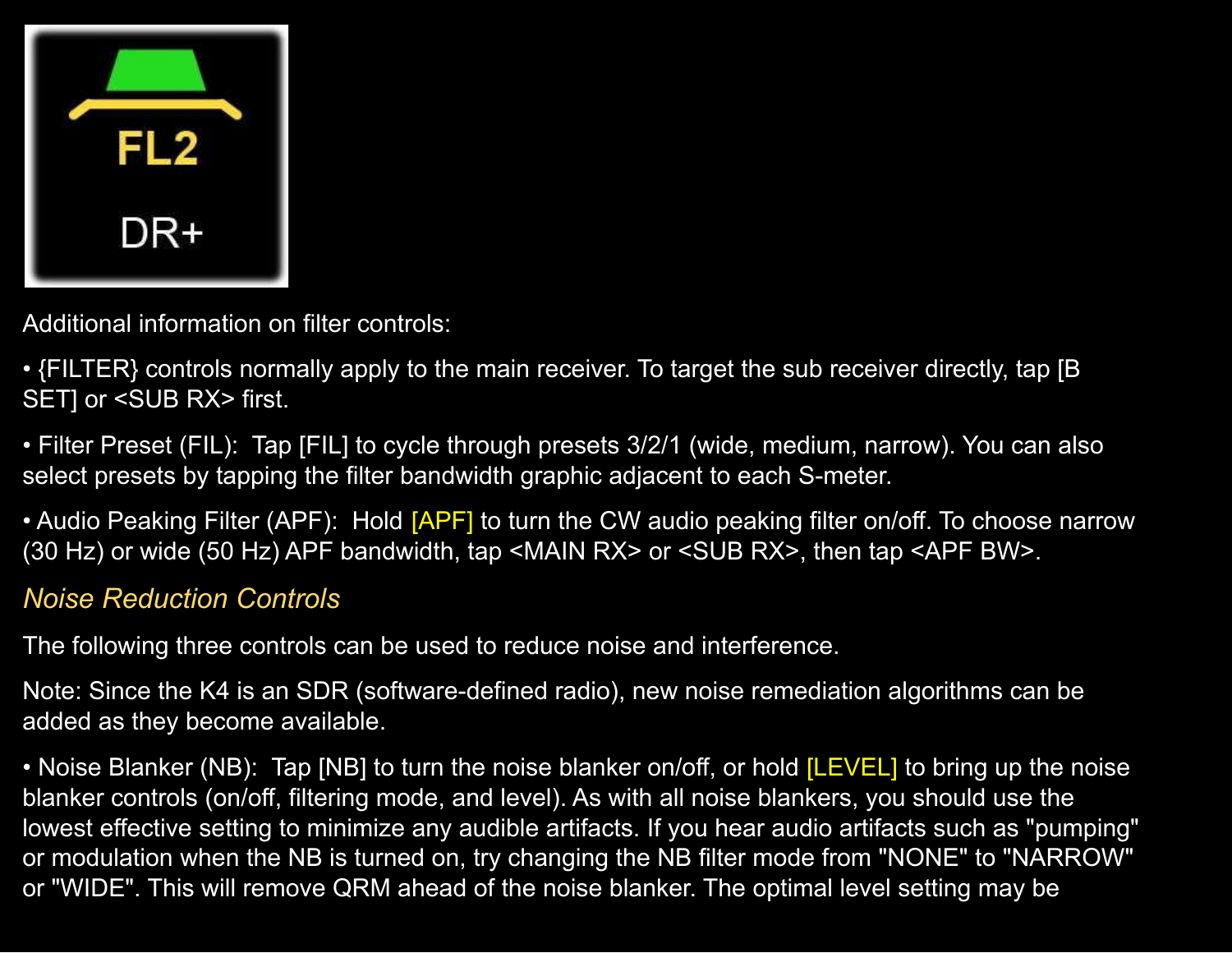different when the NB filter is engaged.

Note: The panadapter has its own noise blanker, affecting only the behavior of the display. Use <DISPLAY> <NB> to select its mode. If the panadapter blanker mode is AUTO, then it will turn on whenever the receiver's noise blanker is turned on.

*Noise Blanker Tip:* On extremely noisy bands, the noise blanker will often be far more effective if front-end gain is reduced. Try turning off the preamp and even turning on the attenuator. This can keep noise from hitting the AGC threshold, resulting in a much greater audible difference between NB ON vs. OFF.

• Noise Reduction (NR): Tap [NR] to turn noise reduction on/off; hold [ADJ] to adjust the noise reduction settings.

• Auto-Notch (NTCH-A): Tap [NTCH] to turn auto-notch on/off. Applies only to speech modes.

• Manual Notch (NTCH-M): Hold [MANUAL]. Adjust the notch pitch using VFO A. Applies only to CW and SSB modes. If both auto-notch and manual notch are turned on, the icon changes to NTCH-A/M.

#### *Advanced Receive Features*

• If you're using both the left and right receive audio channels (i.e., with headphones or dual speakers), you can take advantage of the K4's stereo audio effects. See AUDIO [EFFECTS](#page-71-0) (AFX).

• All models of the K4 include simultaneous dual receive on any two HF-6 meter bands. For details on sub receiver use, see DUAL [RECEIVE](#page-69-0).

• The K4HD model has a superhet front end that can benefit stations in extremely high-signal operating environments. See HDR [RECEIVE](#page-71-1) (K4HD).

• The *RX Dyn. Range Optimization* menu entry can be used to customize behavior of the K4's analog-to-digital converters (ADCs). In general it should be left at the default setting of ON, which configures the ADCs for best response to very strong signals. The OFF setting will slightly improve preamp-off sensitivity. When dynamic range optimization is ON, the DR+ icon appears below the sub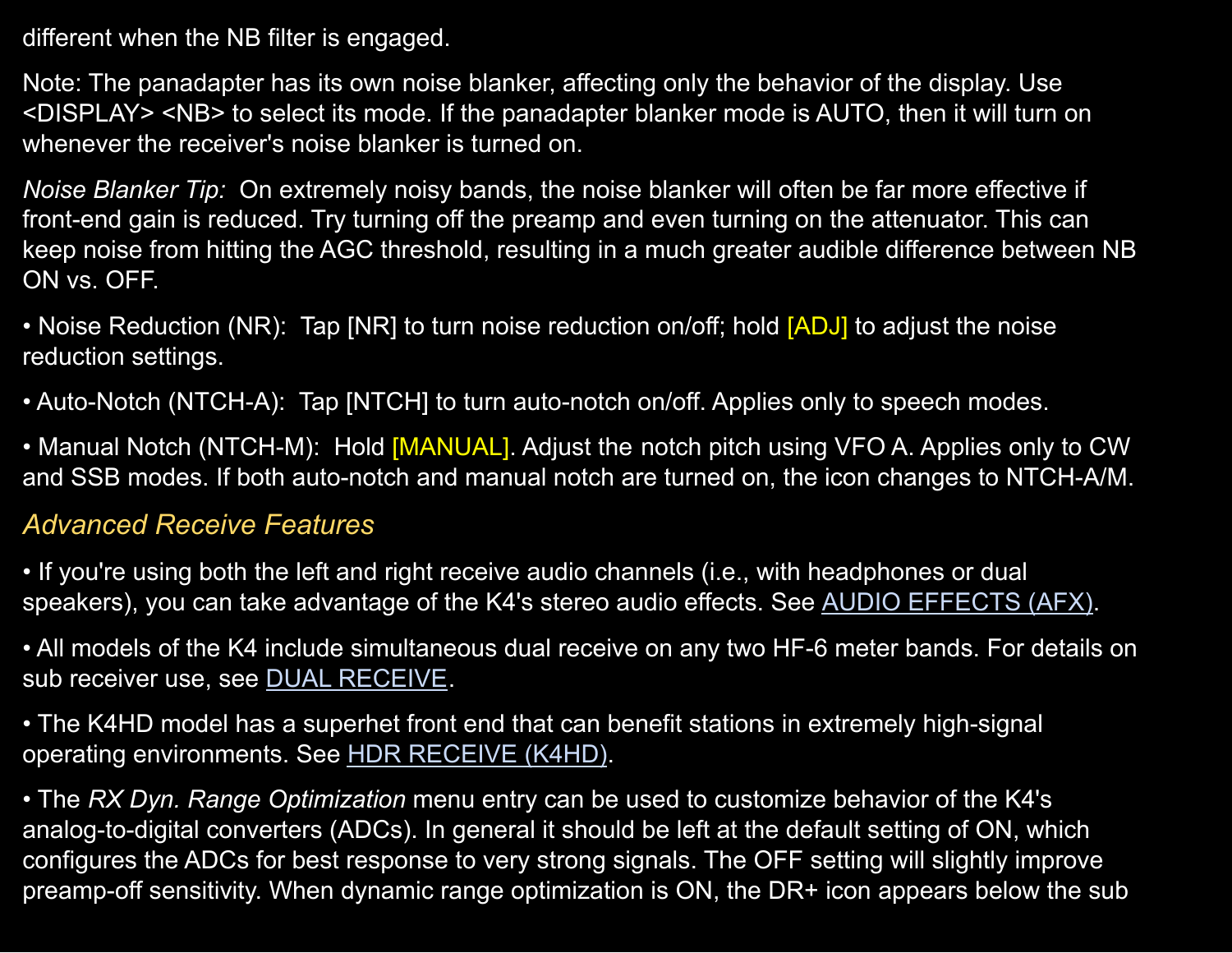RX filter passband graphic, as shown below:



# TRANSMITTER SETTINGS

This section covers general transmit topics. For specific modes, see [OPERATING](#page-46-0) MODES.

#### Transmitter Configuration

Prior to transmitting with the K4, you should familiarize yourself with the transmit configuration functions (see  $TX$  primary function button). These are used to configure  $TX$  EQ, LINE IN, microphones, and various per-mode settings.

#### Transmitter Controls

The most often used transmit controls are handled by the {XMTR} knob. For basic information on using this control, see **[XMTR](#page-22-0) Knob.**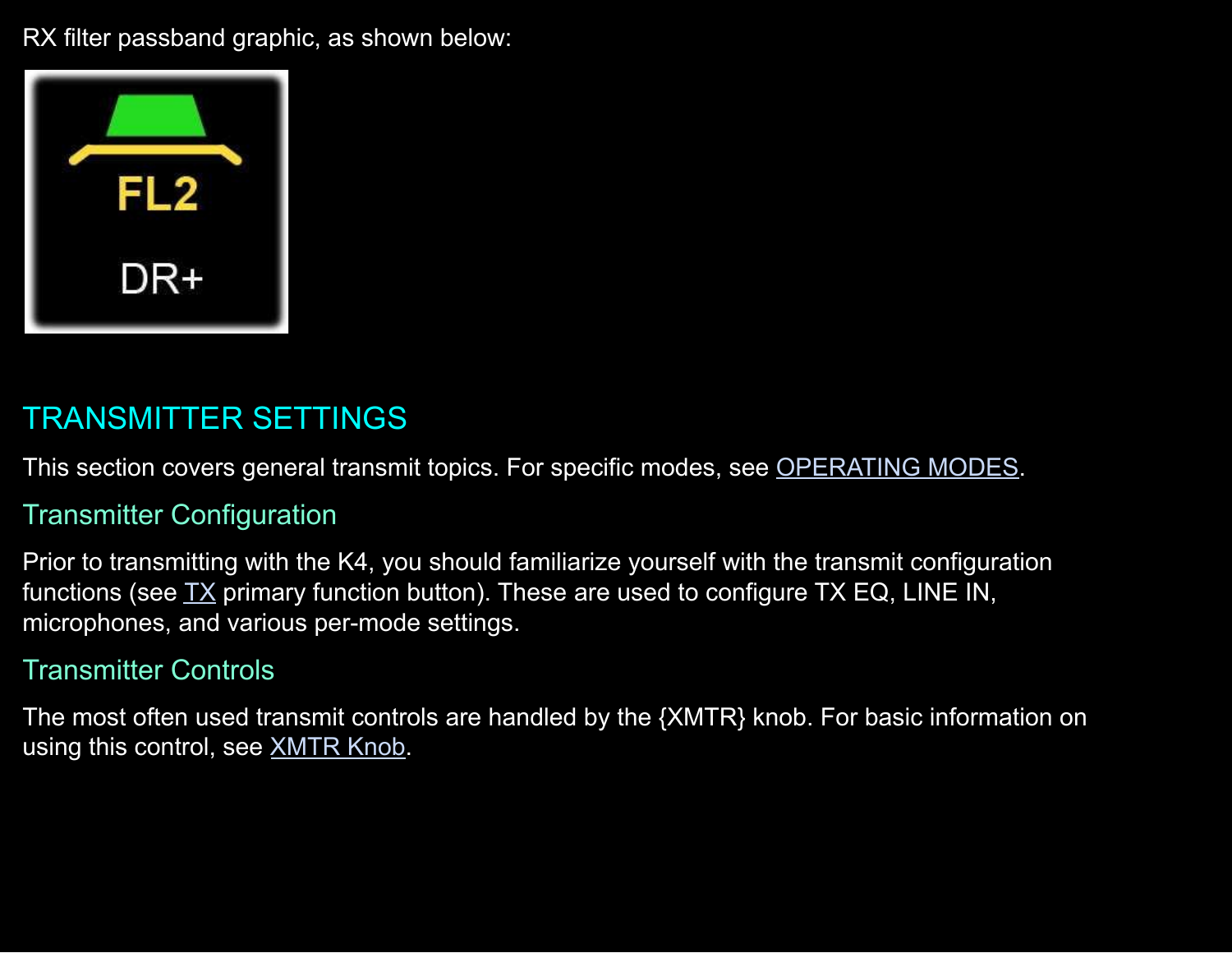

• During CW use, many operators will leave <WPM> (internal keyer code speed) as the selected function of {XMTR}. You can tap the knob or its LCD labels to select the other functions as needed: <PTCH> (sidetone pitch), <PWR> (power output), or <DLY> (VOX delay).

• In voice modes, the upper knob functions change to <MIC> (mic gain) and <CMP> (speech compression). Speech compression only applies to SSB and ESSB modes. See "CESSB" elsewhere in this manual for important information regarding average power increase with compression on.

# Transmit Status Indications

• Above the VFO A knob are the TX LED (indicating transmit mode), and the delta-F LED ( $\Delta f$ ), indicating that the receiver and transmitter are not on the same frequency due to the use of RIT, XIT, or SPLIT.

• At the upper middle of the LCD screen is the "TX" VFO indicator, with an arrow pointing to the VFO that is active for transmit. This will change to "TX Inh" if the transmitter is being inhibited by an external controller (see [ACC](#page-13-0) jack, pin 7, TX Inhibit). It changes to "TX Test" when TEST mode is in effect (TEST switch).

#### Advanced Transmit Features

• In some situations you may wish to transmit on VFO B's frequency rather than VFO A's. To do this, use SPLIT mode. (Also see [USING](#page-75-0) SPLIT.) XIT (transmit incremental tuning) is also available; one use of XIT is to temporarily move off-frequency to do ATU tuning (see [RIT/XIT](#page-34-0) and CLR).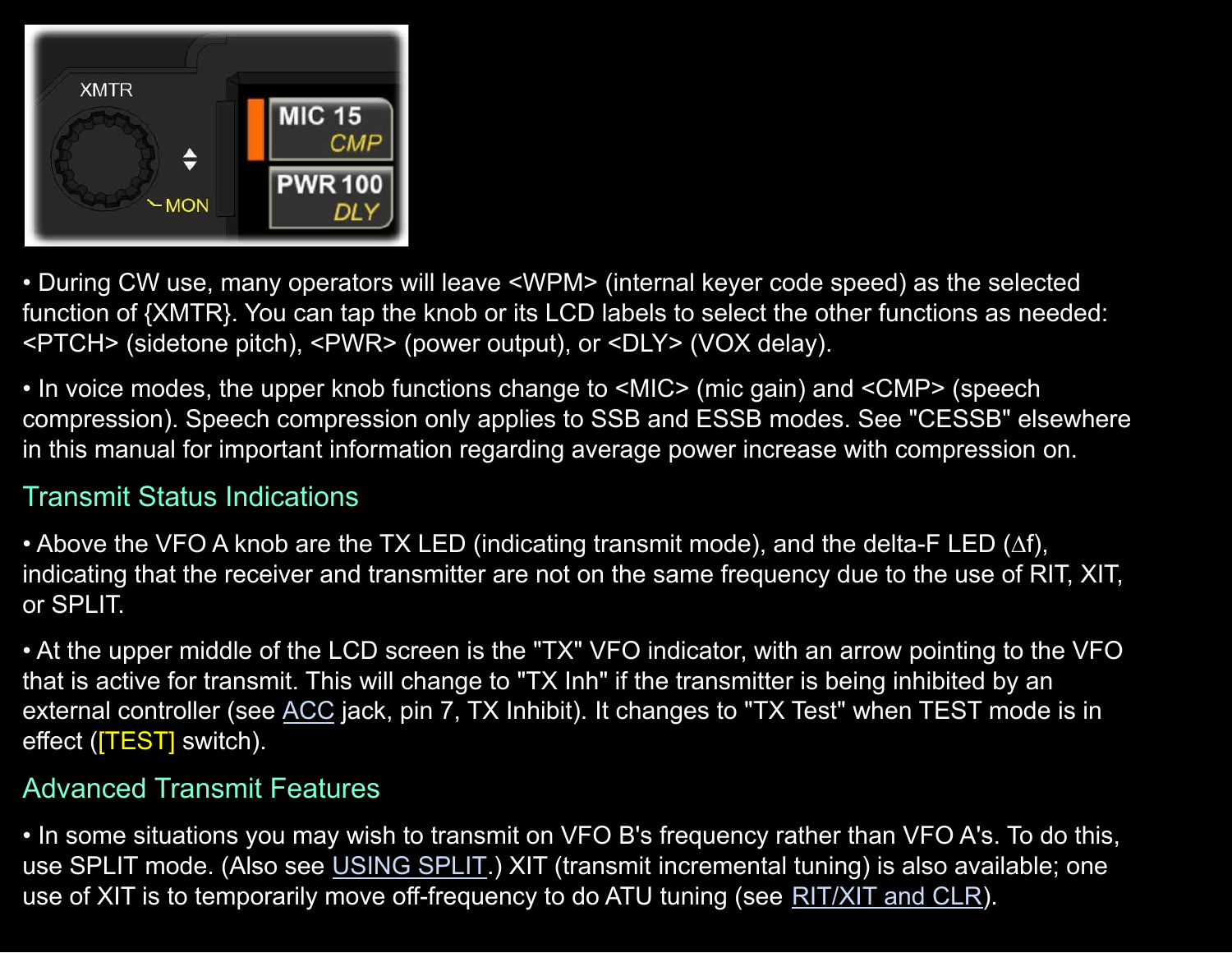• To use pre-recorded transmit messages, see CW [Messages](#page-72-0) and DVR Transmit Messages.

• The K4 provides an ESSB (extended single-sideband) mode for operators who wish to use or experiment with higher-fidelity SSB. Since ESSB increases transmit bandwidth, it should only be used when the operator is certain they're not causing interference to other stations. To turn ESSB on/off and adjust its bandwidth, tap <TX>, then tap <ESSB>. When ESSB is on, you can tap <ESSB BW> to adjust the transmit bandwidth setting for ESSB, which is independent of the normal SSB bandwidth.

# TX AND RX METERING

#### *Transmit Metering*

During transmit, the power, SWR, ALC and compression bar graphs are all shown simultaneously. TX bar graphs overlay the applicable S-meter (in non-split mode, all TX meters appear beneath VFO A, while in split they appear below VFO B). This combined with color-coding of the meters makes split operation virtually foolproof.

Transmit parameters are also shown in the status area of the display (see USING THE [STATUS](#page-73-0) [DISPLAY\)](#page-73-0).

#### *S-Meters and High-Signal Indications*

Each receiver (main/VFO A, and sub/VFO B) has its own S-meter. The K4's S-meters always read absolute signal value. This means that for a signal at a given absolute amplitude at the antenna, the S-meter will read the same value regardless of preamp or attenuator settings. Calibration is done at S9 = 50 microvolts (-73 dBm). Each S-unit represents 6 dB of signal change.

If the received signal level exceeds the usable dynamic range, the S-meter's "+60" icon will briefly change to "OVF" and magenta. If this happens frequently or continuously, you should manually reduce receiver front end gain. The K4 can do this automatically, if desired; see RX Auto [Attenuation.](#page-86-0)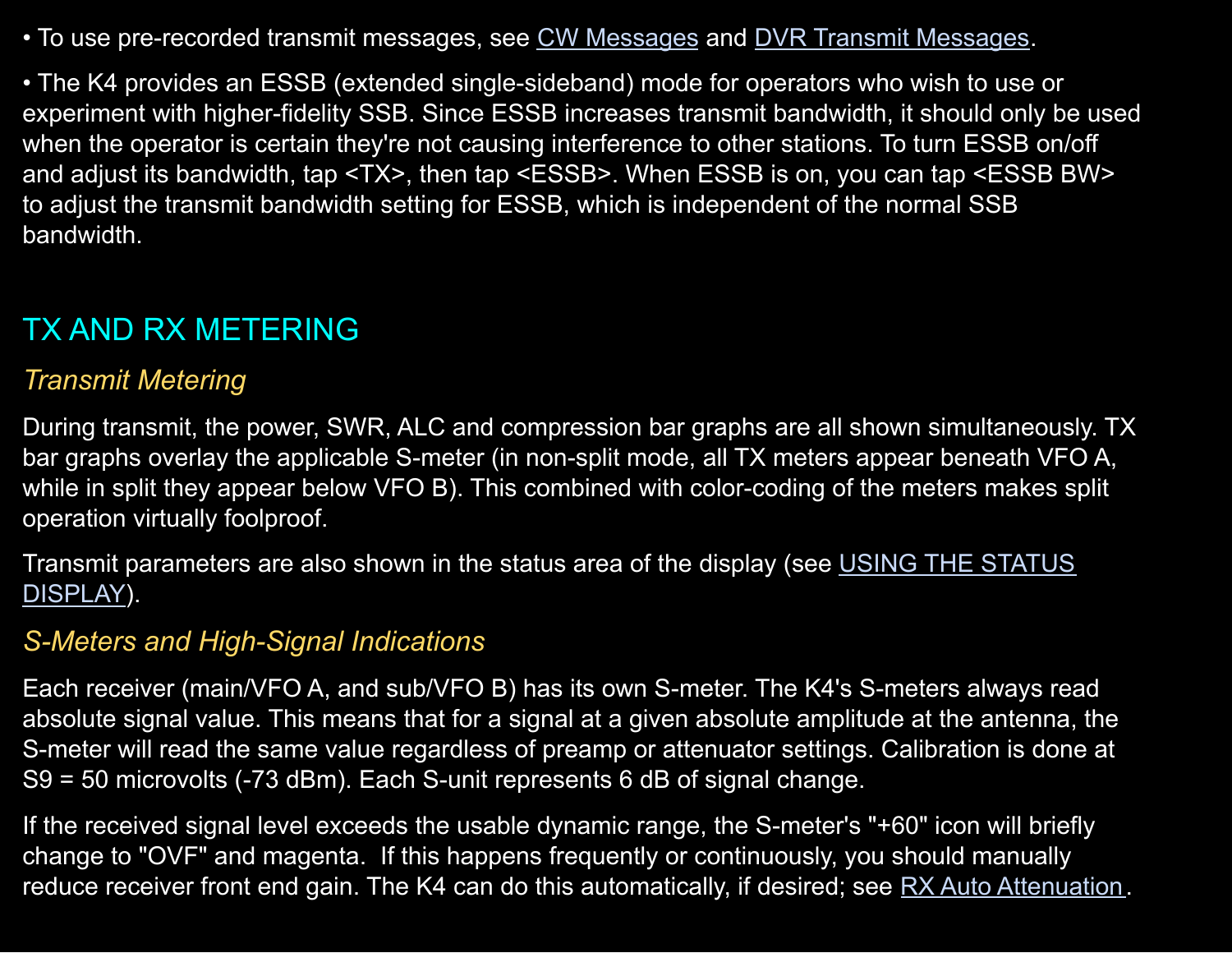# <span id="page-64-0"></span>PANADAPTER

The K4 supports independent panadapter displays on the LCD and on the external monitor. Both spectrum and waterfall can be customized to the user's requirements. You can select single panadapter mode (VFO A *or* B) or dual panadapter mode (VFO A *and* B).

#### *Panadapter Window*

Frequency markers are displayed along the top edge of the panadapter window, and signal strength in dBm along the left edge. Other icons will appear in this area when applicable, such as "NB" when panadapter noise blanking is enabled. A letter (A or B) in the lower-right corner of the panadapter window shows whether it is associated with the VFO A or VFO B frequency.

If the VFO A cursor is off-screen, a blue triangle icon will appear at the top edge of the panadapter to show whether it is off-screen to the left or right. A similar green icon is provided for VFO B cursor off-screen indication.

Customizing Panadapter Appearance: Using the menu, you can change the signal strength scale from dBm to S-units (Spectrum Amplitude Units), turn frequency graticules on/off (Spectrum Freq. Marks), and select different types of spectrum trace fill (Spectrum Trace Fill).

#### *Mini-Pan Window*

The mini-pan is a secondary panadapter provided for each receiver. It shows a narrow range of spectrum for fine-tuning of signals. (The data points are not simply magnified; they are resampled to ensure high resolution.) To display the mini-pan, tap the S-meter for either receiver. In CW and PSK modes, AUTO-spot centers this signal by automatically adjusting the VFO frequency. In FSK and AFSK modes, the mini-pan cursor identifies the *mark* tone, while a dotted line shows the *space* tone.

#### *Mouse Icons*

A mouse icon will appear in each panadapter window whenever a mouse is plugged in. See image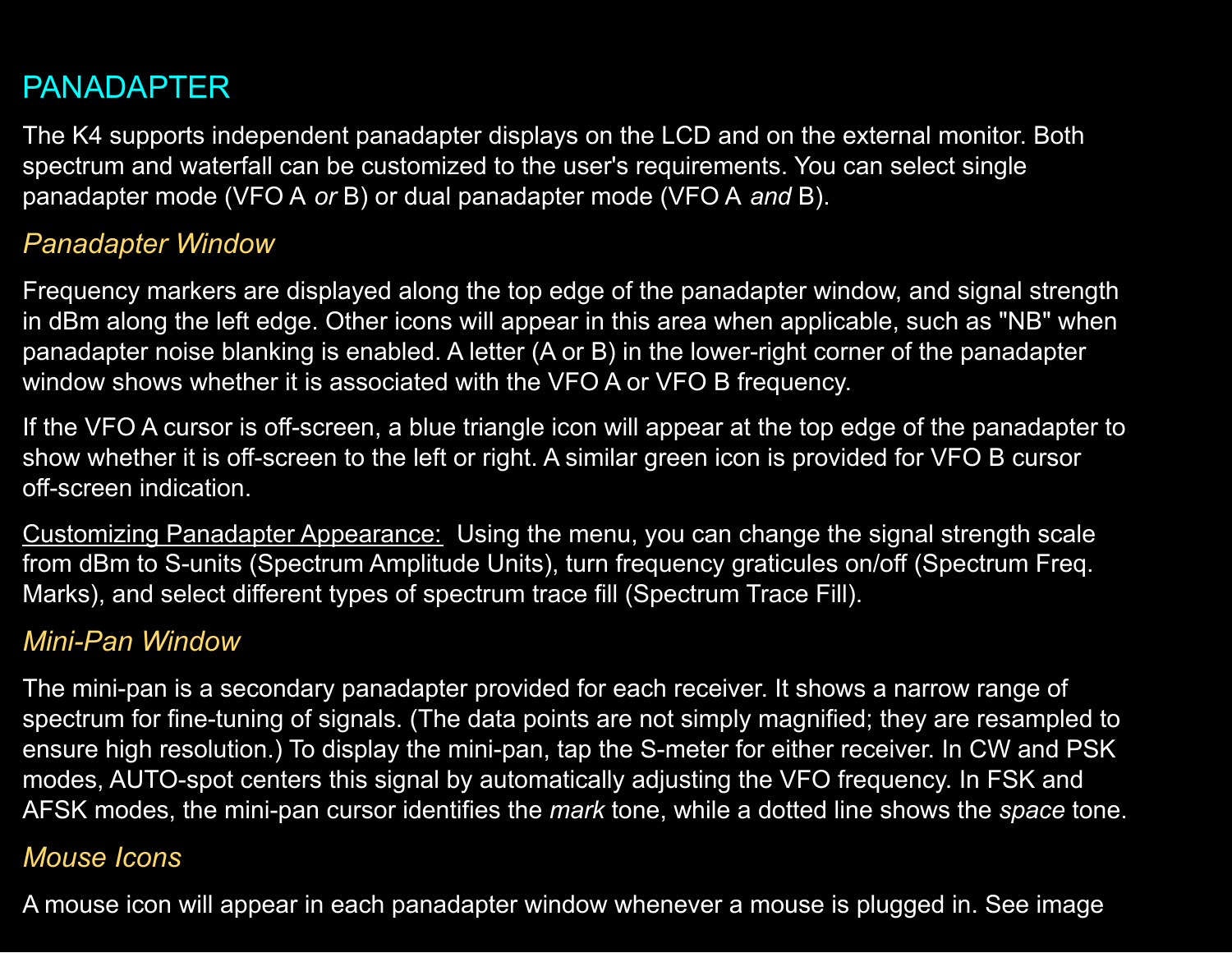below, which shows the VFO A panadapter window. The mouse icon has a yellow border.



This icon includes a letter to show the current target for mouse-wheel tuning: A=VFO A, B=VFO B, R=RIT/XIT offset. The icon is also color-coded: blue for VFO A, green for VFO B, and white for RIT/XIT.

[Mouse](#page-84-0) left and right buttons are configurable (see Mouse L/R Button QSY). Clicking a mouse button moves the targeted VFO to the frequency marked by the mouse arrow.

Tapping the mouse thumbwheel alternates between VFO A and RIT adjustment, or between VFO B and RIT, depending on whether the left or right mouse button was the one last clicked.

Left- or right-clicking on the mouse icon itself changes the VFO A/B mouse assignment without causing a QSY.

# *Using Panadapter Controls*

To change panadapter settings:

• Tap the <DISPLAY> primary function button. This brings up a secondary function button row comprised of all panadapter controls. In the row above these, three controls will be shown: (1) LCD / & / EXT select buttons; (2) panadapter A / & / B select buttons; (3) parameter adjustment field.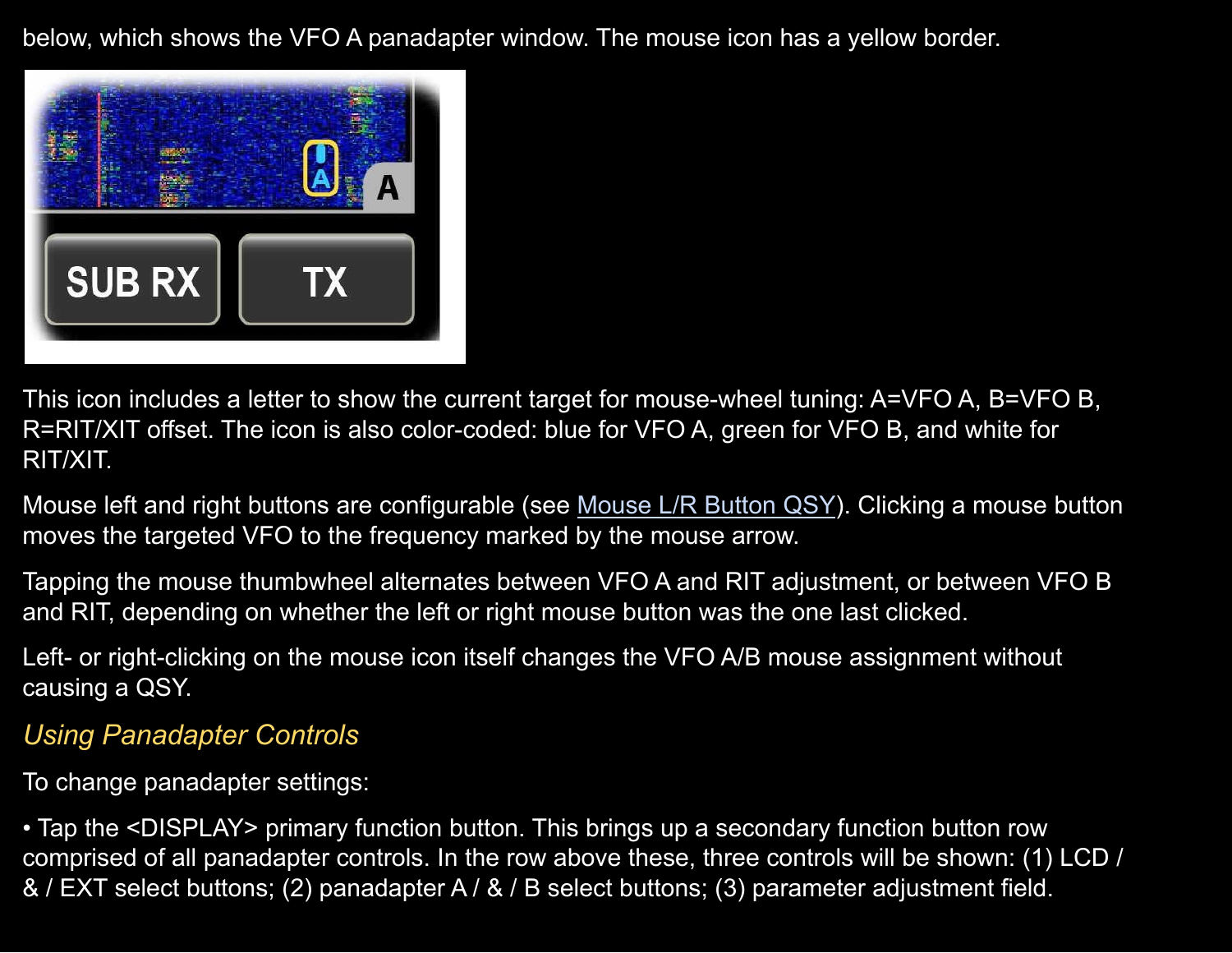• If an external monitor is connected, use the LCD / & / EXT buttons (shown below) to specify which display parameter changes will be applied to ("&" = apply to both).



• Use the A / & / B buttons (shown below) to specify which panadapter display the operation will be applied to ("&"= apply the operation to both).



• Tap or hold the desired panadapter function (example shown below). Some controls take effect immediately, such as <CENTER> and <FREEZE>. Others require adjustment using VFO A.



All subsequent display operations will apply to the selected display and panadapter until changed.

#### *Panadapter Controls List*

 $\epsilon$ PAN>: Selects single panadapter (PAN = A or PAN = B) or dual (PAN = A+B). If dual pan is selected, then you also need to specify whether parameter changes are to be applied to panadapter A, B, or both (see above).

<WTRFALL>: Sets waterfall height (% of total panadapter height). A higher percentage displays a taller waterfall, useful for seeing more signal history. A lower number provides more spectrum height, making real-time signals more visible.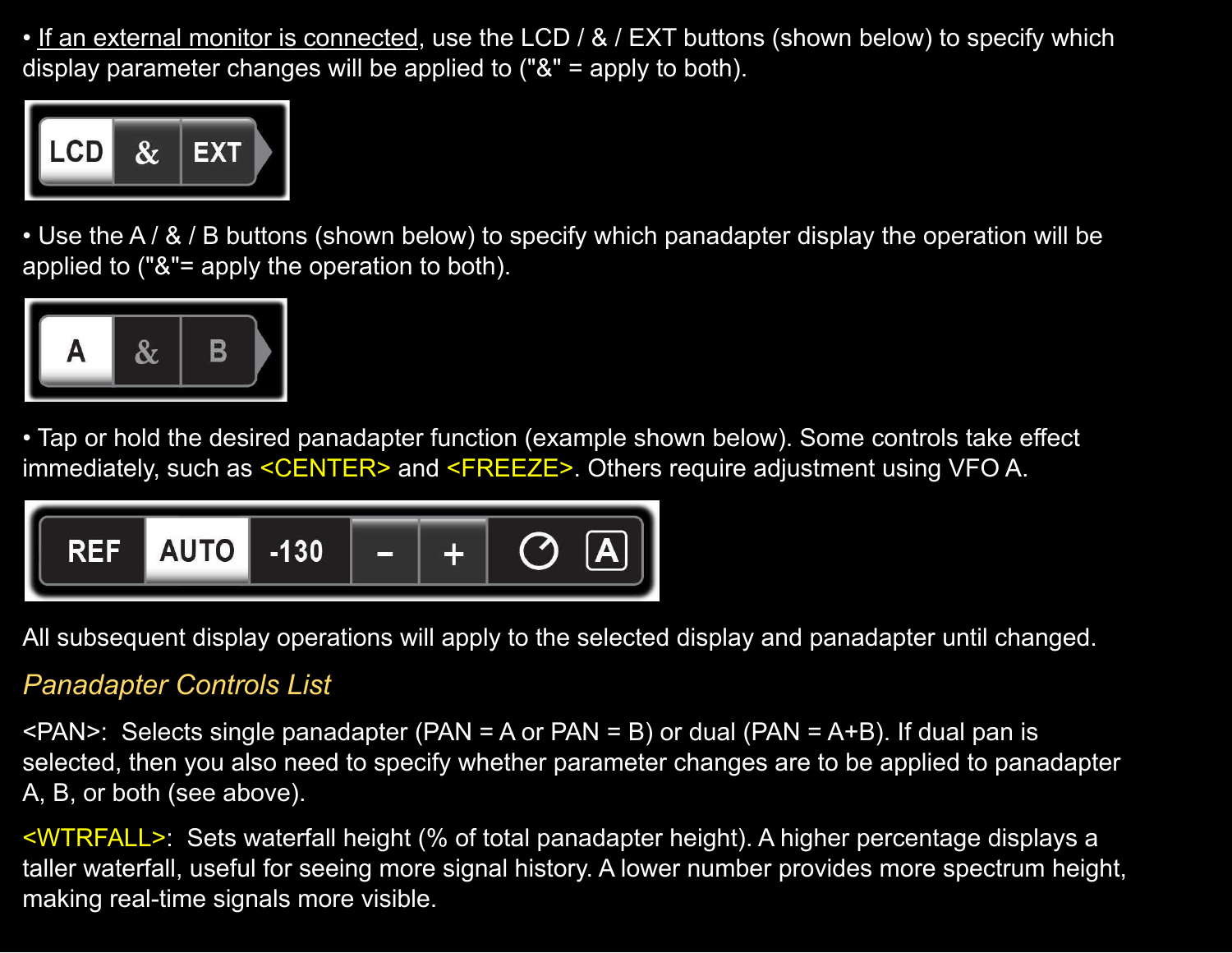<NB>: Turns panadapter noise blanker on/off and sets the blanking threshold. Use the lowest effective setting. There's also an AUTO setting. In this case, the panadapter noise blanker is turned on whenever the associated receiver's noise blanker is turned on (see [NB] switch).

<WTR CLRS>: Sets the waterfall color gamut. A higher number will use brighter colors for a given amount of waterfall signal intensity.

<REF LVL>: Sets the panadapter's noise floor in dBm. If AUTO is selected, the baseline will be placed at the average noise level. (You can adjust how much baseline noise is displayed using [MENU:AutoRef](#page-82-2) Offset.)

<SCALE>: Sets the range in dB shown in the spectrum portion of the panadapter.

<SPAN>: Sets the frequency range in kHz for the panadapter.

<CENTER>: Resets the center of the panadapter window to match the VFO A frequency.

<AVERAGE>: Sets the amount of spectrum data averaging. A larger number smooths out noise in the display; a smaller number makes the display more responsive to changing signals.

<PEAK>: Adds a line to the spectrum display showing the highest signal levels observed across the full frequency range.

<FIXED>, <TRACK>, <SLIDE> (etc.): This function controls how the panadapter display moves with respect to the VFO cursor. The different modes are described below.

<FREEZE>: Suspends the panadapter spectrum and waterfall. This is useful in conjunction with screen capture to a file on a flash drive (see [Fn\)](#page-36-0).

 $\leq$ CURS A> &  $\leq$ CURS B>: Turns VFO cursors on (+) or off (-). The default is on for each, but you may wish to turn a cursor off when not needed.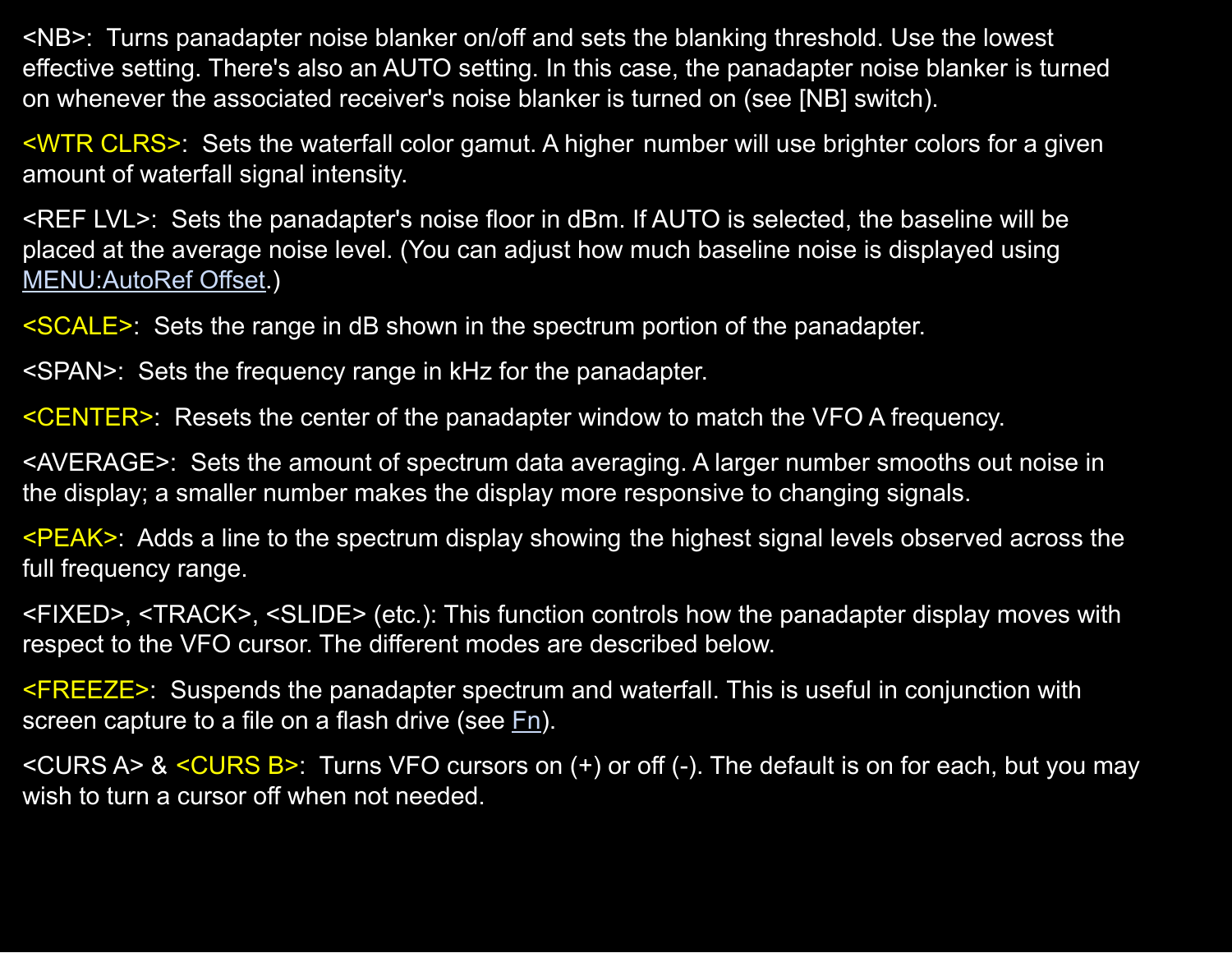#### *Panadapter Cursor Modes*

The following cursor position modes are available. These are accessed by tapping the panadapter secondary function button that is second from the right.

NOTE: If either or both VFO cursors falls outside the screen, triangular icons will appear to show whether they are off-screen to the left or right. The VFO A icon is blue, VFO B green.

• TRACK: The panadapter frequency range is continually adjusted to keep it centered on the VFO cursor frequency. (In all other modes, the cursor moves, and the panadapter stays in a fixed position until it approaches an edge.)

• FIXED1: When the cursor hits either edge, the panadapter is shifted in that direction by an amount equal to its full frequency range.

• FIXED2: Same as FIXED1, except the shift is half the range.

• SLIDE1: When the cursor hits either edge, the panadapter window is shifted smoothly as the cursor continues to move in that direction.

• SLIDE2: Same as SLIDE1, except that shifting begins before the cursor reaches the edge.

• STATIC: Panadapter position never shifts (cursor will disappear at the edges).

#### *Tap-to-QSY*

Briefly tapping a signal on the display moves the VFO cursor to its frequency. In TRACK mode, this also shifts the panadapter position so that the cursor is re-centered at the VFO cursor.

If you tap on a signal and keep your finger on the LCD, the mini-pan is displayed, and you can then fine-tune the signal so that it lines up with the cursor. The mini-pan will be turned off after you lift your finger.

Tap-to-QSY can be disabled for either the A or B panadapter by locking the A or B VFO.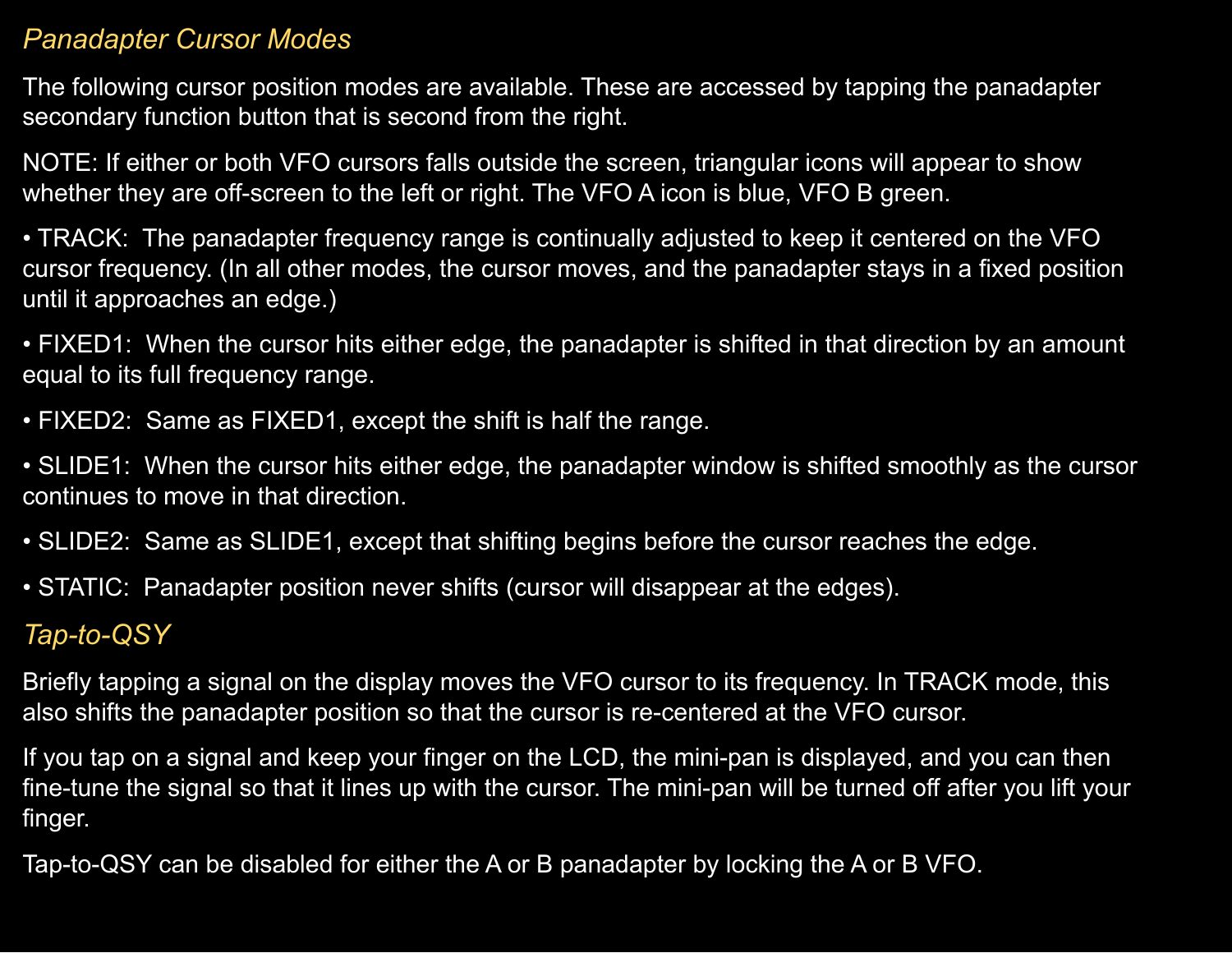# <span id="page-69-0"></span>DUAL RECEIVE

All K4 models have dual-receive capability, which allows the main and sub receivers to be used simultaneously, even on two different bands. In all cases, the main receiver is associated with VFO A, and the sub with VFO B.

Note: To enable independent band selection for VFO B, set MENU:VFO B Different Band to YES.

Dual receive can be used with SPLIT, as well as with transverter bands.

Dual receive is turned on by tapping the [SUB] switch (to the right of the VFO A knob).

Tap [B SET] to directly change settings for the sub receiver/VFO B, such as preamp, attenuator, NB, NR, or filtering. B SET mode can also be entered by tapping <SUB RX>.

When the internal speaker is being used, or when using only one external speaker, main and sub receiver audio is mixed together (mono). When using headphones or dual external speakers, main receiver audio will appear in the left channel, and sub receiver audio in the right.

#### *Dual Receive with K4D/K4HD*

The K4D and K4HD models include a fully independent second receiver module (KRX4), with its own set of band-pass filters, preamps, and attenuators. If this module is installed, the K4 will use its filtering to maximize receive performance.

For example, if the receivers are on two different bands, the KRX4 module will be turned on, so that both bands will have the benefit of band-pass filtering. (On a basic K4, putting the receivers on different bands requires bypassing the bandpass filters, reducing out-of-band signal rejection on both receivers.)

Another advantage of the K4D comes into play with transverters. It allows simultaneous receive on HF-6 meters on one receiver, while listening to a transverter band (with its own antenna) on the other.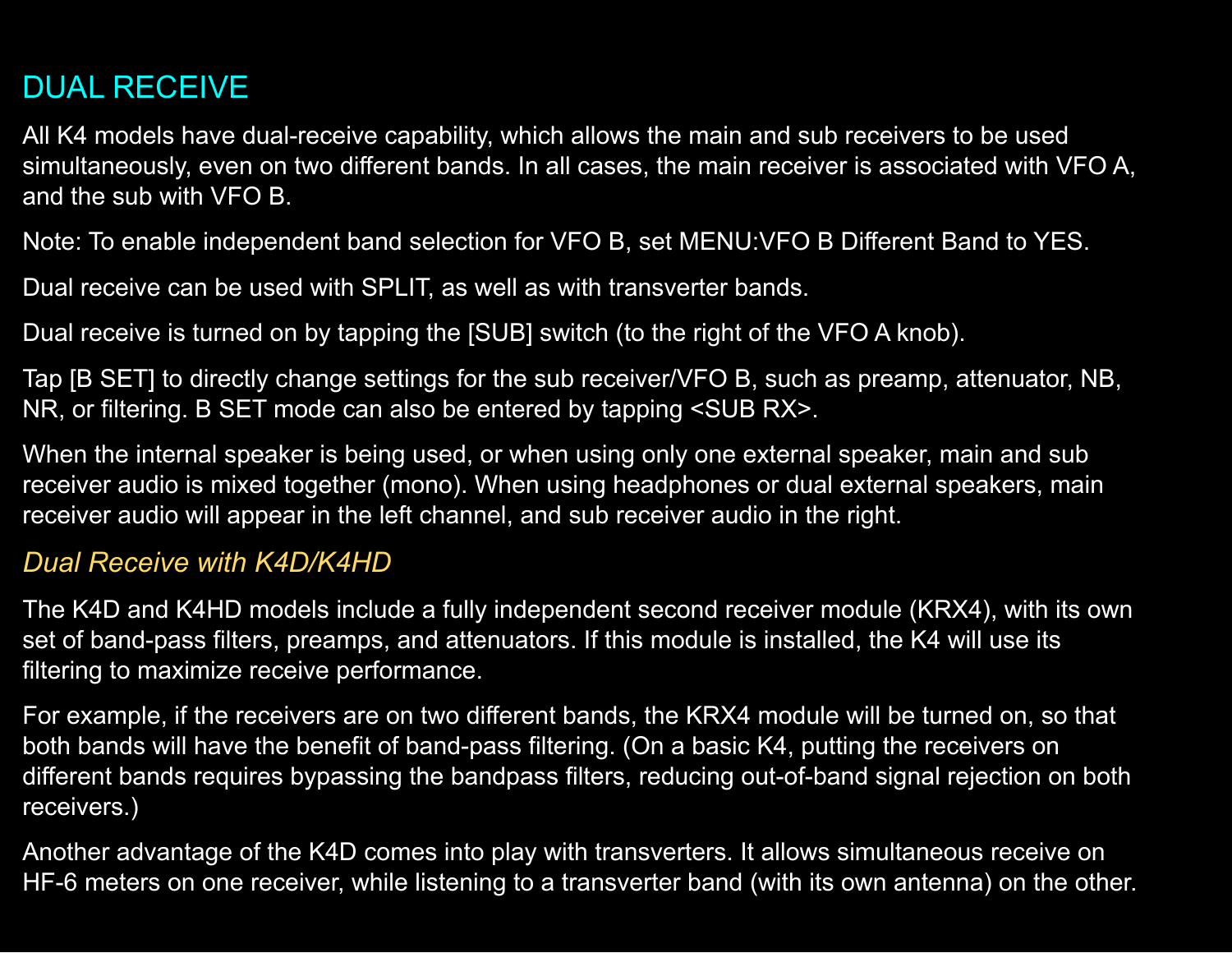When the KRX4 module is in use, the K4D icon (to the right of the RIT/XIT box) illuminates. See image below, which shows both the DR+ (dynamic range optimization) and K4D icons turned on.



This will happen whenever:

- receivers are using different antennas
- receivers are on different bands, or require different band-pass filters within the same band
- receivers have differing front-end gain settings (preamps and attenuators)

• dual panadapters are being used (the KRX4 includes its own A-to-D converter; when both are used, sample streaming bandwidth is improved)

#### DIVERSITY MODE

Diversity receive can improve copy of weak and/or fading signals, especially on the lower bands (160-40 m). It uses both receivers, each on a different antenna. If the antennas have differing polarization and/or physical spacing, copy on one receiver will often be better than on the other. The effect can be dramatic when headphones are used. Note: Diversity requires a K4D or K4HD, since separate antennas are needed for the two receivers and therefore separate A-to-D converters.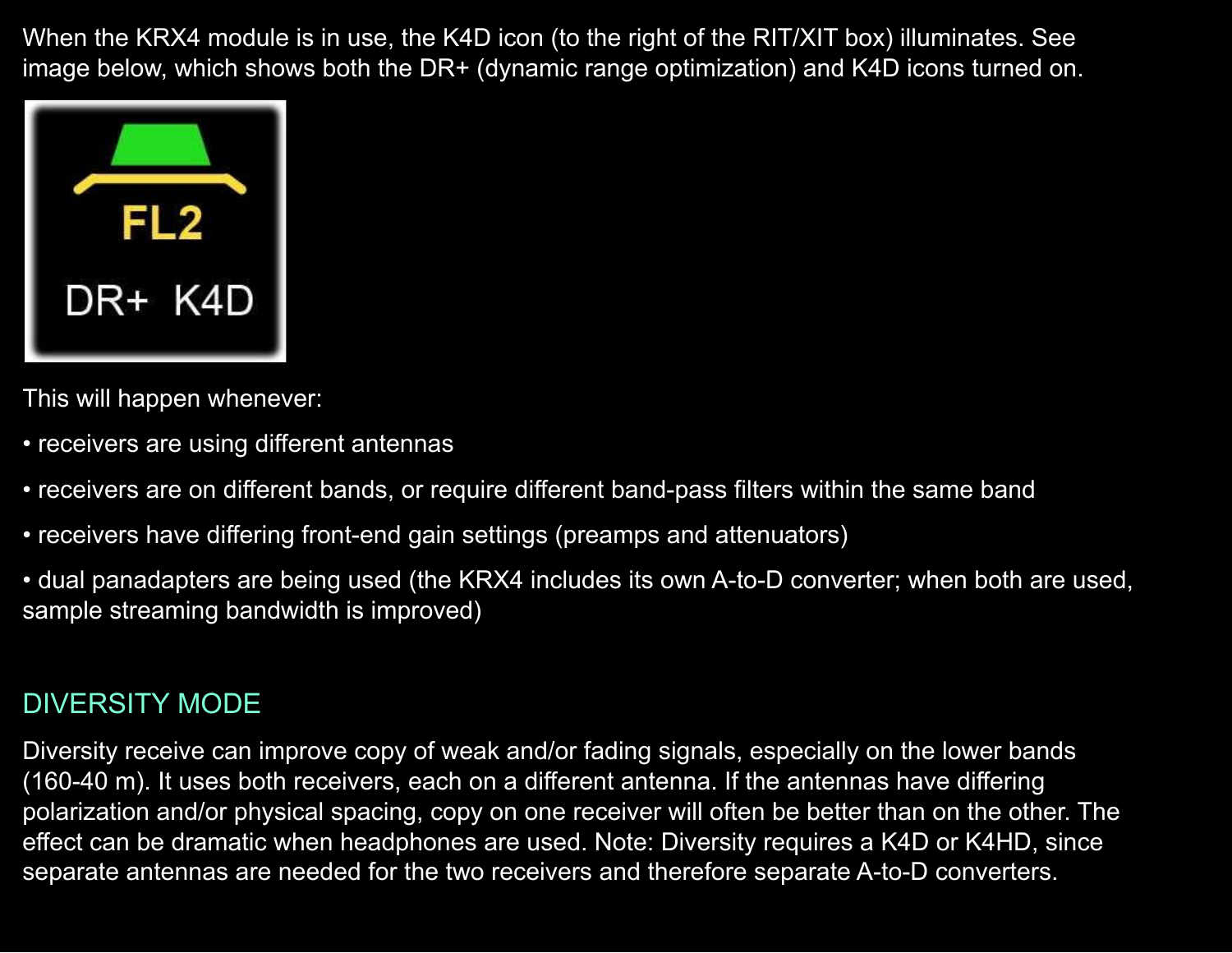To use diversity mode:

• Hold the **[DIVERSITY]** switch to turn diversity on. This will put both receivers on the frequency of VFO A. The DIV LED above VFO A will turn on.

• Be sure to put the main and sub receivers on different antennas. (See RX [Antennas](#page-43-1).) The K4 is particularly well suited to diversity use since up to five different antenna inputs are available. Some constraints apply to receiver assignments; see ANTENNA [SELECTION](#page-43-0).

• The K4 must be configured to allow stereo audio. Diversity requires either headphones or dual external speakers. If you're using dual external speakers, make sure that MENU: Speakers, External is set to 2.

• In diversity mode, VFO B can still be on a different frequency, acting as a holding register for another frequency of interest; tapping [A/B] will make this the new VFO A and diversity frequency.

# <span id="page-71-1"></span>HDR RECEIVE (K4HD)

This section will be completed in conjunction with release of the K4HD model (in progress).

# <span id="page-71-0"></span>AUDIO EFFECTS (AFX)

Since the K4 has both left and right audio channels, it can provide simulated stereo or other effects to reduce operating fatigue. This requires the use of stereo headphones or dual external speakers.

Audio effects don't apply when Dual Receive or Diversity is in effect, since in both cases the two receivers are are already split into left and right channel outputs.

Two audio effects (AFX) are available:

• simulated stereo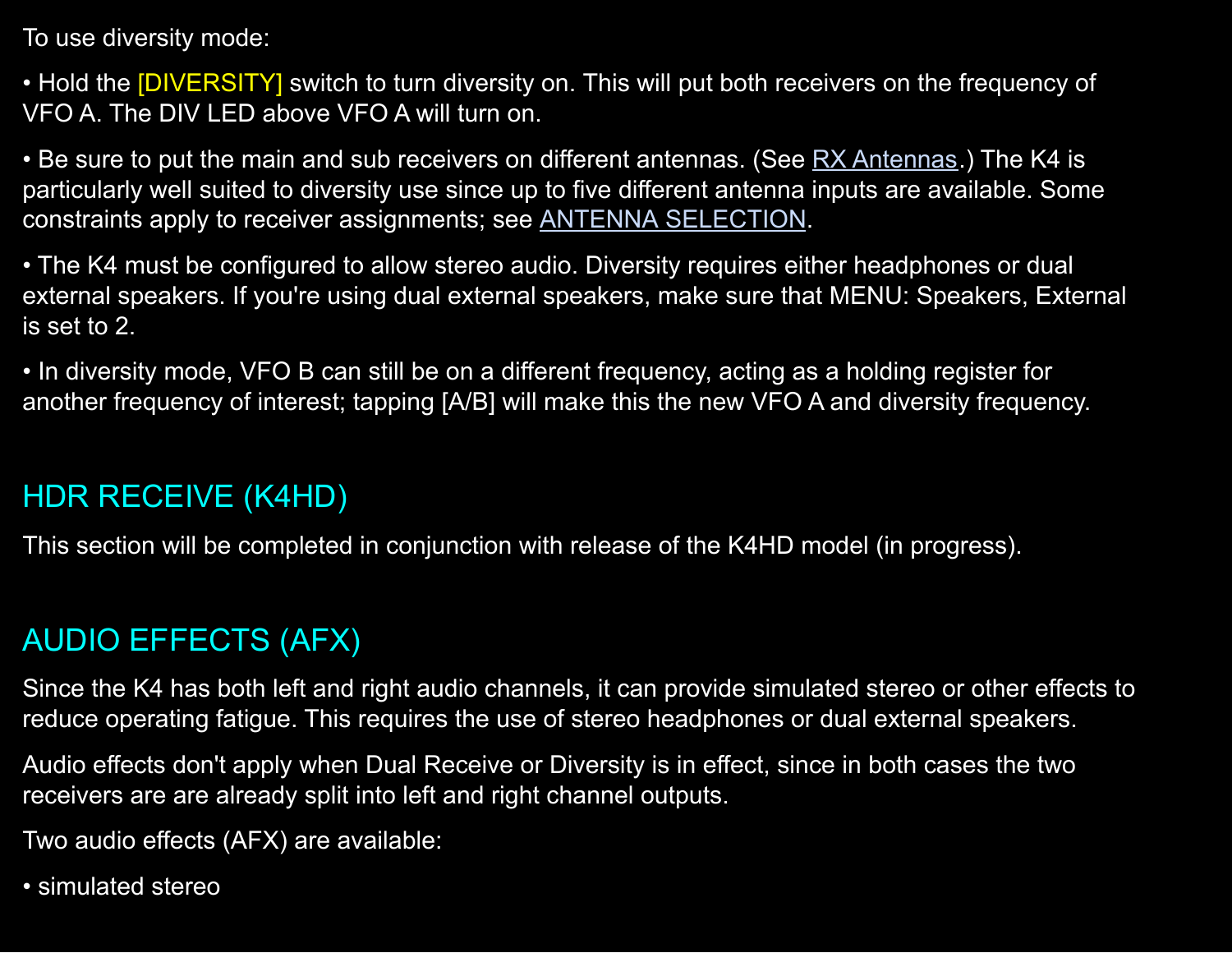• audio pitch mapping (low-to-high signal pitch mapped from left to right); this is targeted primarily at CW mode, creating a "sound stage" effect that makes signals at different pitches easier to single out

# DIGITAL VOICE RECORDER (DVR)

#### Recording and Playing Receive Audio

The K4 can record and play received audio from both the main and sub receivers. Recording time is 90 seconds, implemented as a continuous loop. During playback, the AF GAIN and SUB AF controls are used to adjust volume.

Recorded audio may be played back while in transmit mode, allowing you show stations what they sounded like at your end. However, the most common use of receive recording is to re-listen to a call or exchange you may have missed the first time.

To begin recording receive audio, hold **[AF REC]**. A blue circular icon will appear beneath the VFO A filter passband graphic. Recording may be done indefinitely.

To play back receive audio, hold [AF PLAY]. This will bring up the AF PLAY controls, including A and B selections (main and sub RX audio, respectively), a time code showing playback position within the 90 second loop, and "+5" / "-5" buttons for quickly locating the desired position. You may also use the VFO A knob to search through the recording.

An asterisk (\*) appears in the time code whenever the playback position is within 1 second of the start of the last recording session.

#### DVR Transmit Messages

In speech modes, the message play and record buttons activate the DVR (digital voice recorder). These controls are used as follows:

• Select the desired message bank (I or II) by holding [BANK]. Each bank holds 4 DVR messages.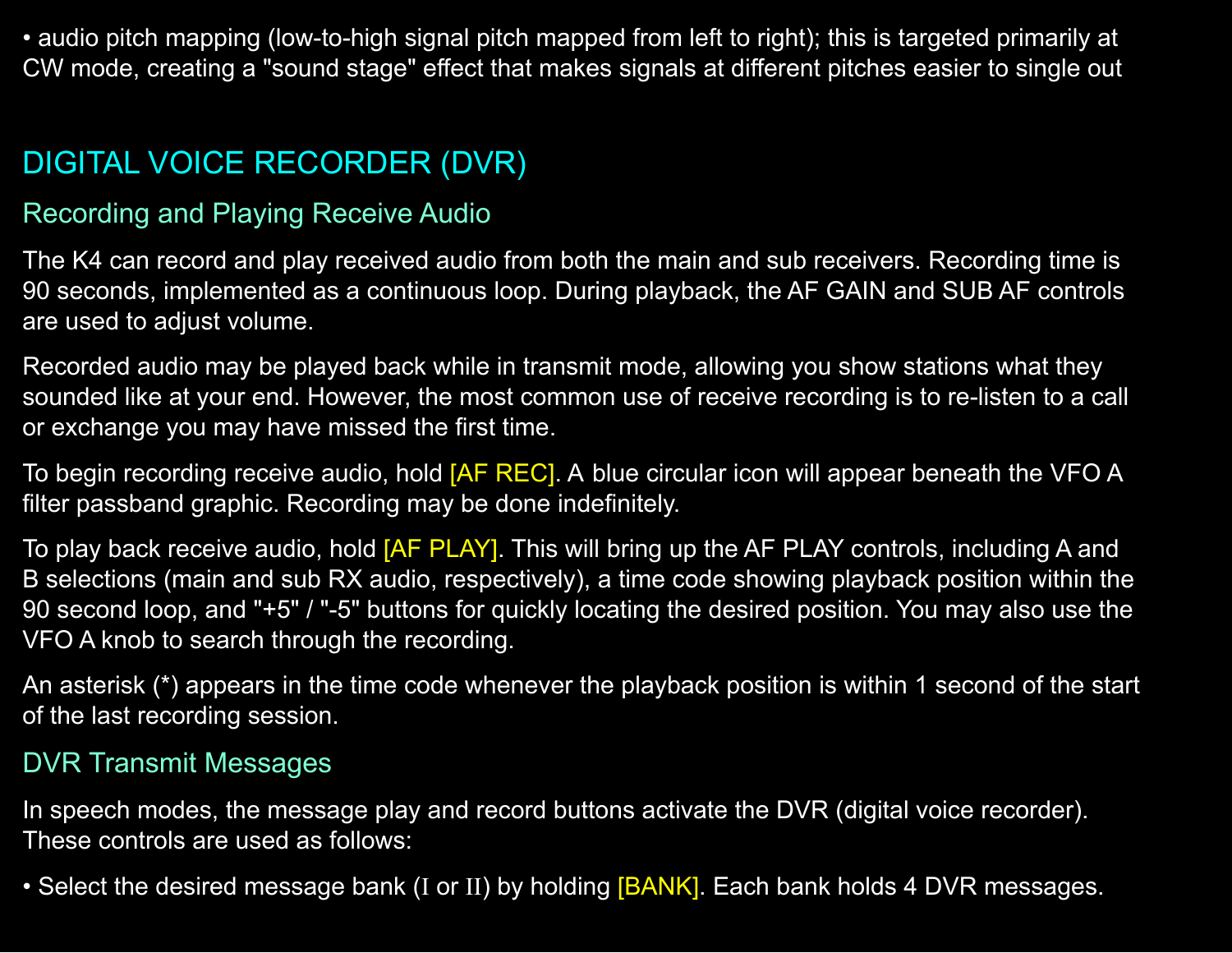• Tap [REC] to start recording, then tap any of [M1]-[M4]. Remaining buffer time will be displayed as you speak (90 seconds max each). Tap [REC] again to end, or CLR to erase.

- Tap [M1]-[M4] to play. To cancel, tap [REC] or [XMIT].
- To auto-repeat, hold (rather than tap) [M1]-[M4]. To set the message repeat interval, use MENU:Msg Auto-Repeat.
- DVR transmit messages can be saved using Fn > BACKUP.

# USING THE STATUS DISPLAY

The status area comprises two lines of system information, just above the Info button (<?>) at the lower-left corner of the screen.

By default, these two lines show UTC date and time. Tapping in this area brings up the STATUS DISPLAY button group, allowing you to select various display configurations. There are also two system status windows, one that shows all voltages/currents/temperatures, and another that shows hardware module status.

## *Status Display Functions*

<DATE/TIME>: This is the default status display, showing UTC date and time. If your K4 has an internet connection, the date and time will normally be accurate to within approximately 1 second. Hold <SET> to set the date and time manually. (This should only be necessary if your K4 does not have an internet connection.) The Set function also allows you to select EU or US date format.

<ID/TIME>: Shows your ID (callsign, name, etc.), along with UTC time. To edit the ID text, hold <EDIT ID>; this brings up the alphanumeric keyboard.

<TX PARAM>: Upper line shows supply voltage and current drain; lower line shows power output and SWR. Hold <ALL PARAM> to display a list of all system voltages/currents/temperatures. These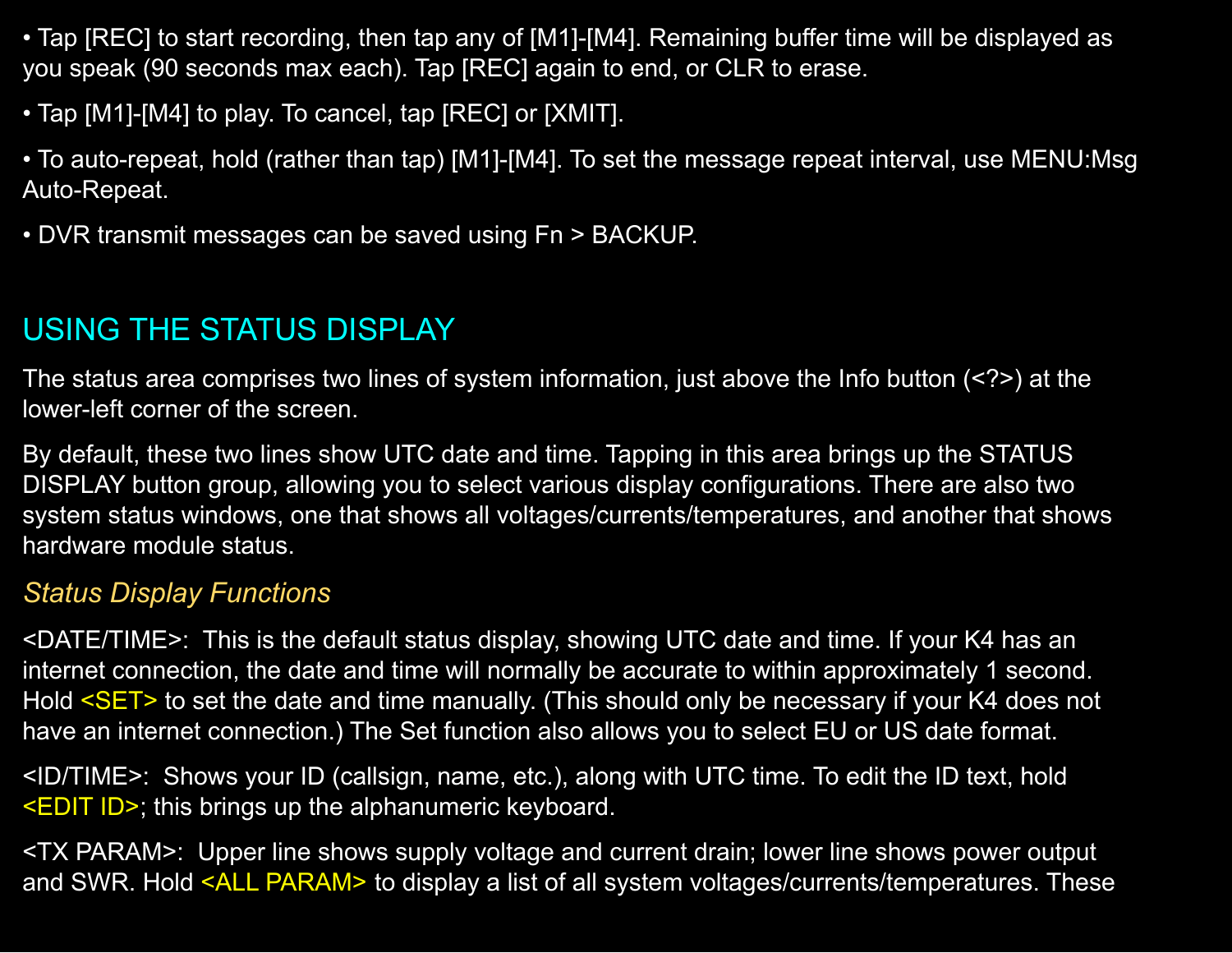values are updated every second or so and may fluctuate.

<SIG LEVEL>: This selection shows relative main and sub receiver signal levels in dB, useful for signal-to-noise measurements, antenna testing, and receiver comparisons. To reset the relative dB level to zero at the present signal level, hold <Set 0 dB>. This is typically done when only noise is in the passband.

Note: Numeric signal levels will reflect the scaling effect of AGC on signals above the AGC threshold. This is not a factor when making noise floor or weak signal measurements. If accurate measurement of stronger signals is required, AGC must be turned OFF. Tap <MAIN RX> (or <SUB RX>), then hold <AGC>.

<TIME/TX>: Shows time on the upper status line, power and SWR on the lower line.

<Show Stat> bring up a list of all modules and their current status. This can show at a glance if a module is missing, has outdated firmware, a problem with self-test, etc.

# FREQUENCY MEMORIES

The K4 provides 200 general-purpose frequency memories, as well as 4 Quick Memories per band.

### General-Purpose Memories

To store VFO A and B frequencies in a general-purpose memory:

- Tap [STORE].
- Rotate VFO A to locate a memory number at which to save the current frequencies and modes.
- Tap <STO> in the selector window. Tap the dismiss arrow button to exit.

To recall a general-purpose memory:

• Tap [RCL]. Alternatively, you can tap the MHz digits of the VFO A or VFO B numeric displays.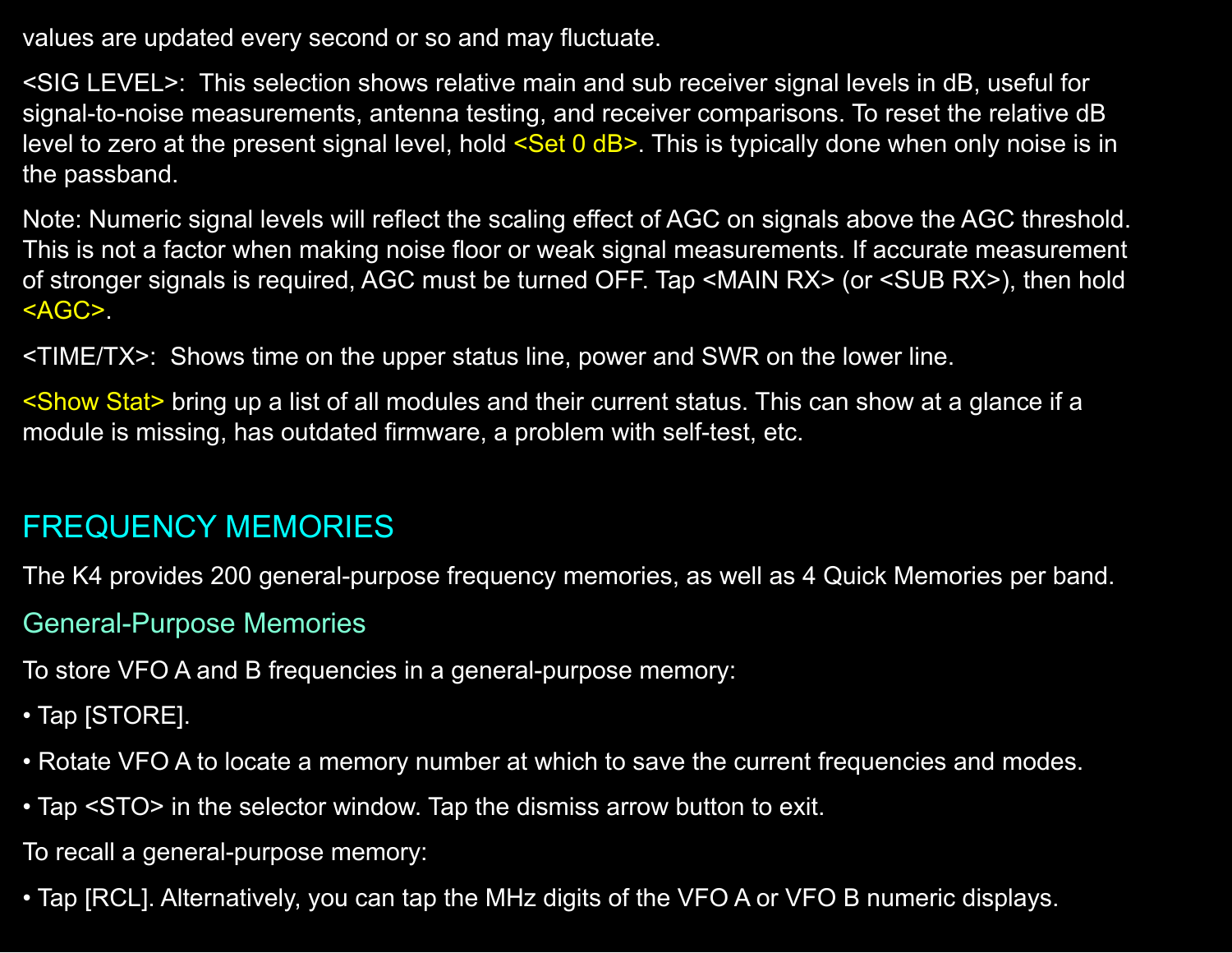- Highlight the desired entry by scrolling with VFO A.
- Tap <RCL> in the selector window to restore the highlighted frequencies and modes.

## *Active Memory Recall*

As long as the <RCL> button is illuminated, you can actively scroll through frequency memories without having to recall each one. To turn active scroll off, tap <RCL> again.

## Quick Memories

Quick memories are typically used to store per-mode starting points on each band. For example, on 20 meters you might store 14.040 CW in M1, 14.074 DATA in M2, 14.085 FSK in M3, and 14.250 USB in M4. This is an alternative to using band-stacking registers.

To store a quick memory:

- Tap [STORE].
- Tap [M1]-[M4]. This will also dismiss the frequency memory window.

To recall a quick memory:

- Tap [RCL].
- Tap [M1]-[M4]. This will also dismiss the frequency memory window.

# USING SPLIT

Normally, VFO A is used for both receive and transmit. In SPLIT mode, the K4 transmits on VFO B.

SPLIT is useful if you're working a DX pileup using VFO A to listen to the DX station, with VFO B as your calling frequency, and have the sub receiver turned off. (The alternative is to turn the sub receiver ON, listen to the DX station on VFO B/sub, and use VFO A/main as your transmit frequency.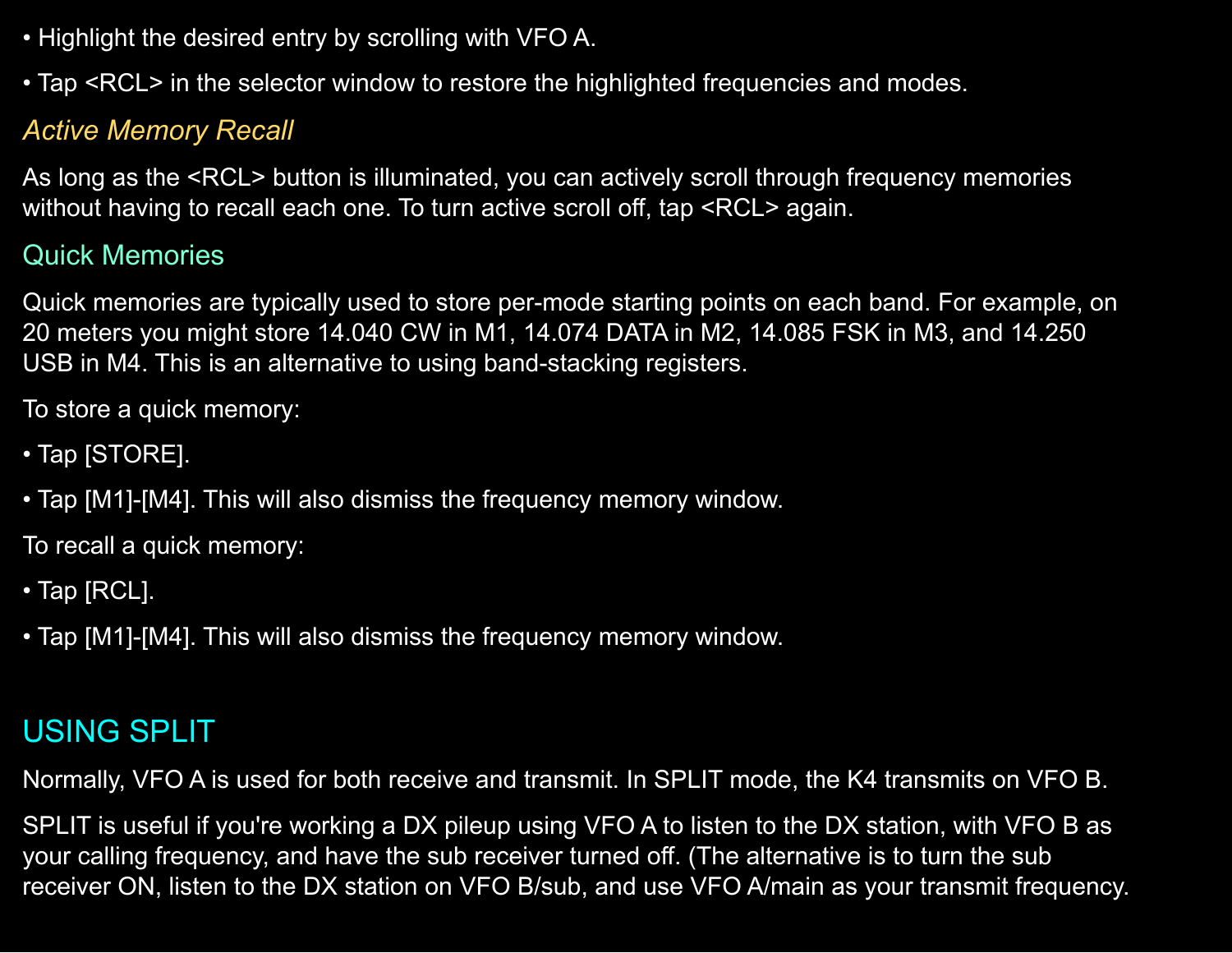This is generally more effective, since you can hear both frequencies at the same time.) To engage SPLIT mode, hold the **[SPLIT]** switch (above the VFO A knob).

When SPLIT mode is selected:

- VFO B becomes the transmit VFO, as indicated by the TX icon and its arrow
- the SPLIT ON icon turns on
- the yellow delta-F LED (∆f) turns on

# <span id="page-76-0"></span>INTERNAL & EXTERNAL TRANSVERTERS

The K4 provides 12 programmable transverter bands. Each can be configured for the desired RF band edge (0-99999 MHz), IF (0-53 MHz), mode (off, external, or internal), and oscillator/multiplier chain correction (+/- 99.999 kHz).

To access transverter bands, tap <BAND> followed by <XVTR>. This brings up an array of 12 transverter band select buttons. Each button shows its programmed lower band edge in MHz.

External transverter bands obtain their transmit drive from the K4's XVTR OUT jack. They can use either RX ANT 1 or XVTR IN for receive. (Also see **Dual [Transverter](#page-77-0) Operation**, below).

Internal transverters use the ANT4 jack for both transmit and receive.

To configure transverter bands, use the XVTR menu entries. The first XVTR menu entry (XVTR Band # Select) is used to specify which of the 12 bands is being configured. This is then applied to the remaining XVTR menu entries. Transverter bands whose mode selection is OFF will have their band buttons disabled.

When an external transverter band is in use, both the PWR knob function and the RF power output scale change to mW. Max power output at XVTR OUT is then 5 mW (+7 dBm).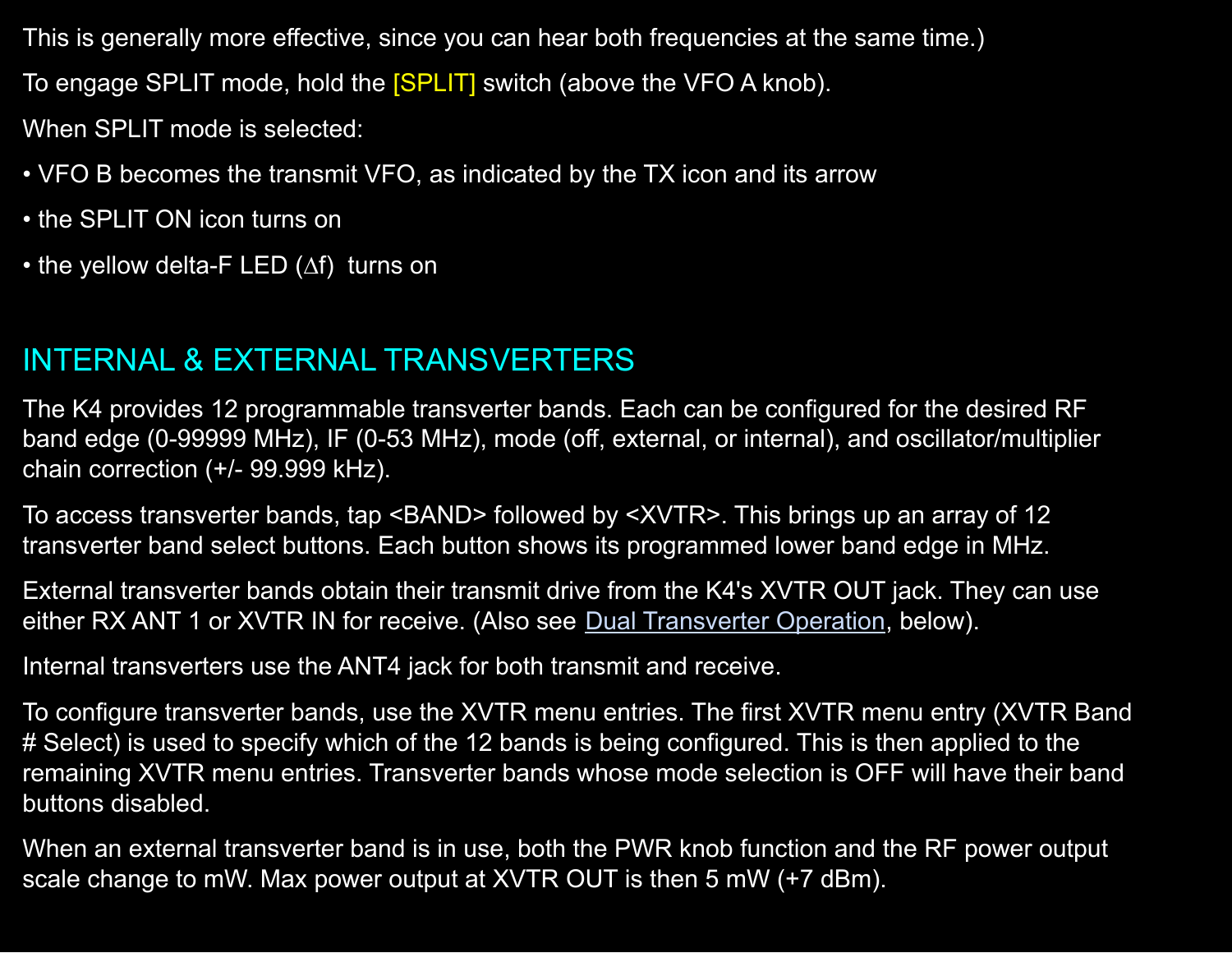One way to test external transverters is to manually set VFO A to the IF frequency, then set MENU:XVTR Out Test to On. This redirects all receiver input to XVTR IN and all transmit output to XVTR OUT. The 5 mW PWR range applies.

### <span id="page-77-0"></span>*Dual Transverter Operation*

Two external transverters can be connected to the K4 for *simultaneous* use on two different bands. Set up VFO A for one band, and select either RX1 (RX ANT 1) or RX2 (XVTR IN) as the antenna. Set up VFO B for the other band, using the opposite antenna.

If you also wish to transmit on both transverters (one at a time), connect the XVTR OUT jack to both. A passive -3 dB splitter may be needed depending on the transverter's input impedance requirements.

The transverter in use for transmit will be indicated by the TX arrow on the LCD. To switch between them, use SPLIT or A/B swap. If the transverters have different IFs, you may hear relays switching as you move between the two VFOs.

# REMOTE CONTROL

The K4 supports two types of remote control:

1. local radio control via host commands that configure the transceiver and optionally read low-bandwidth dB/bin data for use with computer applications

2. high-bandwidth emulation of the entire transceiver, including control, audio, and display data streams.

Type 1 control is used by computer applications such as HRD or N1MM running on a computer near the radio. Commands can be sent over slow-speed serial links, including RS232 or USB, as well over Ethernet. For this purpose, the K4 offers a large superset of the K3/K3S command set. For details, please refer to the K4 Programmer's Reference.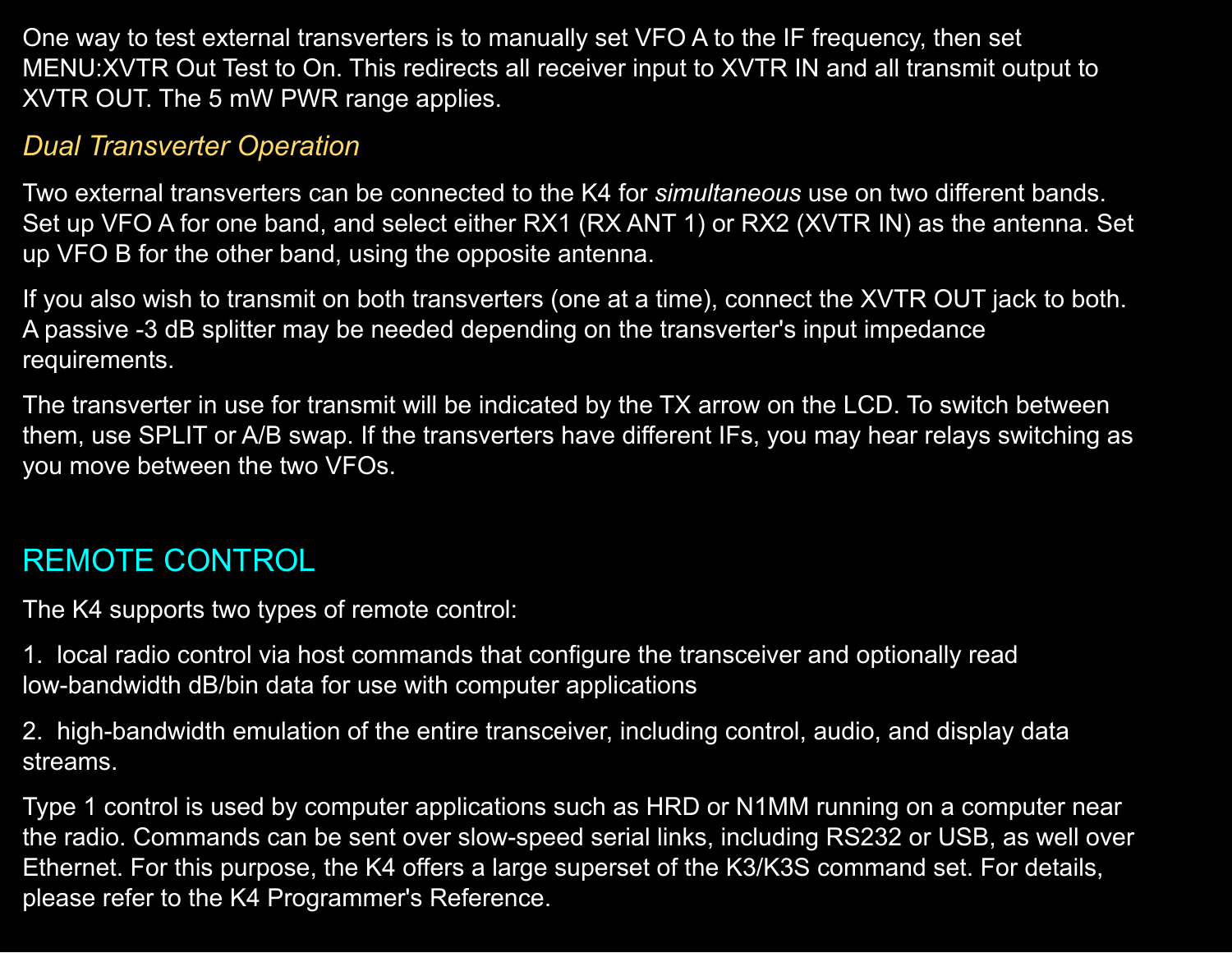The K4 also supports type 2 remote access (full emulation--see our K4 page for information on our multi-platform *Virtual K4* application\*\*). One K4 can be controlled from another, or from a compatible computer or other device. An internet connection and application software are required.

# <span id="page-78-0"></span>MACRO PROGRAMMING

The K4 has a number of controls that can be customized to perform special functions. This is accomplished using a string of K4 remote-control commands, also known as a *macro*. The controls that can have macro assignments include [PF1-PF4], <Fn> <F1-F8>, [REM ANT], and all 16 switch functions of the K-Pod external controller (8 tap, 8 hold).

To use this capability, follow these steps:

• To access the macro editor, tap <Fn>, then hold <MACROS>.

• Use VFO A to highlight the desired programmable control (PF1-PF4, F1-F8, etc.). Note: If any of PF1-PF4 have already been assigned to menu functions, this will be shown in the macro field as "Menu: menu entry name." These assignments can be overwritten with manually entered commands if desired.

• Tap the label field (next to the control's name) to create a label. This will bring up the built-in keyboard. In the case of programmable functions <F1-F8>, the label will appear on the button once programmed. Otherwise the label simply serves as a reminder of the custom function the macro performs. Note that K-Pod switch macros may be pre-programmed with example functions. You can change these as desired.

• Tap the macro command field (to the right of the label field). This again will bring up the built-in keyboard.

• Enter one or more K4 remote-control commands. Each command must be terminated by a semicolon (;). Refer to the K4 Programmer's Reference for further details.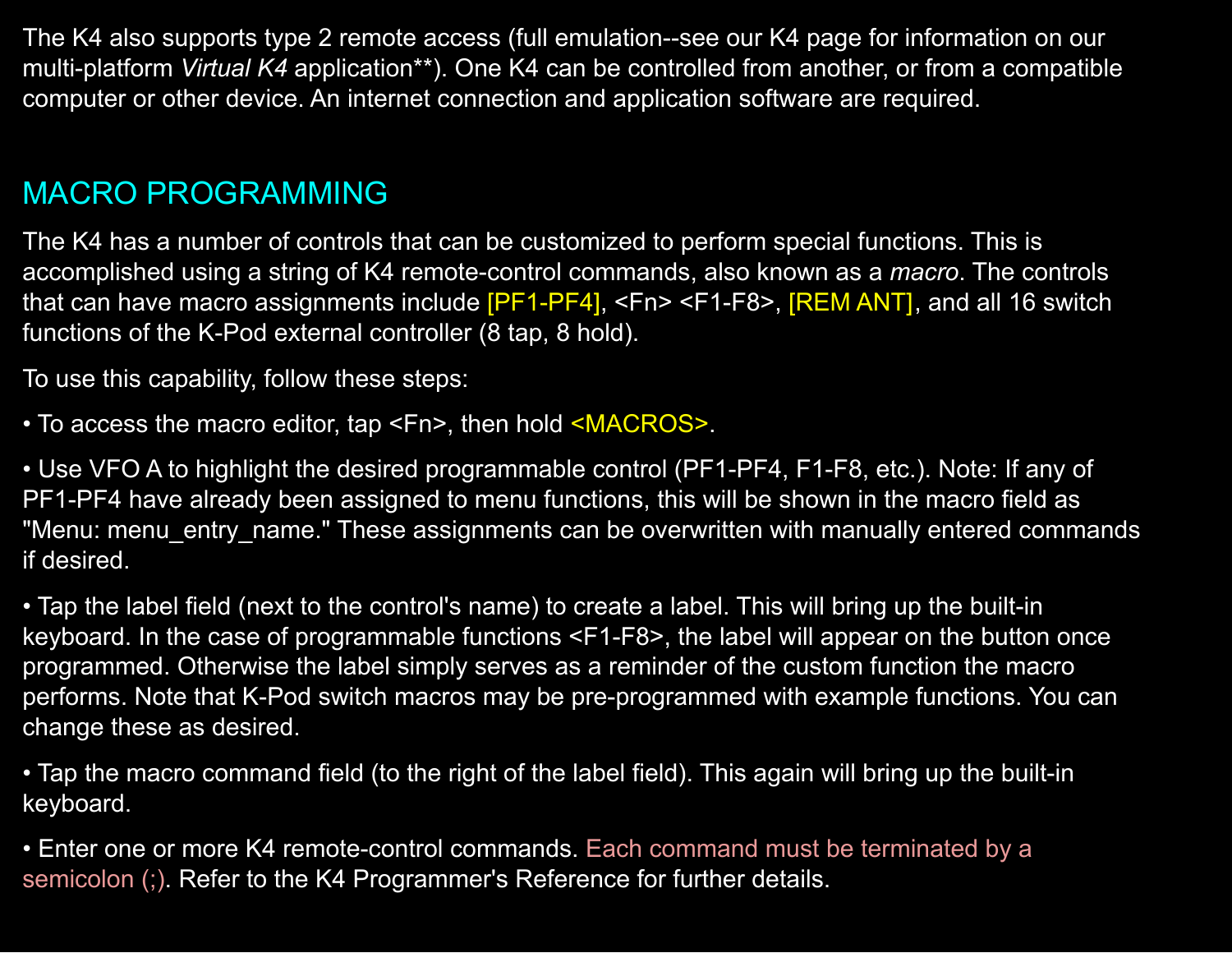• Tap the return arrow to exit the macro editor.

• The function you programmed will now be available for use. If you programmed any of <Fn> <F1-F8>, the labels you assigned will appear on the switches.

# RTTY CONFIGURATION

This section provides step-by-step instructions to configure the K4 for RTTY operation using either audio (AFSK mode) or direct modulation (FSK mode).

(To be completed.)

# FT8 / JT / ETC. CONFIGURATION

This section provides step-by-step instructions to configure the K4 for FT8, JT65, and similar audio-based, weak-signal modes. In all cases, the K4's DATA mode is used.

(To be completed.)

# IV. MENU LISTING

The K4 configuration menu has one level (i.e., it is "flat"). Menu settings are infrequently changed, and most can be left at their factory default values.

## Using the Menu

• Tap <MENU>. Use VFO or the up/down arrow keys to find the desired entry.

 $\mathcal{L}_\mathcal{L}$  , and the contribution of the contribution of  $\mathcal{L}_\mathcal{L}$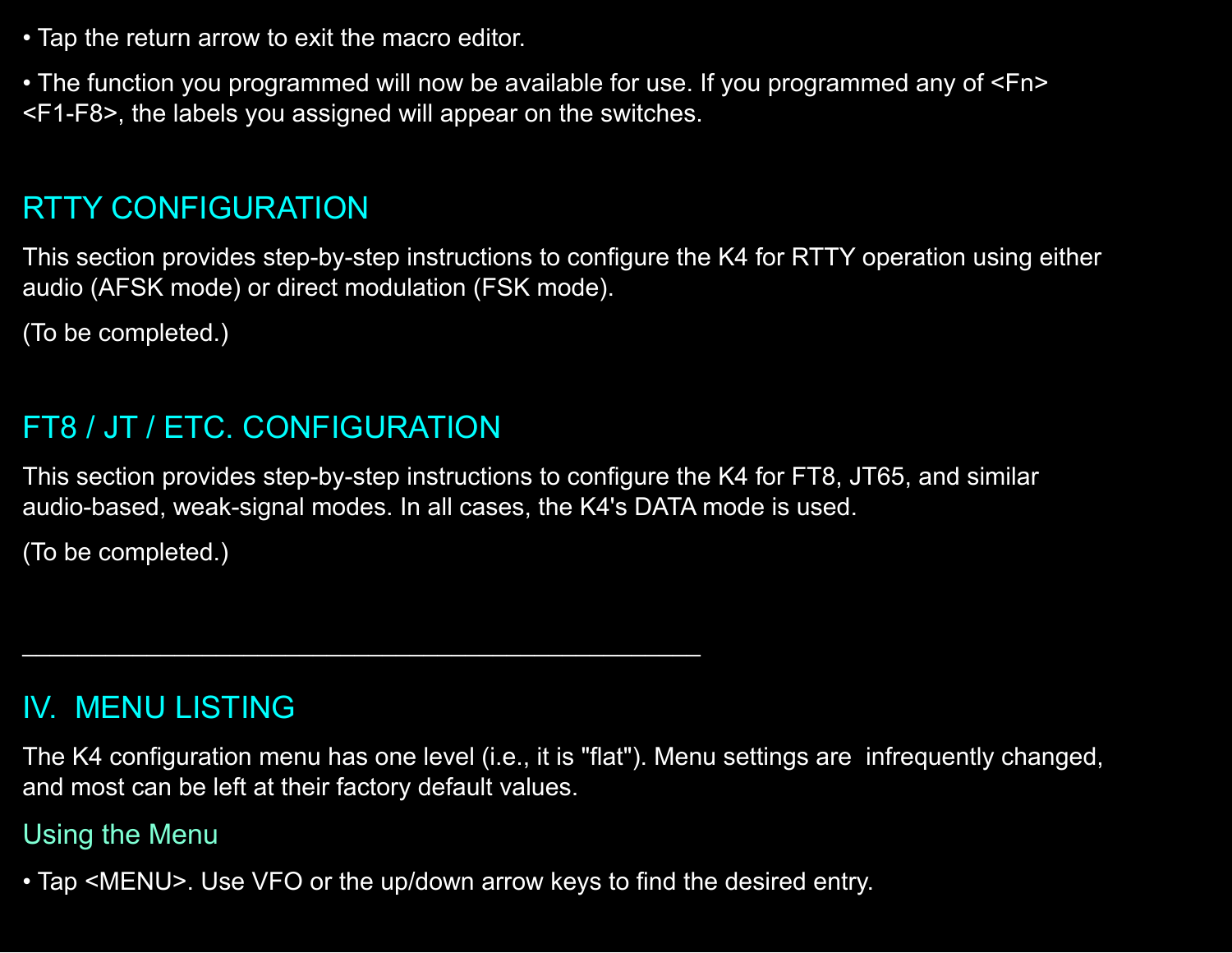- Most menu entries are locked to avoid inadvertent editing. To unlock, tap the lock symbol.
- To edit, tap the parameter field. Tap the menu entry name field to resume scrolling.

• When <NORM> is illuminated, the menu parameter is at its factory-default value. If not, tapping <NORM> will set it to that value.

• Up to four menu entries can be assigned to programmable function switches [PF1] through [PF4]. For details, see **[PF1-PF4](#page-35-0)**. Menu entries may be accessed using other user-programmable switches as well; see MACRO [PROGRAMMING.](#page-78-0)

## Menu Entries (Alphanumeric Order)

## *AF Limiter (AGC off)*

Sets the AGC-off audio limiter threshold. A higher value allows higher audio volume prior to limiting. If the value is too low, receiver audio will limit too soon.

## *AGC Attack*

Sets the AGC attack rate. A value that is too small will allow excessive overshoot on strong CW signals. A large value will make the attack more abrupt.

## *AGC Decay, Fast*

AGC-F decay rate. A higher value results in a shorter decay time.

#### *AGC Decay, Slow*

AGC-S decay rate. A lower value results in longer decay time.

#### *AGC Hold Time*

Sets the hold time (applies only to slow AGC). Non-zero hold times are often preferred by SSB operators.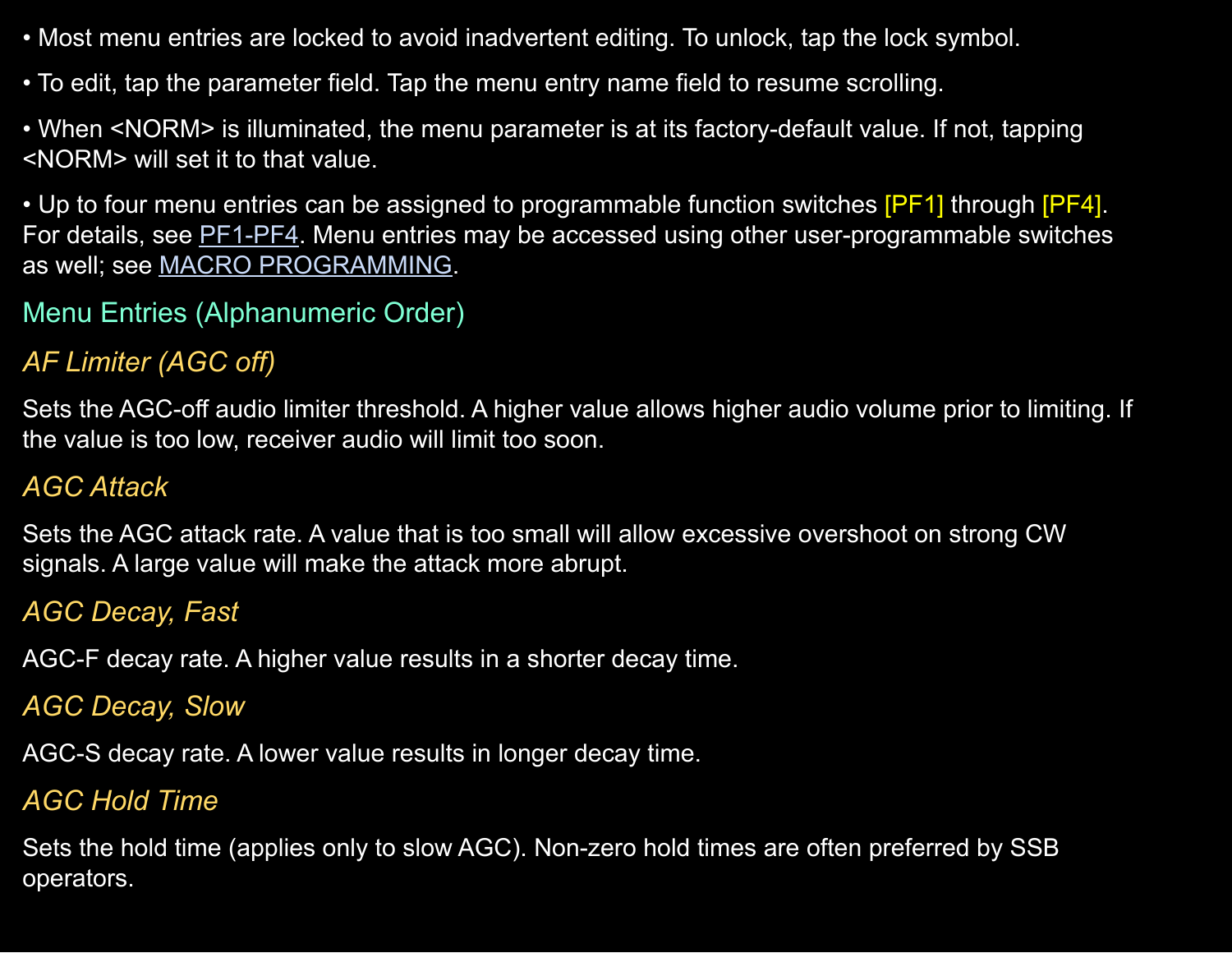#### *AGC Noise Pulse Reject*

When this parameter is ON, the DSP will suppress large, periodic noise bursts typical of electrical appliance turn on/off, etc., preventing saturation of AGC and consequent long recovery time. However, when continuous pulse noise is present, the noise blanker (NB) will be much more effective. Use the lowest effective NB setting to avoid intermodulation.

### *AGC Slope*

Sets the slope of AGC. A higher value keeps the audio level constant over a wider signal amplitude range. A lower value allows for greater variance. AGC slope settings can be combined with threshold settings to achieve the desired overall AGC profile (see *AGC Threshold*, below).

#### *AGC Threshold*

Sets the signal level where AGC action begins.

A low threshold (4 or 5) combined with a high slope (15) will result in maximum compression of dynamic range. This in turn can minimize the need to adjust AF gain.

Some operators prefer the opposite effect. A high threshold (6 to 8) combined with a low slope (10 to 12) will minimize the application of AGC, imparting more "presence" to signals.

### *AutoRef Averaging*

When <DISPLAY> <REF LVL> is set to AUTO, this parameter controls the amount of baseline noise averaging.

#### *AutoRef Debounce*

When <DISPLAY> <REF LVL> is set to AUTO, this parameter controls the amount of signal amplitude change required to retrigger automatic reference determination.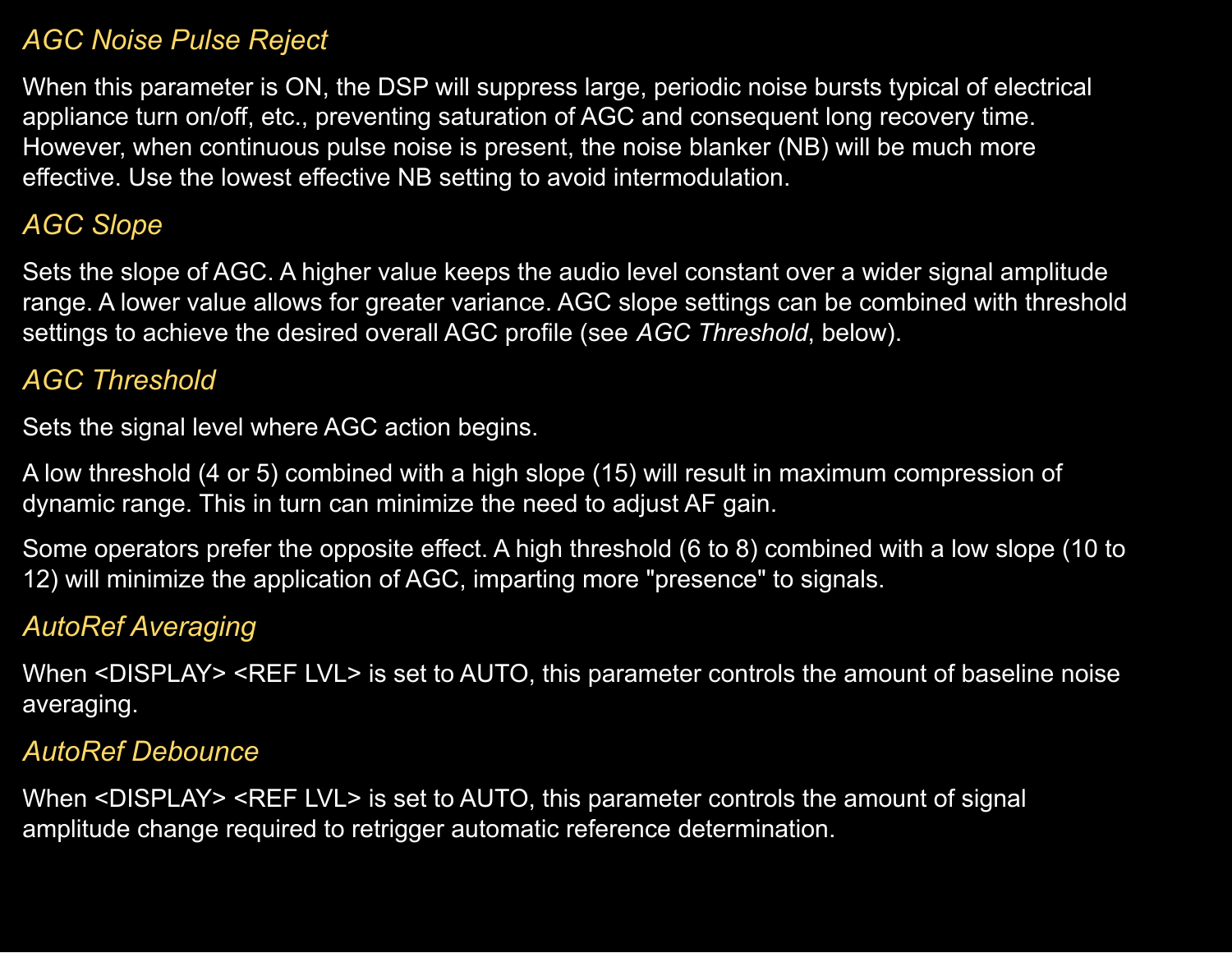#### *AutoRef Offset*

When <DISPLAY> <REF LVL> is set to AUTO, this parameter allows fine-tuning of the amount of noise displayed above/below the panadapter's baseline.

## *DIGOUT1 (ACC jack pin 11)*

DIGOUT1 is an open-drain output that can be used to control external equipment. It is stored per-band. On the 160-6 meter bands it is also stored separately per-antenna if a KAT4 ATU is installed. The default is OFF (floating), while  $ON =$  pull the line to ground (0 V). Max load current in the ON state is 15 mA; max. load voltage in the OFF state is 25 V DC.

## <span id="page-82-0"></span>*Ext. Monitor Function*

Specifies whether the external monitor mirrors the LCD screen or shows only panadapters.

### <span id="page-82-1"></span>*Ext. Monitor Location*

Specifies where the external monitor is physically located in relation to the K4 (left, right, above, below). This allows the mouse cursor to be moved between the LCD screen and external monitor in an intuitive way.

### *Fan Speed Min*

Sets the slowest speed the rear-panel fans are allowed to run. Regardless of setting, fan speed will increase as required based on PA temperature.

#### *FM Deviation, Voice*

Sets the deviation for voice signals in FM mode.

### *FM Deviation, Tone*

Sets the deviation for PL tones in FM mode (CTCSS).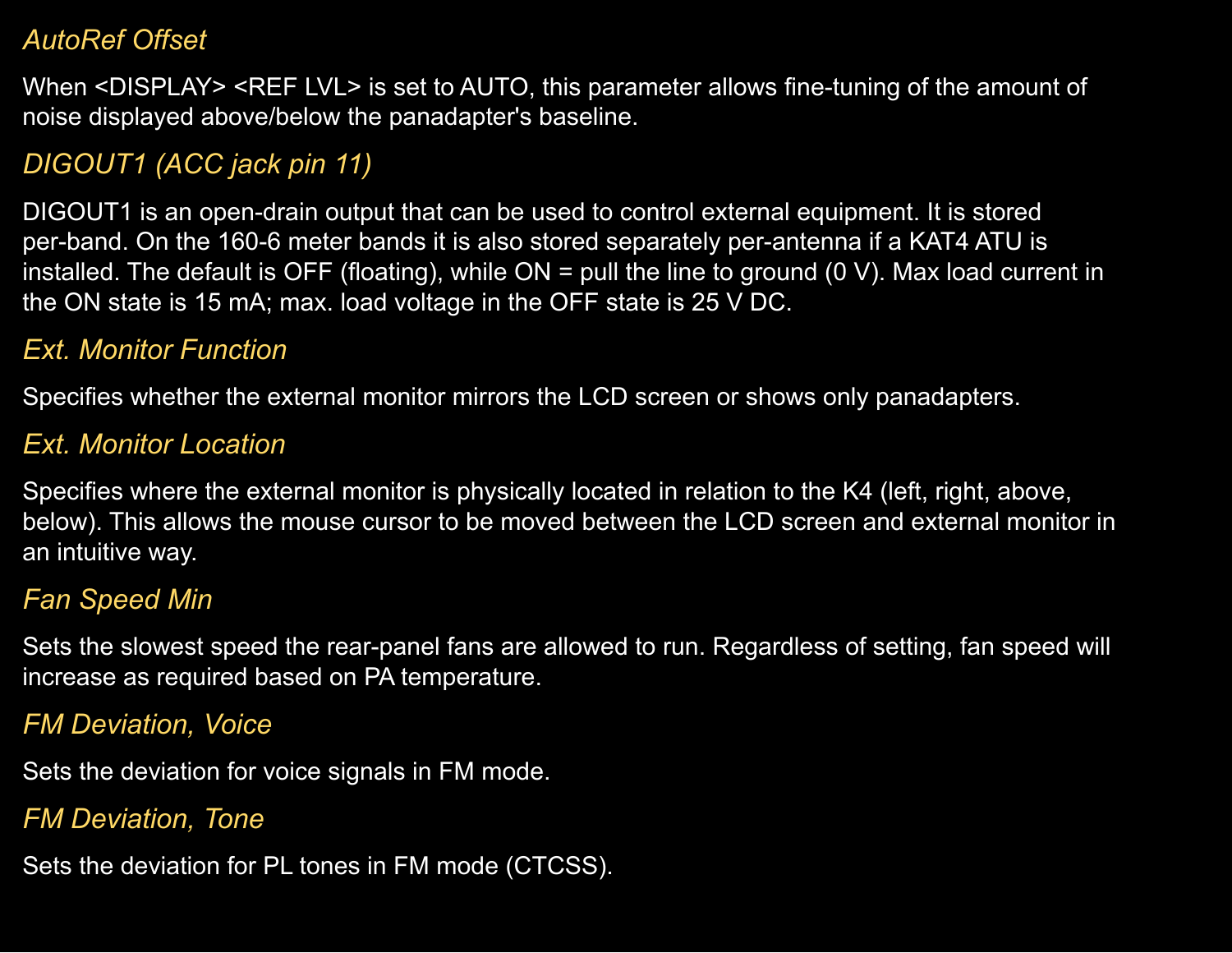#### *FSK Dual-Tone RX Filter*

When ON, provides separate DSP mark and space filters, which may improve copy in some conditions. The default (OFF) is recommended for use with external software decoders. NOTE: At present this filter is only available when using a mark tone of 915 Hz (see FSK Mark Tone menu entry, below).

### *FSK Mark Tone*

Selects one of eight possible FSK *mark* tones (used in FSK and AFSK modes). *Space* tones are 170 Hz higher in pitch. (Note that FSK and AFSK modes use lower sideband by default. This means that the space tone will appear as lower in frequency on the panadapter and mini-pan, even though it is higher in audio pitch.)

## *FSK Polarity*

Selects the polarity of FSK keying (via the ACC jack or one of the DTR serial control lines).

#### *IP Address*

The radio's current IP address; used during Ethernet data transfers.

## *KAT4 ATU Option*

Set this to AUTO when the KAT4 ATU is installed.

## *KPA4 PA Option*

Set this to ENABLED when the KPA4 PA option is installed.

### *KRX4 2ND RX Option*

Set this to ENABLED when the KRX4 2nd receiver option is installed.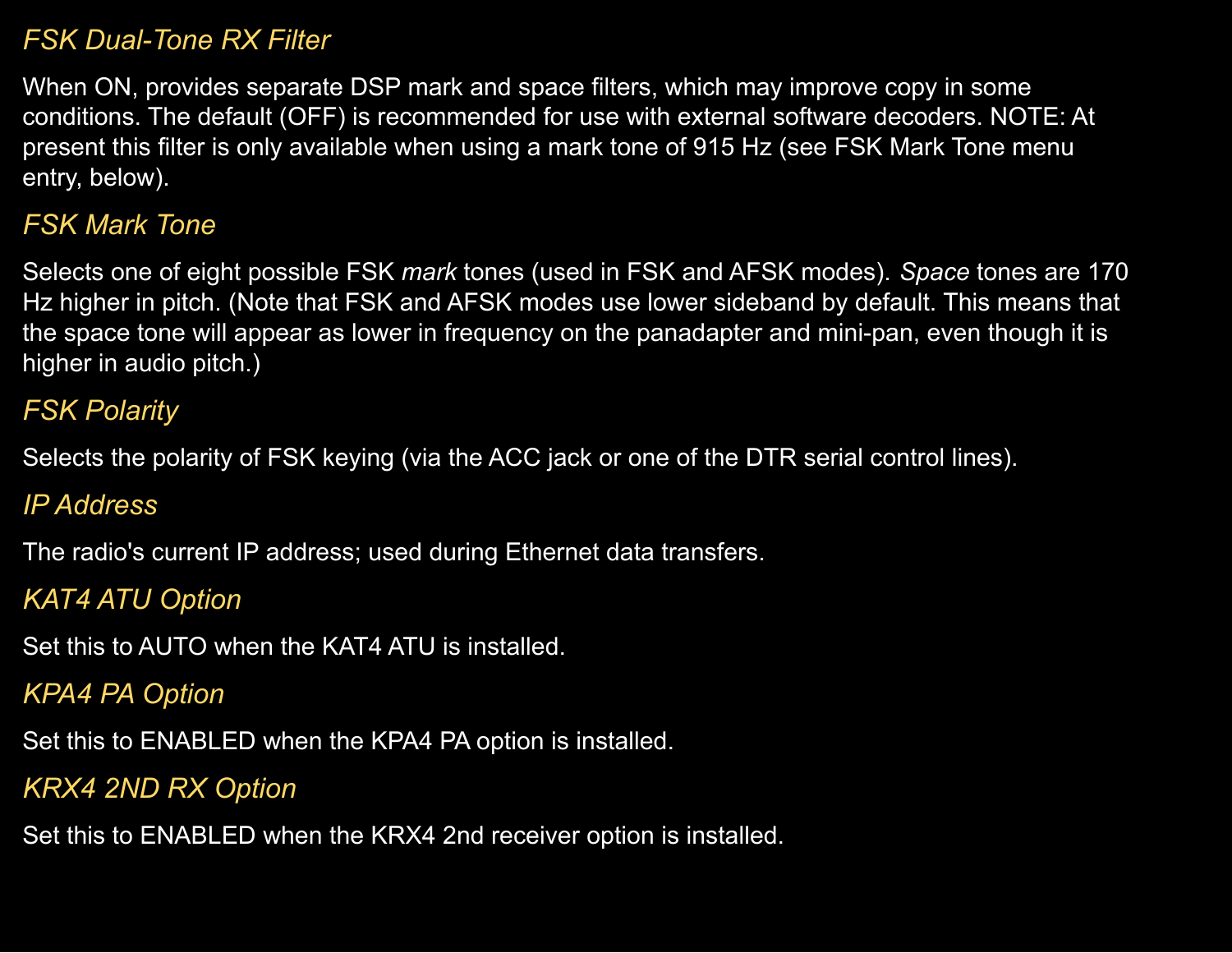## *LCD Brightness*

Controls brightness of the LCD.

# *LED Brightness*

Controls brightness of the four front-panel LEDs.

## *Message Repeat Interval*

Interval for auto-repeating messages in seconds. (To play a message with auto-repeat, hold rather than tap an [M1]-[M4] button.)

## *Mouse L/R Button QSY*

Configures mouse button support:

- Left Only: Allows left-click only (click on a signal in panadater A to QSY VFO A, or panadapter B to QSY VFO B)
- Left=A, Right=B: in either panadapter, left-click on signal QSYs VFO A and right-click QSYs VFO B

Note: If MENU:VFO B Independent is set to Yes, and the second option above is selected, a mouse click has the potential to cause a band change.

Also see Ext. Monitor [Function](#page-82-0) and Ext. Monitor [Location](#page-82-1).

## *Per-Band Power*

When set to YES, power output is stored on a per-band basis, with separate settings for "barefoot" operation and with an Elecraft KPA series amplifier connected.

## *Preamp 3 (12/10/6 m)*

When set to ENABLED, provides a PRE3 setting that can be used on 12, 10, and 6 meters. Preamp 3 combines the regular preamp (at its lower gain setting, 10 dB) with the LNA (20 dB) for a total of 30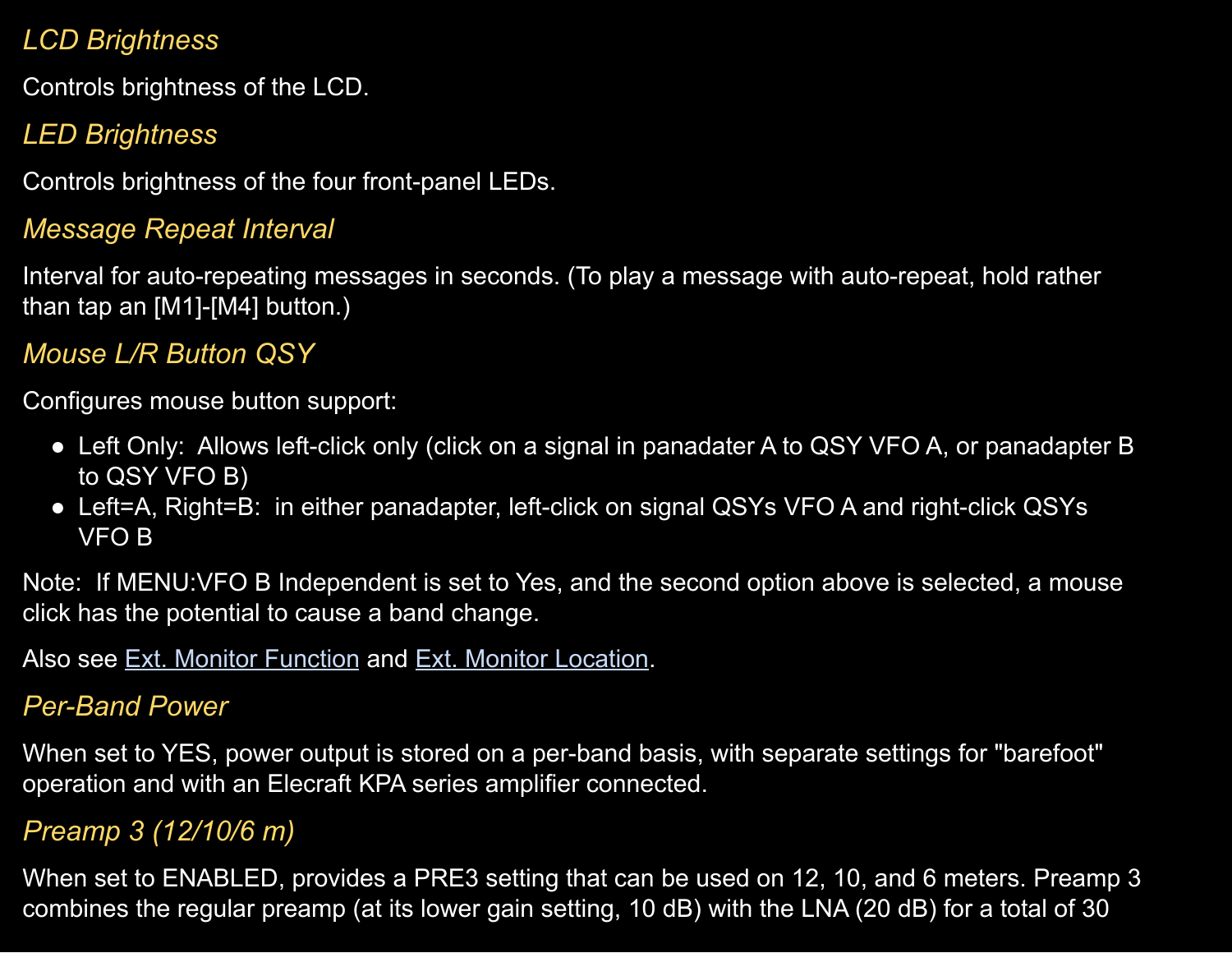dB gain. This setting should only be used for weak-signal work, with low-noise antennas and/or very low atmospheric noise. Note: The K4 can automatically reduce preamp gain if necessary to avoid front-end overload; see MENU:RX Auto Attenuation.

## *Radio Serial Number*

Permanent serial number associated with this transceiver.

## *Radio Type*

K4, K4D, or K4HD depending on installed hardware modules. If a K4D or K4HD is detected and the option module is in use, then the K4D or K4HD icons will appear (to the right of the RIT/XIT box).

## *Reference Frequency*

Specifies the actual frequency of the K4's internal reference oscillator (VCO). This value is calibrated at the factory. Once the value is calibrated, VFOs will typically be accurate to within +/- 1 Hz.

This setting can be adjusted if it becomes necessary due to component aging. For that purpose you'll need a known-accurate signal source (such as WWV). You can use CW mode and SPOT while in the menu entry to adjust the parameter until the incoming signal matches the CW sidetone pitch.

If a stable *external* 10 MHz reference is in use (typically +10 dBm), "Ext Ref Lock" will appear instead of the manually set reference frequency, because the external reference is assumed to be accurate. If the external reference is too low in amplitude for stable operation, a warning will be displayed, and the K4 will continue to use its internal 10 MHz TCXO. Also see ER100 (Error [Messages](#page-100-0)).

## *RIT CLR 2nd Tap Restore*

When set to YES, taps of the [CLR] switch will alternately clear the RIT/XIT offset, then restore it.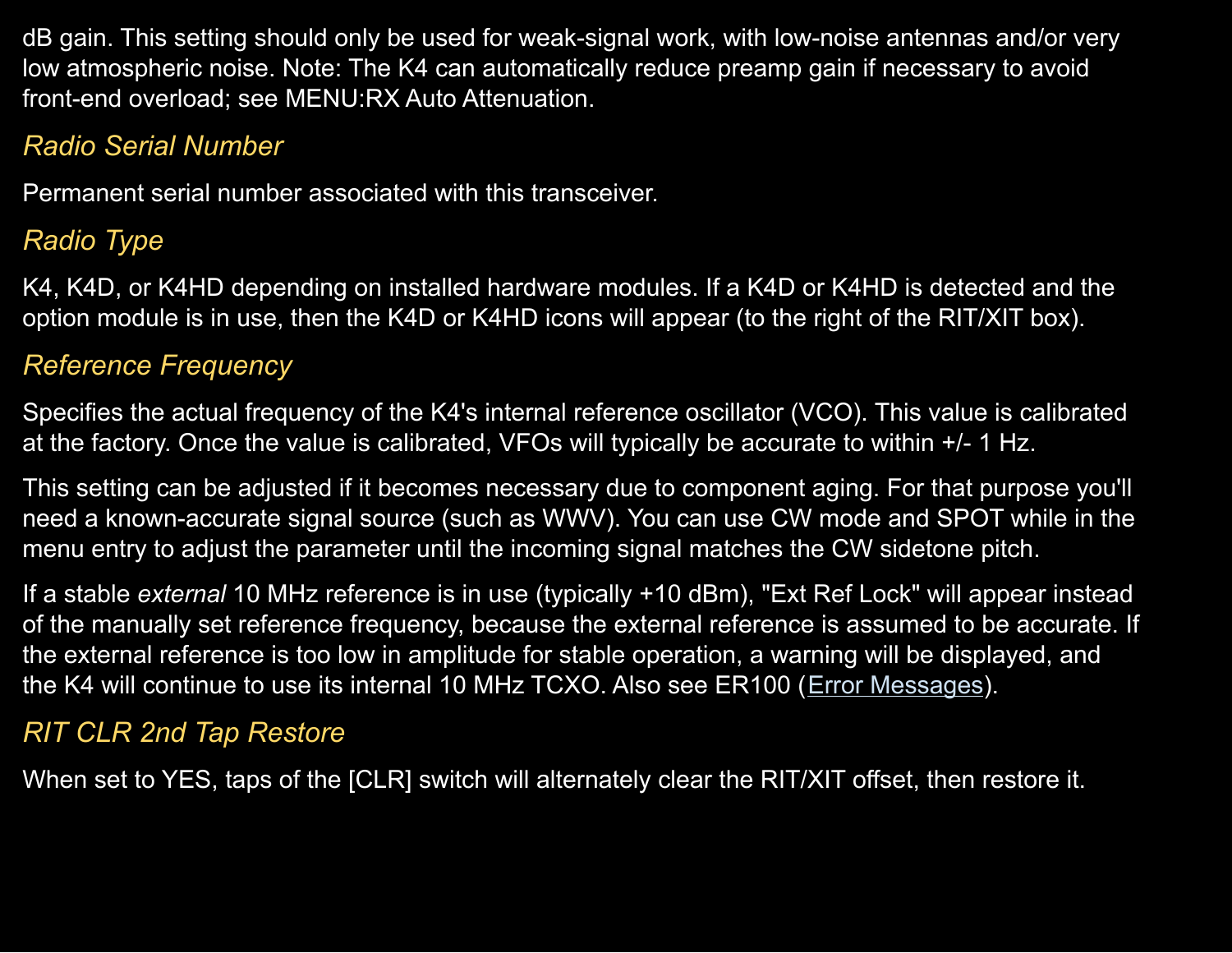#### *RIT Knob Alt. Function*

Sets the function of the OFS knob when RIT and XIT are turned off (NONE, VFO coarse tuning, or panadapter center frequency).

## *RX 1.5 MHz High-Pass Fil.*

This menu entry controls the setting of the per-receiver 1.5 MHz high-pass filter when the 160 m ham band is in use (1.8-2.0 MHz). By default this high-pass filter is disabled, maximizing receiver sensitivity on the 160 m band. If the high-pass filter is enabled, sensitivity on 160 m with preamp off drops by about 3 to 4 dB. This setting may be useful if you have a nearby strong AM broadcast station nearby in the 0.5 to 1.5 MHz range.

### <span id="page-86-0"></span>*RX Auto Attenuation*

When the parameter is set to On, the K4 will automatically reduce receiver front-end gain if signals above the usable dynamic range are present. When this happens, the attenuator icons will indicate the amount of inserted attenuation. In addition, the preamp will be turned off if necessary.

Whenever such signals are present, the S-meter's "+60" label will briefly change to "OVF" (in magenta). If automatic attenuation is disabled, you can manually reduce front end gain (e.g., by turning the preamp off, or attenuator on).

Note: The RF gain control sets digital gain within the DSP; it does not affect front-end gain. To reduce front-end gain (ahead of the ADC), you must change preamp and/or attenuator settings.

## *RX CW IIR Filters (50-200 Hz)*

When this menu entry is set to ON, the four narrowest CW filters (50/100/150/200 Hz) will have much steeper skirts. These filters are of type IIR (Infinite Impulse Response), which have a different shape factor than the normal FIR filters (Finite Impulse Response). The default is ON since steeper skirts provide better QRM rejection in dense CW signal situations, such as contests. However, at higher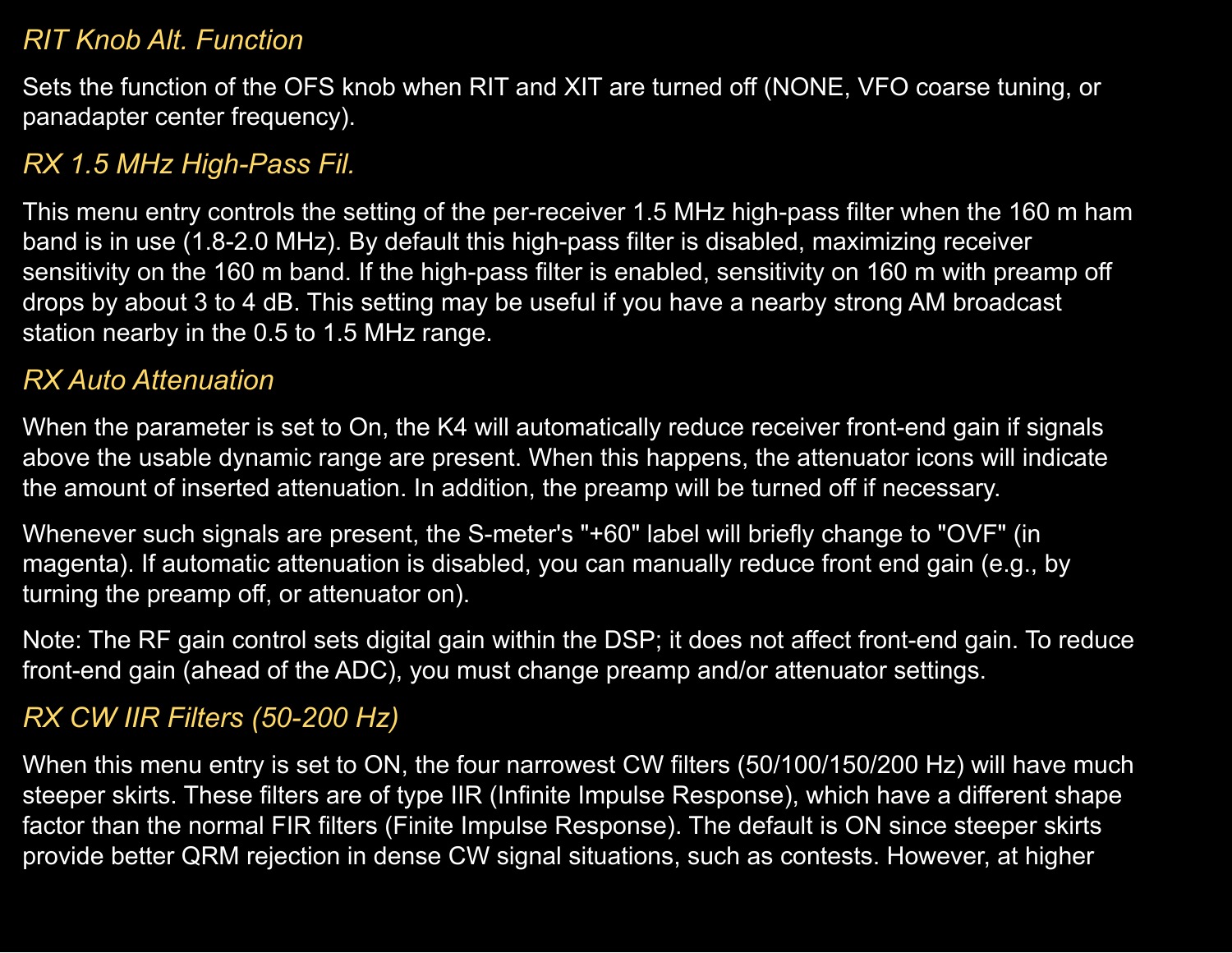CW speeds (above 25 WPM), the narrowest two IIR filters (50/100 Hz) may degrade copy due to time delays. In this case, either turn off IIRs or uses 150 Hz and wider.

Note: The center pitch of IIR filters has increments of 50 Hz, while sidetone pitch is adjustable in 10 Hz steps. Selecting a sidetone pitch that's a multiple of 50 Hz will provide better passband alignment when the narrowest filter is used (50 Hz bandwidth).

### *RX Dyn. Range Optimization*

The default value of this parameter (ON) sets up the K4's ADCs (analog-to-digital converters) for best dynamic range. Setting it to OFF will slightly improve sensitivity in the preamp-off case; this may be useful on the highest bands. When dynamic range optimization is ON, the DR+ icon appears below the sub receiver filter graphic as shown below:



Technical note: The ON setting turns on the ADC's dithering and digital interface randomization, both of which help linearize the ADC in the presence of strong signals. Thus the DR+ icon represents both *Dynamic Range* and *Dither/Random*.

## *Screen Cap File*

Specifies the base filename for screen capture files. Tapping <Fn> <SCRN CAP> captures both the LCD and external monitor screens to separate files with this base name, but different suffixes.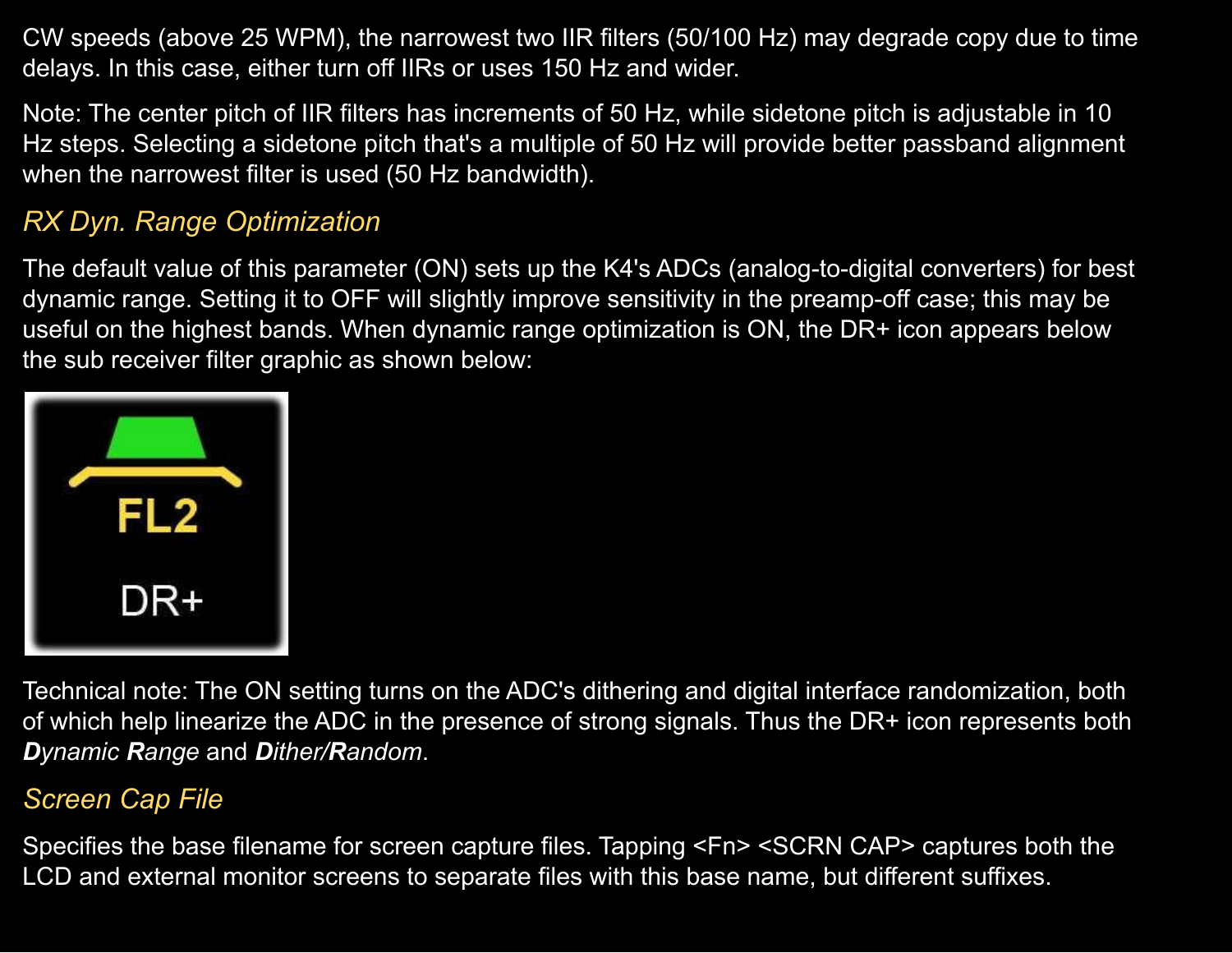#### *Serial RS232: Auto Info*

Sets the Auto-Info mode for this port. The default is NOR (no auto-info). In the AUTO1 setting, the K4 will emit "IF" command responses on certain control changes including VFOs, mode, and RIT. For further details on auto-info ("AI" command) and the "IF" command, refer to the K4 Programmer's Reference.

#### *Serial RS232: Baud Rate*

Specifies the baud rate for this port (4800, 9600, 19200, 38400, 57600, or 115200 baud).

#### *Serial RS232: DTR*

Specifies the function of the DTR pin for this port (OFF, PTT, KEY, FSK).

### *Serial RS232: RTS*

Specifies the function of the RTS pin for this port (OFF, PTT, KEY).

#### *Serial USB-PC1: Auto Info*

Sets the Auto-Info mode for this port. The default is NOR (no auto-info). In the AUTO1 setting, the K4 will emit "IF" command responses on certain control changes including VFOs, mode, and RIT. For further details on auto-info ("AI" command) and the "IF" command, refer to the K4 Programmer's Reference.

#### *Serial USB-PC1: Baud Rate*

Specifies the baud rate for this port (4800, 9600, 19200, 38400, 57600, or 115200 baud).

#### *Serial USB-PC1: DTR*

Specifies the function of the DTR pin for this port (OFF, PTT, KEY, FSK).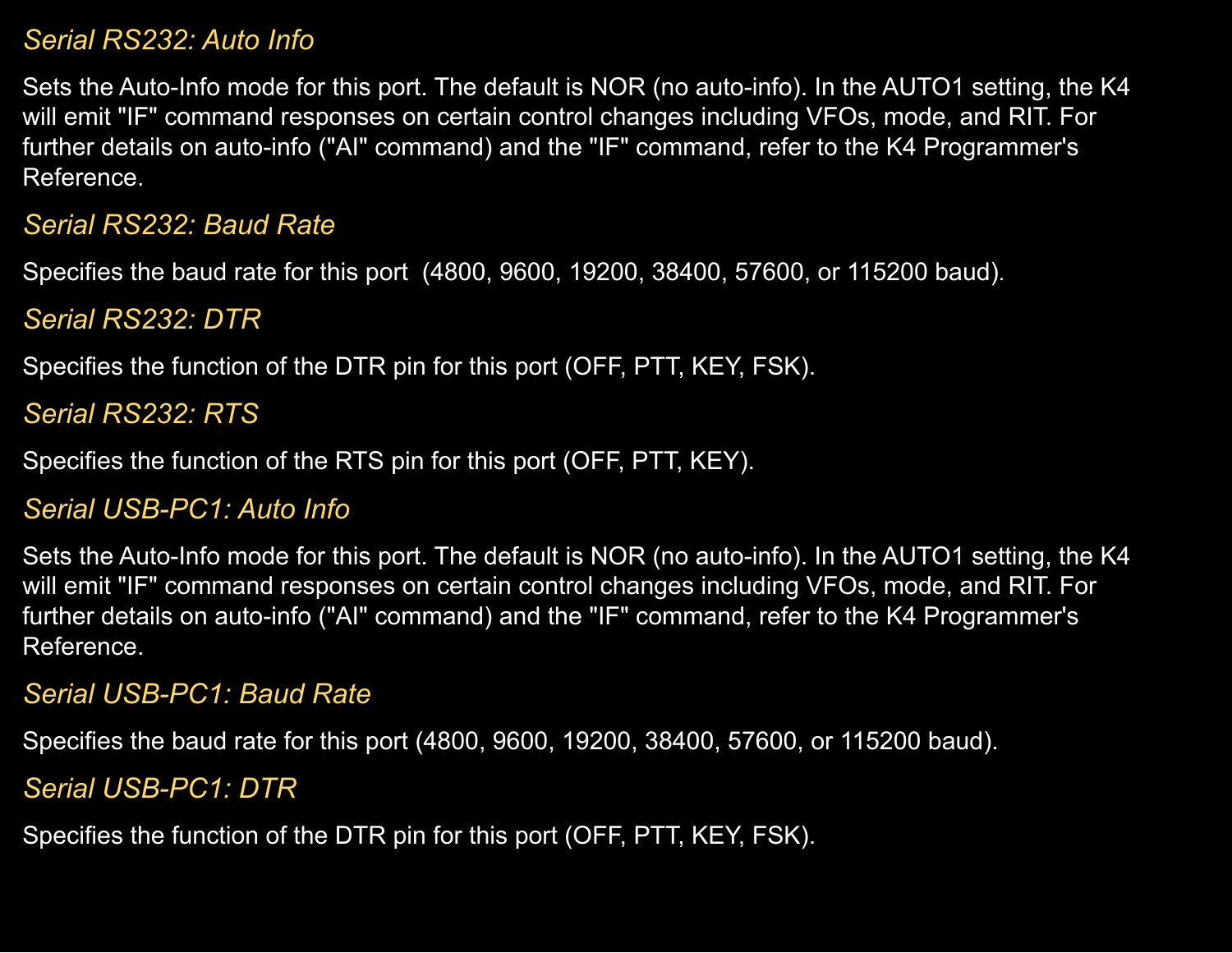#### *Serial USB-PC1: RTS*

Specifies the function of the RTS pin for this port (OFF, PTT, KEY).

## *Serial USB-PC2: Auto Info*

Sets the Auto-Info mode for this port. The default is NOR (no auto-info). In the AUTO1 setting, the K4 will emit "IF" command responses on certain control changes including VFOs, mode, and RIT. For further details on auto-info ("AI" command) and the "IF" command, refer to the K4 Programmer's Reference.

#### *Serial USB-PC2: Baud Rate*

Specifies the baud rate for this port (4800, 9600, 19200, 38400, 57600, or 115200 baud).

#### *Serial USB-PC2: DTR*

Specifies the function of the DTR pin for this port (OFF, PTT, KEY, FSK).

*Serial USB-PC2: RTS*

Specifies the function of the RTS pin for this port (OFF, PTT, KEY).

#### *Speaker, Internal*

Allows the internal speaker to be turned on or off. Even when set to ON, it will be turned off when external speakers or headphones are plugged in. The latter can be overridden (see Speakers + Phones, below). NOTE: When the internal speaker is in use, left and right channel audio are mixed (mono).

#### *Speakers, External*

Sets the number of external speakers. When set to 1, the right audio channel amplifier is disabled, and left and right channel audio are mixed together for external speaker use. (Headphone use overrides this, providing full stereo regardless of setting of this menu entry.)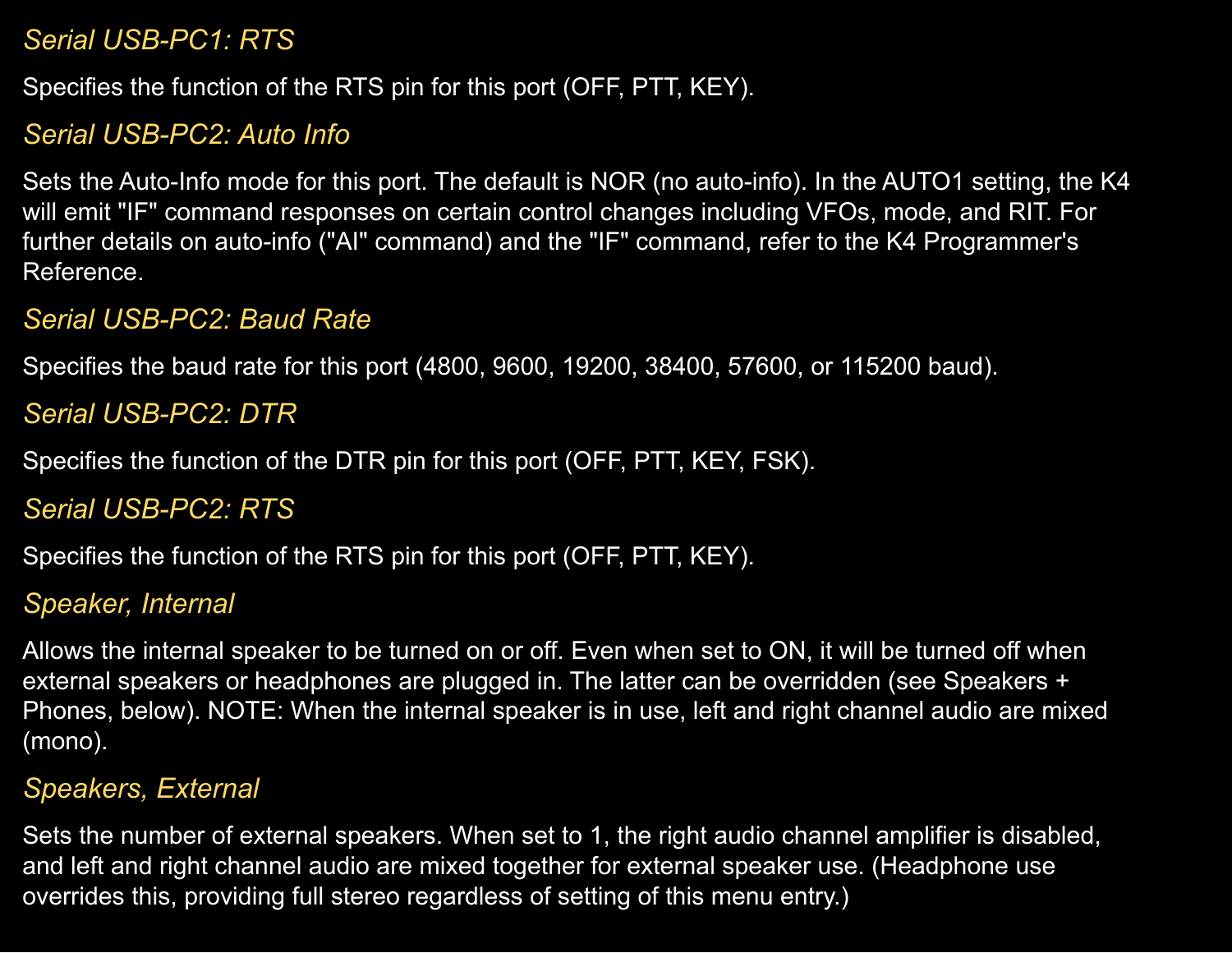#### *Speakers + Phones*

Set to YES to allow headphones to be plugged in without disabling the speaker(s). If the internal speaker is being used, or if only one external speaker is being used, this will result in mono audio at both the headphones and speaker.

#### *Spectrum Amplitude Units*

Allows selection of S-units or dBm for spectrum amplitude labeling. Scaling for S-units is 6 dB per.

### *Spectrum Freq. Marks*

When set to LINES, vertical dotted lines are added to the spectrum display at major frequency increments (1, 2, 5, 10, 20, or 50 kHz depending on the selected SPAN).

## *Spectrum Ref Level Cal*

This is a per-band calibration value for the panadapter reference level. Instructions TBD.

### *Spectrum Trace Fill*

Sets the fill color for the panadapter trace.

### *TX 2-Tone Generator*

When this parameter is to ON, tapping XMIT in voice modes generates a 2-tone signal for IMD measurement on a spectrum analyzer. The level of the 2 tones is approximately 6 dB below the equivalent CW power output, and is not subject to the MIC gain or compression settings. NOTE: At the high end of the K4's power output range, it is possible that the peak power shown on the bar graph may be slightly lower than the specified target. This effect may vary with band, supply voltage, and load impedance. It is due to the fact that all class AB amplifiers exhibit some degree of gain compression at the high end of their power range. The K4 limits maximum drive to the final amplifier stage in order to ensure good IMD performance and to remain within safe operating limits.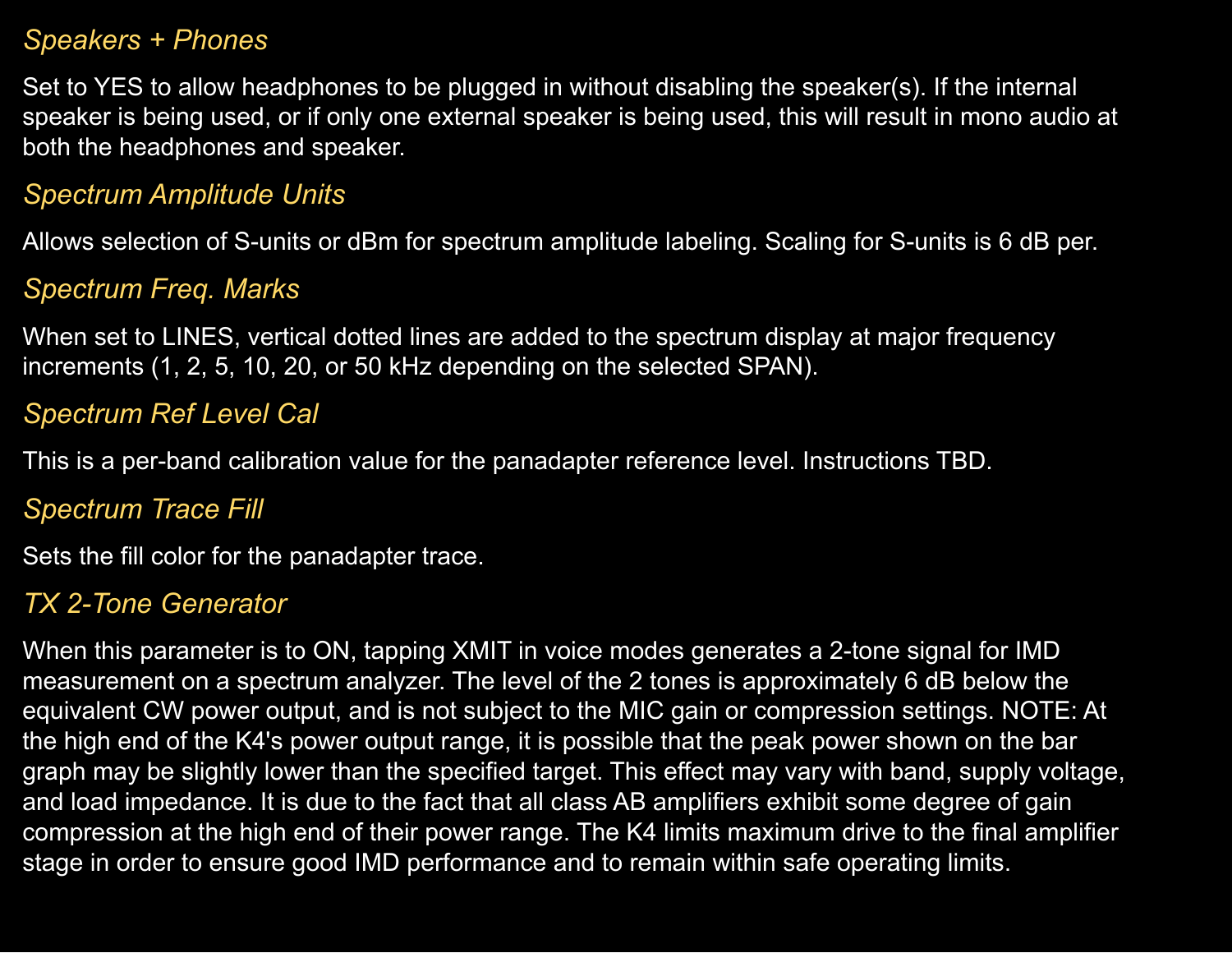## *TX ALC*

Set to OFF to disable transmit ALC (automatic level control). Typically used only for factory testing.

# *TX DLY, KEY Out to RF Out*

Sets the total delay time from KEY OUT (or onset of transmit keying) to the beginning of the RF waveform. (The minimum value shown reflects hardware constraints.) Use the smallest value that allows for clean switching of external equipment, typically a linear amplifier with a slow T/R relay. Large values may interact with CW timing.

## *TX Gain Cal*

Per-band transmit gain calibration constant. To recalibrate the value for a given band, set MENU:TX Gain Cal via TUNE to ON (see below), then do [TUNE] at 5.0 and 50 W into a dummy load or into an antenna with an SWR of < 2.0:1.

## *TX Gain Cal via TUNE*

Set to ON to allow transmit gain recalibration at 5.0 and 50 W using the [TUNE] switch. The recommended setting is OFF at other times in order to prevent unintentional recalibration when working into a reactive load.

## *TX Inhibit Mode*

Can be used with user-supplied external equipment to inhibit the transmitter when another transmitter is using a shared antenna, either active-low (LO=Inhibit) or active-high (HI=Inhibit). Set to OFF when not in use.

## *TX Monitor Level, Line Out*

Sets the level of the transmit monitor signal (sidetone or voice) at the LINE OUT analog jack as well as digital line out (USB-B jack).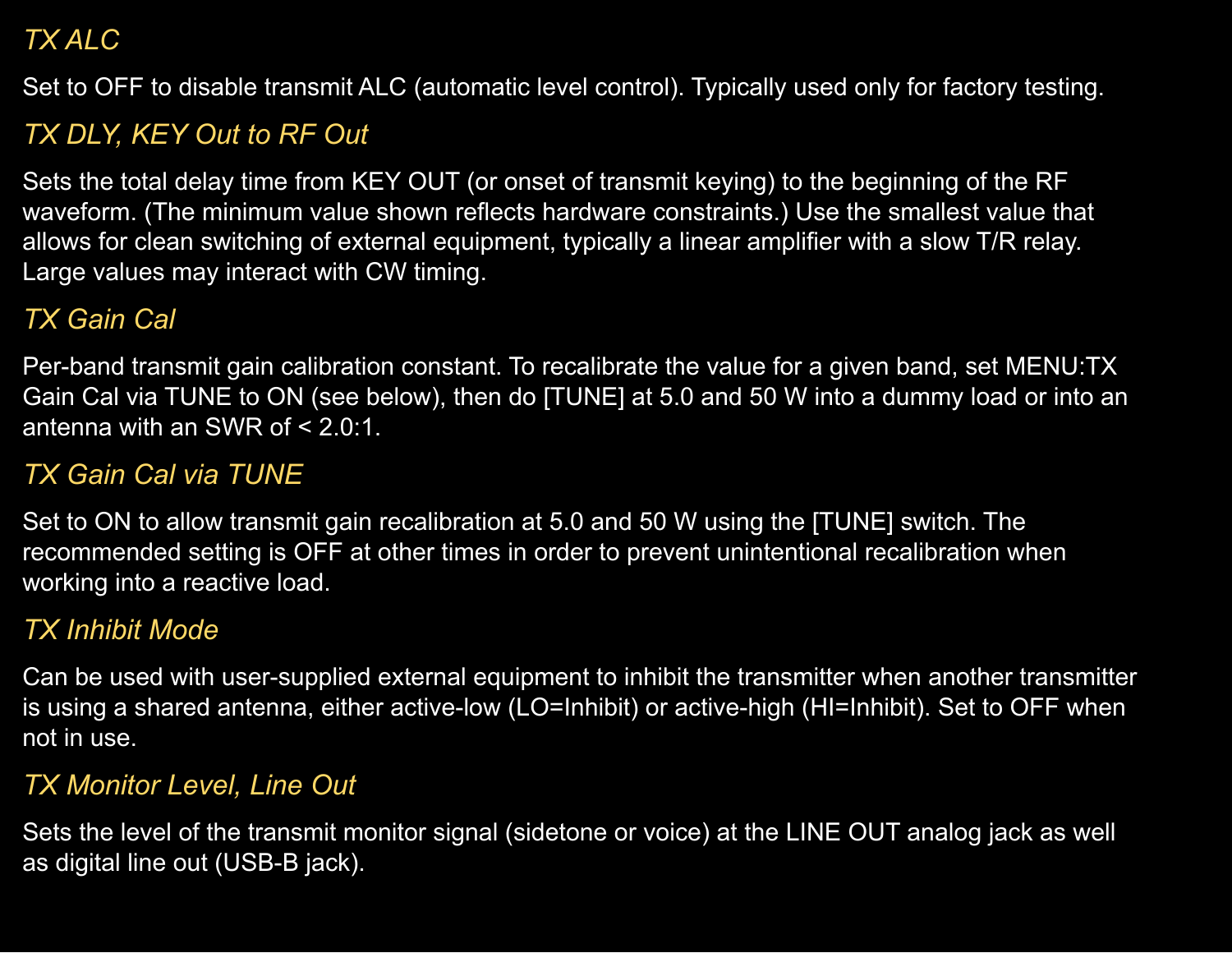At the default setting ("=MON"), the LINE OUT transmit monitor level reflects the setting of the regular {XMTR} [MON] knob function.

Rotating VFO A counter-clockwise from here will select "OFF" mode (no TX monitor line out signal).

The other available settings (numeric) will scale the LINE OUT transmit monitor function upward, which is useful for some external devices such as audio recorders. These values will also prevent K4 switch tones from being heard at LINE OUT.

### *TX Noise Gate Threshold*

Transmit noise gate is available in all voice modes. The default is OFF. If a non-zero value is selected, mic audio will be suppressed during transmit when it is below the given threshold.

### *VFO B Different Band*

Set to YES to allow VFO B to be set to a different band from VFO A. This allows monitoring two bands at the same time when the sub receiver is turned on.

Note: If the main and sub receivers are sharing the same antenna, setting VFO B to a different band will result in a warning message if the low-pass filter required by the transmit VFO's band is too low to allow reception on the other VFO's band.

## *VFO Coarse Tuning*

Sets the coarse tuning rate, per-mode, that is selected using the [KHZ] switch. This tuning rate will apply to the VFO as well as to the RIT control when MENU:RIT Knob Alt Function is set to VFO CRS. When the user-specified coarse tuning rate is in effect, the VFO digit underline changes from white to gold.

Tapping VFO digits directly to select a tuning rate overrides the KHZ coarse tuning rate.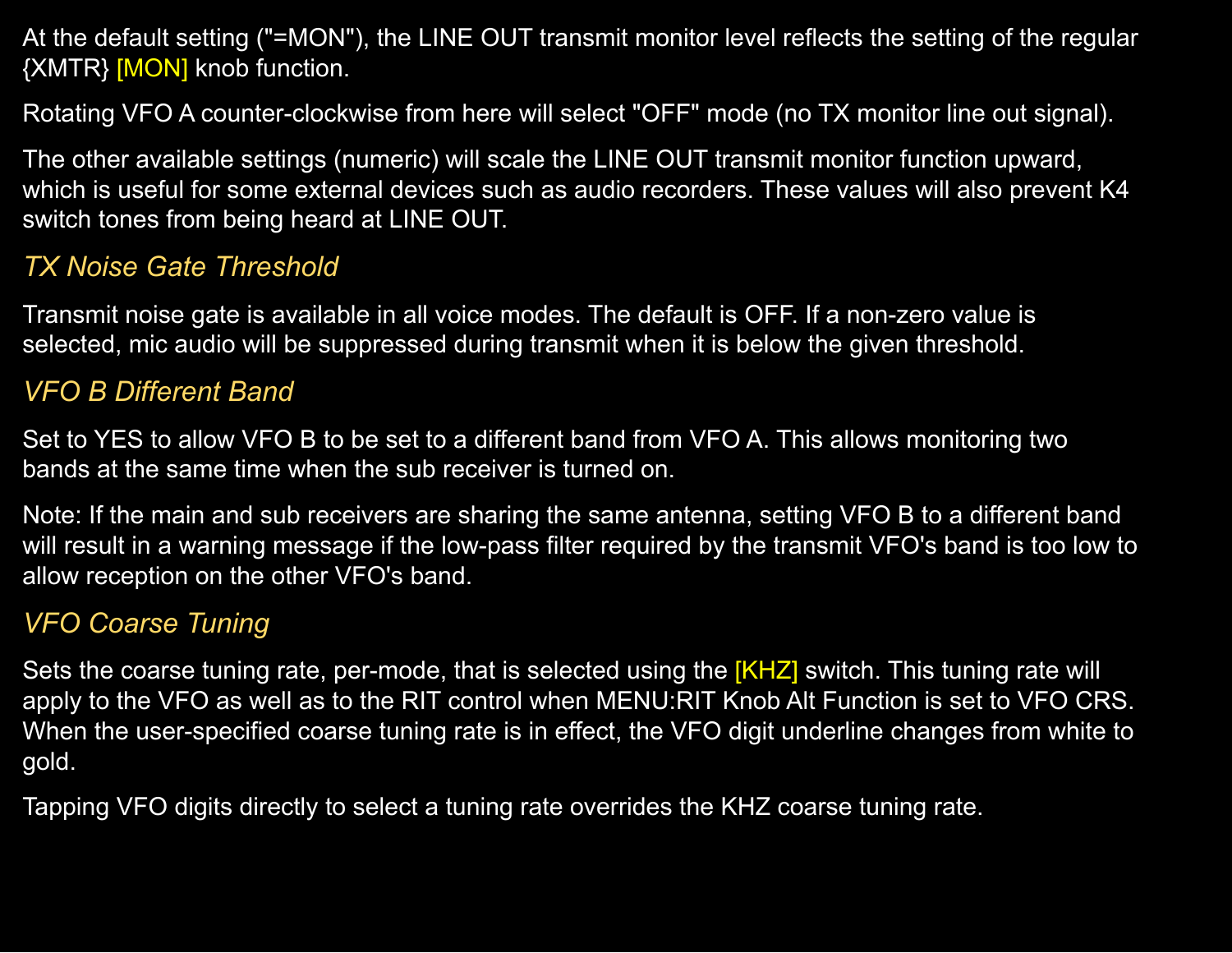#### *VFO Counts per Turn*

Sets VFO knob counts per turn to 100, 200, or 400 counts.

## *Wattmeter Cal*

Per-band wattmeter calibration value. Can be adjusted to calibrate the K4's internal wattmeter against a known-accurate external instrument. This should be done on a mid band, e.g. 40/30/20 meters.

### *XVTR Band # Select*

Specifies the target band number (1-12) for the other XVTR Band menu entries. See [INTERNAL](#page-76-0) & EXTERNAL [TRANSVERTERS](#page-76-0) for full details on transverter band setup.

### *XVTR Band <n> I.F.*

Specifies the I.F. for the present transverter band (0-53 MHz). 28 MHz is used with most transverters.

#### *XVTR Band <n> Mode*

Specifies transverter band type: OFF, External, or internal transverter (e.g. KXV4-2M). When set to External, the XVTR OUT jack provides TX drive at the selected I.F. (use XVTR Band <n> I.F., above). When set to an internal transverter model, the I.F. path is internal, and the input/output is via the ANT

Use of an external transverter will also change both the PWR knob scale and the RF output bar graph to mW.

#### *XVTR Band <n> Offset*

This is an offset of +/- 99.999 kHz that can be used to compensate for frequency error in a transceivers oscillator/multiplier chain.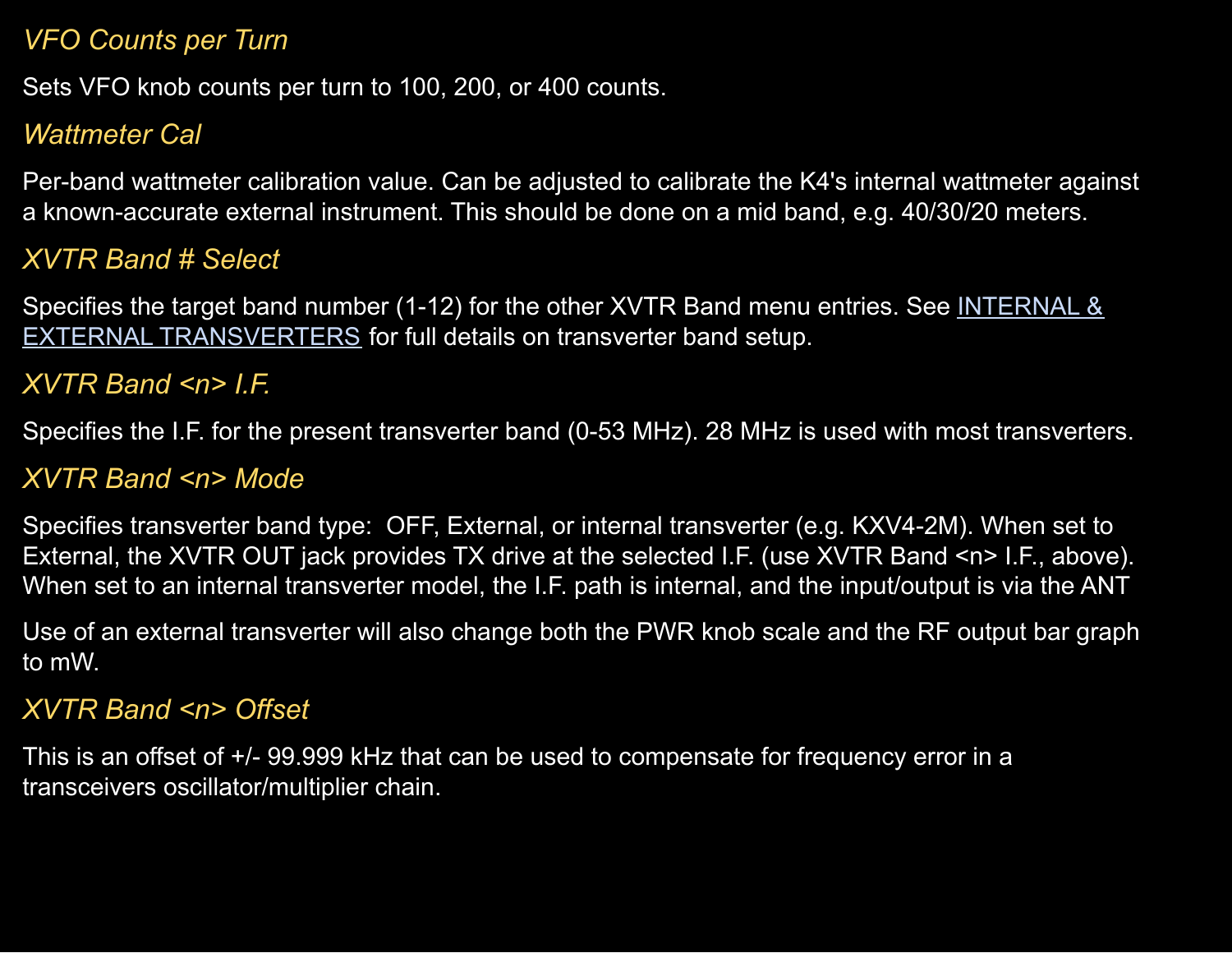#### *XVTR Band <n> Power Out*

Sets the power output for the present transverter band. For external transverters, RF output frequency is determined by the XVTR Band <n> R.F., I.F., and Offset menu entries.

## *XVTR Band <n> R.F.*

Lower edge of the present transverter band, in MHz (0-99999).

## *XVTR OUT Test*

When set to On, provides a low-level transmit signal at the XVTR OUT jack for test purposes. This can be used on any HF-6 meter band to emulate the signal level to be used with external transverters. The PWR knob range and the RF output bar graph both change to mW.

Note: Full transceive operation with an external transverter can be done in this way. In this case, RX ANT 2 (sam as XVTR IN) should be selected for the receive antenna, and both the XVTR IN and XVTR OUT signals connected to the transverter's IF jacks. However, the K4 also provides transverter band setups that automate all the required setup. See other XVTR menu entries above, as well as the INTERNAL & EXTERNAL [TRANSVERTERS](#page-76-0) section.

# V. TROUBLESHOOTING

This section provides troubleshooting information in several categories: [GENERAL,](#page-94-0) [RECEIVE,](#page-96-0) and [TRANSMIT](#page-98-0). Following this is a list of error messages that may appear on the LCD, indexed by error number (see ERROR [MESSAGES\)](#page-100-0).

## <span id="page-94-0"></span>**GENERAL**

At power-up, the 4 LEDs above the VFO stay on, while the LCD remains off: This may be caused by equipment connected to the K4's ACC jack. Disconnect everything but the power cable. Turn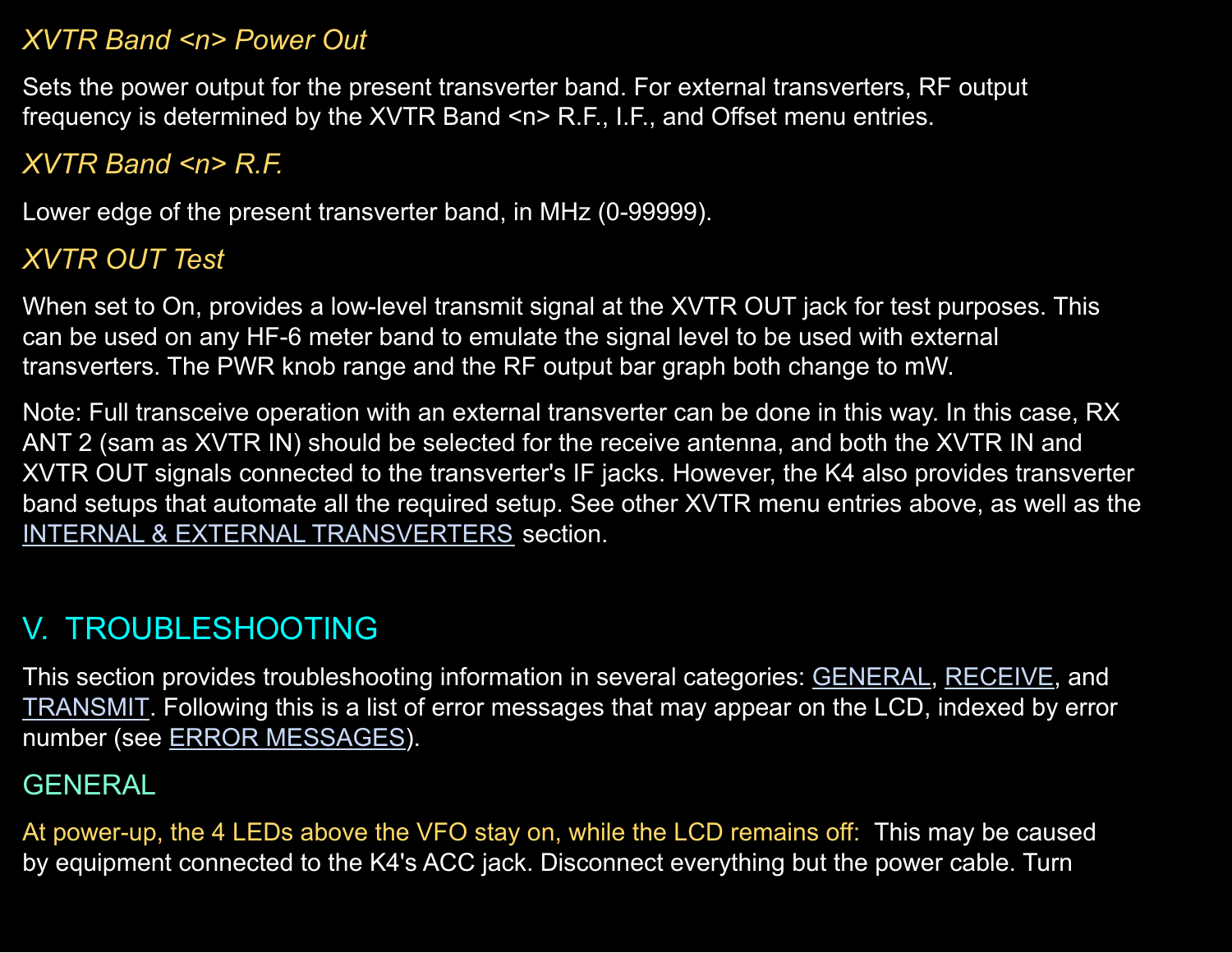the radio off and back on. (Note: The most likely likely cause of this problem is a defective 15-pin accessory cable. Make sure there are no bent pins or wiring shorts.)

Software update fails: Tap the "?" button from within the UPDATE function. Scroll to the bottom of the window for update-specific troubleshooting information.

One common problem is a missing internet connection. Another is having the system date being set incorrectly. To correct this: (1) exit from the UPDATE function; (2) tap the date/time field, then hold the <SET> button; (3) turn on the "Set Date/Time Automatically" checkbox.

Note: If you haven't updated in a long time, and you notice any unusual behavior, it's a good idea to do the update a second time. This is because the update program itself may have changed. The second update attempt will take advantage of any improvements to the updater.

General problem with transmit and/or receive: Many problems can be caused by low power supply voltage or by a noisy or intermittent supply. Consider using a linear rather than switching supply if your antenna or power cables are picking up supply noise. Check your power supply's on/off switch, voltage, fuses (if applicable), and DC cabling. The K4 provides both voltage and current monitoring in the time/date/status area of the LCD.

Note: The KPA4 module has its own 25 A, 32 V DC Fuse fuse. The recommend replacement is Elecraft E980427 (Littlefuse part number 0287025.PXCN or Digikey F4195-ND).

Also see the TRANSMIT and RECEIVE troubleshooting sections, below.

General problem with software behavior: (1) Check all relevant menu settings. (2) Try loading the latest production software. (3) Try initializing parameters.

"N/A" or "Not Applicable" message displayed: The control you're trying to use does not apply in the present context.

"Implementation in Progress" message: This feature is planned but not yet complete.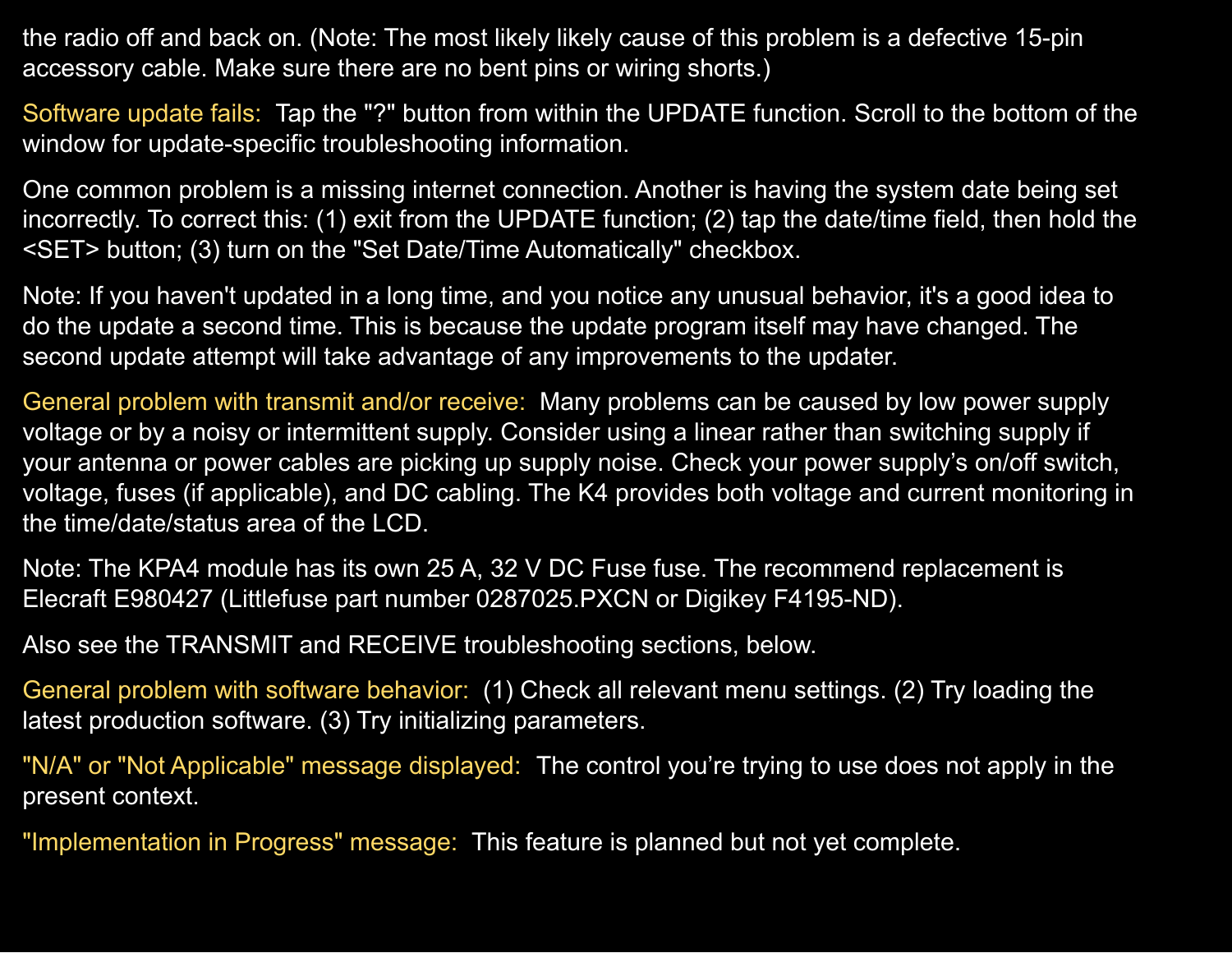Power-on sequence takes too long (much longer than 15 seconds): The main processing module has its own long-life backup battery (CR2032 coin cell). If the battery voltage is too low (under 2.9 V), power-up sequencing may be affected. Symptoms may include multiple high-pitched beeps (one beep happens normally), three or more logo screen changes, and power-on times in the 30 to 50 second range. A replacement battery may be obtained from Elecraft. NOTE: TO AVOID DAMAGE TO THE MAIN PROCESSING BOARD, FOLLOW INSTRUCTIONS SUPPLIED WITH THE BATTERY.

## <span id="page-96-0"></span>RECEIVE

No received signal: Check for (1) receiver being squelched; (2) RF GAIN too low (set RF gain controls fully clockwise, to 0 dB); (3) bandwidth too narrow (set {FILTER} <BW>); (4) selected receive antenna not connected; (5) selected ATU antenna not connected.

Received signal level too low at speakers or headphones: (1) check headphone and speaker plugs and cables; (2) make sure that <MAIN RX> <RX EQ> settings are either flat or have not been set for a large amount of cut; (3) make sure RF GAIN is set to maximum (0 dB, or no attenuation); (4) check preamp and attenuator settings; (5) turn off noise reduction (NR); (6) check receive antenna; (7) tap ATU TUNE to ensure optimal antenna match.

Received signal level too low via USB LINE OUT on Windows PC: Windows Sound Control Panel does not accurately show sound input level. The correct levels are shown by WSJT, MMTTY, and other apps. Front headphones not recognized: Allow up to 3 seconds for front headphone plug insertion or removal to be recognized. (Rear headphones are detected by a different method with no delay.)

Cannot hear stereo audio in diversity mode: If you're using dual external speakers, set MENU: Speakers, External to 2. If using headphones, set MENU: Speaker + Phones to OFF.

"+60" S-meter label changes to "OVF": This indicates that the received signal level being presented to the K4's A-to-D converter may be excessive. It could be due to extremely strong signals occurring anywhere within the range of the band-pass filter, which may be outside the range you can see on the panadapter or hear in received audio. If you're using a basic K4 with the receivers set to two different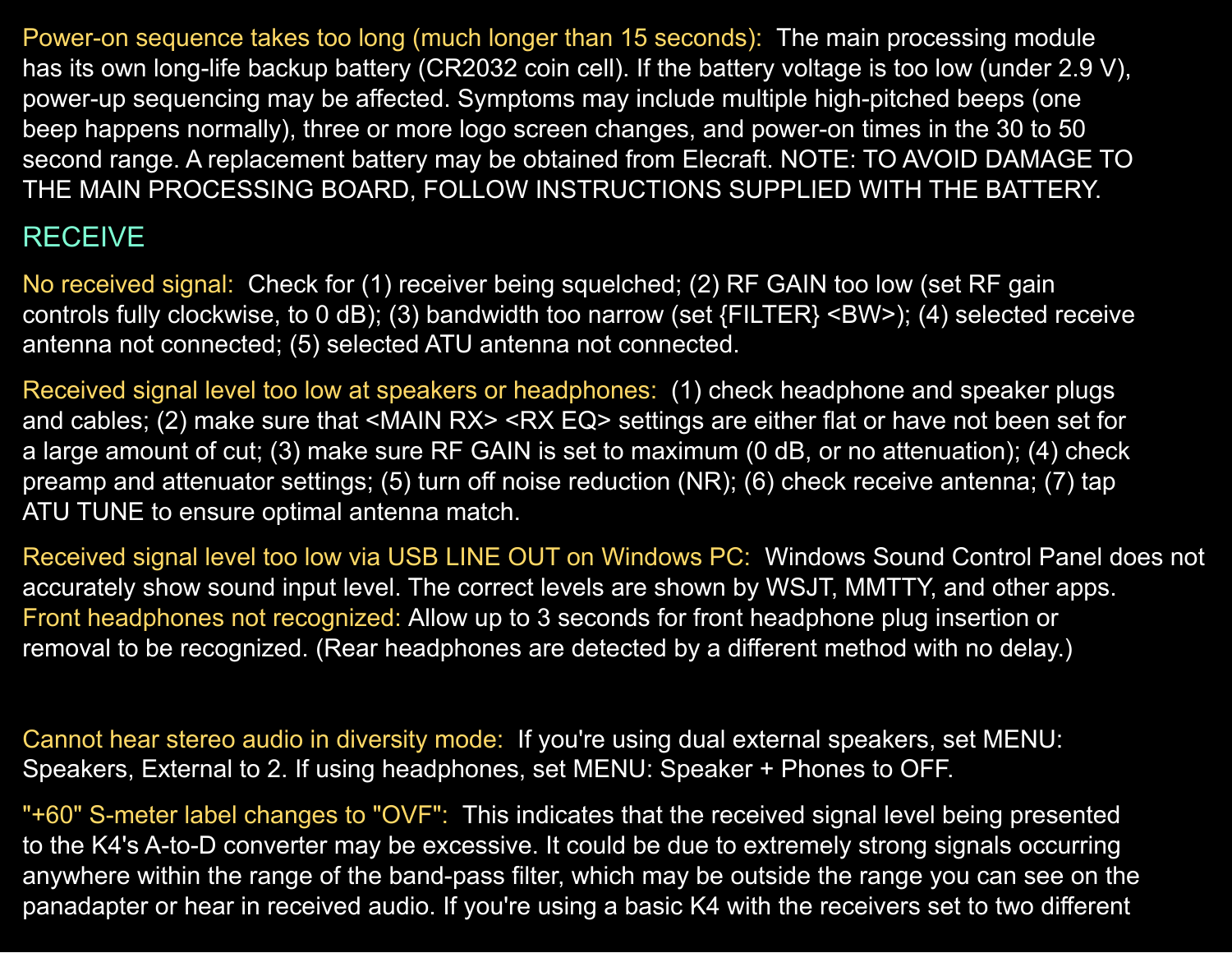bands, the band-pass filters will be bypassed, exposing the receiver to a wider frequency range. (This does not occur on a K4D or K4HD, since these models have two full sets of band-pass filters.)

If the excess-signal indication happens frequently, use a lower preamp gain setting and/or turn on the attenuator (3 to 21 dB steps). The K4 can also insert an appropriate amount of attenuation automatically; see RX Auto [Attenuation.](#page-86-0)

Note: The RF gain control sets digital gain within the DSP; it does not affect front-end gain. To reduce front-end gain (ahead of the ADC), you must change preamp and/or attenuator settings.

"COR" indication seen on S-meter, or relay heard switching during receive: Each of the K4's receivers has a Carrier Operated Relay (COR) to provide protection from nearby transmitters. When the "COR" indication is present, receive gain will be greatly reduced. To eliminate the problem, reorient or move your antenna (or that of the transmitting station), or reduce power level.

Can't select different ATU antennas for the main and sub receivers: Only one ATU antenna at a time can be designated as a receive-only antenna. See RX [Antennas.](#page-43-0)

S-Meter and signal modulation with noise blanker off: Certain noise conditions can interact with the AGC pulse rejection feature. If you see the S-meter or receive signal being modulated in an unusual way, set MENU:AGC Pulse Reject to OFF or use the noise blanker at a low setting.

Distorted signals or artifacts heard when noise blanker is used: High (more aggressive) NB settings can cause intermodulation between very strong signals and other signals on the band. Use the lowest effective setting. If there are strong signals nearby (QRM), bring up the NB LEVEL controls and try changing the NB FILTER setting to "NARROW" or "WIDE" rather than "NONE" (the default). See Noise [Reduction](#page-59-0) Controls for tips on optimizing noise blanker performance.

Spurious signals ("birdies"): All high-dynamic range receivers exhibit some persistent weak signals or noise at specific frequencies. Nearly all of these signals will be inaudible with an antenna connected. Auto Notch may be useful for removing birdies in voice modes.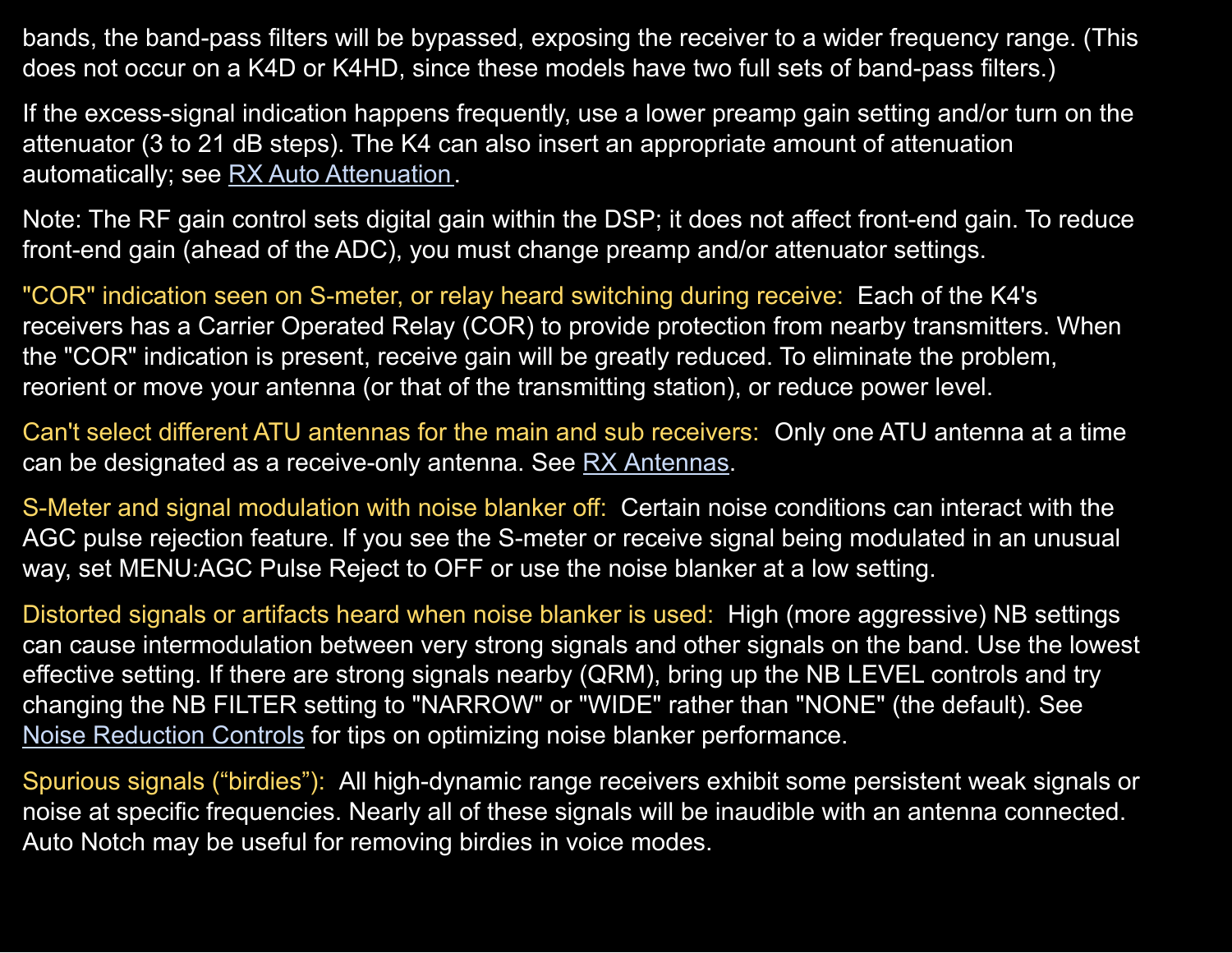Attenuation of received signals below 1 MHz: Signals below about 1 MHz will be attenuated when the receiver is using the transmit antenna path (i.e., when the RX antenna is set to "=TX", or to the ATU antenna being used by the transmitter). See [Listening](#page-46-0) to Signals Below 1 MHz.

Panadapter noise floor shifts up and down: (1) There may be a strong nearby impulse noise source. Try turning on the panadapter noise blanker (<DISPLAY> <NB>). (2) If the display reference control is set to AUTO mode, it may react to very strong signals. Try using MANual mode. See <DISPLAY> REF LVL>.

### <span id="page-98-0"></span>TRANSMIT

Upper limit to PWR setting on some bands: Max power output is normally 110 W, though the limit may be lower in some countries on specific bands.

Low power output on some bands: The K4 monitors peak power, SWR, temperature, amplifier drive level, current drain, and supply voltage. Power output may be reduced if any parameter is out of range. If power output is low on a given band, check the following: (1) Supply voltage should be ~14 V as measured at the K4's DC input jack. Voltages as low as 11.0 V may be used at reduced output. (2) Operation into low-impedance loads may increase current drain beyond the allowed limit. In this case power should be reduced. NOTE: All class AB amplifiers exhibit compression at the upper end of their power range, especially when operated at reduced supply voltage or into a low-impedance load. Under these conditions, the K4 limits maximum drive level into the final amplifier in order to preserve good IMD characteristics in voice/data modes and protect the PA devices. This may be observed by the power output bar graph reaching a peak level below the set power level.

No transmit output: (1) Make sure the K4 is not in transmit TEST mode (TEST switch); in TEST mode, the "TX" indicator at the top of the LCD is replaced with "TX Test". (2) If MENU:XVTR OUT Test is set to On, output will be routed to the XVTR OUT jack instead of ANT1-ANT3. XVTR OUT is typically used with external transverters, with an output of up to about +7 dBm (5 mW).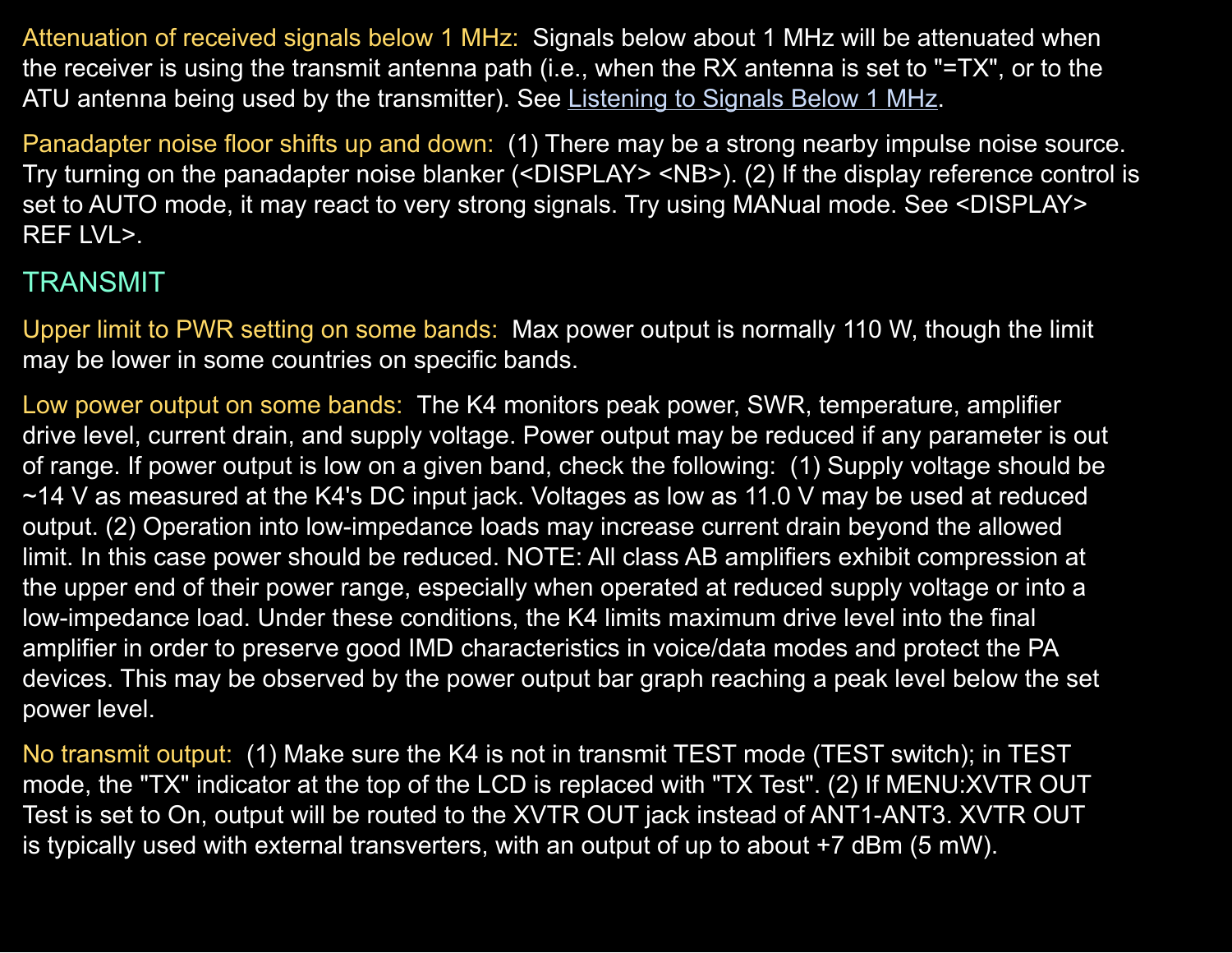Can't transmit at power settings above 10.0 watts: Check the fuse on the KPA4 module. This is a standard 25 amp blade fuse available from Elecraft or auto parts stores. The recommend replacement is Elecraft E980427 (Littlefuse part number 0287025.PXCN or Digikey F4195-ND).

Can't transmit in CW mode: (1) Make sure the key or keyer paddle is plugged into the correct jack. (2) You must have VOX selected (VOX icon on) in order to use hit-the-key-to-transmit CW. The alternative is to tap XMIT or assert PTT, typically with a foot switch. (3) You may be in SPLIT mode, with VFO B set for a voice or data mode. Exit SPLIT or change VFO B's mode to CW.

Key clicks reported in QSK CW mode with an external amplifier: This may be due to a slow relay on an external amplifier. You can increase the delay from KEY OUT to RF output using MENU:TX DLY, Key Out to RF Out.

Relay heard switching during keying: The Carrier Operated Relay (COR), which protects the receiver from nearby transmitters, may be getting triggered by your own transmit signal. See below.

Carrier Operated Relay (COR) activates during keying: This may occur if you're using a receive antenna that is in very close proximity to your transmit antenna. Separate the antennas or reduce transmit power. NOTE: ATU antenna inputs used as receive antenna sources are more susceptible to COR activation than the RX ANT IN1 and RX ANT IN2/XVTR IN jacks. Use the latter when possible.

TX Icon shows "TX Inh" or "TX Test": The TX icon changes to "TX Inh" if transmit is inhibited by an external logic signal (see MENU:TX Inhibit Mode). It changes to "TX Test" if TEST mode is in effect ([TEST] switch).

TX LED on all the time: This could indicate that PTT is being held on by external equipment. Verify that keying via RTS or DTR is not enabled (see Serial I/O menu entries). Try disconnecting everything connected to the ACC and RS232 connectors. Also check VOX gain (unplug mic if necessary). If this does not turn off the TX LED, turn the K4 off for several seconds, then back on.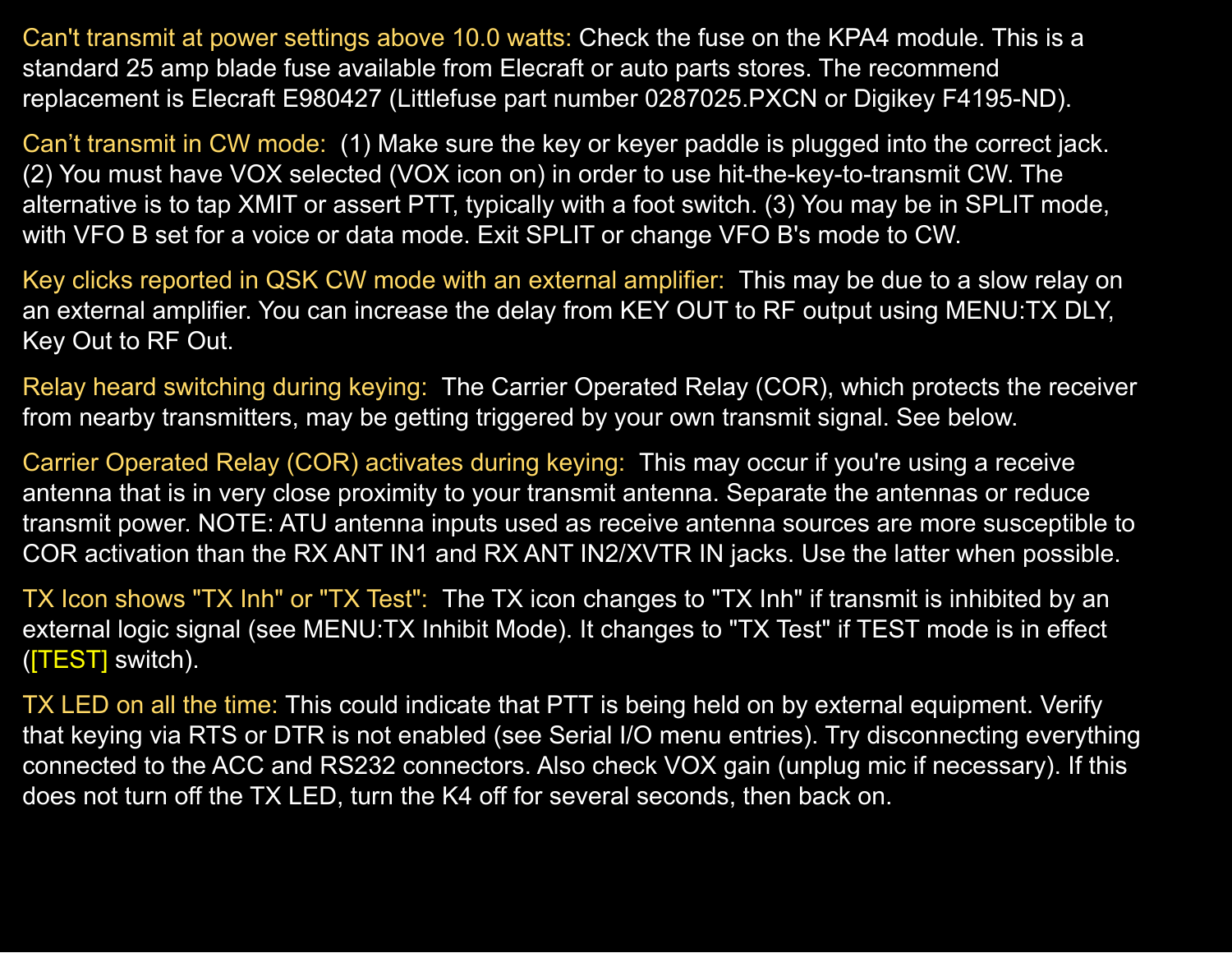#### <span id="page-100-0"></span>ERROR MESSAGES

The following error messages may appear in response to control changes or other events. Suggested corrective actions are provided.

N/A or Not Applicable: The control being used does not apply in the present context.

Implementation in Progress: This feature is planned but not yet complete.

ER01, VFO B band would be too high for RX/TX low-pass filter: If the sub receiver is on and both receivers are sharing the transmit antenna, then both are subject to the transmit low-pass filter. Suppose VFO A is the transmit VFO (i.e., you're not in SPLIT). If you then selected a new band for VFO B that's too high in frequency, the low-pass filter would greatly attenuate sub receiver signals. The K4 prevents this from occurring. To get around this limitation, you can do any of the following: (1) turn the sub receiver off; (2) go into SPLIT mode first (to make VFO B the TX VFO), then change the VFO B band; (3) use a receive-only antenna for either or both receivers.

ER02, KAT4 ATU module required for this operation: If a KAT4 module is installed, set MENU:KAT4 ATU Option to ENABLED to allow use of [ATU TUNE].

ER03, KRX4 Sub RX module required for this operation: If a KRX4 module is installed, set MENU:KRX4 2ND RX Option to ENABLED. This will allow the sub receiver to use a different antenna than the main receiver.

ER04, VFO B freq. would be too high for RX/TX low-pass filter: This is a more general case of ER01 (see above).

ER05, Transmit gain calibration attempt failed: This error will occur if a TUNE is performed at 5.0 or 50 W and the transmitter drive required is out of range. Connect a 50 ohm dummy load, turn the ATU off, and retry. If it fails at 5.0 W, there could be a problem with the LPA module (10 W amp). If it works at 5.0 W but fails at 50 W, there could be a problem with the KPA4 module (100 W amp).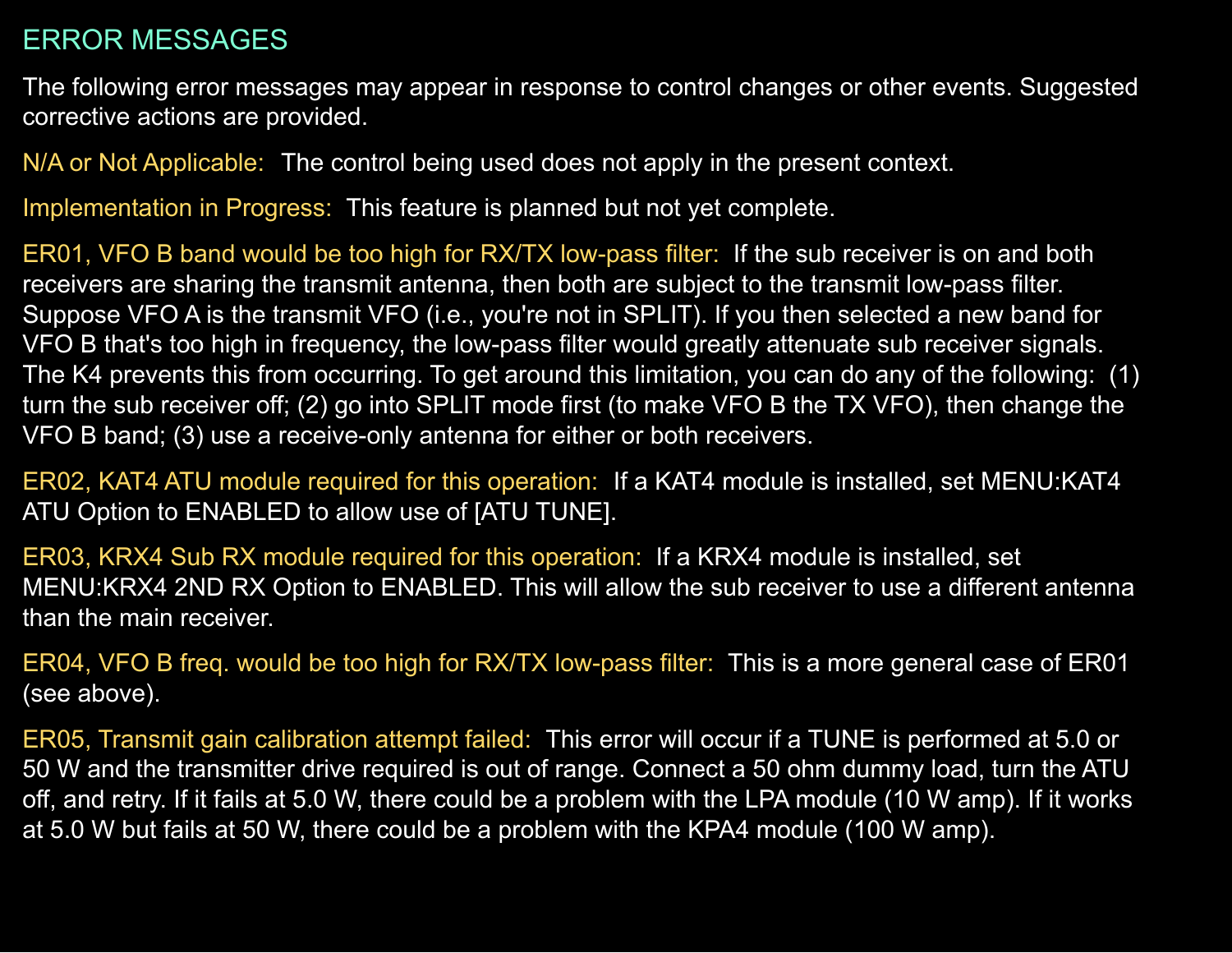ER06, Not applicable in milliwatt power range: The present operation only applies during normal operation, not when using external transverters.

ER07, ATU is bypassed: Hold [ATU] switch to enable the KAT4 for auto-tuning, then retry.

ER08, TX ALC required for this operation: Set MENU:TX ALC to On, then retry.

ER09, TUNE not allowed with current configuration: This error may occur if a TUNE operation is attempted outside of any allowed band.

ER10, Auto-tuning not allowed in ATU test modes: Set MENU:KAT4 ATU Option to ENABLED to allow use of [ATU TUNE].

ER11, Transmit is locked out: The transmitter may be disabled due to a persistent key-down condition at power-up, or because of a transmit inhibit signal (ACC jack).

ER12, SET command incompatible with target VFO's mode: An external host application or macro has sent the K4 a SET remote control command that does not apply to the current operating mode.

ER13, GET or SET command not implemented: An external host application or macro has sent the K4 a SET remote control command that has not been implemented.

ER14, KPA4 module required for this operation: If a KPA4 amplifier module is installed, set MENU:KPA4 PA Option to ENABLED. If not, then power can not be set higher than 10 W.

ER15, KPA4 set to 'Bypassed' in menu: Set MENU:KPA4 PA Option to ENABLED to allow power to be set higher than 10 W.

ER16, KPA4 module 12 VDC missing: Check the fuse on the KPA4 module. This is a standard 25 amp blade fuse available from Elecraft or auto parts stores. The recommend replacement is Elecraft E980427 (Littlefuse part number 0287025.PXCN or Digikey F4195-ND).

ER17, PA cannot be used on XVTR bands: Power levels above 10 W cannot be used with external transverters.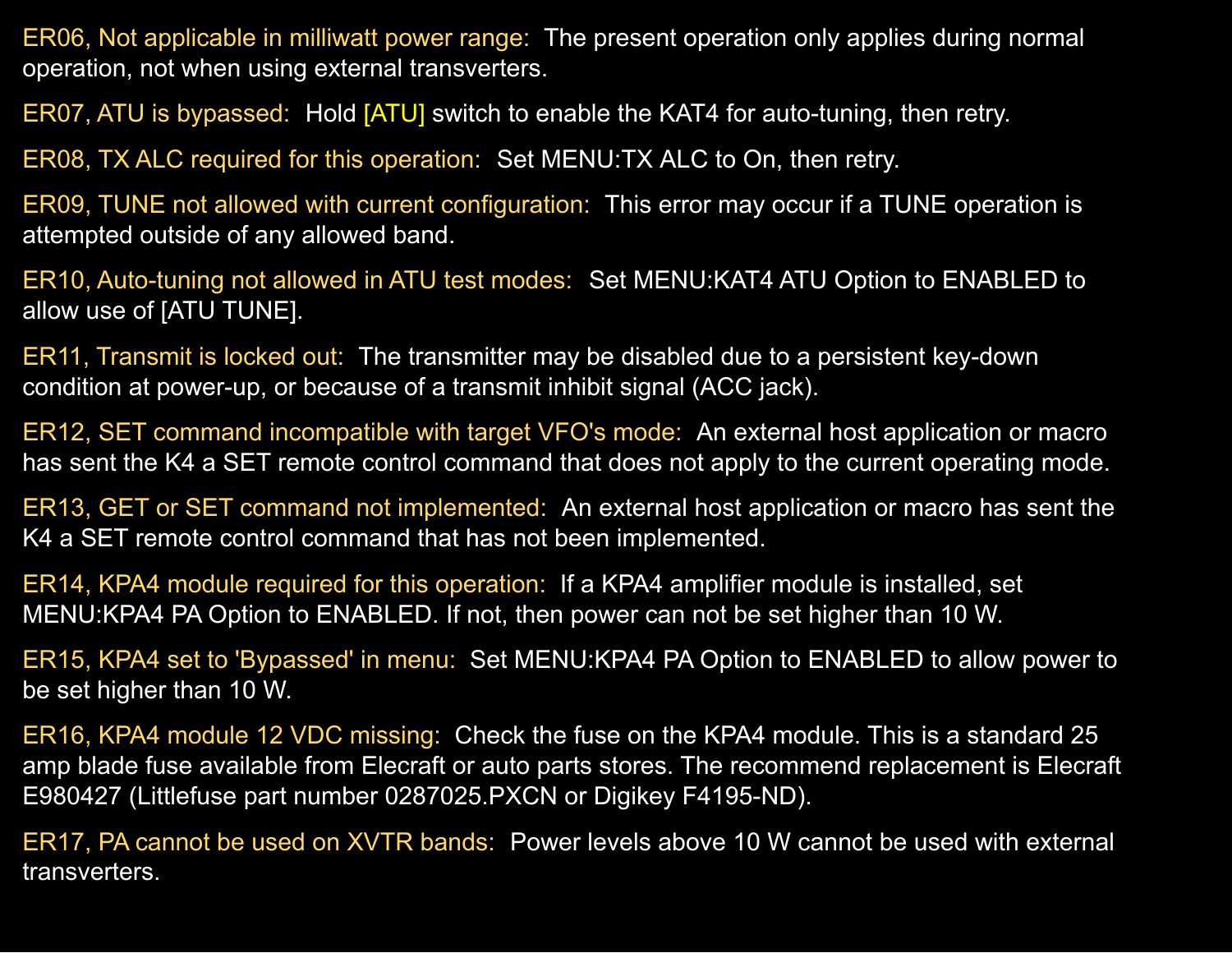ER18, KPA4 set to 'Not Installed' in menu: If a KPA4 amplifier module is installed, set MENU:KPA4 PA Option to ENABLED. If not, then power can not be set higher than 10 W.

ER20, Cannot turn off AGC when NR is in use: AGC must remain on when noise reduction is in use in order to prevent excessive algorithm gain.

ER21, Band data error: An internal check on per-band data structures failed. Try turning power off and back on. If the problem persists, try initializing parameters.

ER22, NR not allowed in DATA modes or if AGC is off: Noise reduction and certain data modes cannot be used with AGC turned off. Turn AGC on to proceed with the desired operation.

ER23, SPLIT would select a TX LPF too low for current RX band(s): Cross-band SPLIT is only possible if (1) the receivers are using receive-only antennas, or (2) the transmit band is higher in frequency than the receive band.

ER24, VFO B Different Band menu entry is set to NO: By default, the K4 makes sure that both VFOs are on the same band. If VFO B is to be placed on a different band, set MENU:VFO B Different Band to YES.

ER25-ER40, KPA500 / KPA1500 error condition: If an Elecraft KPA-series amplifier is connected to the K4, the transceiver can display error conditions related to the amplifier. Please refer to the amplifier manual for details.

ER41-ER50: Reserved for future use.

ER51, High LPA reflected power; check antenna: High SWR seen at the 10 watt stage resulted in excessive reflected power. The antenna may have changed, or you may need to do [ATU TUNE]. If the ATU is off, hold  $[ATU]$  to turn it on.

ER52, High PA reflected power; check antenna: High SWR seen at the 100 watt stage resulted in excessive reflected power. The antenna may have changed, or you may need to do [ATU TUNE]. If the ATU is off, hold  $[ATU]$  to turn it on.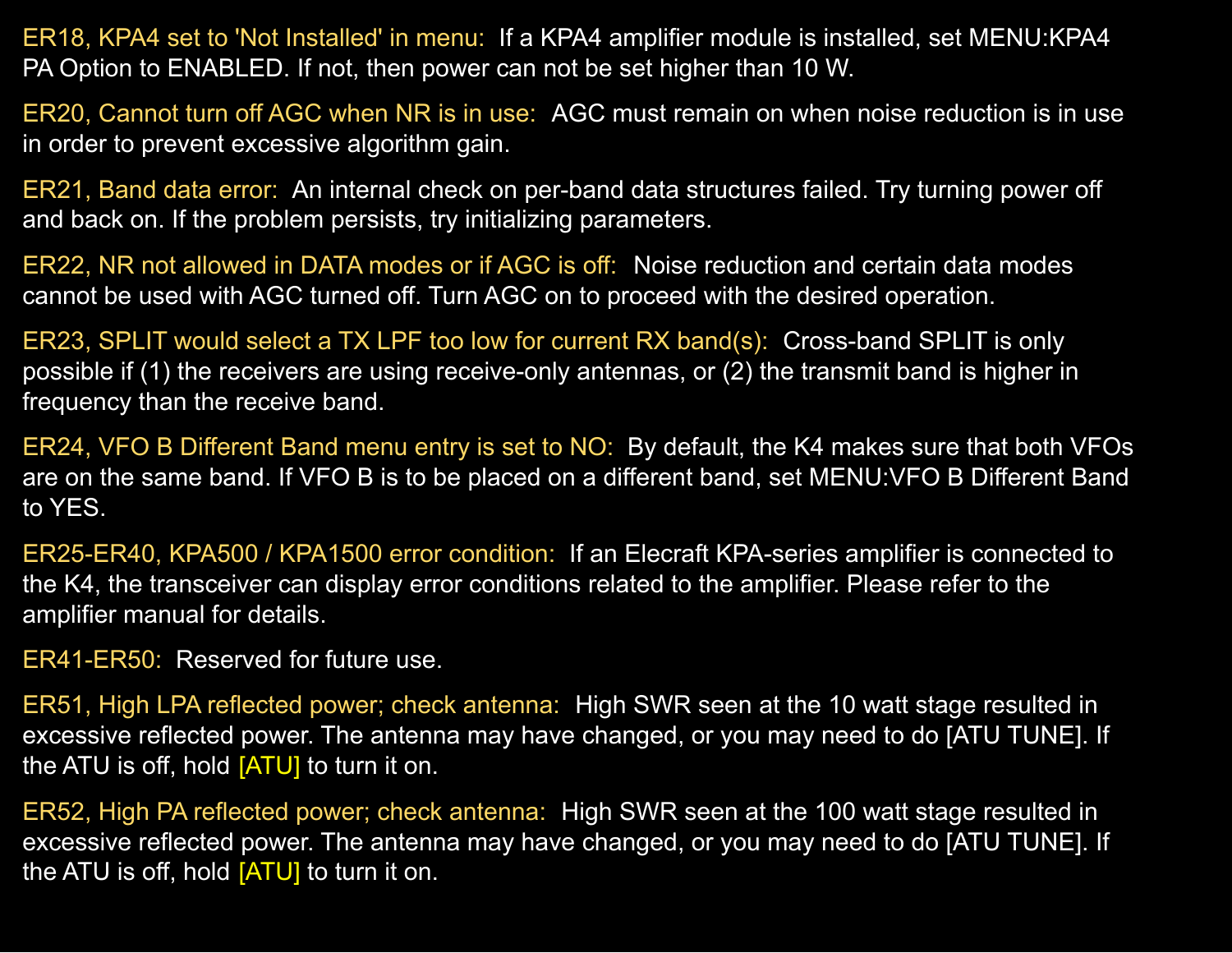ER53, High LPA temperature; check LPA heat sink screws: Temperature at 10 watt stage exceeded its limit. This could be caused by the screws on the bottom cover becoming too lose, by high ambient temperature, or by excessive key-down time.

ER54, High PA temperature; check fans: Temperature at 100 watt stage exceeded its limit. This could be caused by inoperative rear-panel fans, by high ambient temperature, or by excessive key-down time.

ER55, High LPA current; check antenna: Current drawn by the 10 watt stage exceeded its limit. This may be caused by a sudden change in antenna SWR. Adjust the antenna or use the ATU to obtain a better match.

ER56, High PA current; check antenna: Current drawn by the 100 watt stage exceeded its limit. This may be caused by a sudden change in antenna SWR. Adjust the antenna or use the ATU to obtain a better match.

ER57, Invalid FSK data input selection: FSK keying via a serial I/O port can only be done using the DTR control line, not RTS. Choose a different signal for FSK (see Serial I/O menu entries).

ER58, Transmit TEST mode is in effect: Exit TX test mode by holding [TEST], then retry the operation.

ER59, Cross-mode split not allowed in DATA modes: SPLIT is not presently allowed with the VFOs in two different data modes. Exit SPLIT or set VFO B to a different mode.

ER60, End of Band: Transmit attempted outside the frequency range of the current ham band. This is only allowed when using the XVTR OUT jack for transmit, or if the K4 has been authorized for MARS use (contact Elecraft for details).

ER61, Keyer paddle not allowed: In FSK and PSK modes, the keyer paddle can be used to send text (by converting CW to FSK/PSK) only if text decode is turned on. To access text decode settings, tap <MAIN RX>, then <TEXT DECODE>.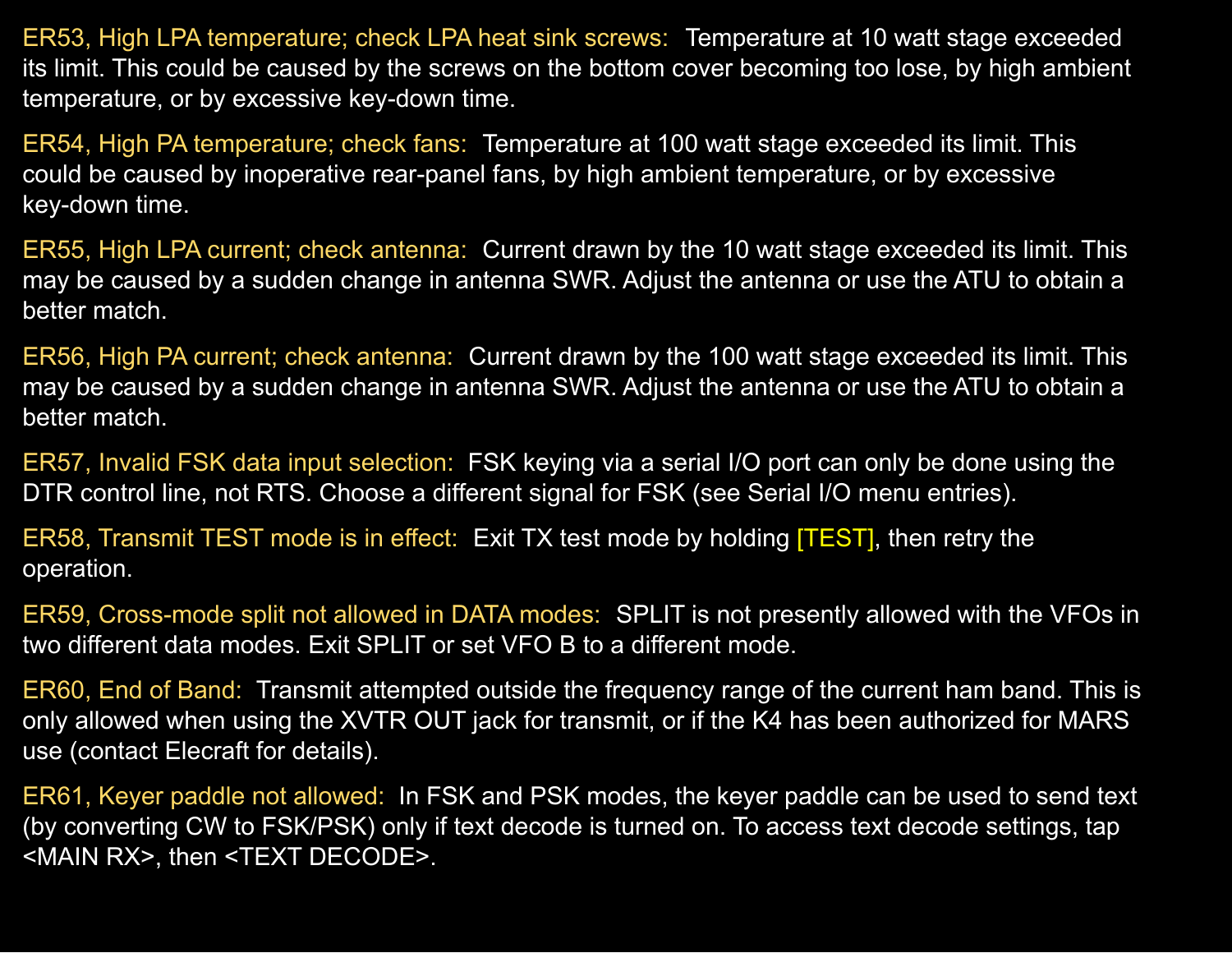ER62, VFO B band locked to VFO A in diversity mode: This message is displayed if you attempt to change the band of VFO B while in diversity mode. When diversity is in use, the sub receiver's filters and other settings must match the main receiver, which means both must be on the same band.

ER63, Current antenna is based on transverter band: (1) You may have MENU:XVTR OUT Test set to ON. This forces the XVTR IN and OUT jacks to be used, regardless of the selected band. (2) When a transverter band is in use, the antenna jacks for RX and TX are fixed. With external transverters, the XVTR OUT (TX) jack is used for transmit, and RX ANT 1 or XVTR IN/RX ANT 2 for receive. Internal transverters use ANT4 (SO239) for the combined RX/TX path.

ER64, Diversity not applicable to transverter bands: Diversity mode cannot be selected if VFO A is set to a transverter band. If only VFO B is on a transverter band, it will be switched to the same HF band as VFO A when diversity mode is entered.

ER65, Invalid transverter setup or freq. request: To use a transverter band, it must be configured in the menu for the desired R.F. and I.F., and its mode must not be OFF. The other way this error message can appear is if a frequency is specified that is outside the usable I.F. range (-1 to +4 MHz in relation to the I.F. specified in the menu).

ER66, Turn VOX on to enable RF output when keying in CW mode: In CW mode, if VOX is off, you'll hear your sidetone, and the KEY OUT signal will be active, but there will be no RF output. This makes VOX useful for testing amplifier keying, etc., with zero drive. The error message serves as a reminder in case you turn VOX off unintentionally.

ER67-70, Keying input held low at power-up: These alerts let you know if you have a persistent "stuck key" condition when the K4 is turned on. The four alerts cover KEY IN, DOT, DASH, and PTT respectively. Disconnect any connected keying devices and clear the message. If this corrects the problem, examine the keying device for shorts to ground.

ER71, Receiver is Squelched: This alert appears as a reminder when you adjust AF gain while the associated receiver is squelched.